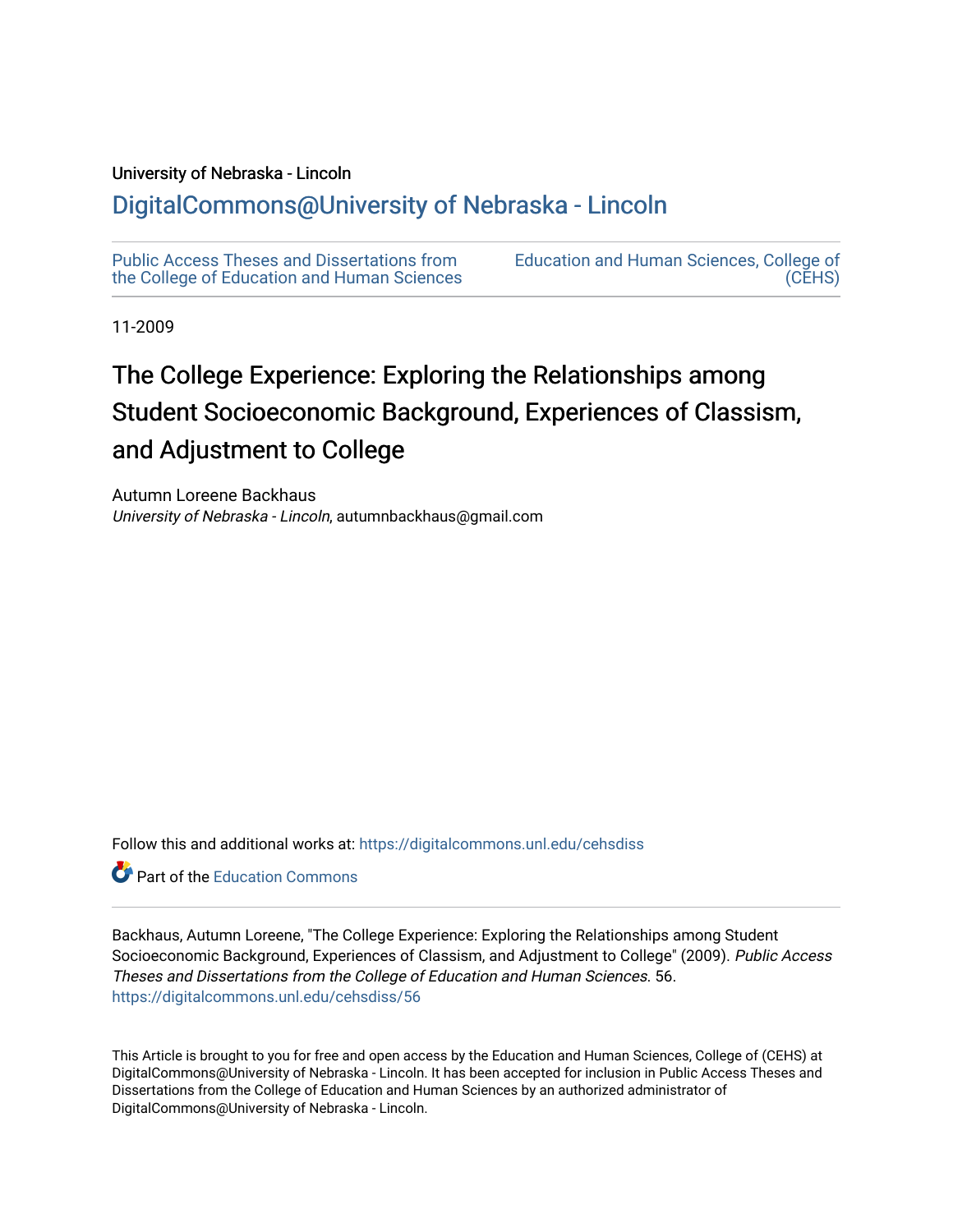The College Experience: Exploring the Relationships among Student Socioeconomic Background, Experiences of Classism, and Adjustment to College

By

Autumn Loreene Backhaus

## A DISSERTATION

Presented to the Faculty of

The Graduate College at the University of Nebraska

In Partial Fulfillment of Requirements

For the Degree of Doctor of Philosophy

Major: Psychological Studies in Education

(Counseling Psychology)

Under the Supervision of Professor Christy Horn

Lincoln, Nebraska November, 2009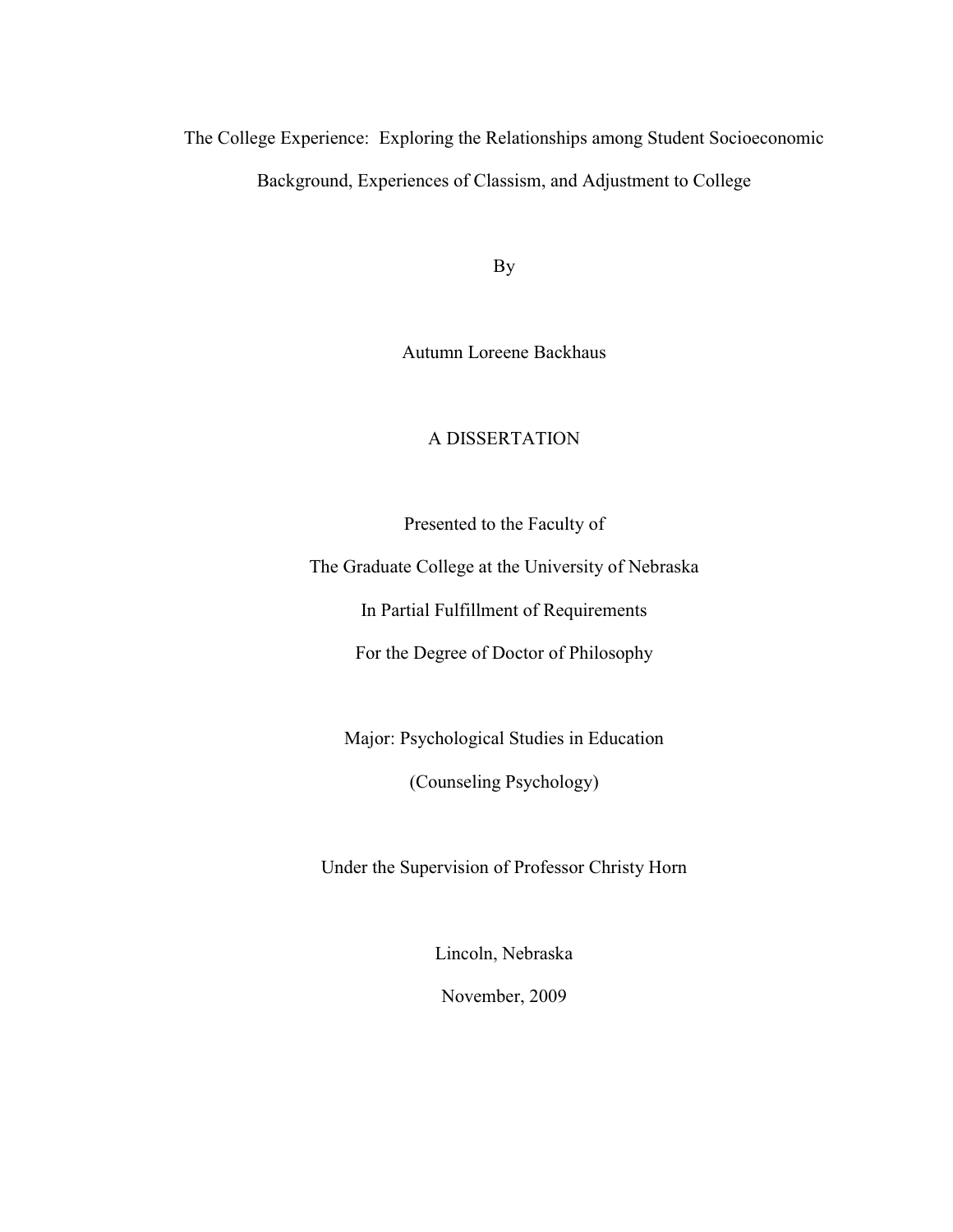# The College Experience: Exploring the Relationships among Student Socioeconomic Background, Experiences of Classism, and Adjustment to College

Autumn Loreene Backhaus, Ph.D.

University of Nebraska, 2010

#### Advisor: Christy Horn

 The purpose of this study was to investigate the relationships between 1) student Socioeconomic (SES) background and adjustment to college, 2) SES background and experiences of classism and 3) experiences of classism and adjustment to college. It was predicted that 1) students from low-SES backgrounds would be less well adjusted than their peers from higher-SES backgrounds, 2) students from low-SES backgrounds would report higher levels of experiences of classism than higher-SES peers and 3) experiences of classism at college would be negatively related to overall adjustment to college. Study participants were first year college students from a large Midwestern University.

 The data was analyzed using multiple SES variables as predictors in exploratory regression modeling with multiple criterion variables related to college adjustment, and experiences of classism. Correlational analyses were used to examine the relationship between experiences of classism and adjustment to college.

 The results of the study indicate that students from low-SES backgrounds are less well adjusted academically and personal-emotionally, as well as having less attachment to their university than their peers from higher-SES backgrounds. However no relationship was found between SES and overall adjustment to college and although a relationship was found between social adjustment and SES, the direction of that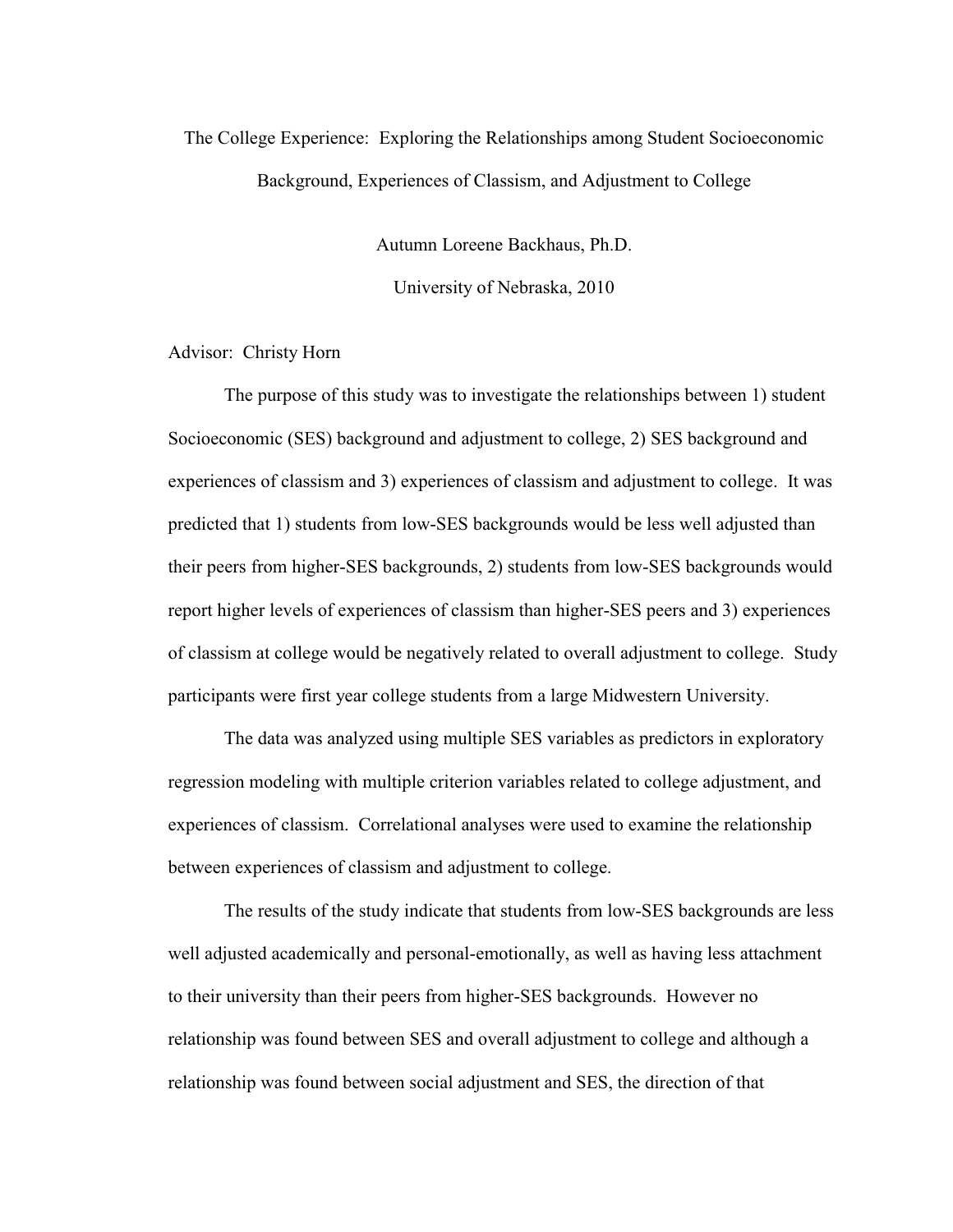relationship cannot be determined. Additionally, the results indicate that students from low-SES backgrounds were more likely to report experiencing all three types of classism (institutional, citational, and interpersonal via discounting) than were their peers from higher-SES backgrounds. Finally, students who reported experiencing institutional or interpersonal via discounting types of classism were associated with lower levels of overall adjustment to college while no relationship was found between citational classism and overall adjustment to college. The implications and limitations of this study as well as directions for future research will be discussed.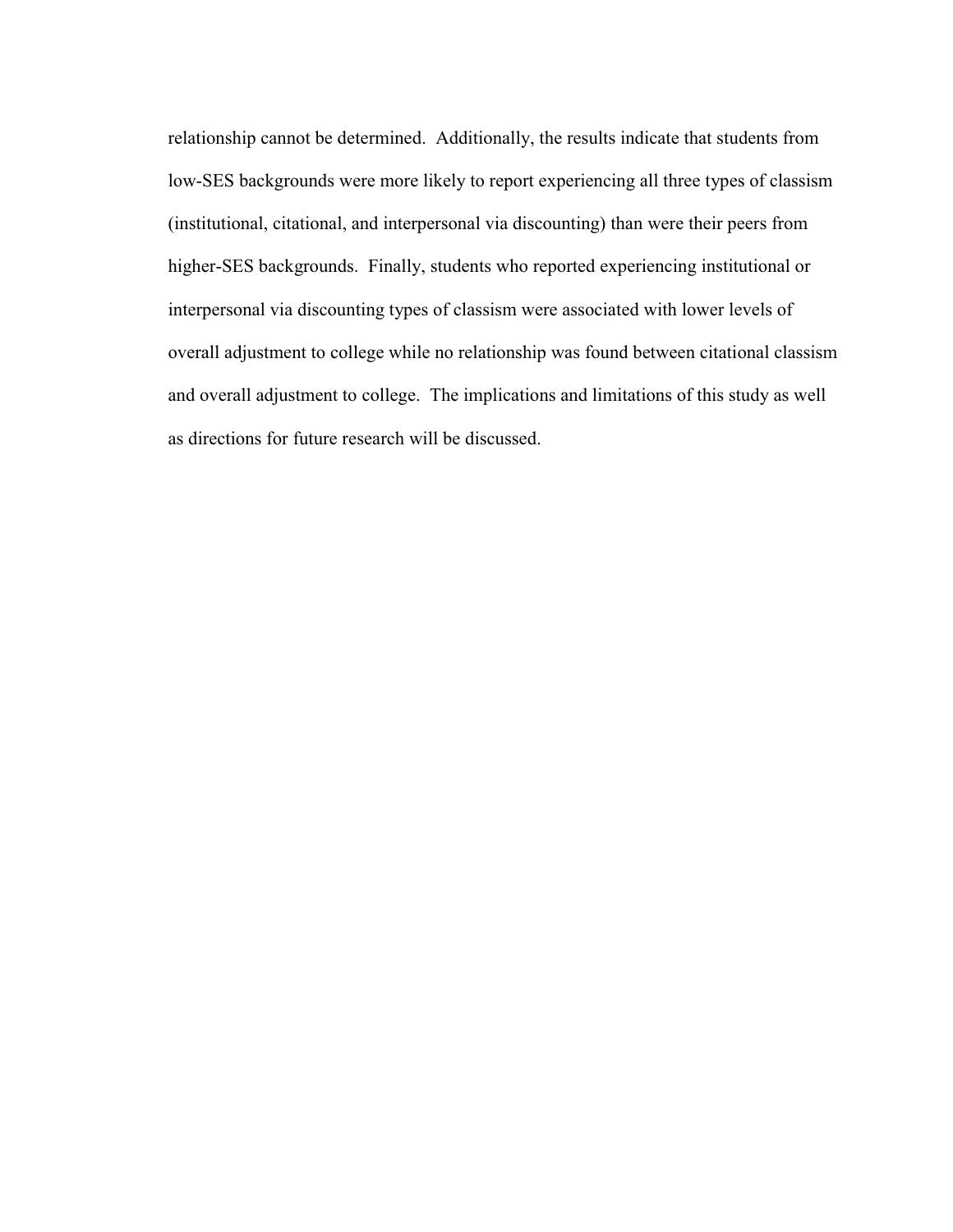## **DEDICATION**

In memory of my brother Bryan Backhaus

 $1986 - 2008$ 

"There's no other love like the love for a brother.

There's no other love like the love from a brother"

-Astrid Alauda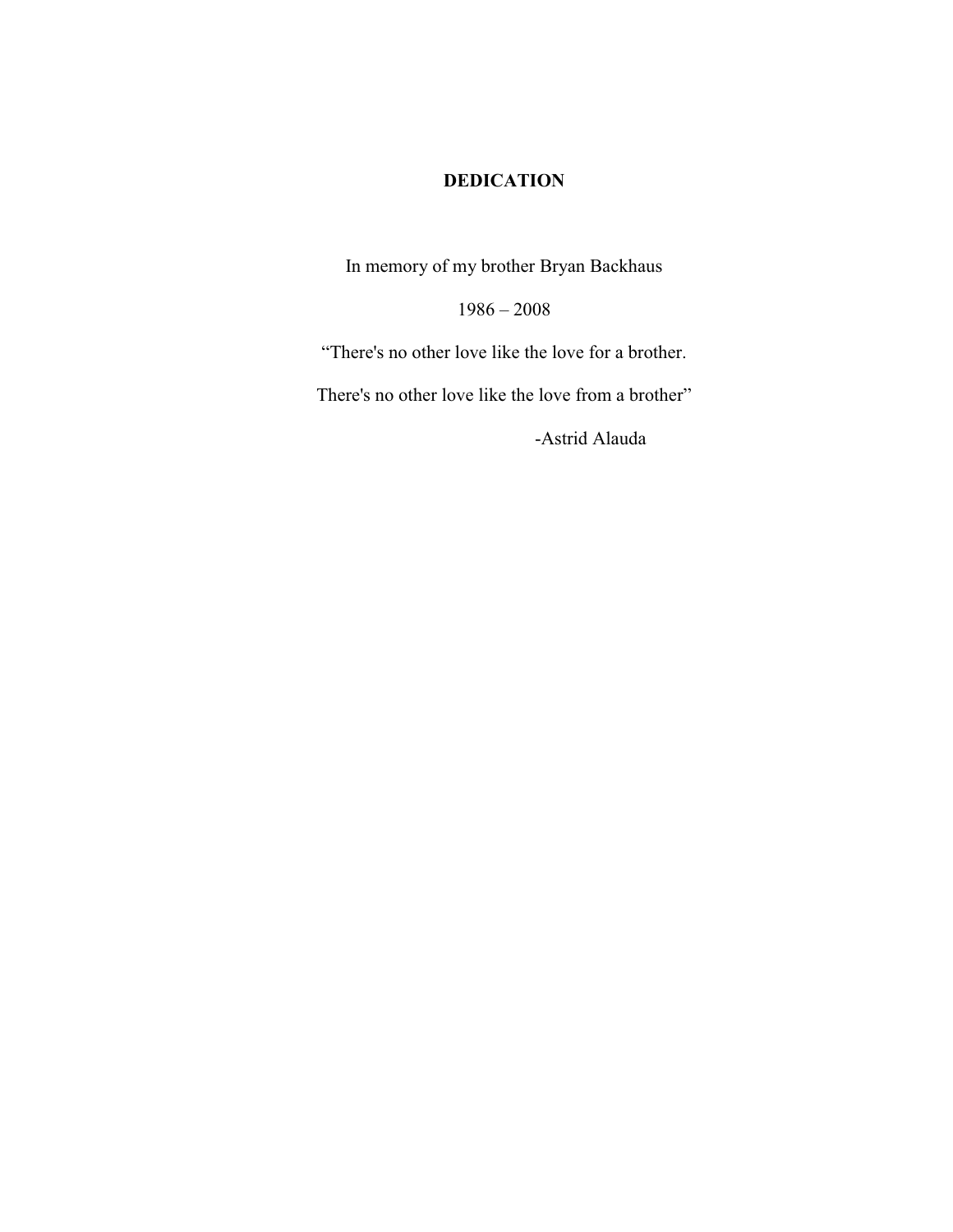### **AKNOWLEDGEMENTS**

I would first like to thank my advisor and committee chair **Dr. Christy Horn** for her unflinching willingness to stand-up and volunteer to become my chair when I desperately needed her. She has provided me with steadfast educational and personal support and mentorship throughout the process of completing this project. The completion of this dissertation would not have been possible without her untiring dedication to me and this project. I would also like to thank the other members of my committee, **Drs. Mike Scheel, Cal Garbin, and Doug Kauffman** for their commitment to my growth and development. Additionally, I would like to thank **Dr. Oksana Yakushko** for serving as my initial advisor and chair. I was so very fortunate to have been mentored and guided by her during her time at UN-L. This would not have been possible without her belief in me and my ability to make it happen, as well as her belief in the relevance and importance of this project.

 I would like to thank **Megan Watson** and **Rachael Robinson-Keilig**, my invaluable peer mentors and friends. Megan and Rachael's mentorship and friendship have meant everything to me; I could not have done it without them! I would also like to thank my dearest friend **Soumya Madabhushi,** who became my steadfast comrade during our very first year in the Counseling Psychology Doctoral Program. Without her friendship and support (not to mention the thousands of hours we spent studying together at the coffee shop) this would not have been possible. I could not be more grateful for the lifelong friendship that we have developed during our shared experiences in our pursuit of a Ph.D. I believe that the most important result of my participation in this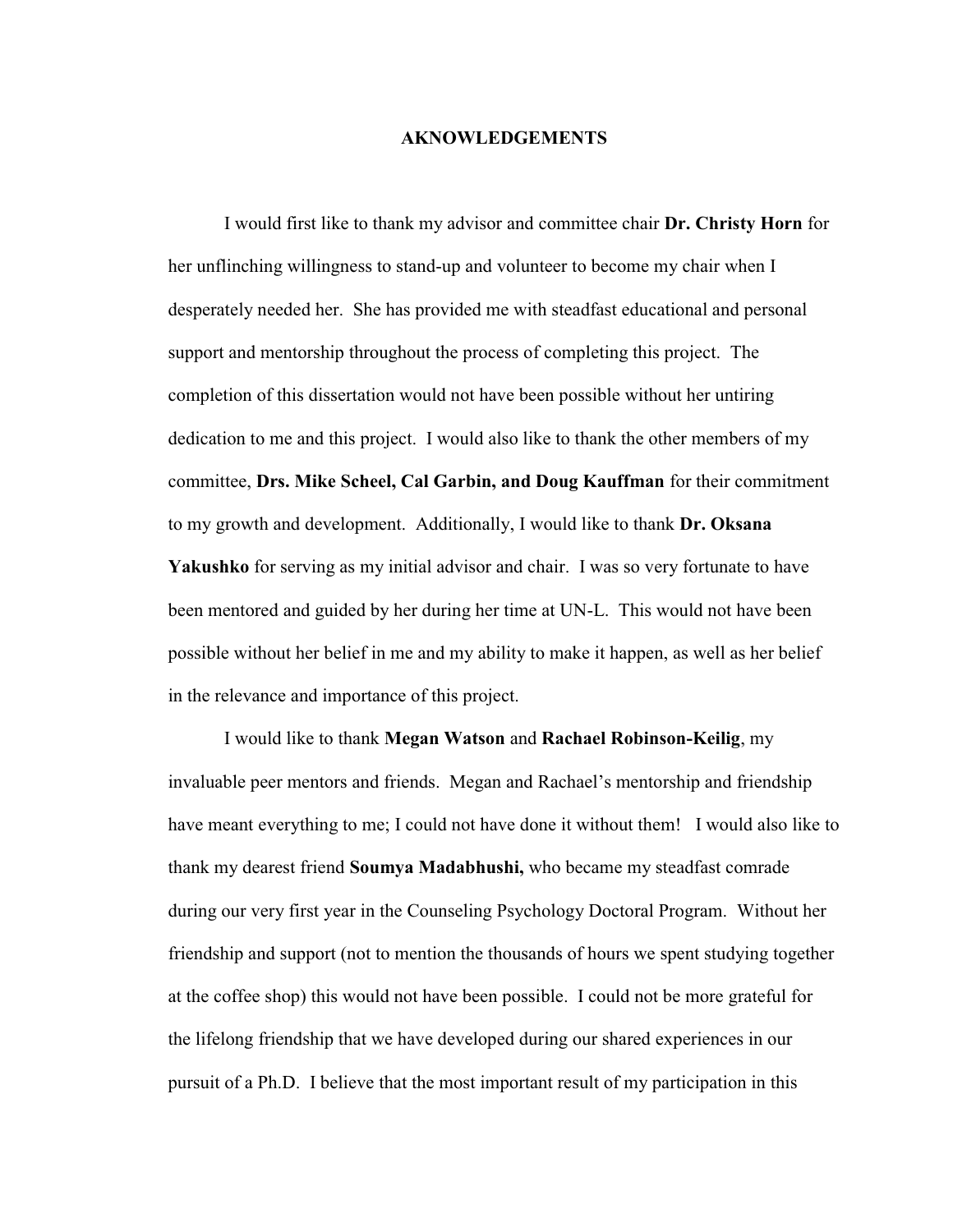program is not a successfully defended dissertation or a degree; it is the relationships I have formed with so many wonderful people during the process.

 I would also like to thank my **grandmothers, aunts, uncles and cousins** who have supported me throughout the years as I worked toward my goal of earning my Doctoral Degree in Counseling Psychology. Without all of their love, belief in me, and ability to make me laugh during the tough times, this journey would not have been the same.

Finally, I would like to express my sincere love and gratitude to my parents; **Mack and Judy Backhaus.** There truly are no words to adequately describe how much I love you both and how much I am indebted to you for my successes. Despite the significant personal tragedies we faced as a family while I was completing this dissertation and the degree, our belief in each other, our love for one another, and your unwavering support of me and my goals, is a testament to the strength of our family bond. I truly view this accomplishment as not an individual, but a family victory; together we have achieved what once was only a dream.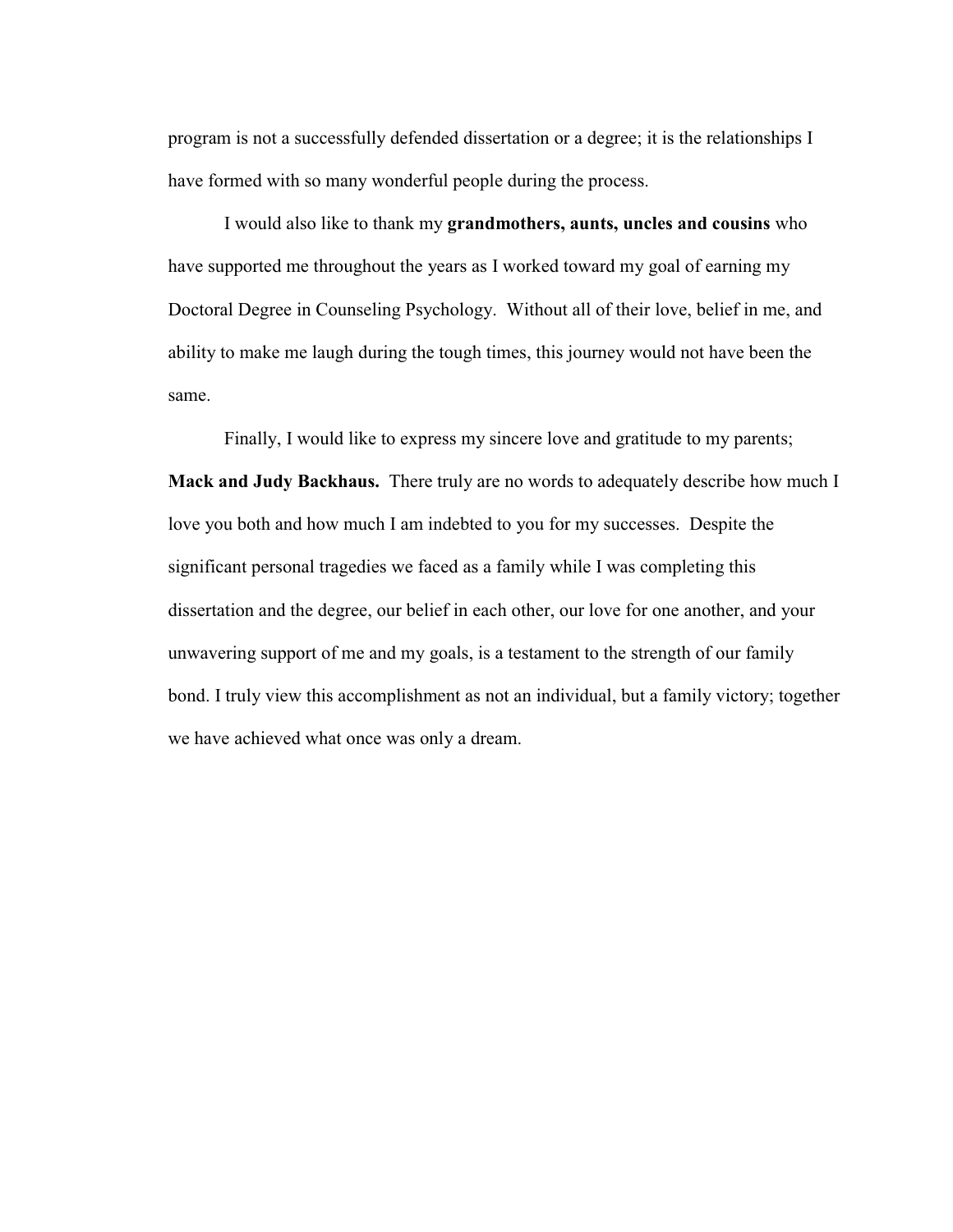| $\mathbf{1}$   |
|----------------|
| $\overline{4}$ |
| 8              |
| 8              |
| 9              |
| 9              |
| 12             |
| 14             |
| 15             |
| 15             |
| 16             |
| 19             |
| 22             |
| 26             |
| 28             |
| 35             |
| 37             |
| 42             |
| 45             |
| 45             |
| 45             |
| 46             |
| 46             |
| 47             |

# Table of Contents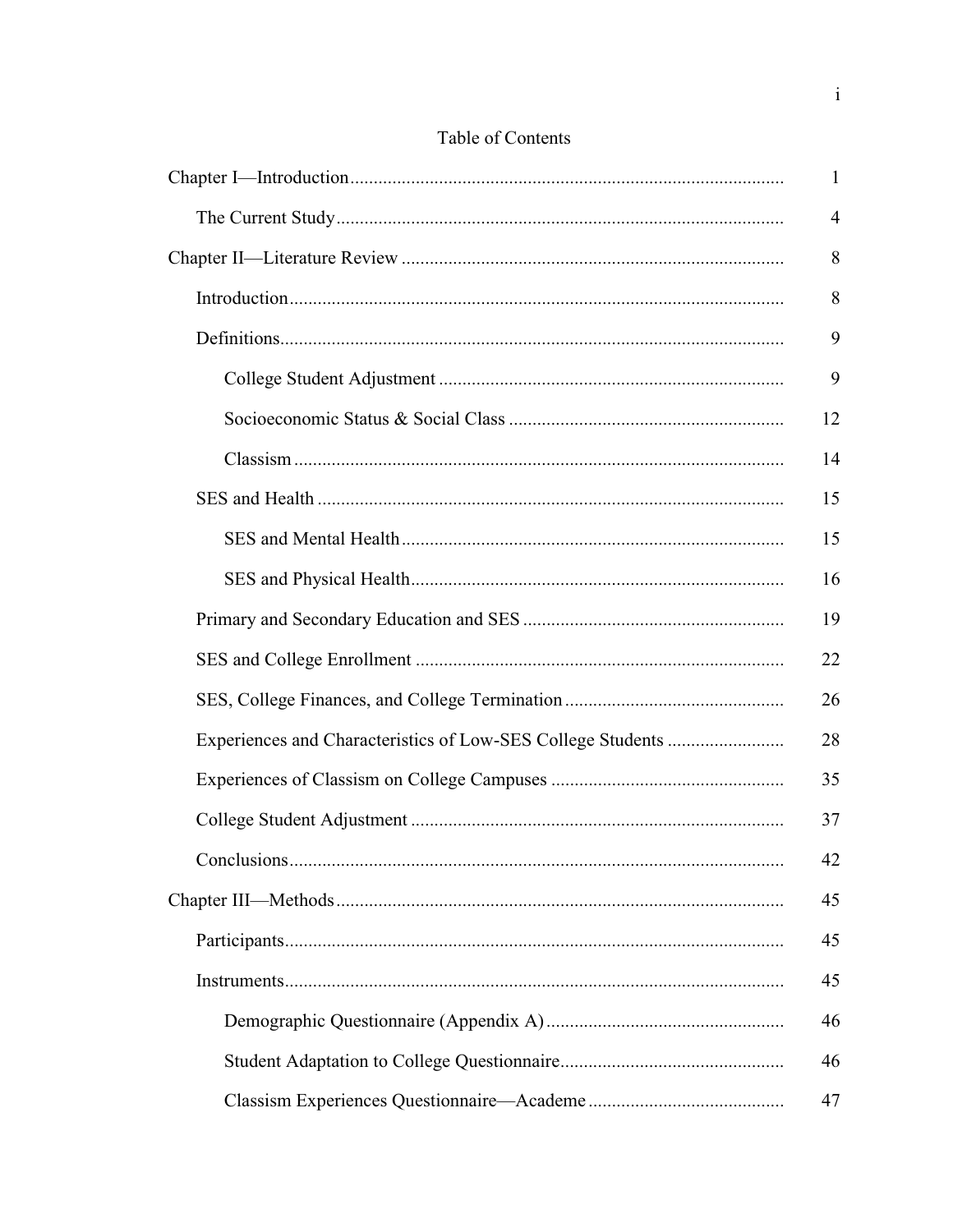|                                                                                                                                      | 48 |
|--------------------------------------------------------------------------------------------------------------------------------------|----|
|                                                                                                                                      | 52 |
|                                                                                                                                      | 53 |
|                                                                                                                                      | 57 |
|                                                                                                                                      | 57 |
| Research Question One: Does a relationship exist between SES and                                                                     | 60 |
|                                                                                                                                      | 62 |
|                                                                                                                                      | 62 |
|                                                                                                                                      | 63 |
|                                                                                                                                      | 65 |
|                                                                                                                                      | 68 |
| Research Question Two: Does a relationship exist between student                                                                     | 69 |
|                                                                                                                                      | 70 |
|                                                                                                                                      | 74 |
|                                                                                                                                      | 75 |
|                                                                                                                                      | 78 |
| Research Question Three: Does a relationship exist between<br>student adjustment to college and experiences of institutional         | 79 |
| Research Question Four: Does a relationship exist between student<br>adjustment to college and experiences of citational classism at | 79 |
| Research Question Five: Does a relationship exist between student<br>adjustment to college and experiences of interpersonal via      | 80 |
|                                                                                                                                      | 82 |

ii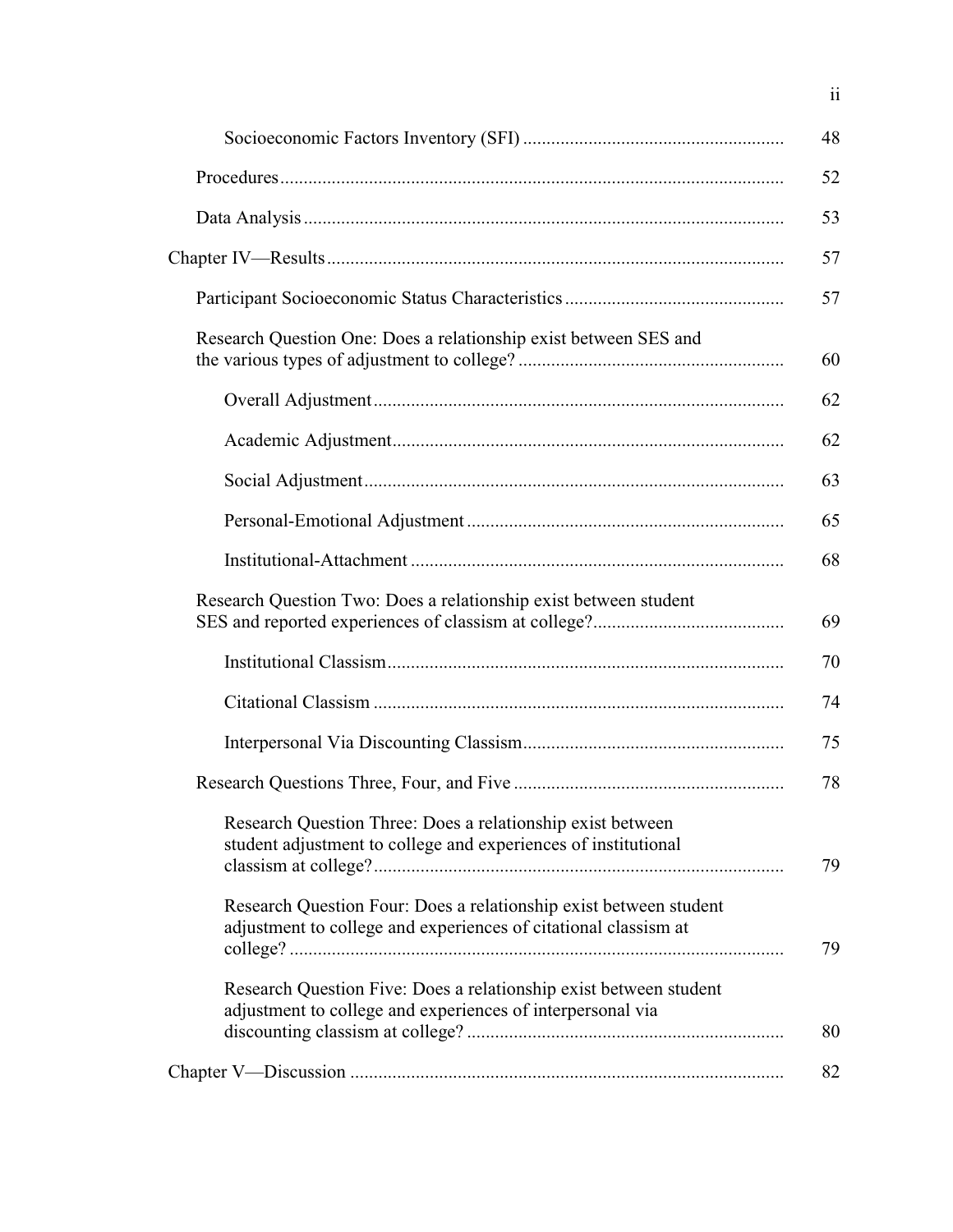| 82  |
|-----|
| 83  |
| 89  |
| 91  |
| 92  |
| 93  |
| 95  |
| 98  |
| 102 |
| 130 |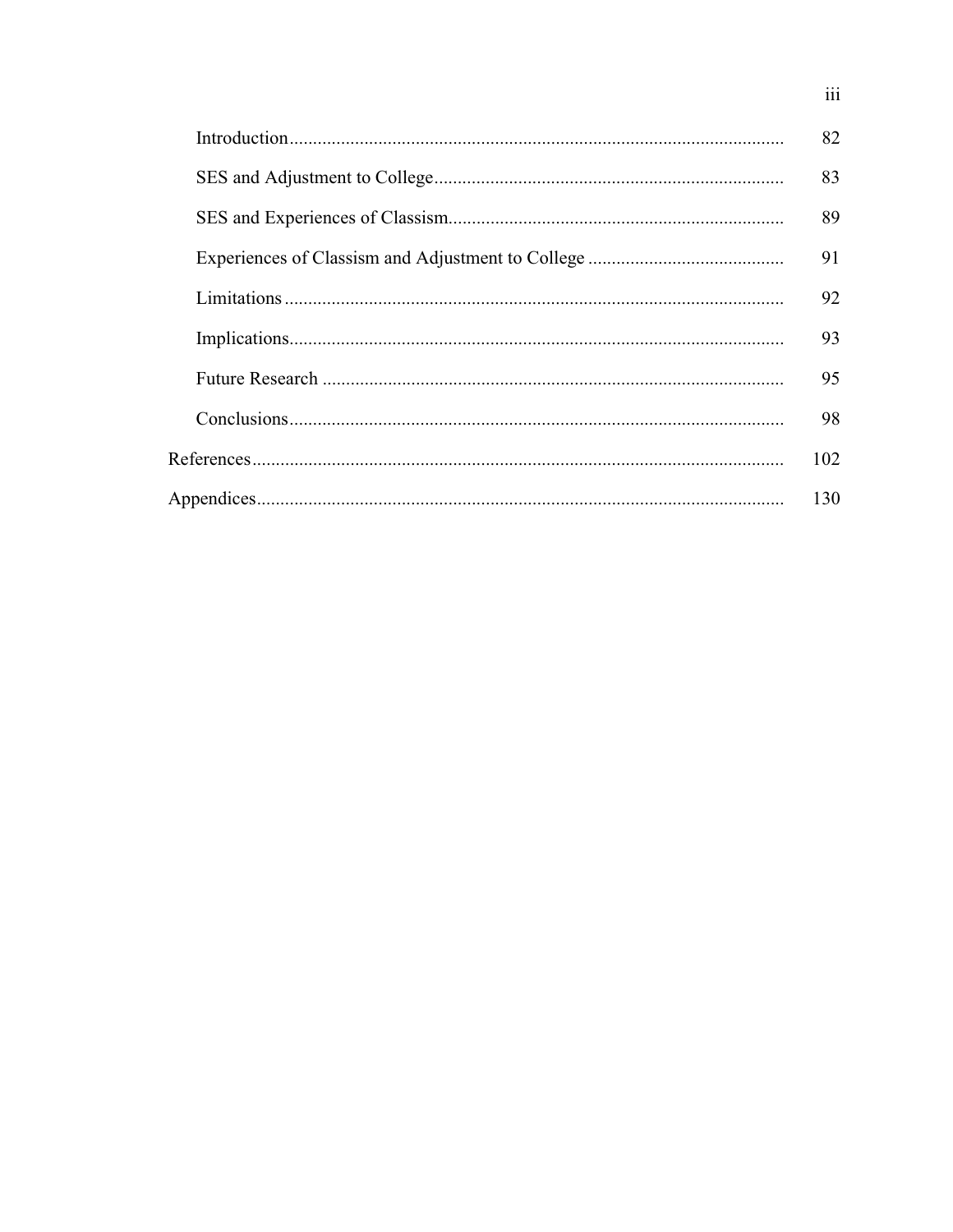## List of Tables

| Table 1  | SFI Variables Selected for Inclusion as Predictors in           | 53 |
|----------|-----------------------------------------------------------------|----|
| Table 2  | Participant Characteristics According to Selected SFI Variables | 58 |
| Table 3  | Multiple Regression Models and Their Respective Predictors      | 61 |
| Table 4  | Significant Regression Models with SACQ Academic                | 63 |
| Table 5  | Significant Regression Models with SACQ Social-Adjustment       | 65 |
| Table 6  | Intercorrelations for Father's Grade, Central Air, and Father's | 65 |
| Table 7  | Significant Regression Models with SACQ Personal-Emotional      | 67 |
| Table 8  | Significant Regression Models for the SACQ Institutional        | 69 |
| Table 9  | Significant Regression Models with CEQ-A Institutional          | 71 |
| Table 10 | Significant Regression Models with CEQ-A Citational             | 74 |
| Table 11 | Significant Regression Models with CEQ-A Interpersonal via      | 76 |
| Table 12 | Correlations for CEQ-A scales and SACQ Full Scale Scores        | 79 |
| Table 13 | Summation of Results: Hypotheses with Significant Findings      | 81 |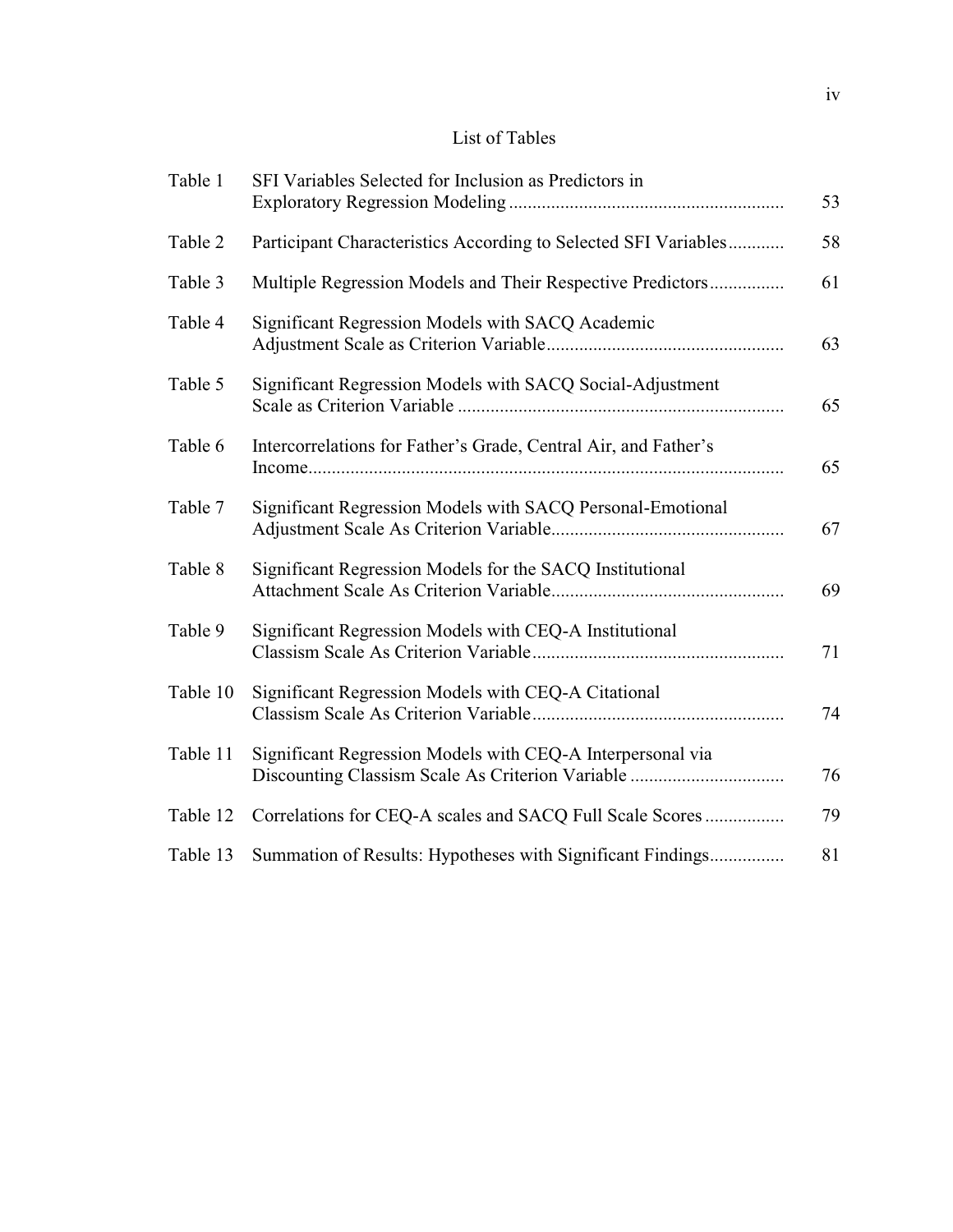# List of Appendices

|  | 130 |
|--|-----|
|  |     |
|  |     |
|  |     |
|  |     |
|  |     |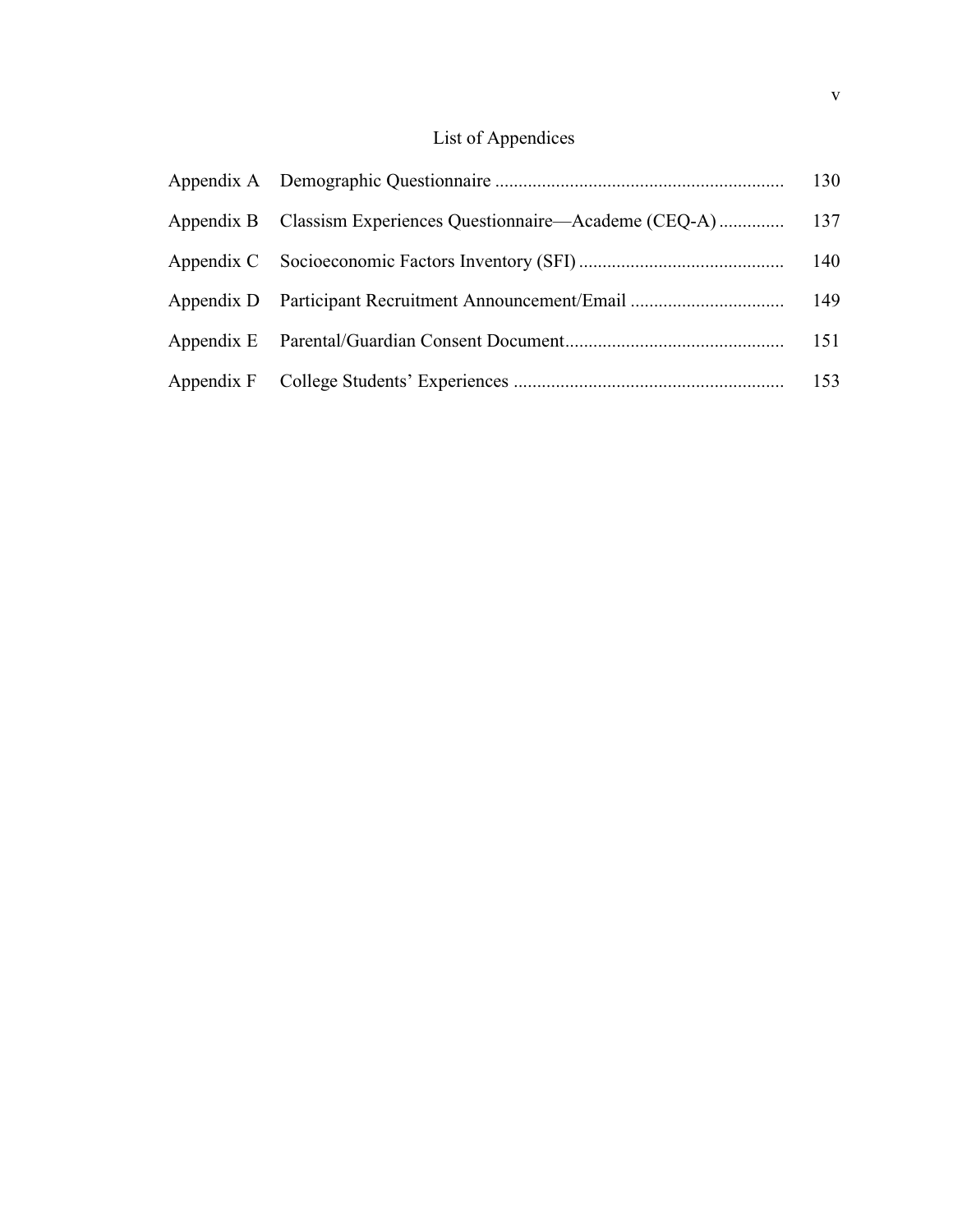#### **Chapter I**

#### **Introduction**

"The quest for educational equity is a moral imperative for a society in which education is a crucial determinant of life chances" (Levin, 2009)

In a nation that stresses the importance of higher education for its citizens and has historically emphasized a commitment to supporting the opportunity for underrepresented groups of people to attend college, it is somewhat disheartening to realize that students from low-income and working class backgrounds are half as likely to attend college as their higher-income peers with comparable qualifications (Advisory Committee on Student Financial Aid, ACSFA, 2001). Perhaps even more disturbing is the realization that low-income and working class college students who do attend college are far less likely to graduate from 4-year institutions than their higher socioeconomic status peers (Terenzini, Cabrera,  $&$  Bernal, 2001). Low-income college students' lower rates of degree completion has serious implications in terms of their employment opportunities and income potential and for their communities and the nation as a whole (e.g., gross domestic product) (ACSFA, 2001; Terenzini, et al., 2001).

College student development in general has been studied from various perspectives. College recruitment, retention, and attrition, with a goal of improvement in all areas, have been the focus of much previous research. As a result, extensive literature exists examining various student characteristics as they relate to these constructs. For example, student characteristics such as race/ethnicity (Dennis, Phinney, & Chuateco, 2005; Flowers, 2004), gender (Capraro, 2004; Clayton, Lucas-Hewitt, & Gaffney, 2004; Tomlinson-Clarke, 1998), sexual orientation (Abes & Jones, 2004; D'Augelli, 1991), and generational differences (Coomes & DeBard, 2004) have been considered important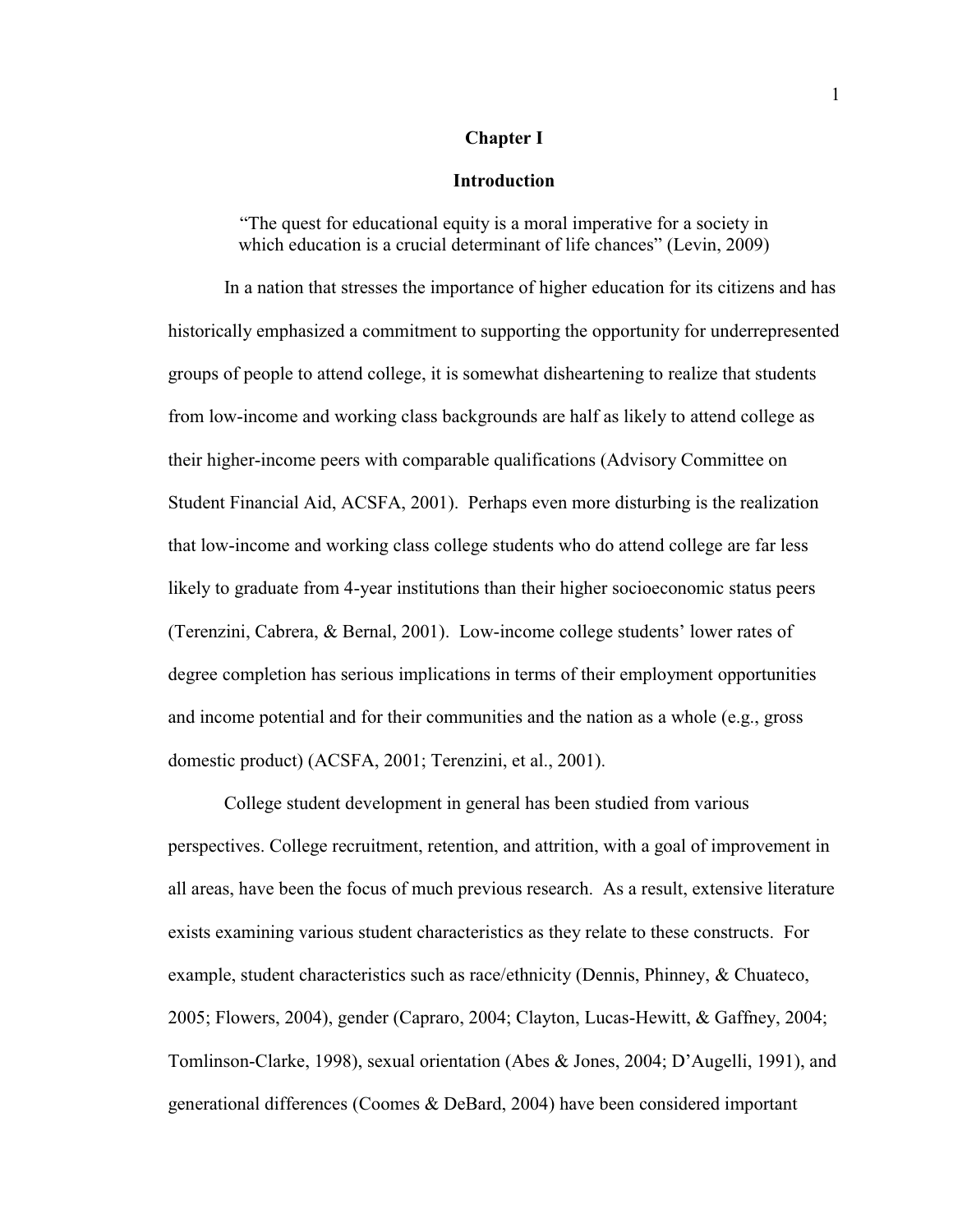factors related to college student development. However, an area that remains understudied is the relevance of student socioeconomic status (SES).

A comprehensive literature review provided little related to persistence to degree completion for low-SES students. Research, on low-income college students has primarily focused on inequality in college choice (Trusty, Ng, & Plata, 2000), access to college (ACSFA, 2001; Terenzini, et al., 2001), attendance at selective or elite institutions (Davies & Guppy, 1997; Karabel & Astin, 1975), financing of college (King, 2005), graduation rates (King, 2005; Terenzini, et al., 2001), college performance/ability (Mueller & Hevener-Mueller, 1943), and attendance in graduate and professional programs (Cooter, et al., 2004; Walpole, 2003). Although some research reports a concern about persistence to degree completion for low-SES students, little scholarship has been directed toward investigating possible factors contributing to lower graduation rates for these students. Similarly, a limited number of investigations have examined the experiences and adjustment of low-income college students. College student adjustment is generally defined as a student's functioning in a variety of realms such as academic adjustment, personal-emotional adjustment, attachment to the university, and social adjustment. Examining the relationship between college student development and SES can offer important insights into the challenges and success of low-SES students at college.

In addition to studying the adjustment and persistence of low-SES versus high-SES students at college, there is also a need to understand the role of classism on college campuses. Classism can be defined as a type of prejudice and discrimination similar to that of racism or sexism (Langhout, et al., 2007). Lott (2002) posits that classism occurs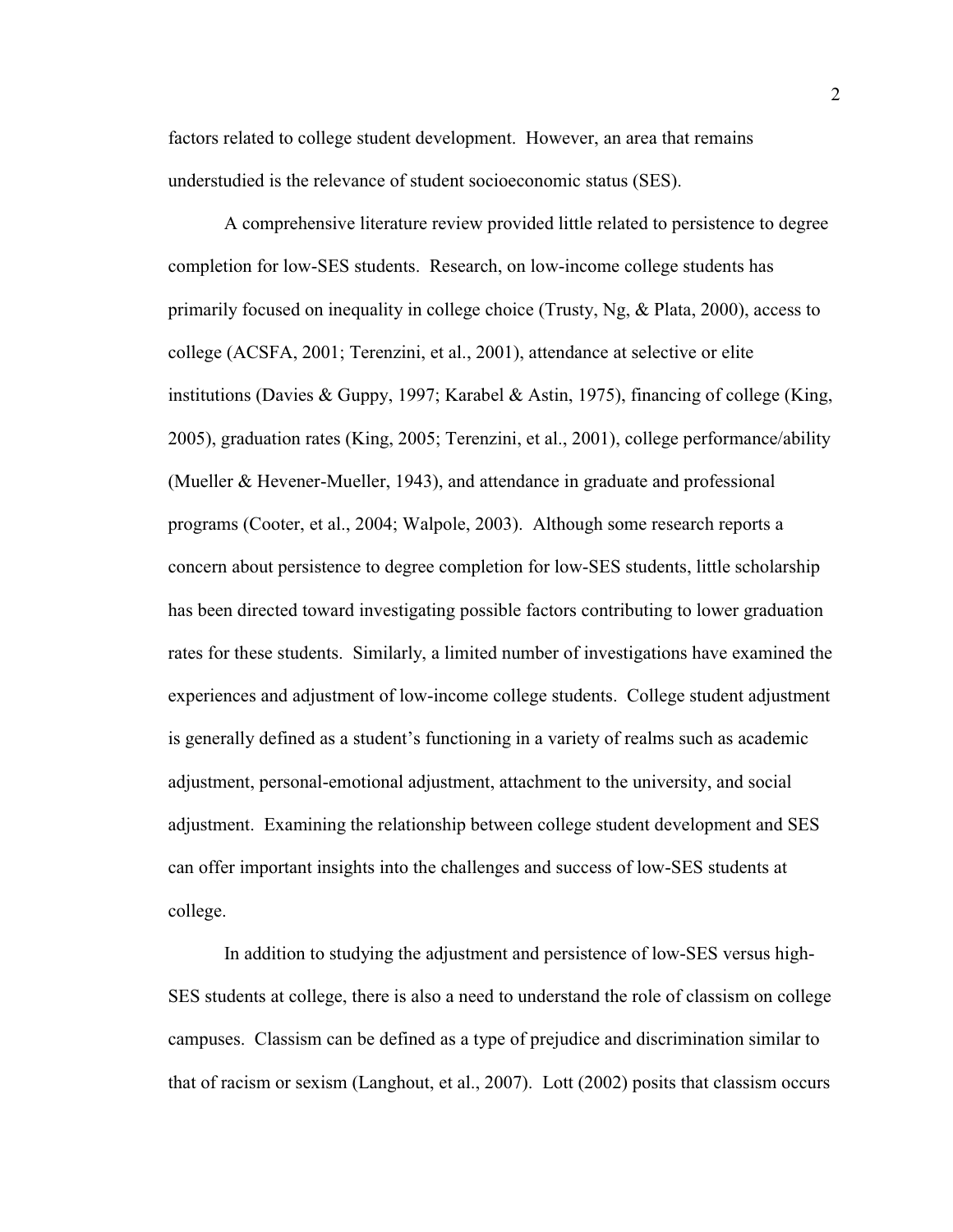when people of lower social class status are discriminated against by people who occupy higher levels of social class status. Langhout and colleagues (2007) are the first to empirically test "theoretically derived domains of classism" (p. 148). The study found that students from lower-SES backgrounds reported experiencing higher levels of classism than students from higher-SES backgrounds, indicating that classism could be an important factor to consider when investigating the relationship between SES and adjustment to college. Currently, no studies have investigated the potential implications of classism experiences on the adjustment and experience of college students. It is important to investigate classism in the same way it is important to investigate other discriminations, such as racism, sexism, and heterocentrism, which impact student's time at college (e.g. Brown, 2000; DeFour, 1996; Gowen & Britt, 2006; Lopez, Prelow, 1995; Mosher and Bowman, 2006).

The current study offers a unique opportunity to investigate whether or not college students are experiencing classism, and if so, what impact those experiences have on their adjustment to college. Additionally, the study offers the potential to further the findings of Langhout and colleagues (2007) while examining several factors related to adjustment to college, including student SES background and experiences of classism, as well as the relationship between SES background and experiences of classism.

Previous research has focused on the relevance and importance of recruiting, retaining, and graduating students from diverse backgrounds (e.g. Misra & McMahon, 2006; Morley, 2007; Oseguera, 2005; Pitts, 2009; Walters, 2007). This research is consistent with many colleges and universities who believe having a diverse (e.g. ethnic/racial, disability/ability, SES, college generational status, gender) student body is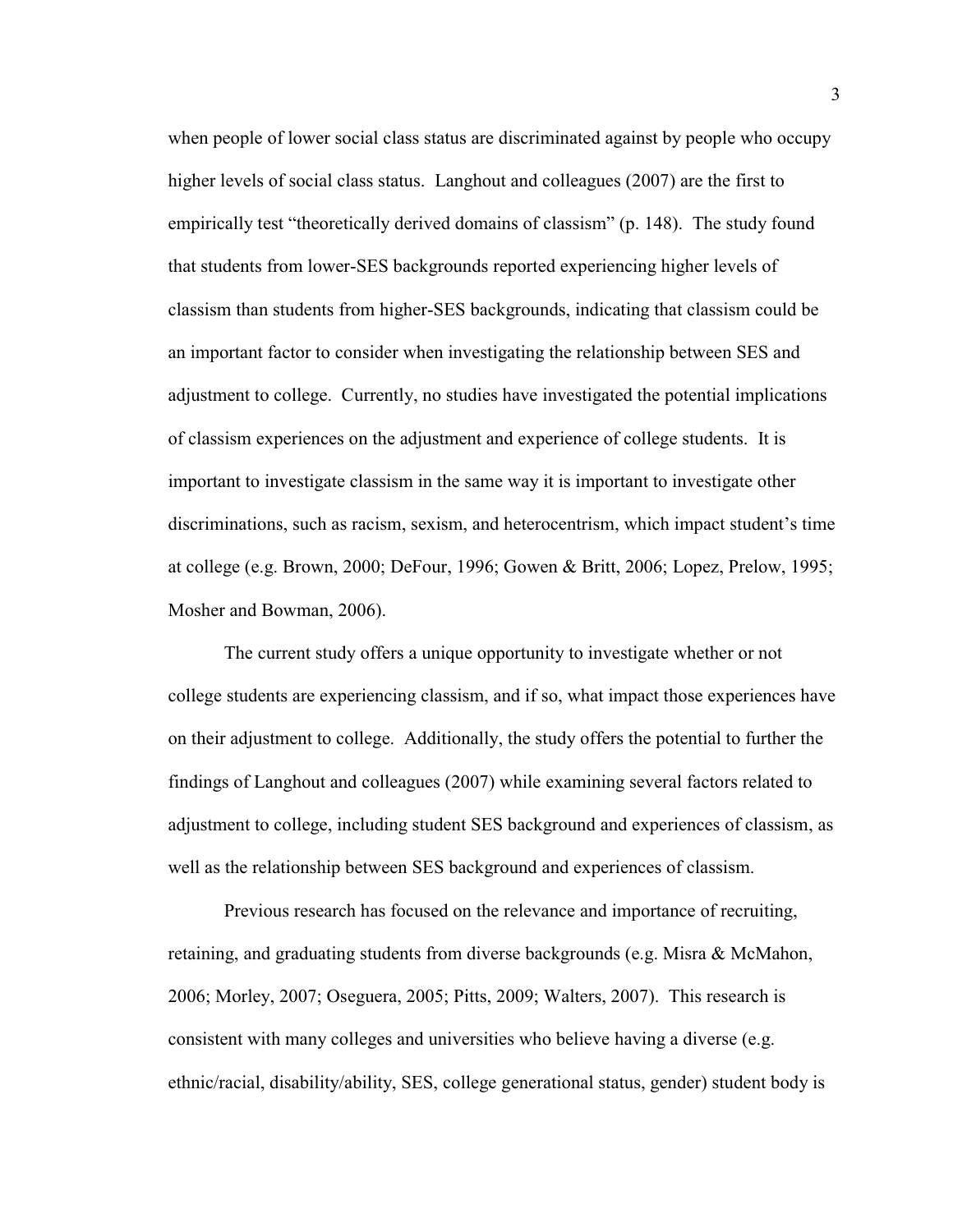important. Therefore, understanding the experiences of low-SES students is consistent with the missions, goals, and objectives of colleges/universities across the country who are focused on the recruitment, retention and graduation of students from diverse backgrounds. In fact, several universities across the nation highlight the importance of having socioeconomic diversity on their campuses in their missions and/or diversity statements (e.g. Boston University, n.d.; Northwestern State University, n.d.; Texas A&M University, 2006; University of Nebraska-Lincoln, n.d.; San Diego State University, n.d.). This study is aligned with the needs of many campuses who aspire to graduate groups of students from a variety of backgrounds and life experiences, and specifically with those interested in socioeconomic diversity. This study will provide information that addresses the experiences of low-SES students which may then be utilized to support the diversity-related goals of many university/college campuses.

#### **The Current Study**

The purpose of the current study was to explore the relationship between college student SES and adjustment to college, SES and experiences of classism, and experiences of classism and adjustment to college. For the current study, SES will be conceptualized and measured by multiple components/variables. Because this study was designed to allow for a comprehensive exploration of multiple indicators of SES as they relate to various outcome variables, the multiple SES variables will not be combined into composite variables. This design is consistent with the recommendations of the American Psychological Association (APA) Task Force on Socioeconomic Status (APA, 2007) which forwards "it is generally more informative to assess the different dimensions of SES and understand how each contributes to an outcome under study rather than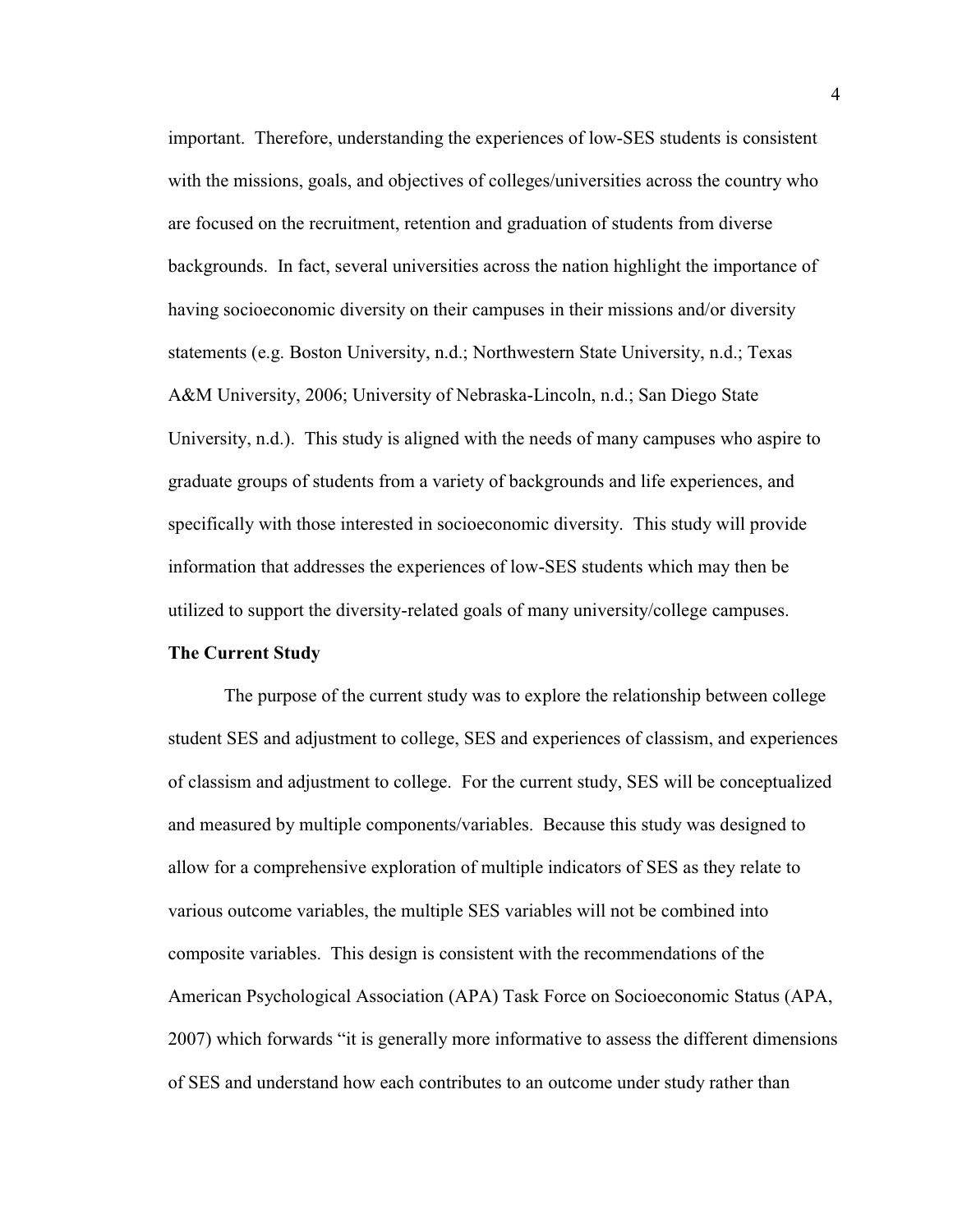merge the measures" (APA, 2007, p. 11). Additionally previous research has demonstrated that various measures of SES related differently to the same criterion variables, further supporting the importance of including multiple indicators of SES and for examining those indicators in their original form versus combining them into composite variables (Power & Manor, 1992; Rodgers, 1991; von Rueden et al., 2006). Based on these recommendations and previous findings the current study has been designed to comprehensively explore the relationships between multiple indicators of SES and multiple criterion variables related to adjustment to college and experiences of classism. The following sections will provide an outline of the upcoming chapters.

The literature review summarizes relevant information related to 1) the role of SES in the lives of individuals, 2) issues of college student adjustment in general, 3) the available literature related to SES and college students, and 4) experiences of classism on college campuses. The literature review will begin with a overview of the relevant research concerning SES and physical and mental/emotional health, as well as SES and primary and secondary education. Previous research has established a strong foundation for the relevance of SES in those facets (i.e., health and education), with research in a variety of areas indicating that low- SES individuals are continually at a disadvantage as compared to their higher-SES peers (e.g., APA, 2007).

 The topic of college student adjustment has also been widely studied. The literature review focuses on a summation of the issues concerned with defining and measuring the concept of college adjustment, and information regarding various issues (e.g. personal/emotional, social, institutional, and academic factors) relevant to college adjustment. Additionally, issues such as college enrollment, financial issues, persistence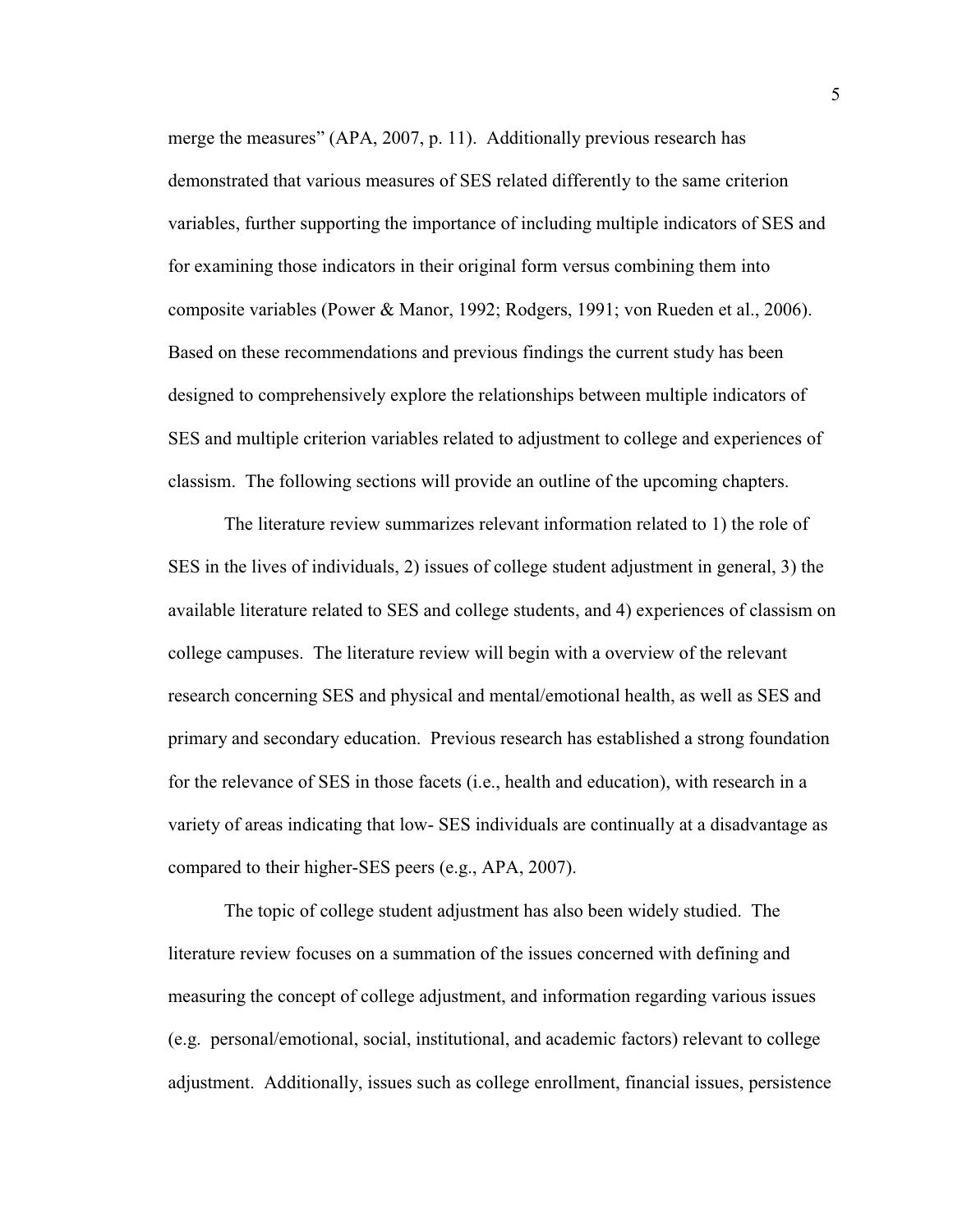to college graduation/college termination, experiences of classism, and student characteristics will be reviewed. Finally, a review of the literature related to experiences of classism on college campuses will be reviewed.

 Following the literature review the methodological foundations for the current study are described in detail. In general, the study was administered via a secure on-line survey and participants consisted of college students, 17 years of age and older, in their first year of college, enrolled either part or full-time at a large Midwestern University. Participants completed multiple inventories and questionnaires including (1) The Student Adaptation to College Questionnaire (SACQ; Baker & Siryk, 1989), (2) Classism Experiences Questionnaire—Academe (CEQ-A; Langhout, Rosselli & Feinstein, 2007), (3) an author created Socioeconomic Factors Inventory (SFI) and (4) an author created demographic questionnaire. Analysis of the data began with an examination of the sample's SES characteristics. Next, eighteen variables were selected from the SFI and used as predictors in the exploratory regression modeling with the SACQ and CEQ-A scales as the criterion variables. In addition, a series of correlational analyses were used to test the hypotheses examining the relationship between scores on the SACQ scales and the CEQ-A scales. The following details each of the research questions and related hypotheses investigated in this study:

- 1. Does a relationship exist between SES and the various types of adjustment to college (as measured by the SACQ scales)?
- 2. Does a relationship exist between student SES and reported experiences of classism at college?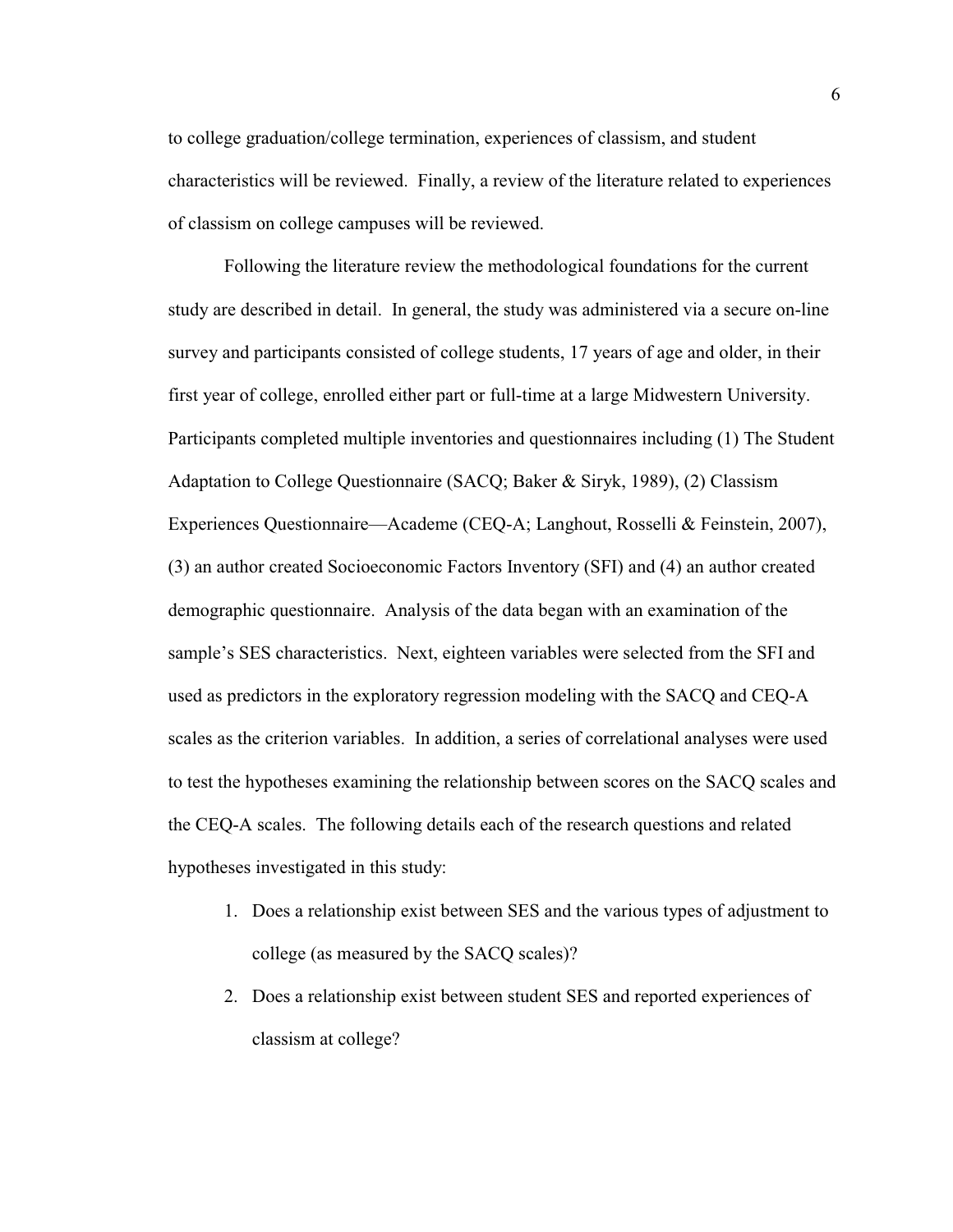- 3. Does a relationship exist between student adjustment to college and experiences of institutional classism at college?
- 4. Does a relationship exist between student adjustment to college and experiences of citational classism at college?
- 5. Does a relationship exist between student adjustment to college and experiences of interpersonal via discounting classism at college?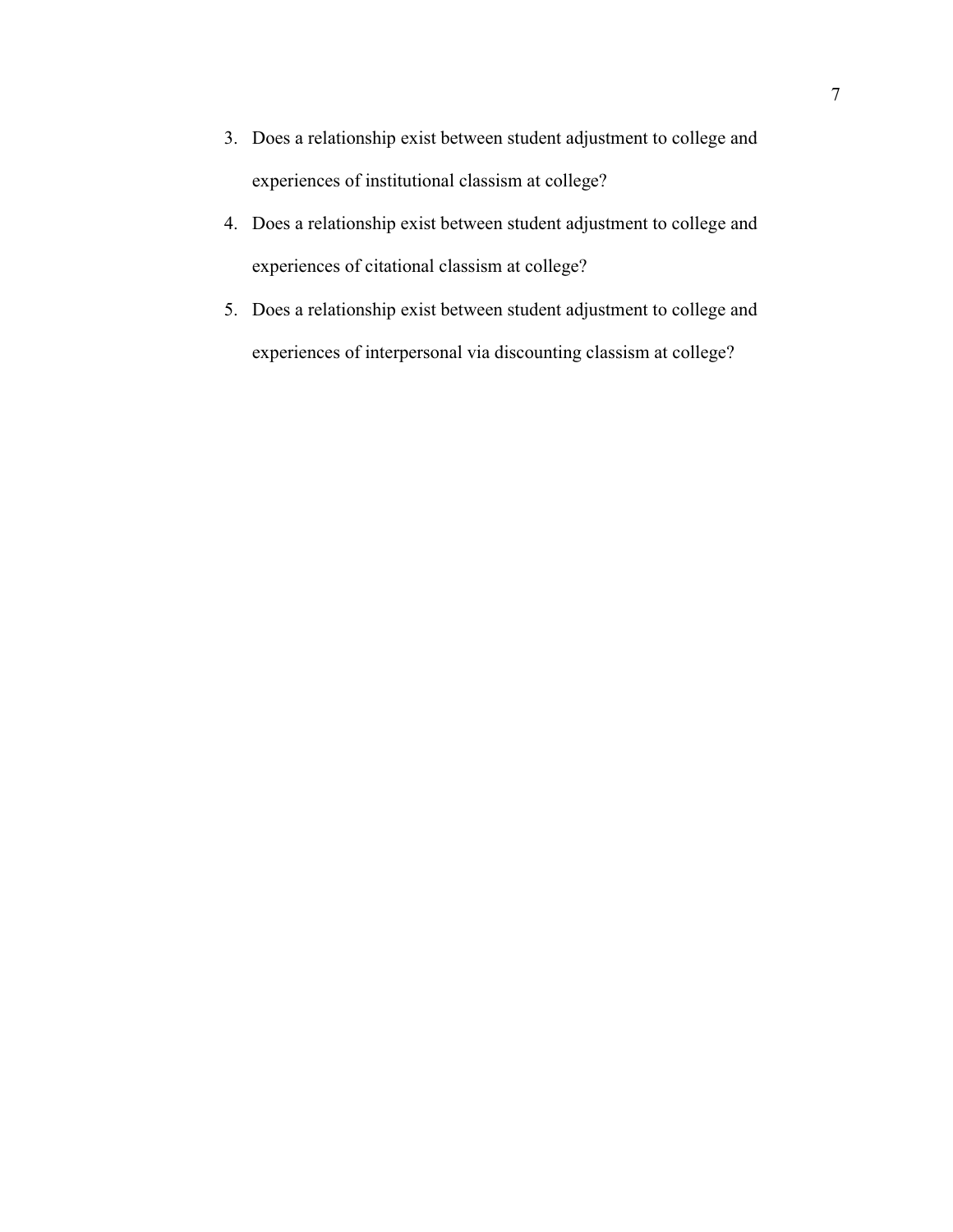#### **Chapter II**

#### **Literature Review**

### **Introduction**

Historically, issues related to socioeconomic status and social class in the field of psychology have received sporadic attention and prominence (Smith, 2005). Compared to the fields of sociology and medicine (physical health), psychology has been lacking in its attention to the role of SES in the lives of individuals. However, a body of research in the field of psychology that acknowledges the importance of SES and social class in the lives of individuals does exist (e.g., Bronfenbrenner, 1984, Centers, 1949; House, 1977; Hyman, 1942; Kohn, 1989; Ryff, 1987). Much of the earlier research focused on the relationship between SES and individual and cultural values, such as perceptions and beliefs about class (e.g. Coleman & Rainwater, 1978; Jackman & Jackman, 1983), general issues concerned with therapeutic interventions and SES (e.g., for review see Smith, 2005) and parenting behaviors (e.g. Conger, et al., 1992; Elder, Liker, & Cross, 1984; Elder, Nguyen, & Caspi, 1985).

Most recently the relevance of SES in the lives of individuals/families/ communities and the nation has received increasing attention from psychologists as evidenced by the American Psychological Association's (APA) passage of a Resolution on Poverty and Socioeconomic Status in 2000, the formation of the APA Task Force on Socioeconomic Status in 2005, and perhaps most notably, the creation of the APA Office of Socioeconomic Status in 2007. Additionally, increasing numbers of publications in psychology-related journals and books have focused on issues of SES, social class, classism and poverty (e.g., Armstrong, 2007; Lott & Bullock, 2007; Lott, 2002; Smith,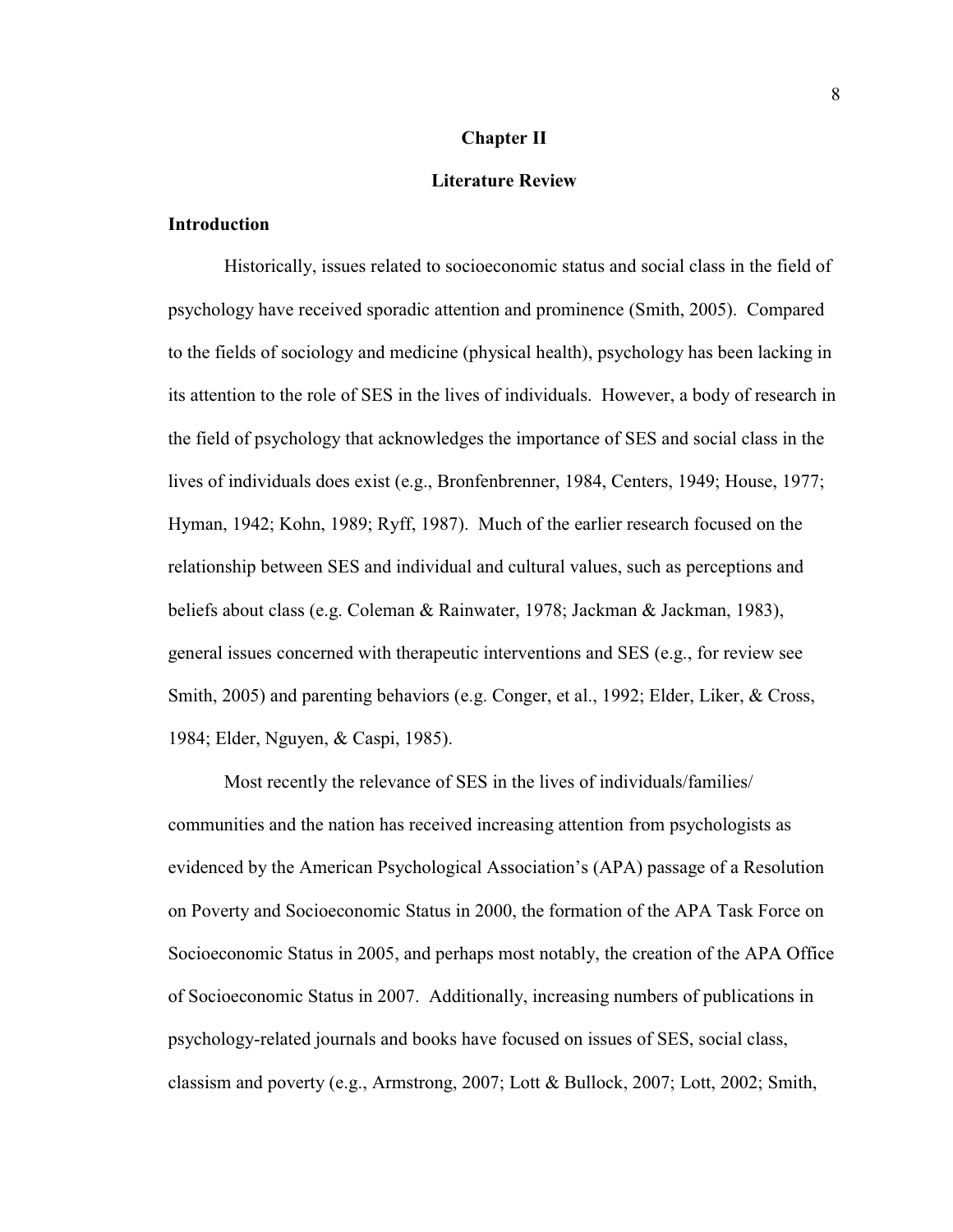2005). Moreover, several scholars in the field continue to call for increased awareness and attention to issues of social class and SES and also stress the need for an advocacybased SES research agenda for the field of psychology (Bullock & Lott, 2001; Liu et al., 2004). Others have stressed the importance of taking an advocacy stance on the issue as it relates to counseling and psychotherapy (Hill & Rothblum, 1996; Smith, 2005). Finally, many other scholars have stressed the importance of making issues of SES and social class a more prominent component of the field of psychology's dedication to cultural competency (e.g., Armstrong, 2007; Bullock & Lott, 2001; Fouad & Brown, 2001; Liu, Hernandez, & Mahmood, 2006; Smith, 2005,).

The first section of this chapter will provide important definitions relevant thorough the paper. The following sections will review several areas of scholarly research that have investigated the role of SES in the lives of individuals such as; SES and mental health, SES and physical health, SES and elementary and secondary education, and finally SES and post secondary education. In addition, the final section of the review will provide an overview of the research regarding college student adjustment.

## **Definitions**

#### *College Student Adjustment*

Historically, the concept of college student adjustment has been grounded in the theoretical premises regarding student persistence through college (see Bean, 1980, 1982; Tinto, 1975, 1986). Researchers were interested in understanding what factors were related to the adjustment of students to college and the relationship between that adjustment and persistence to graduation. Spady (1970) forwarded a theory that college students who drop out exhibit behaviors similar to individuals who consider suicide.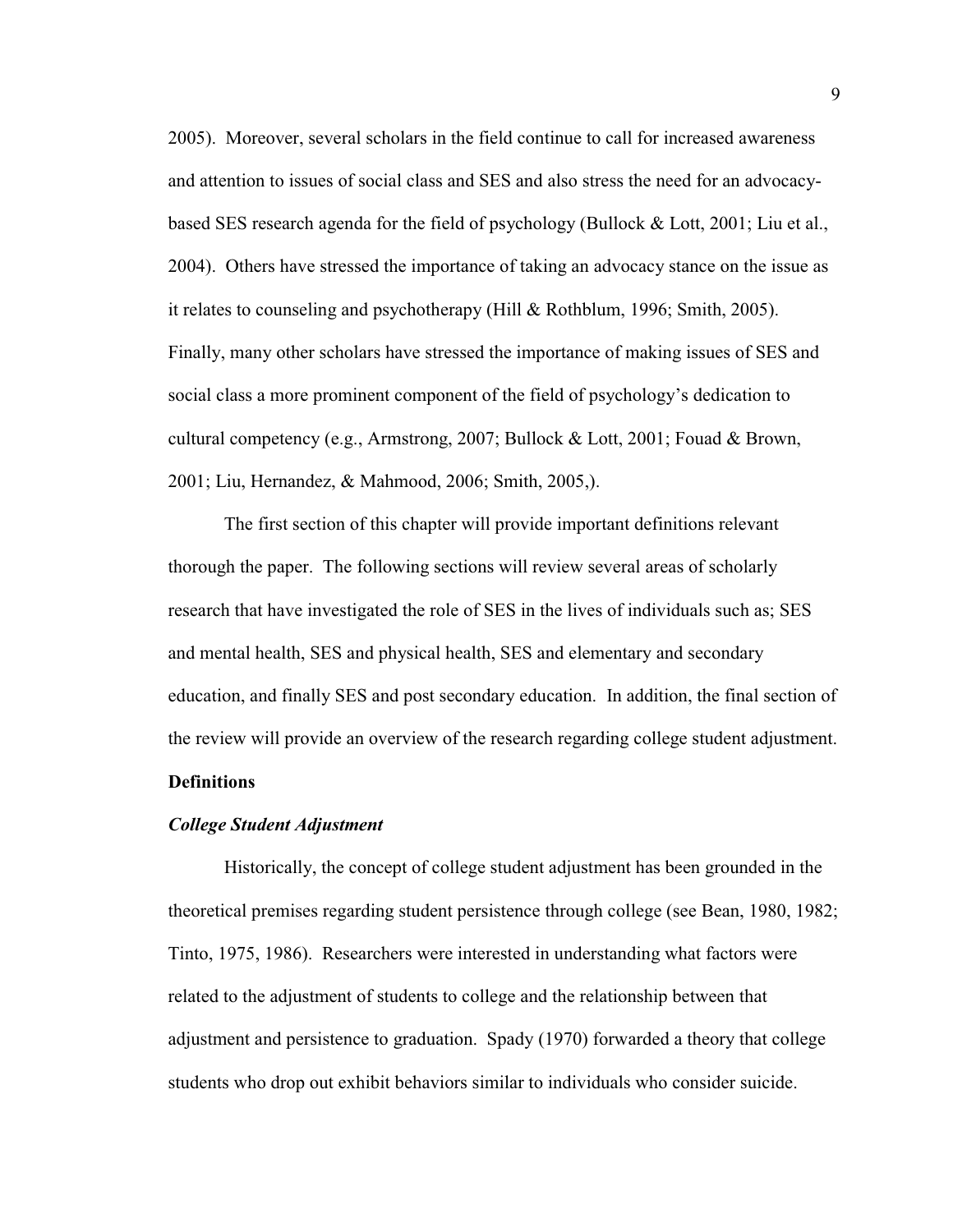Specifically, Spady (1970) suggested that individuals who think about suicide tend to withdraw from their communities and support systems due to a perceived lack of shared values, and feelings of being unsupported and/or alienated from their environment. Similarly college student persistence to graduation is connected to the student's experiences and feelings regarding their shared values and perceived feelings of support within their campus community. Tinto (1975) advanced this parallel by more explicitly describing the process that students who drop out of college go through, prior to dropping out. Tinto stressed the importance of both the social and the academic spheres of college life. His theory emphasized that integrated social and academic adjustment to college led to increased commitment to the institution, which in turn led to persistence to graduation. Tinto (1986) also found that college students experience rites of passage while in college (such as individuating from family, assimilating new values, beliefs and behaviors into their worldview, etc) and that those students who struggle with or fail to work through these successfully are less likely to persist to graduation.

Additionally, Bean (1980, 1982) stressed the importance of the cyclical nature of the interaction among students' beliefs, attitudes and actual experiences. Students' beliefs are influenced by their experiences, and their beliefs affect their attitudes toward their college experience. These beliefs and attitudes then affect their persistence plans and actual drop out behavior.

Finally, Russell and Petrie (1992) describe an additional area of importance when considering the theory of adjustment to college - individual/personal factors. Personality factors that influence adjustment to college include such student characteristics as selfesteem/efficacy (Lent, Brown & Larking, 1984, 1987; Chemers, Hu, & Garcia, 2001;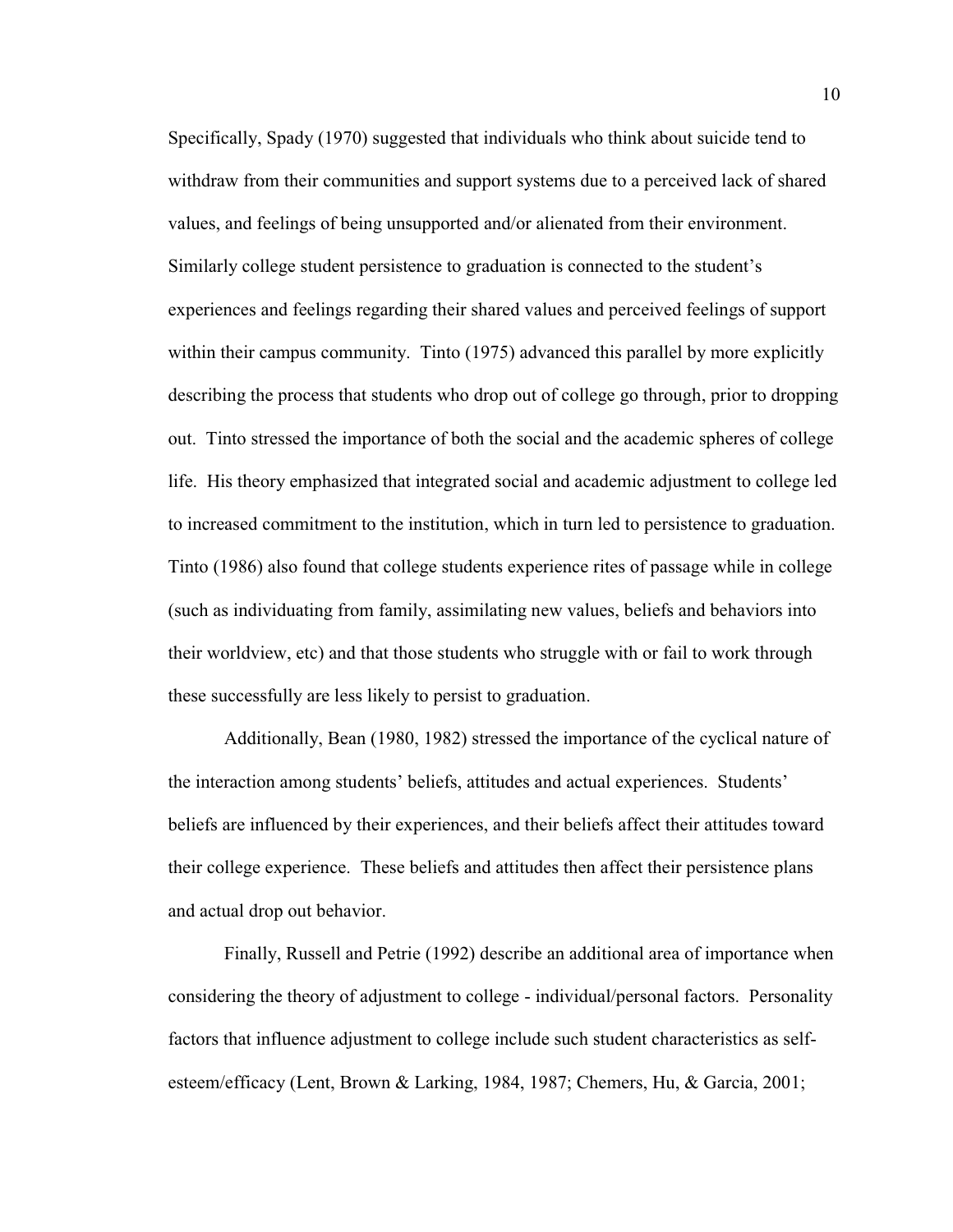Prager & Freeman, 1979), depression (Beeber, 1999; Daughtry & Kunkel, 1993;

Vredenburg, O'Brien, & Kramer, 1988), and anxiety (Pappas & Loring, 1985; Schreiber, 1985; Spielberger, 1972). The inclusion of personal factors furthers the work of Tinto and Bean by going beyond social, academic and institutional factors, to also consider the role of individual factors in a student's adjustment to college and ultimately their persistence to graduation.

 In 1989, Baker and Siryk developed a measure of college student adjustment, the Student Adaptation to College Questionnaire (SACQ), which largely incorporated the theories described above regarding adjustment to college and persistence to graduation. Baker and Siryk (1989) measure defines overall adjustment as including; 1) social adjustment, 2) academic adjustment, 3) personal-emotional adjustment and 4) institutional attachment. The SACQ incorporate the theories of Tinto (1975, 1986), Bean (1980, 1982) and Russell and Petrie (1992) by stressing the importance of the academic, social, institutional attachment, and individual/personal factors in a student's adjustment and persistence. For the purposes of this study, the conceptualization of college student adjustment will fit within the framework of Baker and Siryk's (1989) measure of student adjustment to college. The measure itself produces scores for four subareas of adjustment (social adjustment, academic adjustment, personal-emotional adjustment, and institutional attachment) plus a score for overall adjustment (which includes all 4 scales). The authors of the scale suggest that the best way to consider the concept of college student adjustment comprehensively is to consider all four of the above-mentioned areas, each individually and as a whole. More detailed information about the concept of college student adjustment and the SACQ will be provided later in the review.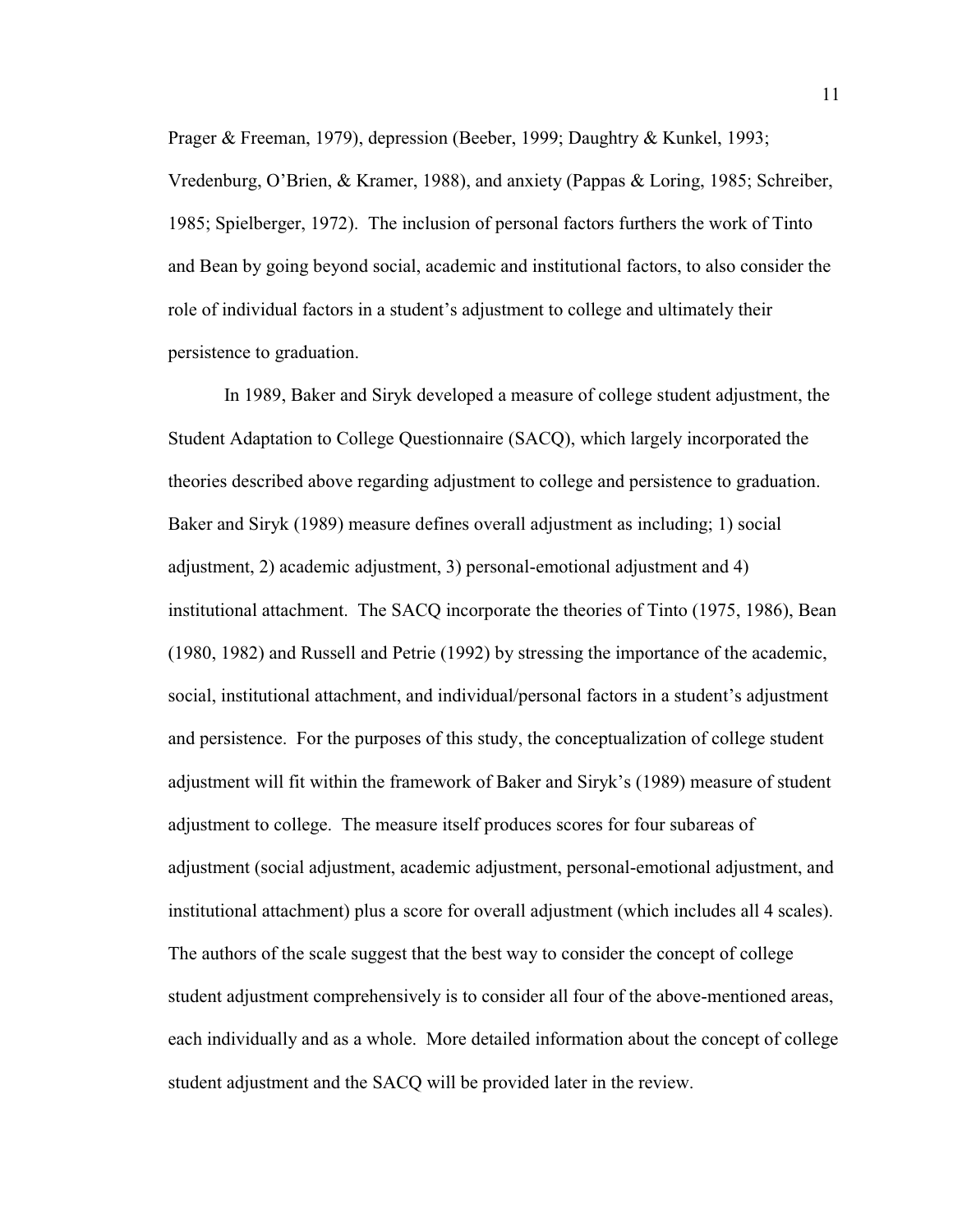#### *Socioeconomic Status & Social Class*

Scholars have used many different terms to denote "economics" (e.g., socioeconomic status, social class, economic background, SES, income, etc.) in the lives of individuals. These varied approaches often make deciphering a clear conceptual definition of socioeconomic status, social class, and classism (among others) difficult. For the purposes of this study, the following definitions will be utilized.

The terms socioeconomic status and social class are often used interchangeably in the literature. In general, when referred to in the literature, socioeconomic status (SES) is used to denote various objective indicators of economic capital such as one's income, education and occupation (Krieger, Williams, & Moss, 1997). Typically socioeconomic status is measured by a person's annual income, level of educational attainment and the type of occupation they hold. Often these types of indices are used as descriptive and/or control variables in psychological research as opposed to variables of primary concern (Fouad & Brown, 2001). A person's SES is typically referred to as one of the following, low-SES or working-class, middle-SES or middle-class, high-SES or upper-class. The term social class generally includes economic capital, such as described above, but also includes other less objective indices such as knowledge, social connections, prestige, power, and influence (Ostrove & Cole, 2003). The writings of Bourdieu (1986) regarding the different forms of capital can be used as a basis for understanding the various facets of social class. Bourdieu defines four different types of capital; economic, social, cultural and symbolic. Economic capital is comprised of resources (i.e., income, savings, stocks, etc.) that can be easily converted into cash. Social capital is comprised of the social connections, networks and contacts one has that can lead to enhanced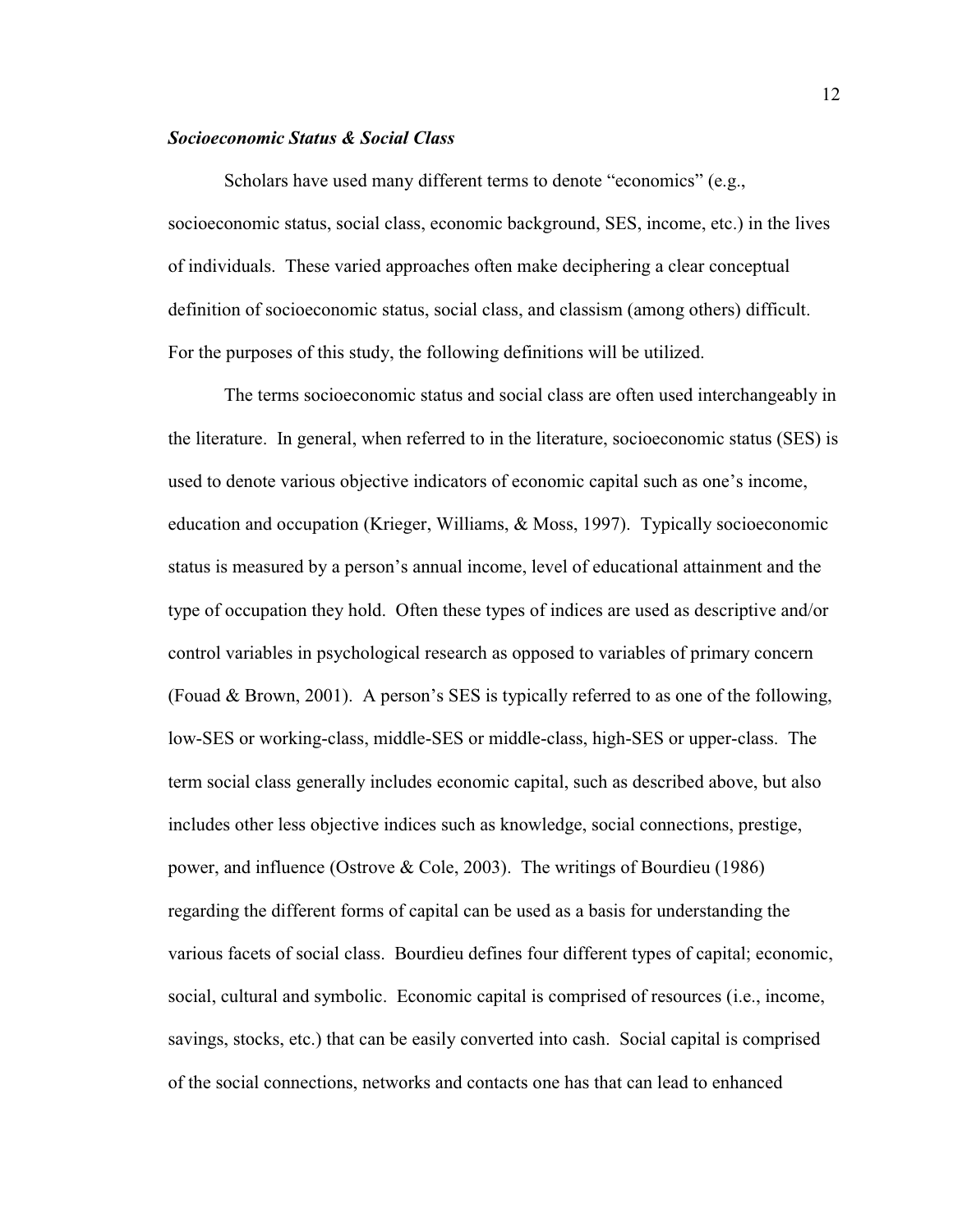economic and/or cultural capital. Cultural capital is comprised of general knowledge, awareness and comfort with cultural norms, and practices of the dominant culture. Finally, symbolic capital is comprised of symbolic holdings of power, prestige, and authority. According to Bourdieu, these four types of capital are neither mutually exclusive nor independent; instead they can be conceptualized as influencing and interacting with one another. For example, the availability of economic capital is highly likely to influence level of symbolic capital (i.e., level of power and prestige). To provide a contextual example of Bourdieu's theory, consider an elected official in the United States: the official can be described as holding a significant amount of symbolic capital (prestige), a significant level of cultural capital (knowledge/comfort with dominant culture), and most likely had a significant level of social capital (connections) in order to get elected. However, theoretically, an elected official would not have to have a high level of economic capital (income) in order to be elected (i.e. the nation is founded on the idea that democracy allows for anyone, regardless of economic resources to be elected as a leader). Coleman (1988) described social capital as a social resource constructed within one's relationships with others. Jordan and Plank (2000) apply the concept to adolescents/young adults by highlighting the role of parents and other significant adults in the adolescents' lives. The authors propose that parents form relationships and networks with other parents who have similar views and beliefs about the value of education. These networks are a type of social capital. In addition, those networks impact children's lives because a belief and value system regarding education is continuously transmitted to them by their parents and their parents' social network. Overall, in this study social class is defined beyond the definition of economic capital (as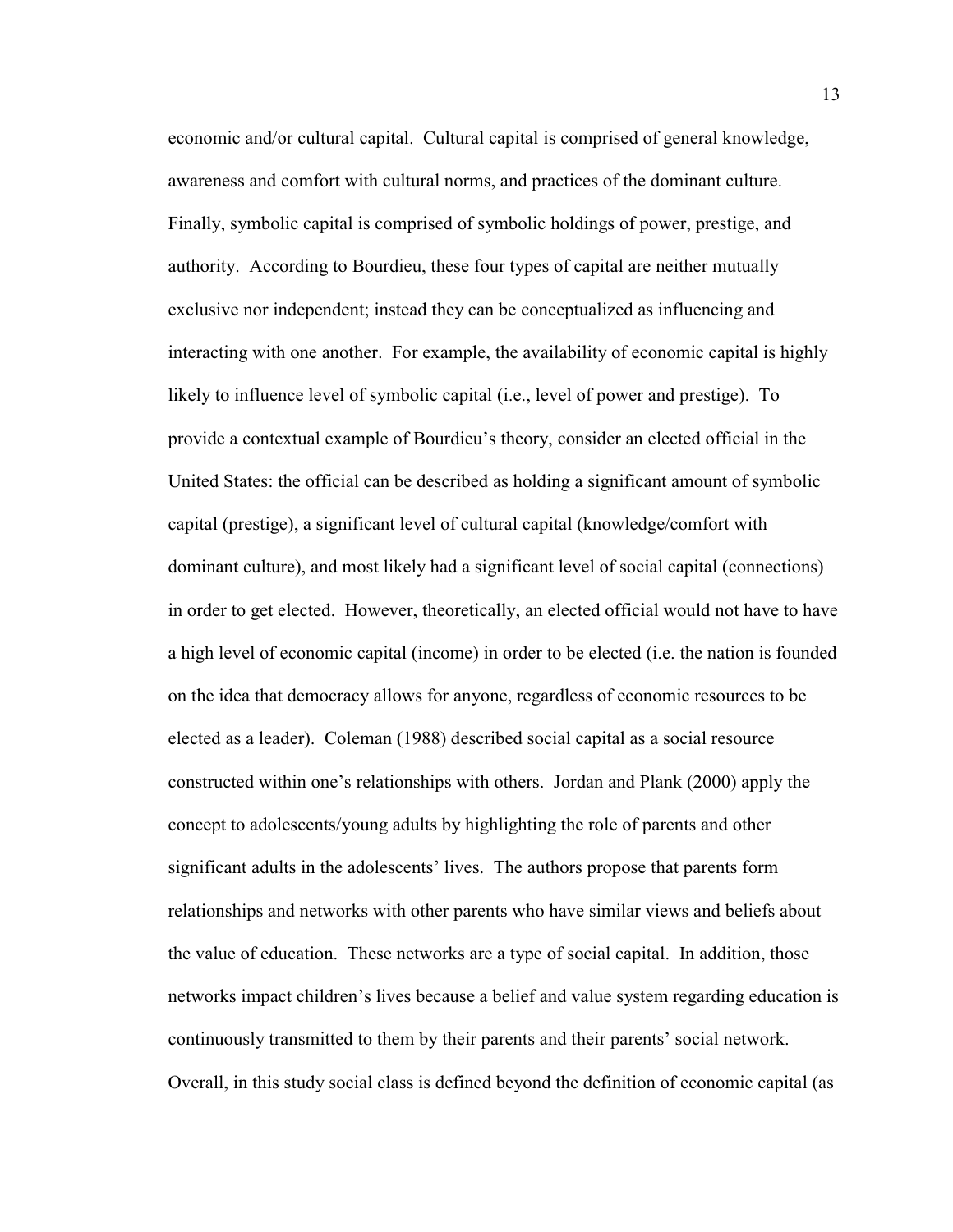it is typically understood) to also include more complex types of capital which impact the daily lives of people. However, as stated previously the two concepts have been defined and utilized differently and inconsistently throughout the literature, thus the terms will be used interchangeably in the literature review section of this study.

## *Classism*

Classism can be defined as a type of prejudice and discrimination similar to that of racism or sexism (Langhout, et al., 2007). Lott (2002) posits that classism occurs when people of lower social class status are discriminated against by people who occupy higher levels of social class status. In general, Lott offers the following argument for the concept of classism: "In social psychological terms, distancing and denigrating responses operationally define discrimination...together with stereotypes (i.e., a set of beliefs about a group that are learned early, widely shared, and socially validated) and prejudice (i.e. negative attitudes) constitute classism" (p. 100). Liu and colleagues  $(2004)$  offer additional arguments suggesting that classism (which they term modern classism) does not only occur in a top-down manner but that it also occurs in, upward, lateral and internalized directions. Liu offers the following definition for classism as "prejudice and discrimination directed at people engaged in behaviors not congruent with the values and expectations of one's economic culture"  $(p. 10)$ .

The previous sections have provided important definitions and background information on the central terms to be used in the remainder of the manuscript. The following sections will review several areas of scholarly research that have investigated the role of SES in the lives of individuals. Included in this review will be research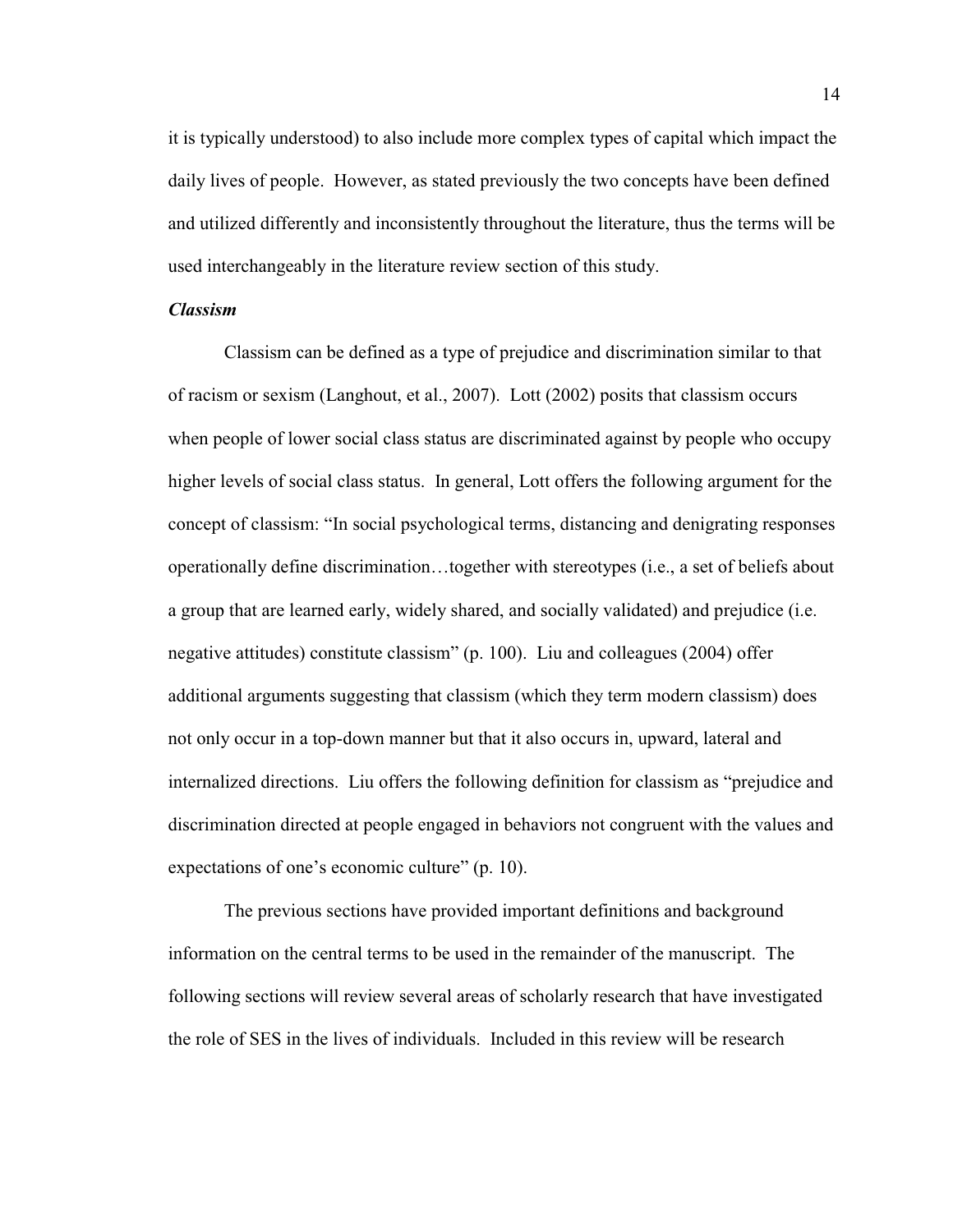regarding SES and mental health, SES and physical health, SES and elementary and secondary education, and finally SES and post secondary education.

### **SES and Health**

 Research has continually demonstrated a relationship between SES factors and physical and mental health (APA, n.d.; Berkman & Kawachi, 2000; Repetti et al., 2002; Yu & Williams, 1999). SES has been linked to both physical and mental health factors in children and adults (Black & Krishnakumar, 1998; Chen, Matthews, Boyce, 2002). In addition, researchers have examined a variety of measures of SES (e.g., wealth, education) including both subjective and objective measurement methods to investigate the relationship between health variables and SES (Adler, Castellazzo, & Ickovics, 2000; Chen & Paterson, 2006).

#### *SES and Mental Health*

Research has found a relationship between SES and mental health factors such as depression (Everson, et al. 2002; Goodman, 1999; Murphy et al., 1991), suicidality (Goodman, 1999), Oppossitional Defiant Disorder (Armstrong, 2007), symptoms of conduct disorder (Armstrong, 2007), anxiety disorders (Regier et al., 1993) and general psychological functioning (Adler et al., 2000; vonRueden, et al., 2006). In addition, research has also identified a relationship between factors associated with mental health outcomes and SES such as hostility (Barefoot et al., 1991; Haukkala, 2002; Ranchor, Bouma & Sanderman, 1996; Scherwitz et al., 1991), stress (Chen & Paterson, 2006), stressful life events (Dohrenwend, 1973; McLeod & Kessler, 1990; Spencer, Dobbs & Swanson, 1988), mood/emotions (Everson, et al., 2002; vonRueden et. al, 2006), and self-esteem (Twenge & Campbell, 2002). When specifically considering children and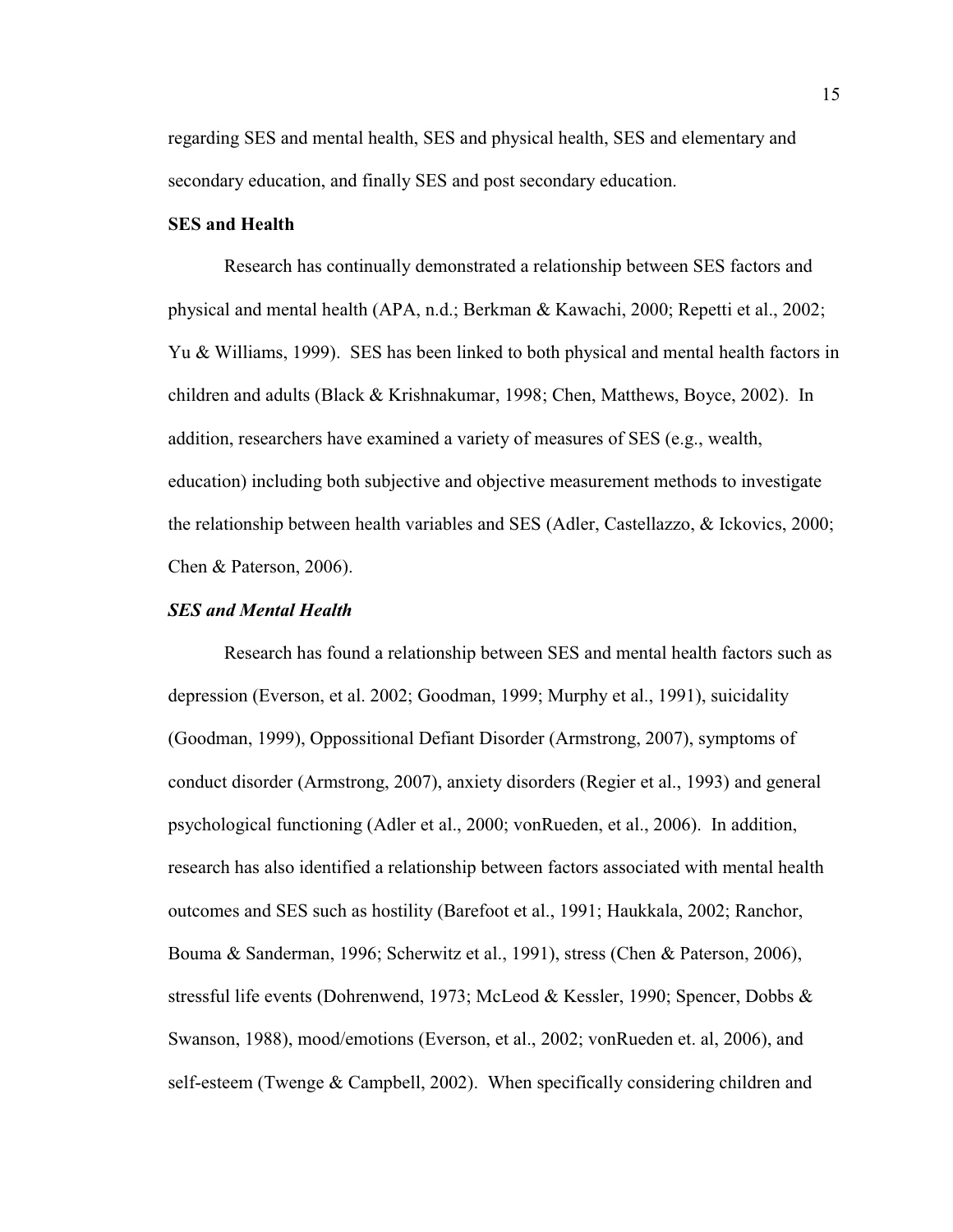adolescents, research has found relationships between family SES and relevant behavioral and socio-emotional issues. Behavioral issues such as general behavioral problems (Duncan, Brooks-Gunn & Klebanov, 1994; Farrington, 1978, 1991; Patterson, Kupersmidt, & Vaden, 1990; Rutter, 1981; Verhalst, Akkerhuis, & Althaus, 1985), conduct problems/disorders (Dodge, Pettit, & Bates, 1994; McLoyd, Jayaratne, Ceballo, & Borquez, 1994; Patterson, Reid & Dishion, 1992; Velez, Johsnon, & Cohen, 1989), bulling behaviors (vonRueden et al., 2006), juvenile delinquency (Sampson & Laub, 1994), conflicts with peers (Mistry, Vandewater, & Huston, 2002), and general social adaptation (Kellam, Ensminger, & Turner, 1977) have all be identified as associated with SES.

Childhood socioemotional concerns have also been found to be related to SES, with low-SES children having less positive outcomes. Specifically, scholars have found a relationship between SES and depression (Gibbs, 1986; McLoyd, et al., 1994), anxiety (McLoyd, et al., 1994), cognitive learning disorders (Bigelow, 2006) and self confidence (Langer, Herson, Greene, Jameson, & Goff, 1970) in children and adolescents. For each of the above areas, children from low-income families were found to fair less well than their higher-income peers.

#### *SES and Physical Health*

In regard to physical health, SES has been associated with poorer health-related experiences and outcomes (Adler & Coriell, 1997; CDC, 2006; Illsley & Baker, 1991; Pincus, Callahan & Burkhauser, 1987). Lower-income individuals experience higher rates of diseases (Everson et al., 2002), chronic illnesses (Everson, et al., 2002), and earlier mortality (Adler et al., 1994; Adler & Coriell, 1997). For example chronic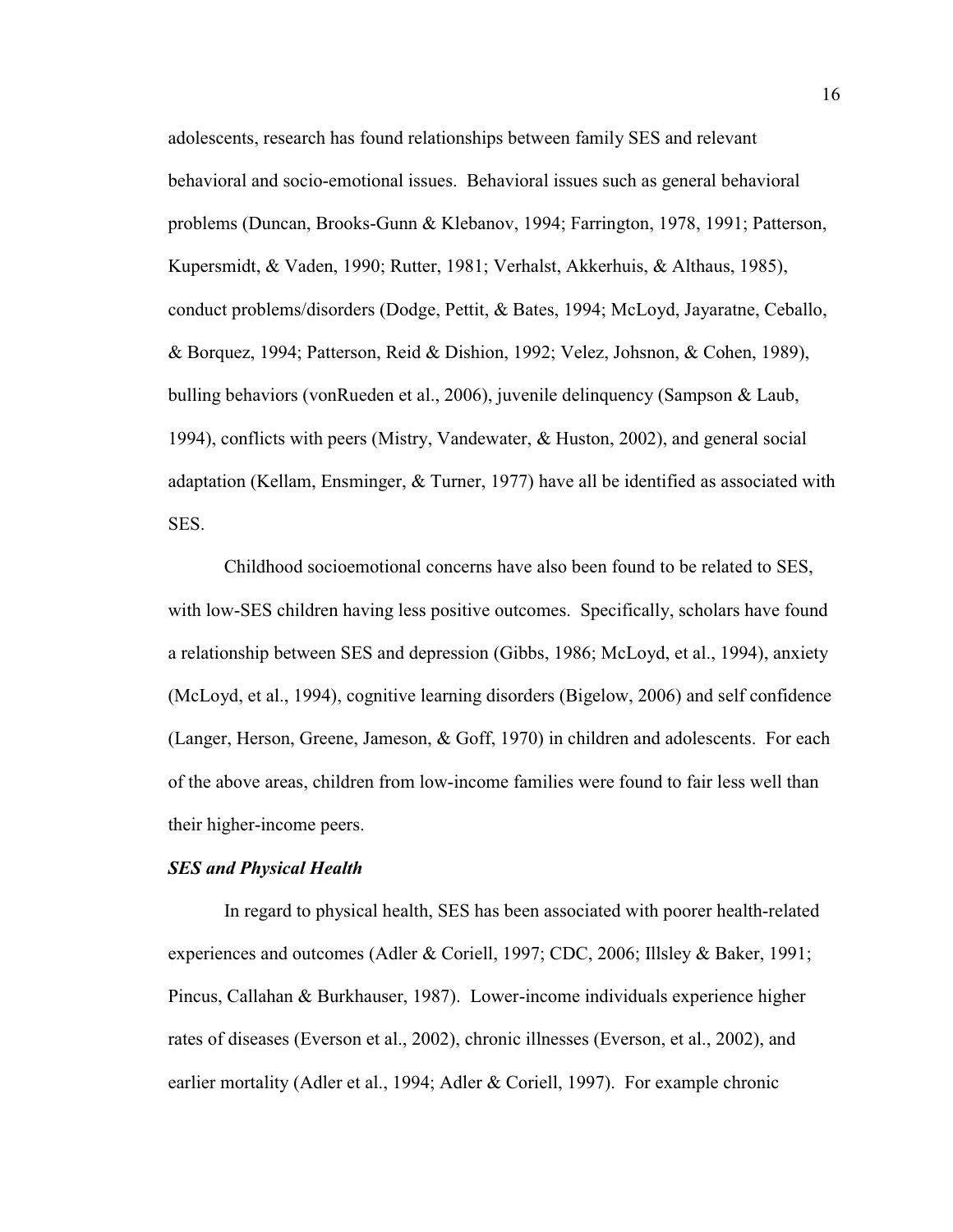illnesses, such as hypertension and high cholesterol, were associated with more serious conditions later in life (e.g. stroke and heart attack) and have been found at a higher rate in low-income individuals than in high-income individuals (Chen, Matthews, & Boyce, 2002). In regard to life expectancies, a study by Deaton (2002) found that lower-income individuals had life expectancies 25 percent lower than those with higher- income. Specific physical health problems such as obesity and diabetes have also been associated with lower socioeconomic individuals (Everson, et al., 2002).

In studies with children and adolescents, socioeconomic status has been found to be associated with overall physical wellbeing (von Rueden, et al., 2006), and specific conditions such as asthma (Chen et al., 2002; Goodman, 1999; Vagero & Ostberg, 1989; Weiss, Green & Wagener, 1993), high blood pressure (Chen et al, 2002), cancer related mortality (Petridou, et al., 1994), obesity (Goodman, 1999), and death (Vagero & Ostberg, 1989). Child and adolescent lifestyle factors such as levels of physical activity (Chen et al., 2002), and smoking behaviors (Chen et al., 2002; Conrad, Flay & Hill, 1992; Coombs, Fawzy, & Gerber, 1986), have also been correlated with SES, with low-income children fairing worse than their higher-income peers.

Many reasons for the physical health disparities associated with SES have been investigated (APA, 2007). One explanation is related to access to health care: lowincome individuals are less likely to have health insurance and therefore receive less medical care (APA, n.d.). Not having insurance may be particularly problematic when considering preventative care, such as regular doctor appointments (GAO, 2007). For example, a study by the GAO (2007) found that low-income children without insurance were four times less likely to have had a doctor checkup than low-income children with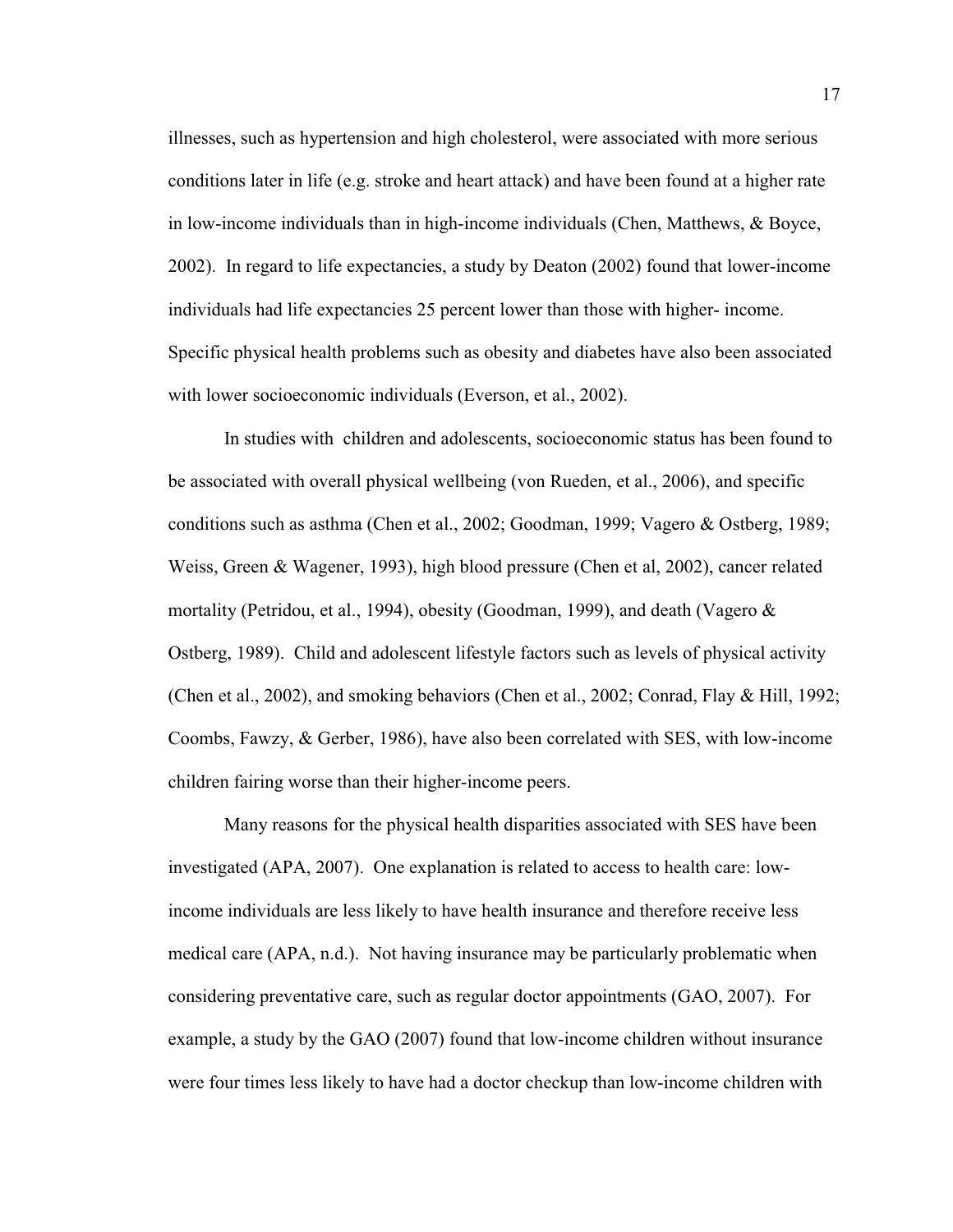insurance. However, previous research has demonstrated that the availability of health insurance is not the only factor related to SES and health (Adler, Boyce, Chesney, Folkman, & Syme, 1993). A study by Currie and Stabile (2003), conducted in Canada found an association between increasing SES and children's physical health, in spite of the fact that Canada has health care coverage for all citizens. Other explanations, beyond the role of health insurance, have been examined in the research as well. Explanations such as environmental hazards (in the work place and neighborhoods), life style factors (such as leisure activity, tobacco use, and nutrition), and stress (associated with a variety of factors such as discrimination, racism, oppression, family circumstances, and neighborhood milieu), have also been explored in terms of a relationship between health and SES (Adler & Newman, 2002; APA, 2007; Deaton, 2002; Deaton & Lubotsky. 2003; Evans, 2004; Macintyre, MacIver, & Sooman, 1993; Seeman et al., 2004; Smith, 1999; Taylor et al., 2004).

The relationship between SES and health factors has been demonstrated at all levels of SES, not just at the polarized high and low ends of the spectrum (Adelstein, 1980; Chen et al., 2002; Kitagawa & Hauser, 1973; Kraus, Borhani, & Franti, 1980; Marmot et al., 1991; Marmot, Shipley & Rose, 1984). In other words, the relationship between SES and health factors can be seen on a gradient where "not only do those in poverty have poorer health than those in more favored circumstances, but those at the highest level enjoy better health than do those just below" (Adler et al., 1994, p.15). As a result, researchers have argued that focusing too closely on factors such as living conditions, insurance availability and medical care, which cannot account for differences in health outcomes at the higher levels of SES, may undermine efforts to further examine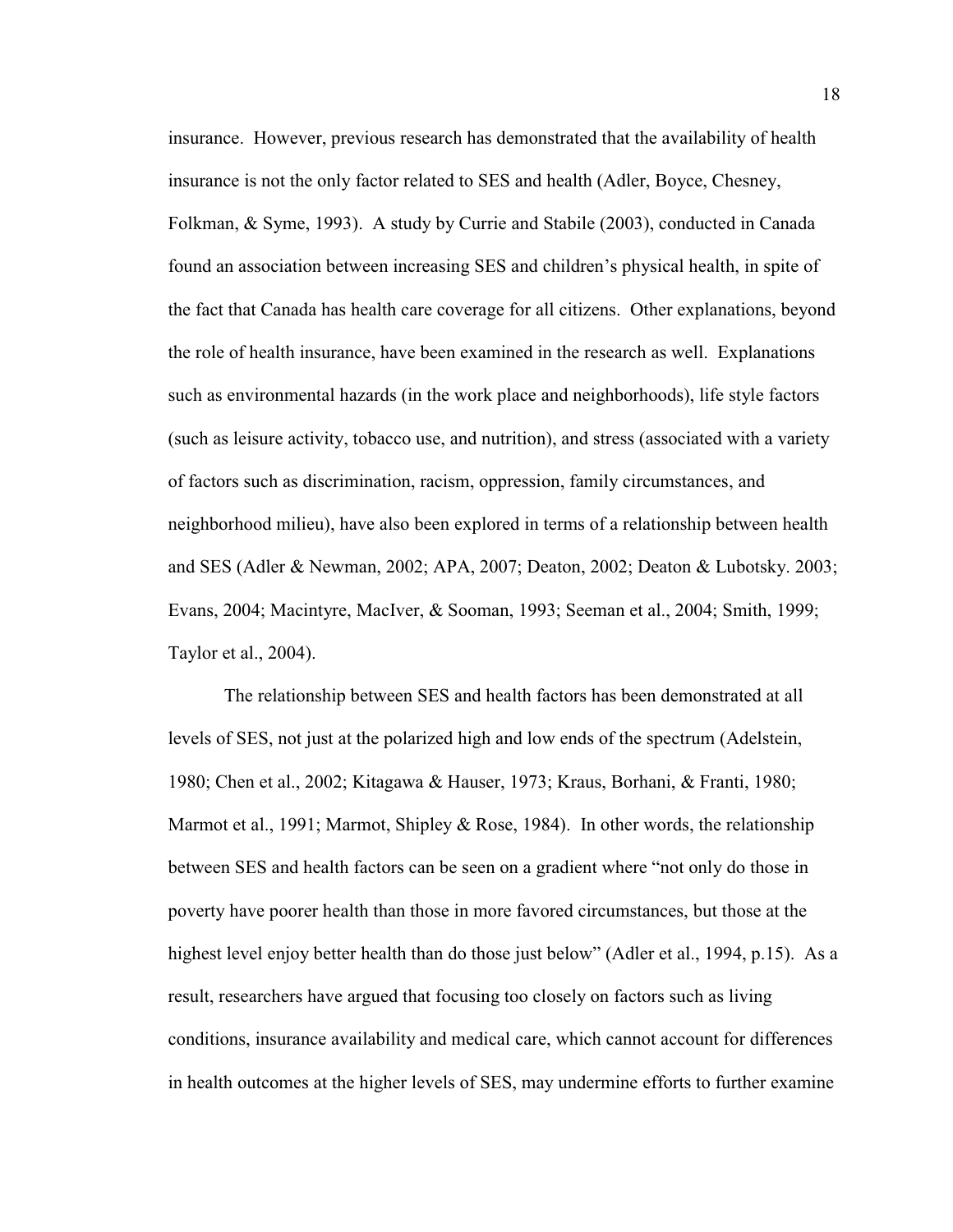the "potent and pervasive effects of SES on biological outcomes" (Adler et al., 1994, p. 15).

Overall, scholarship has continually demonstrated a relationship between SES factors and physical and mental health in both children and adults. It is clear that overall wellbeing, as well as many specific health ailments, are related to SES factors with those at the lower levels of SES faring the least well. In addition to the connections between SES and health, there is also a significant body of research that demonstrates a connection between SES and primary and secondary education. The following section will review the literature regarding SES and various issues of education at the primary and secondary levels.

#### **Primary and Secondary Education and SES**

A recent report by the Government Accountability Office (2002) stated that "the disparity between poor students' performance on standardized tests and the performance of their non-poor peers is well-documented, and there is broad consensus that poverty itself adversely affects academic achievement"  $(p. 4)$ . This statement is not surprising given that a wide range of research has revealed a relationship between SES and educational achievement. Specifically, research has found that lower levels of SES are associated with lower levels of academic achievement (Arnold & Doctoroff, 2003; Bradley, Corwyn, & Whiteside-Mansell, 1996; GAO, 1998; Sutton & Soderstrom, 1999; Toutkoushian & Curtis, 2005). In addition several specific educational factors, skills, and/or outcomes have been associated with socioeconomic status including language skills (Hoff, 2003), reading abilities (Duncan & Seymour, 2000; U.S. Department of Education, 2001; Stipek & Ryan, 1997), math skills (Bigelow, 2006; Eamon, 2002;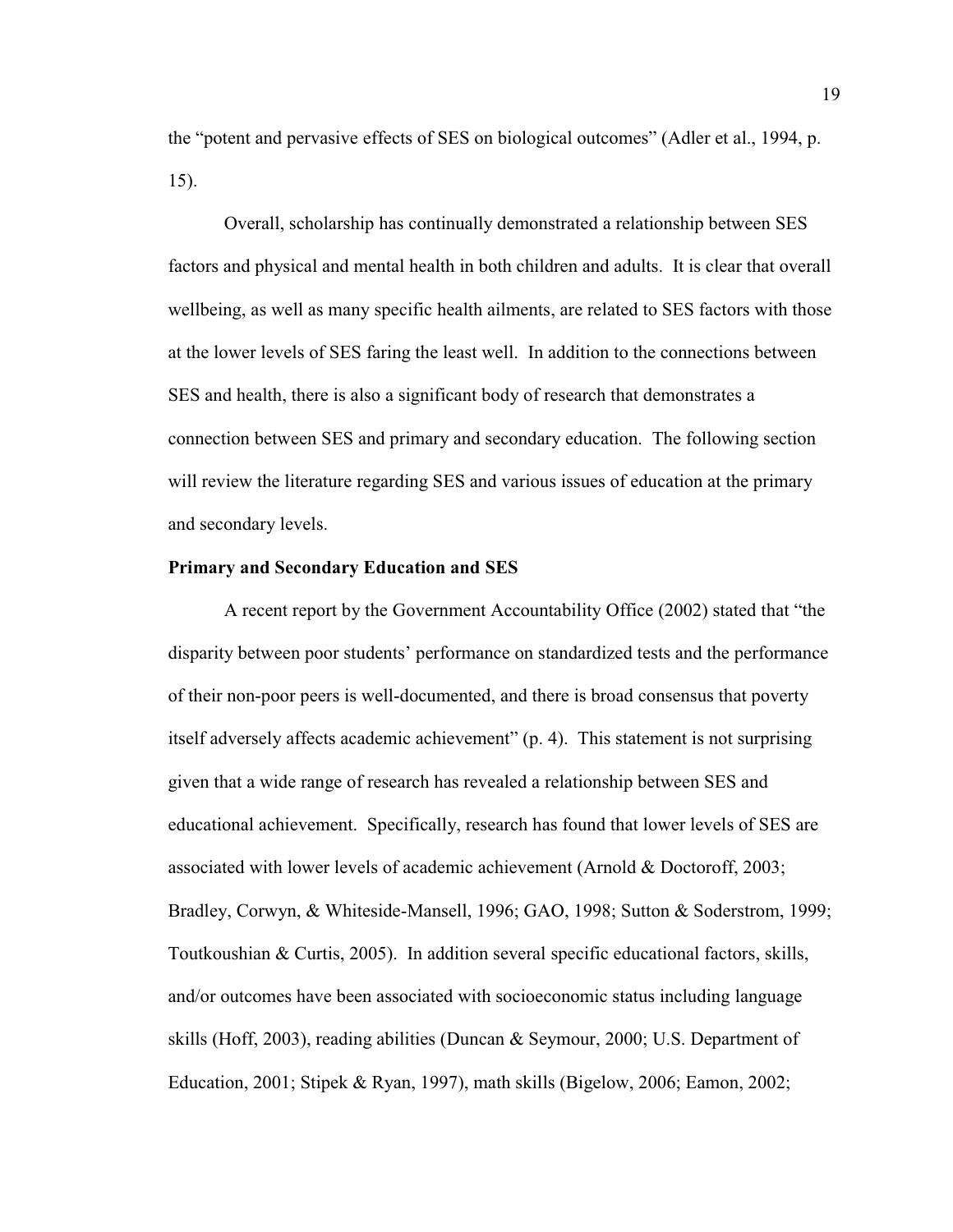Stevenson & Newman, 1986) and general measures of intelligence and cognitive development (Bradley, Corwyn, & Whiteside-Mansell, 1996; Currie & Thomas, 1999; Duncan, Brooks-Gunn & Klevanov, 1994; Duyme, Dumaret, & Tomkiewicz, 1999; Turkheimer, Haley, Waldron, D'Onofrio, & Gottesman, 2003). In addition, Brooks-Gunn & Duncan (1997) reported that when compared to their higher-SES peers, low-SES children have increased risks for several academic-related issues such as repeating a grade, learning disabilities, and high school drop out. In addition, low-income students have lower; educational persistence, levels of preparation for postsecondary education (i.e. preparation for and completion of standardized entrance exams), aspirations regarding educational goals, and educational attainment than students from higherincome backgrounds (Astin, 1993; Dimaggio & Mohr, 1985; Jordan & Plank, 2000; McDonough, 1997; Pascarella & Terenzini, 1991; Tinto, 1987, 1993).

Thus, it may be important to go beyond consideration of the individual-based indicators and outcomes discussed above and to also consider important community level factors involved in the interplay between socioeconomic status and child and adolescent experiences (Arnold & Doctoroff, 2003; Ostrove & Cole, 2003). For example, school factors and outcomes have received significant attention in the literature (e.g., Fine  $\&$ Burns, 2003; Hochschild, 2003) and it has been concluded that "the school context tends to affect the strength of the relationship between SES and educational outcomes" (Considine & Zappala, 2002, p. 132; Portes & MacLeod, 1996). In Fowler and Walberg's (1991) analysis of school characteristics and student outcomes, socioeconomic status was found to be a significant factor in school outcomes: "District socioeconomic status and the percentage of students from low-income families in the school were the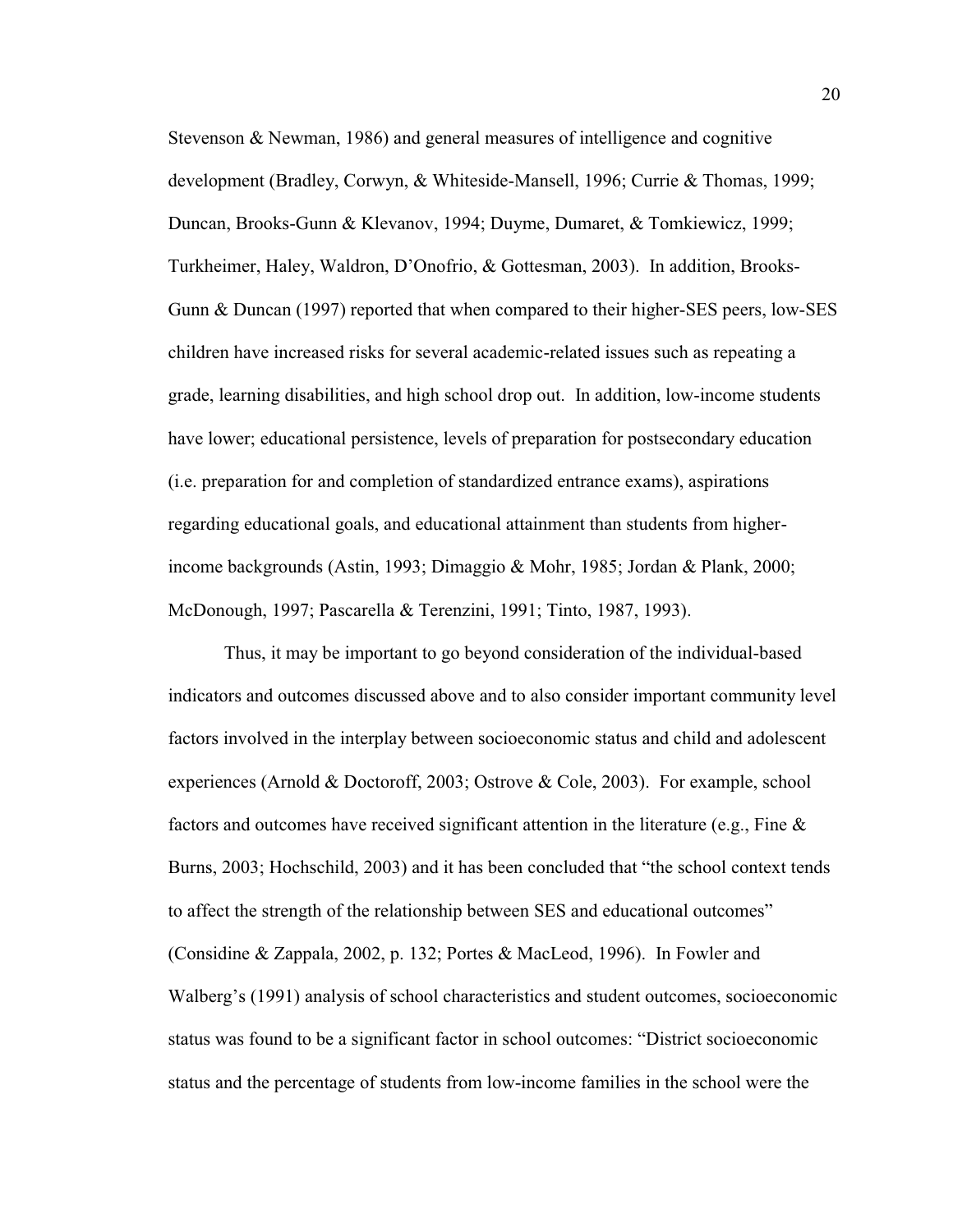most influential and consistent factors related to schooling outcomes" (p. 189). Indeed, low-income students are likely to attend schools of lower quality than their higherincome peers (Hochschild, 2003). Indicators of school quality such as student/teacher ratios, per-student budgetary allocations, facility quality, curriculum opportunities (e.g. advanced placement/college preparation course), teacher quality, level of teacher experience, availability and quality of resources (e.g., computers, internet access, other supplies), and school environmental factors (e.g., safety, level of disruption, level of violence) have been found to be of lesser quality in schools with larger numbers of low-SES students (Darling-Hammond, 2000; Education Trust, 2000; Hochschild, 2003; National Center for Educational Statistics, 2000a; National Center for Education, 2000b; National Center for Education Statistics, 1995; Lankford, Loeb, & Wyckoff, 2002; Oakes, Gamoran, & Page, 1992; Puma & Drury, 2000; Rivkin, Hanushek, & Kain, 1998, Wenglinsky, 2000). For example, a study by Fine and colleagues (2004) found a relationship between low-income students and percentages of certified teachers. Results revealed that in schools with nearly 100% of the students receiving free and reduced lunch benefits, more than 25% of the teachers were not certified. However, in schools with less than 10% of students receiving free and reduced lunches, less than 5% of teachers were not certified. In addition, general measures of teacher quality have been investigated and results reveal that teachers at disadvantaged schools may have lower expectations for their students and as a result, quality and attitudes of teachers is likely to have an impact on the "school effect" (Considine & Zappala, 2002, p. 132).

Overall, as Fine and Burns (2003) eloquently state, "The higher the social class of youth and community is, the higher the quality of education; the lower the social class is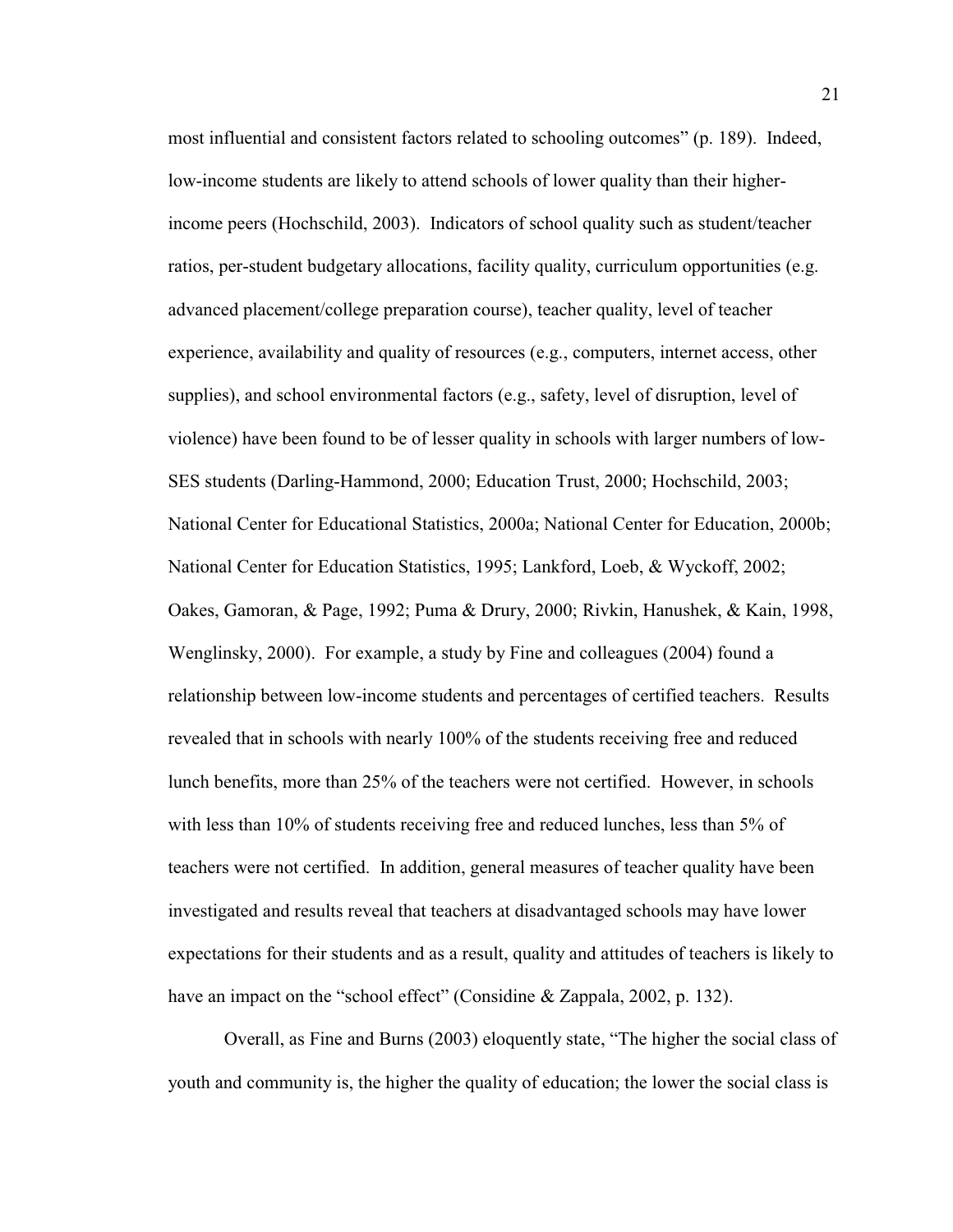the lower the quality of education" (p. 843). Similarly, a recent report by the Government Accountability Office stated that "research has consistently demonstrated that the quality of educational attained by lower-income children is substantially below those of children from middle or upper income families"  $(GAO, 2007, p.17)$ .

Based on the information reviewed above, it is not surprising to find that in 2004 high school drop-out rates for low-income adolescents were four times higher than dropout rates for high-income adolescents (National Center for Educational Statistics, 2006), and as for college attendance, a significantly higher percentage of high-income high school students (78%) attend college immediately after high school than low-income high school students (49%) (Choy, 1999).

Overall, the research in this area is clear; there is a significant relationship between SES and primary and secondary educational experiences and outcomes for children in the United States. Not surprisingly, this relationship extends beyond primary and secondary education into issues of post secondary education. Specifically, SES plays a significant role in students enrolling in college. The following section will review information related to this topic.

### **SES and College Enrollment**

Class background is an important factor when considering who attends and who graduates from college (ACSFA, 2001; Ellwood & Kane, 2000; Kane, 2001). A 2001 report by the Advisory Committee on Student Financial Assistance (ACSFA) found that students from low-income and working class backgrounds are half as likely to attend college as their higher-income peers with comparable qualifications, and while 40% of those students from the highest SES backgrounds earn a bachelors degree, only 6% of the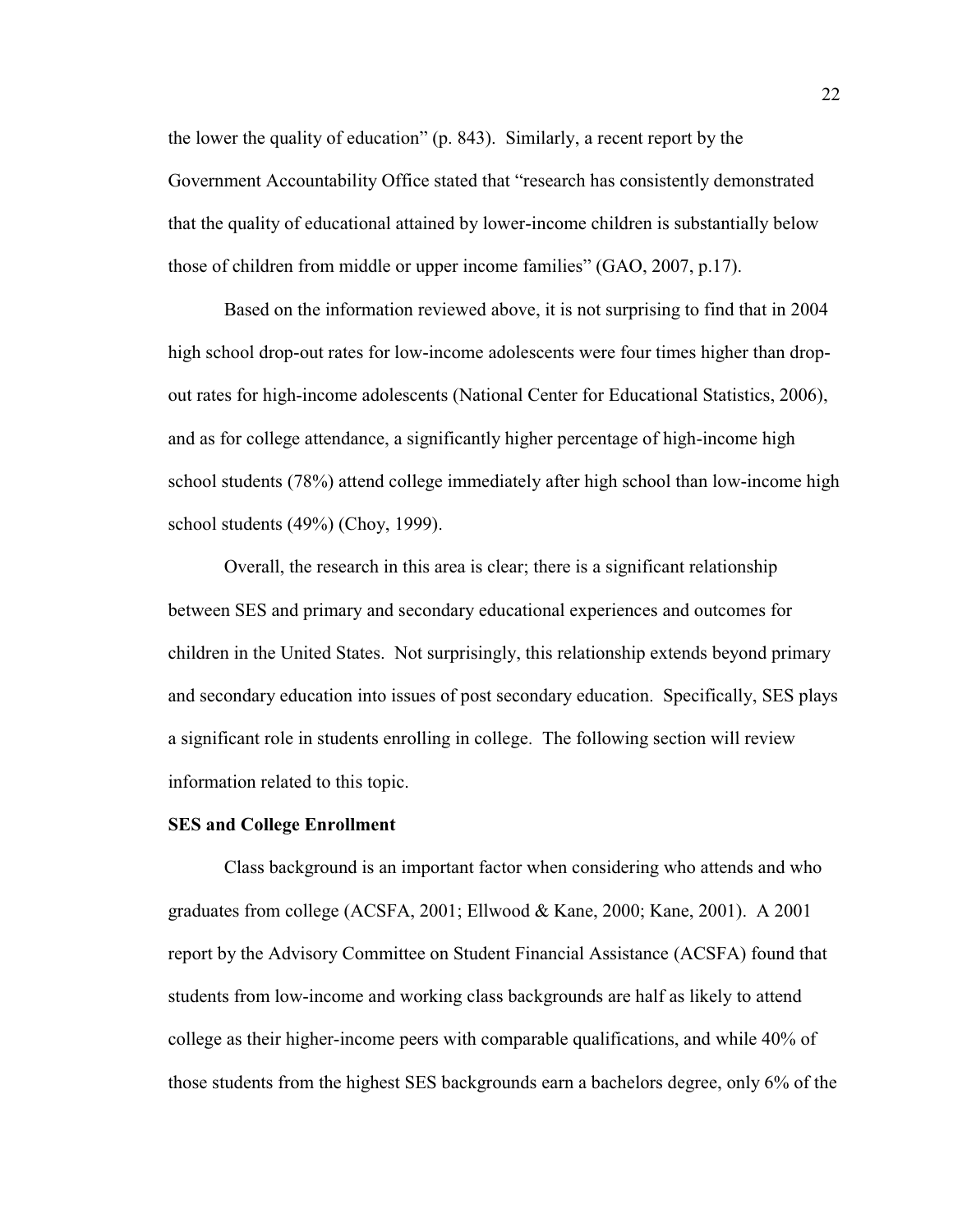students from the lowest SES do so (ACSFA, 2001). A 2002 report by the Government Accountability Office (GAO) found that low-income, Black, and Hispanic students were less likely to earn high school degrees than other students. Not surprisingly, the report also found that students with those same background factors are less likely to enroll in postsecondary education than their peers as well. Scholars have found that students whose parent(s) have not graduated from college, and/or who are from low-income backgrounds are less likely to expect to graduate from college (GAO, 2002, 2003). Similarly, Terenzini and colleagues (2001), in an examination of graduating high school cohorts, found that nearly almost 50% of the lowest SES student quartile does not enroll in any type of postsecondary program compared to 11% of the highest SES student quartile. A study by the GAO (2003) found that low-income students were less likely than their comparably qualified higher-SES peers to complete the necessary post secondary entrance exams and less likely to apply for admission to college. Jordan and Plank (2000) describe the phenomenon as "talent loss" which occurred when academically able students did not pursue educational opportunities beyond high school graduation. Talent loss has been consistently associated with socioeconomic status (Hanson, 1994; Manski & Wise, 1983). Jordan and Plank's (2000) study found that in a group of highly qualified high school students, ranked in the top 5th percentile of academic achievement, those students from the lowest SES backgrounds were less likely to attend college. In fact, only 50% of the students of the low-SES students enrolled in four year postsecondary institutions.

In addition, Jordan and Plank (2000) and Plank and Jordan (2001) stress the importance of parental influence in college enrollment. The authors found a relationship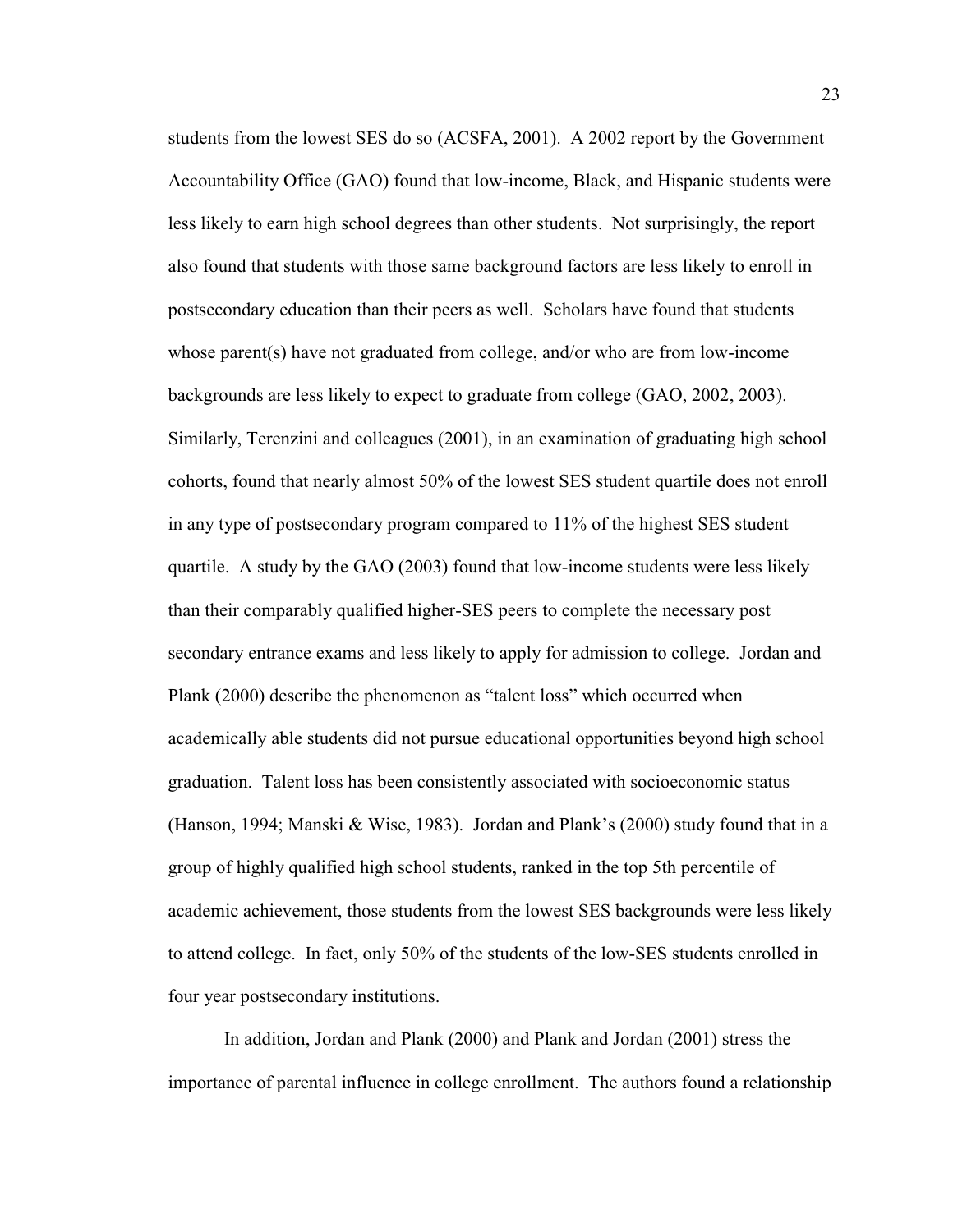between parental SES and involvement in postsecondary education decision making, with low-SES parents less likely to attend informational programs on postsecondary education and financing, and less likely to have discussions with their adolescent about collegerelated issues. In general the authors concluded that "high SES parents are more likely than their low-SES counterparts to actively support, through conversation and guidance, their adolescents' enrollment in higher education" (p. 107). Furthermore, in a study conducted by Plank and Jordan (1997), results revealed that intervening variables such as discussions between parents and adolescents about school and post graduation plans, parents' level of encouragement regarding standardized test preparation, and parent communication with the school and other parents, significantly accounted for the relationship between postsecondary enrollment and SES.

The gap in college enrollment between low and high-SES students has also been attributed to levels of academic preparedness and academic exposure to college (Bowen, Kurzweil, Tobin, & Pichler, 2005; GAO, 2002). Bowen and colleagues (2005) attribute the lack of preparedness to the quality of the primary and secondary schools attended by low-SES students. The authors hypothesize that deficiencies in the areas of access to college-related information and assistance with maneuvering the various processes (e.g., admissions, financial aid) required for admission are more of a factor for low-income high school students. Findings from Jordan and Plank (2000) study support this conclusion with the finding "high SES students attend schools where they are more likely to receive help with applications, visit colleges and universities, be contacted by a college representative, and be encouraged to attend a postsecondary school" (p. 106). Although scholars have found that low- income high school graduates have been found to be less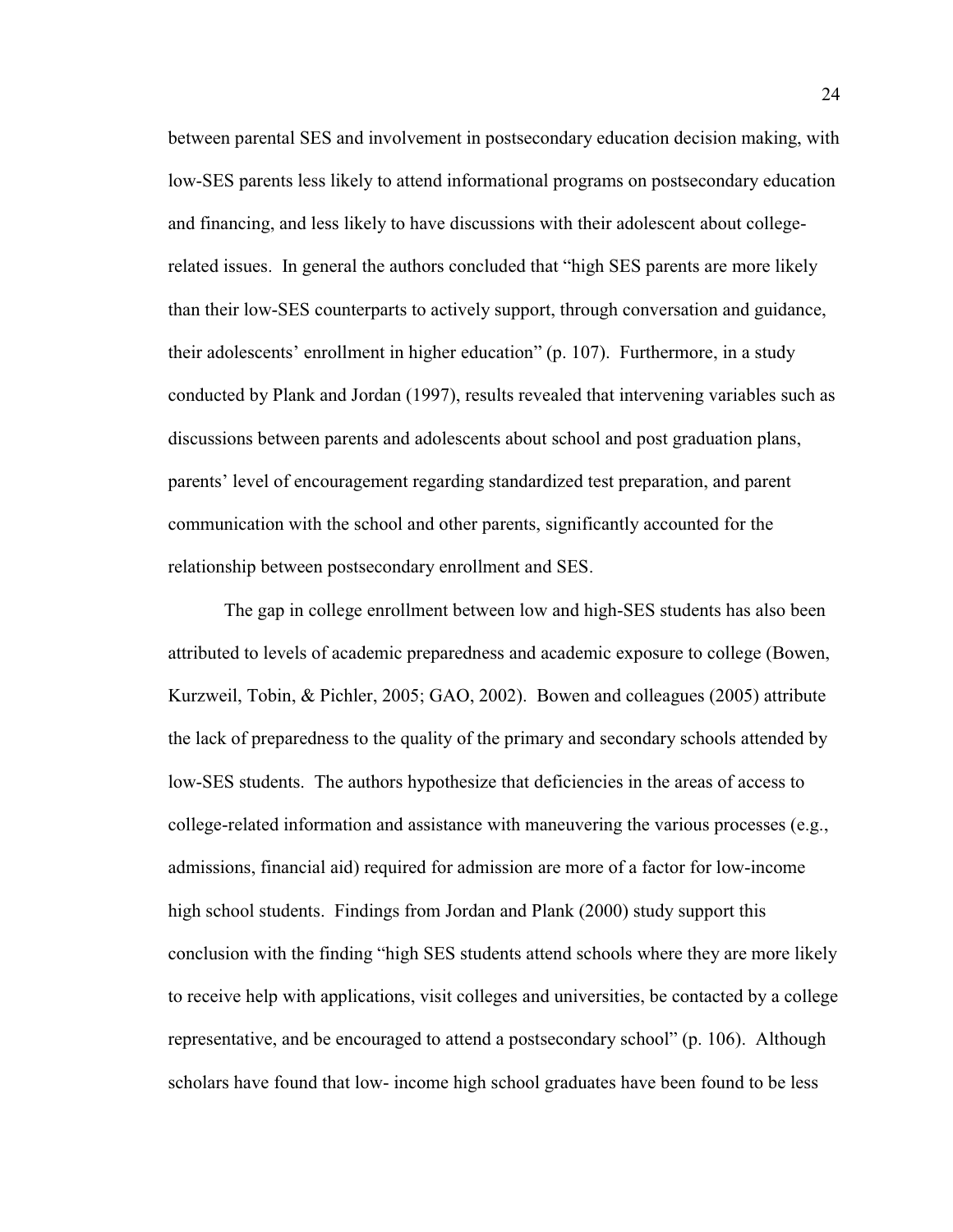academically prepared for college, the ACSFA (2001) cautions that "some have attributed the access problems of low-income students primarily to lack of academic preparation, that argument does not bear scrutiny"  $(p. 12)$ . The ACSFA report concludes that the level of academic preparation cannot adequately explain the enrollment gap, and that instead the most relevant contributing factor is that of financial means (ACSFA, 2001; Bowen, et al., 2005).

Low-income students are more likely than middle and upper-income students to attend institutions that offer programs that can be completed in two years or less, and less likely than middle and upper-income students to attend traditional four year institutions of higher education (ACSFA, 2001; King, 2005). Similarly, lower-income students are less likely to attend selective or elite institutions than their middle and upper-income peers (Astin & Oseguera, 2004; Davies & Guppy, 1997; Karabel & Astin, 1975). These distinctions in the type of higher education pursued are important largely due to the impact they have on student success and advancement after graduation. A student who graduates from an elite institution will likely benefit from increased economic and prestigious gains (various forms of capital) post graduation than a student who graduates from a less elite four year institution or an institution offering two year programs (Astin & Oseguera, 2004).

Investigations into the area of postsecondary educational enrollment and SES paint a clear picture--differences do exist between students from low-SES compared to students from higher-SES when it comes to enrollment in college. Several different reasons for this difference have been investigated including exposure to college, academic preparedness, and financial limitations. However, these same issues, related to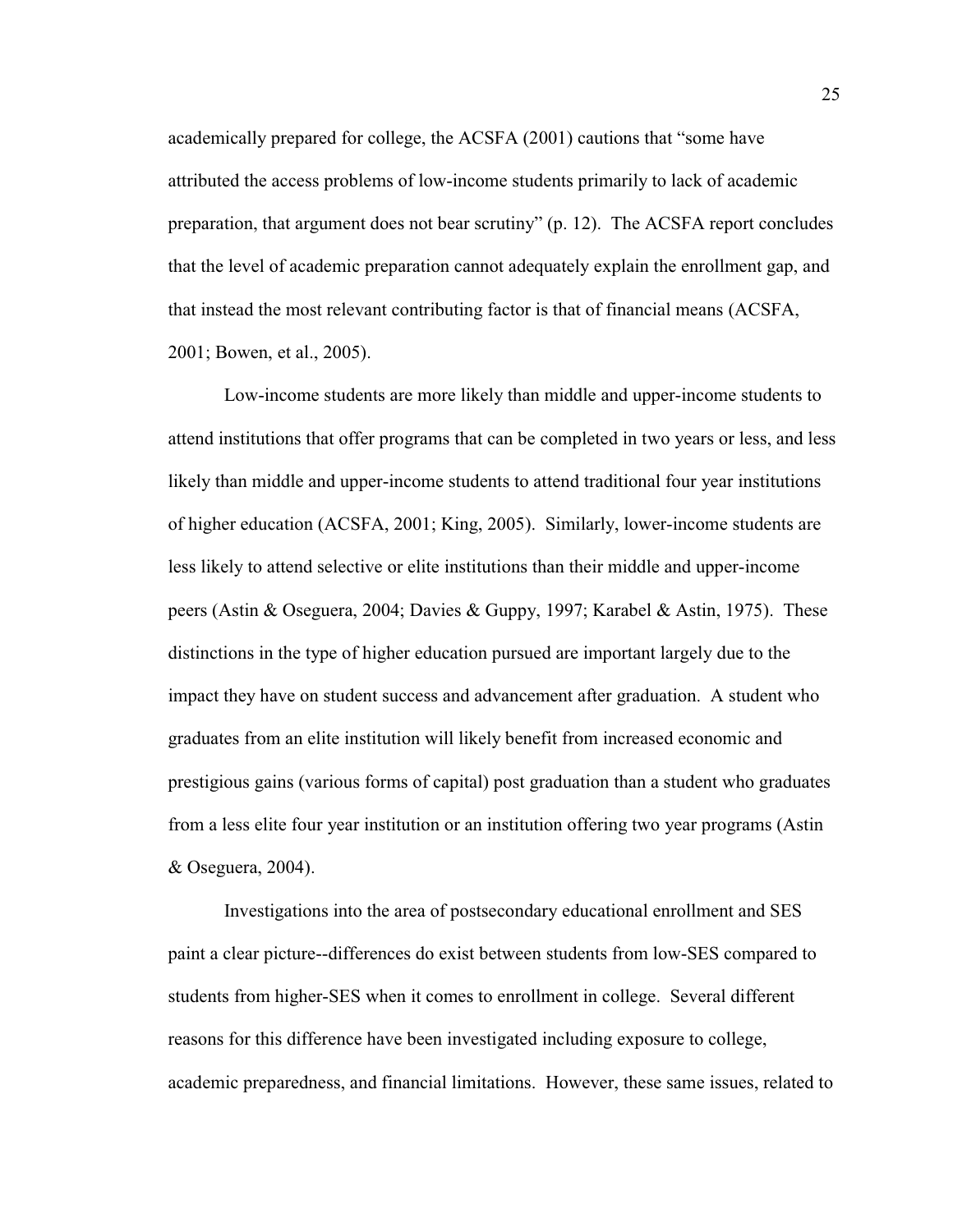college enrollment, continue to be an issue for those students who do enroll. For those low-SES students who overcome the obstacles regarding enrollment, other issues emerge such as college finances and college drop-out. The following sections will review the scholarship regarding SES and college finances and college termination.

# **SES, College Finances, and College Termination**

One of the specific difficulties for low-SES students is financing higher education. After taking into consideration assistance (i.e., loans, grants ), low-income students and their families on average spend 25-40% of their family annual income paying for college compared to middle and upper-income families who spend approximately 1-7% of their annual income on college expenses (King, 2005; Lott & Bullock, 2007). Ironically, much of the monetary assistance that could potentially minimize the burden on low-SES students and their families, often goes to their wealthier peers, "because colleges use discounts to attract particular categories of students" (Lott  $\&$ Bullock, 2007, p. 58). Rising tuition prices coupled with declining amounts of federal aid has been and will continue to be a reality that is particularly detrimental to low-income college students (ACSFA, 2001). Indeed, low-SES college students face the obstacles of substantial financial unmet need, which is defined as the amount of money students owe toward college that has not been covered by scholarships, grants, and other financial assistance (ACSFA, 2001). The average amount of unmet need for low-SES is \$3,200 for those attending two-year institutions, and \$3,800 for those attending four-year institutions (ACSFA, 2001). According to the ACSFA (2001) the data strongly suggest that "excessive unmet need is forcing many low-income students to choose levels of enrollment and financing alternatives not conducive to academic success, persistence,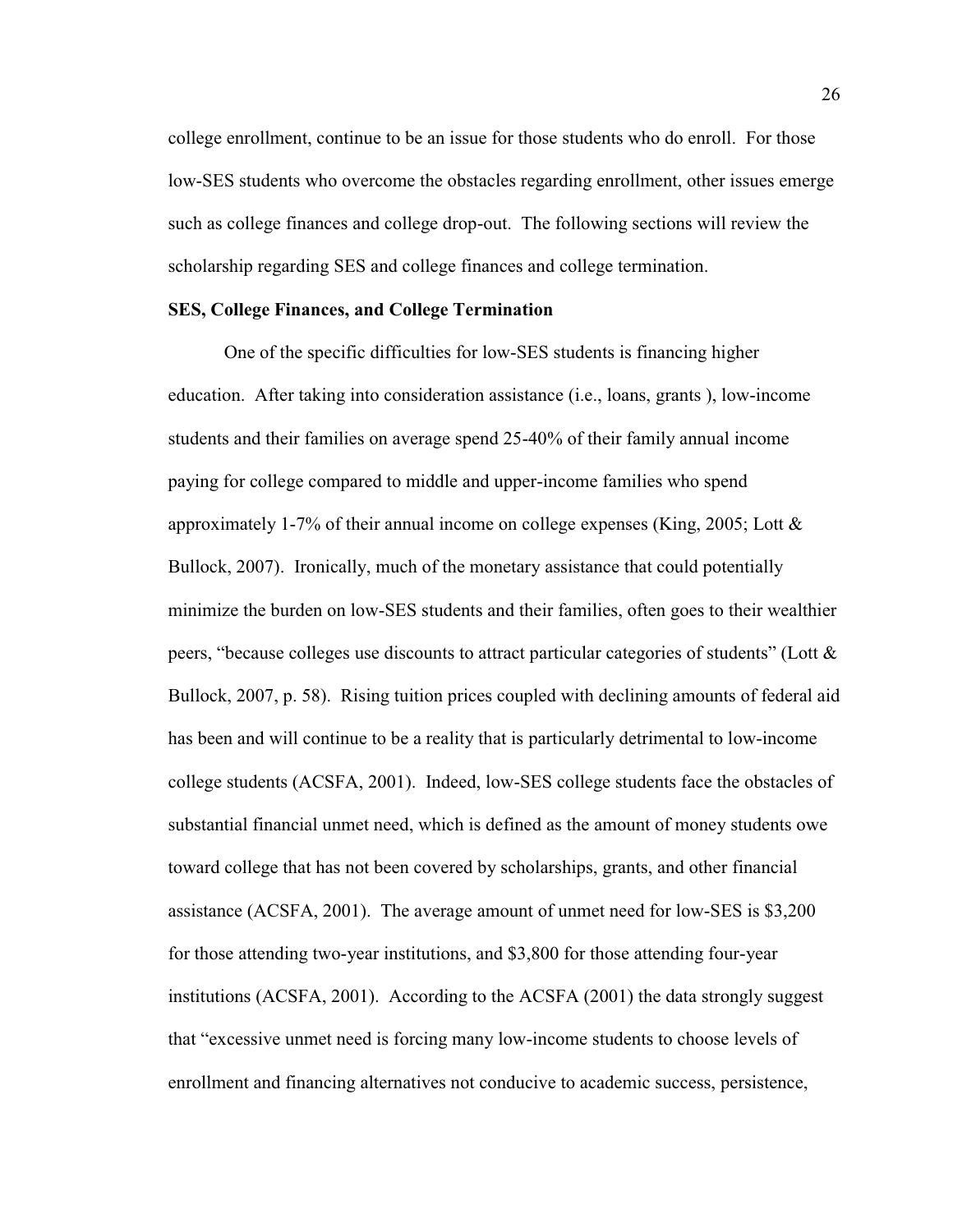and, untimely degree completion at any institutional type"  $(p. 10)$ . Indeed financial obstacles are a significant factor for low-SES students in terms of college entrance, experiences while in college, and college termination.

For those low-income students who are able to overcome the difficulties associated with admission and financing of higher education, the issues of persistence and completion become another obstacle. Information regarding the relationship between graduation from college and SES are mixed. A study by the GAO (2003) found that when controlling for other factors low-income students were just as likely to graduate as their higher-income peers, whereas another study reported that high-SES students graduated from college at a rate of 78.2% versus low-SES students who graduated at a rate of 44.2% (Bowen, et al., 2005). Similarly, King (2005) found that low-income students are more likely than middle and upper-income students to drop out of college prior to degree completion (38% vs. 29%). Finally, a study by Terenzini and colleagues (2001) examined a group of students five years after starting college and found that 51% of the high-SES students had graduated from college while only 24% of the low-SES students had done so.

A longitudinal study conducted by the GAO (2003) followed beginning college students (enrolled at 4-year institutions) over a six year period of time. The focus of the study was to gather information regarding academic progress and graduation. The findings indicate that student background characteristics, employment, academic preparation, academic performance and attendance, are associated with degree completion. Students who were continuously enrolled and/or attended school full-time were more likely to graduate. In fact, results revealed that students enrolled full-time

27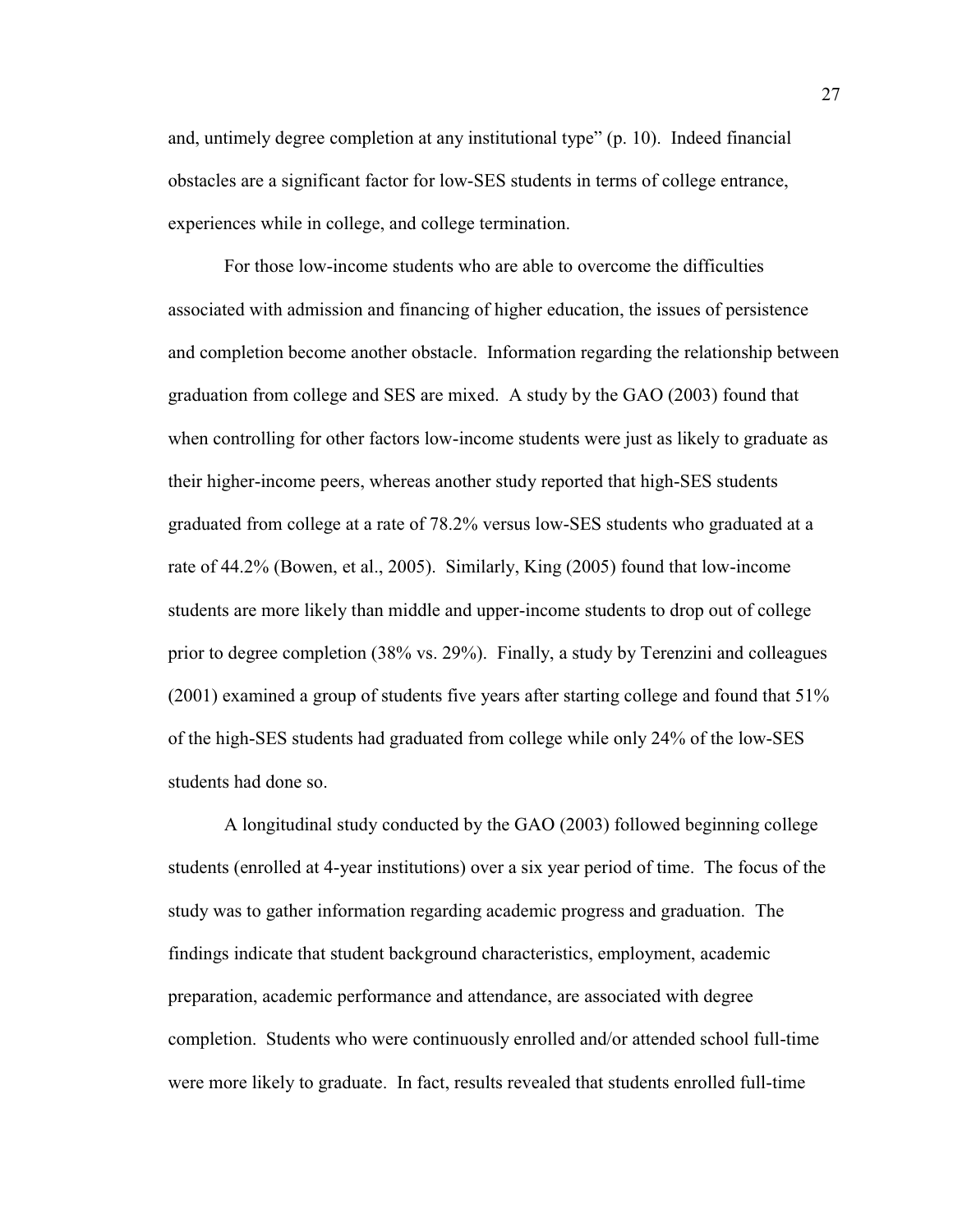were twice as likely to graduate as students enrolled part-time. In addition, students with more rigorous high school preparation, students with high incoming GPAs, and higher GPAs during the first year of college were more likely to graduate. Whereas factors such as not having a parent with a college degree, working more than 20 hours per week, and transferring to another school were associated with lower likelihood of graduation. Consistent with the findings from the GAO study, King (2005) found that for both lower and upper-income groups attending four-year institutions, attending full-time, working part-time, and living on campus were associated with "better-than-average persistence" (King, 2005, p. 16). However, as discussed below, many of these characteristics associated with higher levels of persistence also tend to be characteristics less likely found in lower SES students.

Even when lower-income students persist and graduate from college, they are less likely to seek or obtain advanced degrees (i.e., M.S., M.D., J.D.) (Walpole, 2003). In addition, Walpole (2003) found that lower-income college students had lower levels of income after graduation than their higher-SES counterparts.

#### **Experiences and Characteristics of Low-SES College Students**

Low-income college students are more likely to come from a racial or ethnic minority background, to be female, to have parents with a high school diploma or less, to come from a single parent home, and are more likely to be married and/or to have children (King, 2005; Terenzini et al., 2001). Scholars have also found that low-income college students are more likely to have background factors that lead to a higher likelihood of college drop out, such as no experience with advanced high school courses and/or having parents who did not attend college (GAO, 2003; King, 2005; Terenzini,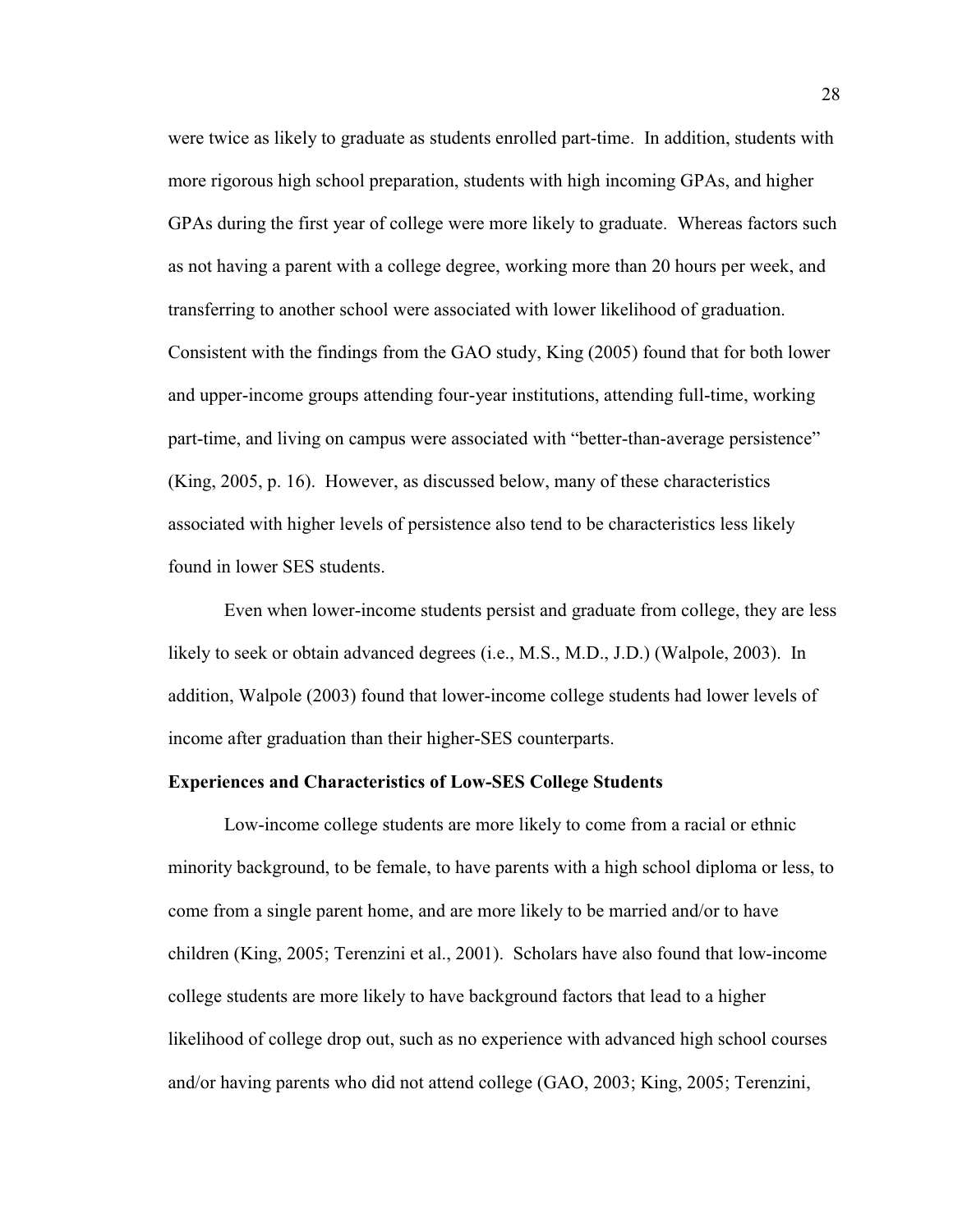et al., 2001). Other background factors associated with both SES and college drop-out include earning a nontraditional high school credential and not entering college immediately following high school (King, 2005). Additionally, Terenzini and colleagues (2001) report that low-SES college students are less likely to be academically prepared and less likely to start post secondary education with "'academic resources' known to be related to degree completion" (p. v). The authors report that low-SES students entering college are less prepared based on measures of reading, math, science and some social science areas.

In addition, low-income students are less likely to live on campus and more likely to live with their parents (King, 2005). These students are also less likely to attend college full-time (GAO, 2003; King, 2005). Although low-income students may chose to attend less than full-time and to live off campus for various reasons, the costs associated with these decisions are likely to be a strong factor. These differences between lowincome students and their higher-income peers are important because both attending school full-time and living on campus have been associated with higher rates of persistence and degree completion (ACSFA, 2001; GAO, 2003; King, 2005; Pascarella & Terenzini, 1991; Somers et al., 2004).

Research indicates that low-SES students have lower levels of involvement in non-classroom/academic related activities (i.e., clubs/groups, athletics, and other additional programs) while having higher levels of employment (Terenzini, et al., 2001; Walpole, 2003). However, Walpole (2003) found that low-SES students are similar to their higher-SES peers in the amount of time they spend participating in volunteer activities. Low-SES students are more likely to report working while in school and to

29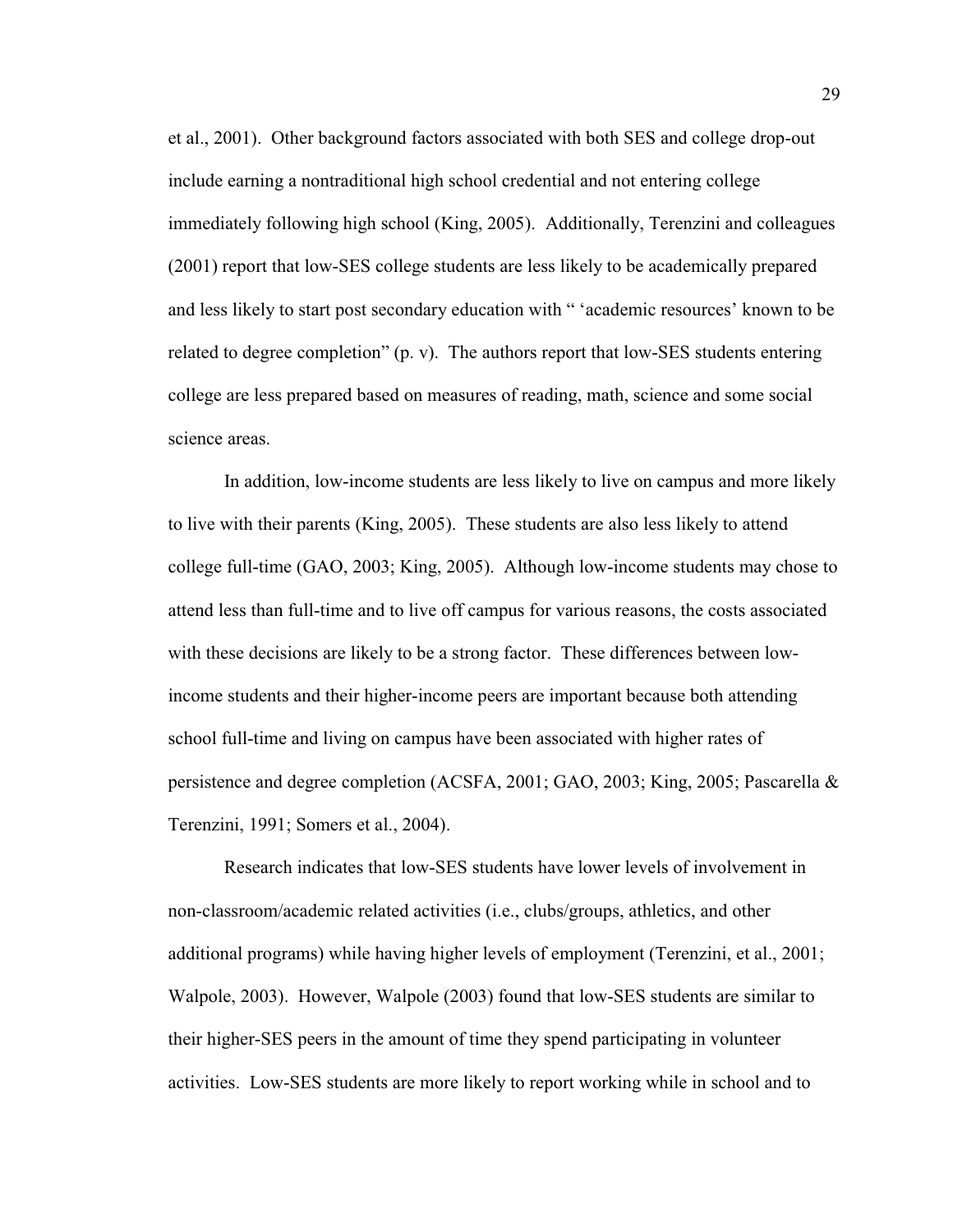work more hours than their higher-SES peers (Terenzini, et al., 2001; Walpole, 2003). Walpole (2003) found that 52% of low-SES students reported working either full-time or for sixteen or more hours per week while only 37% of high-SES students reported the same. Similarly, the ACFSA (2001) study found that 29% of low-income students work more than 35 hours per week. This trend of significant levels of employment for low-SES students is important when considering that research indicates that students who work more than 20 hours per week are less likely to graduate (ACSFA, 2001; GAO, 2003).

Although low-SES students have been found to have lower levels of nonclassroom/academic participation levels, for the most part differences in participation in classroom/academic related activities are quite similar across SES groups. A study by Walpole (2003), found that low and high-SES students had similar reports of interactions with professors, such as communication outside of class, and assisting a professor with teaching a class, whereas low-SES students reported slightly higher rates of working with professors on research (27% compared to 21%) and higher-SES students were more likely to visit a professor's home  $(35\%$  compared to  $21\%)$  (Walpole, 2003). In regard to students' academic achievements, low-SES students have reported spending less time studying and lower GPA's than high-SES students (Walpole, 2003). However, other findings suggest that the differences in grade-performance between low and high-SES students may be minimal (Terenzini, et al., 2001).

In regards to issues of college adjustment related to socio-emotional health, a recent study found significant differences between low-SES college students and high SES college students in reported mental health symptoms (Eisenberg, Gollust,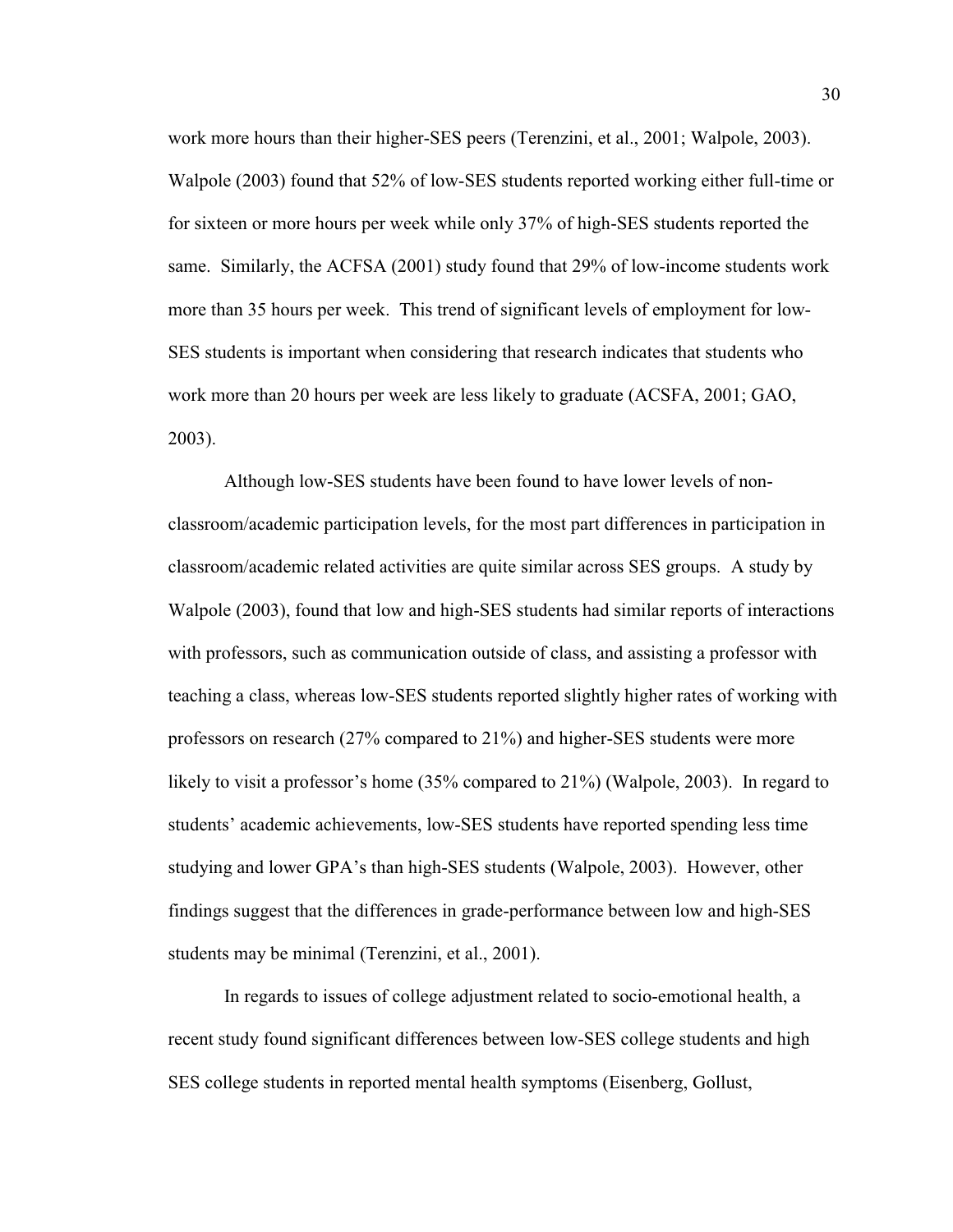Golberstein, & Hefner, 2007). Eisenberg and colleagues (2007) found in a survey of 2,843 undergraduate and graduate university students that students from lower SES backgrounds were more likely to report higher levels of symptoms of depression, anxiety and suicidal ideation. Both current and previous financial status were examined and found to be relevant factors. For example, students who grew up in low-SES households were "more likely to screen positive for depression and anxiety disorders, and more likely to have suicidal thoughts, compared with those who reported that they grew up in a comfortable financial situation" (Eisenberg et al., 2007, p. 538). In addition, students who were experiencing current financial difficulties were also more likely to experience suicidal thoughts. These findings are consistent with those from a previous study which found that college students experiencing current financial hardships, experienced poorer mental and physical health (Roberts, et al., 1999, p. 103). Another significant finding from the Eisenberg and colleagues'  $(2007)$  study was that students from low-SES backgrounds who reported living on campus were more likely to report fewer mental health problems than those living off campus. The authors conclude "these results" demonstrate that significant socioeconomic disparities in mental health exist even within a setting that is often thought of as representing a privileged segment of society" (p. 540). The authors further stress the need for continued examination and understanding of the experiences of low-SES college students in order to assure "the conditions for successful educational experience"  $(p. 540)$ .

In addition to quantitative-based research discussed above, a few qualitativelybased investigations relevant to the topic also exist. A study by Bergerson (2007) presents a single case study investigation of the first year of college for Anna, a low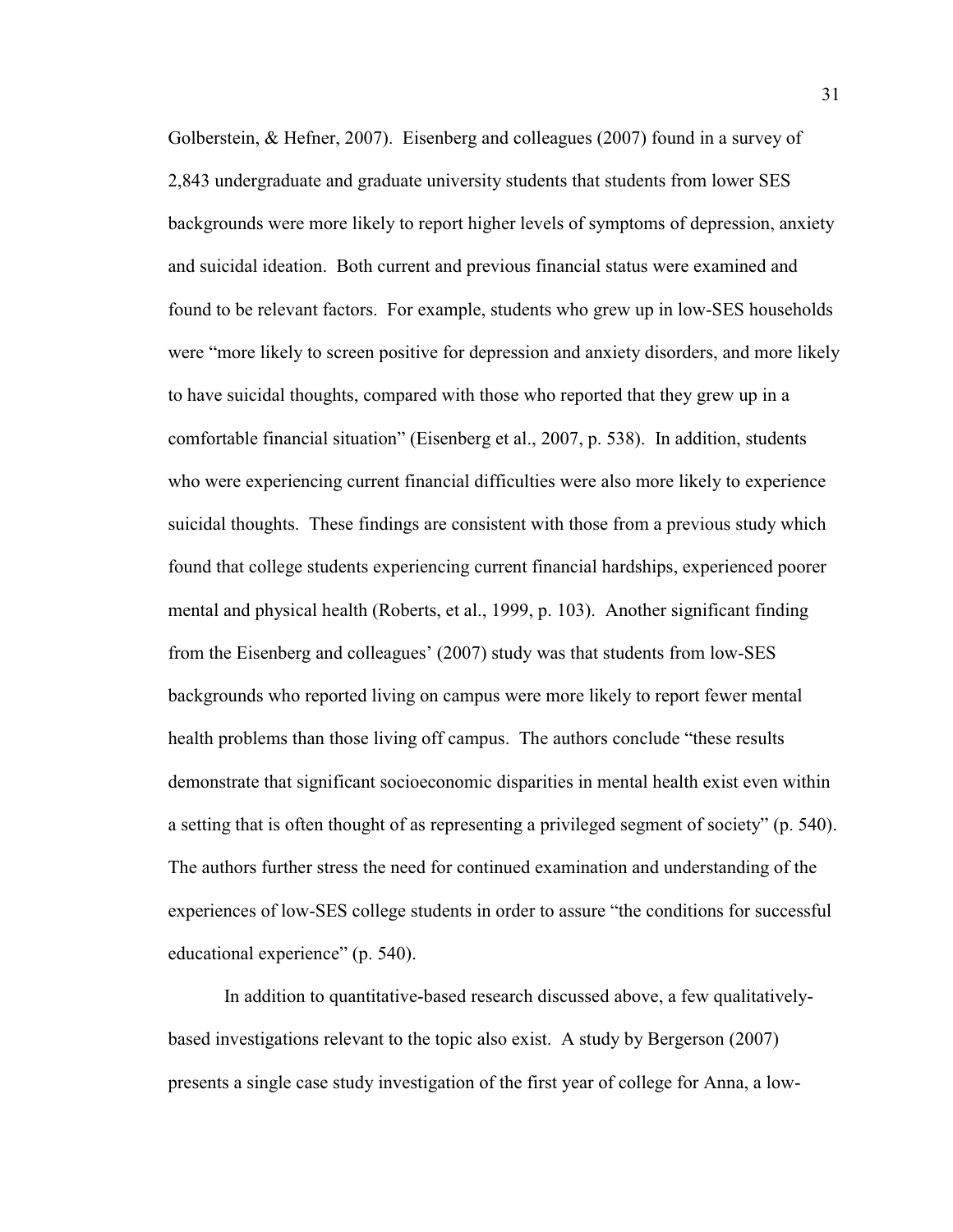income college student. Specifically, the study examines the role of social class in Anna's experiences in college. Anna is Hispanic and from a low-income family background (i.e., earns less than  $$25,000/year$ ) attending a "semi-selective private liberal arts college" (Bergerson, 2007, p. 102) in the Western part of the United States. Some of the topics examined in the previously reviewed research also emerge in Anna's accounts of her experience. For example, in order to afford college Anna must work 8-9 hour shifts off campus several nights a week. Anna sees this as being different from her peers and as a detriment to her college experience "I'm too busy. I'm working...I know I am missing something. Because people go to activities while I'm at work, and I'm missing out on gaining friends and knowing other people..." (p. 107). Furthermore Anna stated that working so many hours not only affected her social experiences but also her connection to her school and her ability to perform at her best in her courses. Anna felt at odds, in large part due to her social class status, with the college's mission that emphasized social development and building and maintaining a strong campus community. Anna stated the following:

Campus involvement is important to success here at Mountain...The colleges' emphasis on the more social aspect is very different from mine, because academics will always come first for me, and when time permits, I will learn more on the social side. I am not saying that I don't try to be involved....time has not permitted me to go out and be involved (Bergerson, 2007, p. 109).

Anna believed that she was different than the majority of her peers because of her lower social class (and as a result she had to have significant levels of outside employment) which made it difficult for her to live up to the college's expectations and standards of campus involvement. In addition, Anna described a mismatch between her worldview regarding the purpose and focus of college and the college's mission and priorities.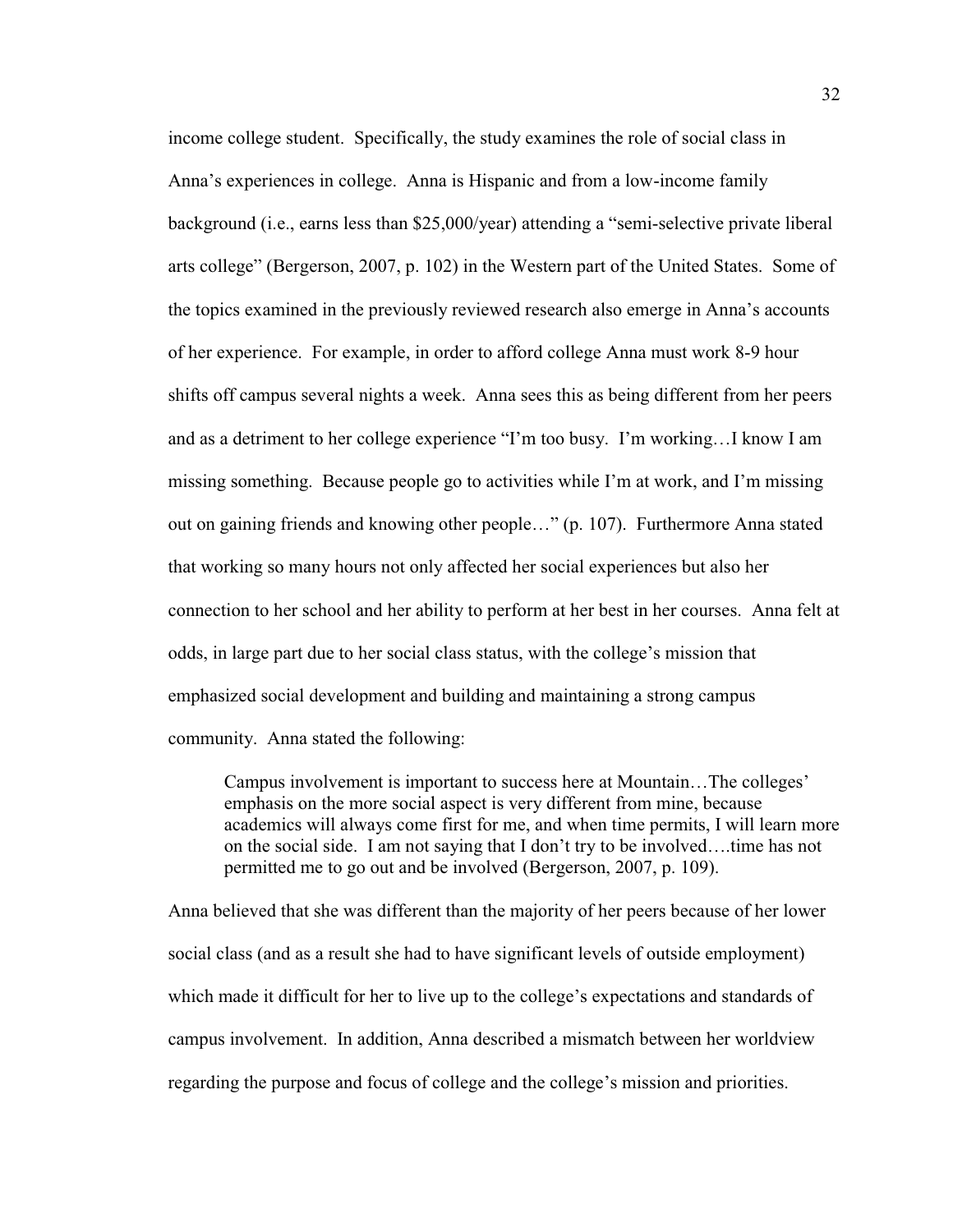Anna talked with the researcher about how financial issues associated with attending college and her future were a constant concern and stressor for her which she felt set her apart from her peers. In her own words,

Oh, my future is going to be in big trouble if I don't figure something out here. You know, I'm saving to pay for my student loans already. It's kind of scary. My roommate...has money. She doesn't have to work...her parents pay for everything. She is lazy. I work my butt off (p. 108).

Additionally, Anna talked with the researcher in-depth about the role of social class differences among students on campus. She talked about how she felt out of place compared to her peers and that she felt like a "loser" (p. 108). In the end, Anna decided to leave the college at the end of her first year. She transferred to a public university in her home town where she could live at home and pay less tuition. Anna offered a suggestion regarding how the college could help students like her feel more comfortable: increasing financial support such as grants, which would allow for less work hours and more social interactions.

In the analysis Bergerson (2007) concludes that institutions of higher education can improve the chances of adjustment and success of low-income students by increasing institutional understanding of economic capital and by looking "at their own values and assumptions to see how current social and power structures are reproduced within their own walls" (p. 116). Furthermore the author concludes that institutions may be able to improve the success of their students by considering and developing connections with "non-traditional support groups" which may be more relevant to low-SES students and also to make an effort to have stronger connections between students on and off campus involvements and responsibilities.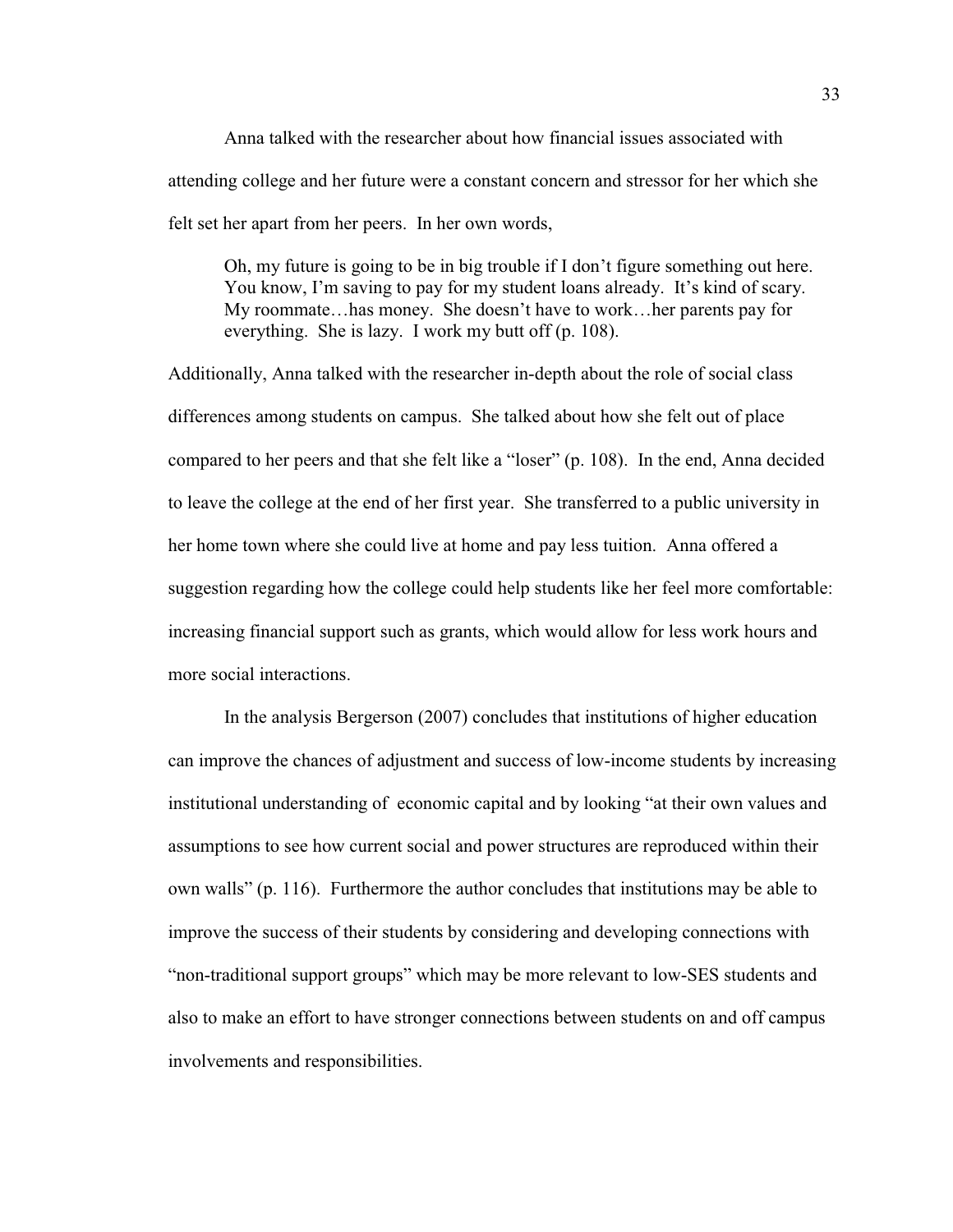Another qualitative study that offers some insight into the experiences of low-SES college students examines the intersections of race, class and ethnicity from the perspective of female professors who were from working class backgrounds (Jones, 2003). Interviews with the women focused on their experiences with social class and their social class mobility. Some of the information derived from the interviews involved the women looking back on their college experiences. For example, Casey, an African American woman who attended a predominantly Black college, recalled:

Once I got there it was (sigh) almost a culture shock...there was definitely a class issue there, you could see the structures...you could see the haves and the havenots...even in the sorority sisters and the fraternity...there was fraternities or sororities if you had money...if you didn't have any money and you came from a low social class then there was this sorority to go into and I kind of remember being pushed into one and I was just like no, I'm not doing this...but you could see the structures in place (Jones, 2003, p. 812).

In her analysis of the data, Jones  $(2003)$  concludes that "educational institutions" have opportunity to expose classism and provide support for working-class students" (p. 818). She further suggests that institutions should expand diversity efforts and programs to include social class, and develop programs and mentoring services specific to workingclass students.

It is clear from the review of scholarship in this area that students from low-SES backgrounds experience college in different ways than their higher-income peers. Evidence exists that supports the notion that socioeconomic status is connected to multiple aspects of a student's college experience. Several different domains have been connected to student socioeconomic status such as academic achievement and habits, social experiences, extracurricular participation, financial concerns, and degree obtainment. These relationships are especially important when considering the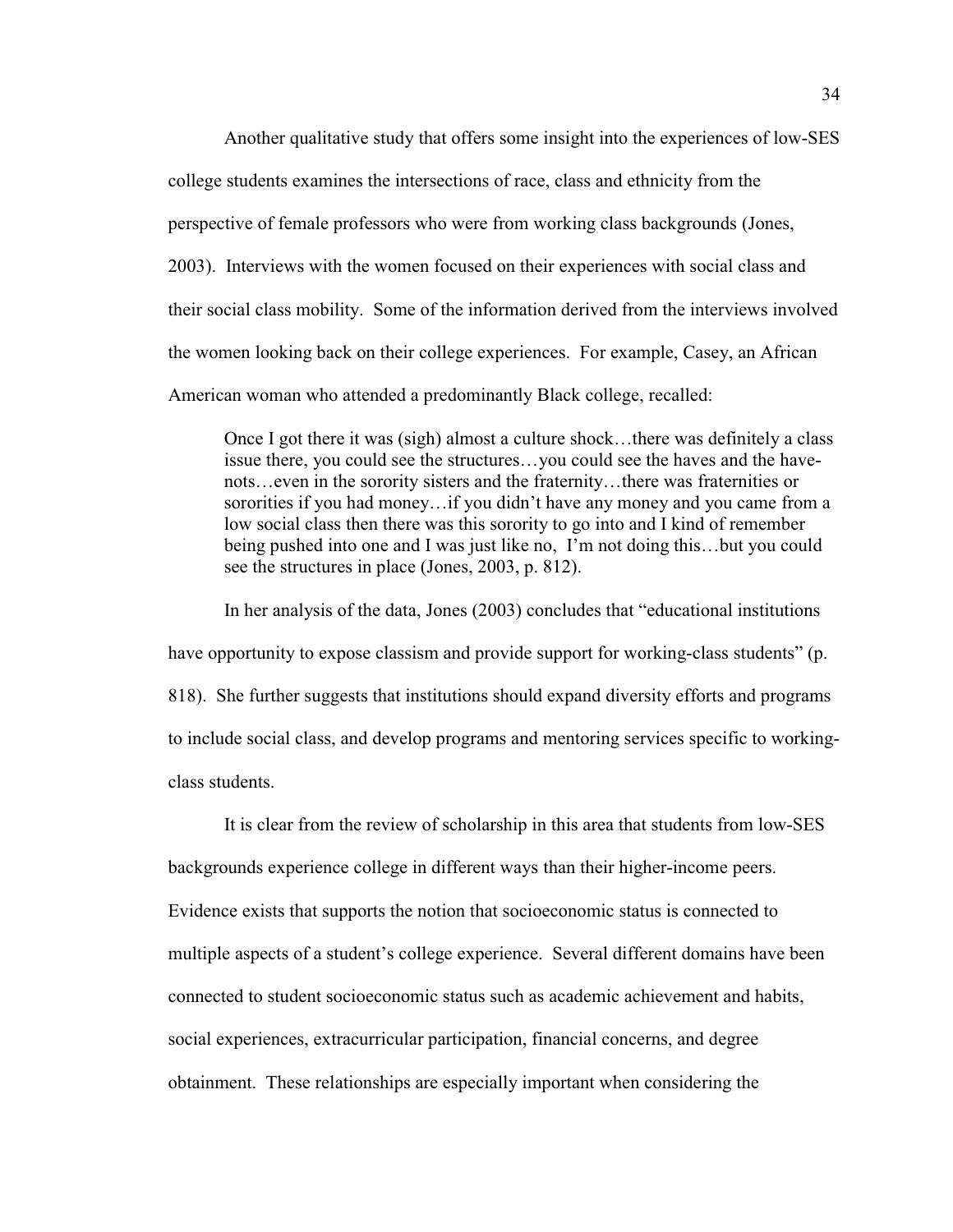adjustment of low-income college students. Another important element of the college experience for low-SES students is the experiences of classism. The following section will review the literature regarding classism on college campuses.

#### **Experiences of Classism on College Campuses**

Langhout and colleagues (2007) offered a unique contribution to the literature with their research regarding classism in academic settings. The authors constructed a "behaviorally based measure that defines theoretically distinct domains of classism, assesses base rates within a college context, and examines how social class, race, and gender are related to classism" (p. 146). The measure consists of three scales; stereotype citation, institutionalized classism, and interpersonal classism via discounting. Citational classism is communication of stereotypical and reproachful ideas and beliefs in the form of jokes, stories and remarks. Institutionalized classism is experienced in the context of organizational structures including organizational stated and practiced policies and procedures. Langhout and colleagues use the example of being unable to take a particular class due to extra fees as an example of institutionalized classism. The third domain, interpersonal classism via discounting, can be described as experiences of one's socioeconomic status being dismissed, discounted, unrecognized or ignored. Examples of this include others not recognizing financial burdens or constraints, such as a professor holding a class meeting at a restaurant where everyone is expected to order something, without recognizing the financial strain this might cause on particular students. Langhout and colleagues (2007) report that these scales measure the "latent constructs of classism at the macro, meso, and micro levels of analysis, and that these scales are ready to be used in other educational contexts" (p. 170). Furthermore, the authors found both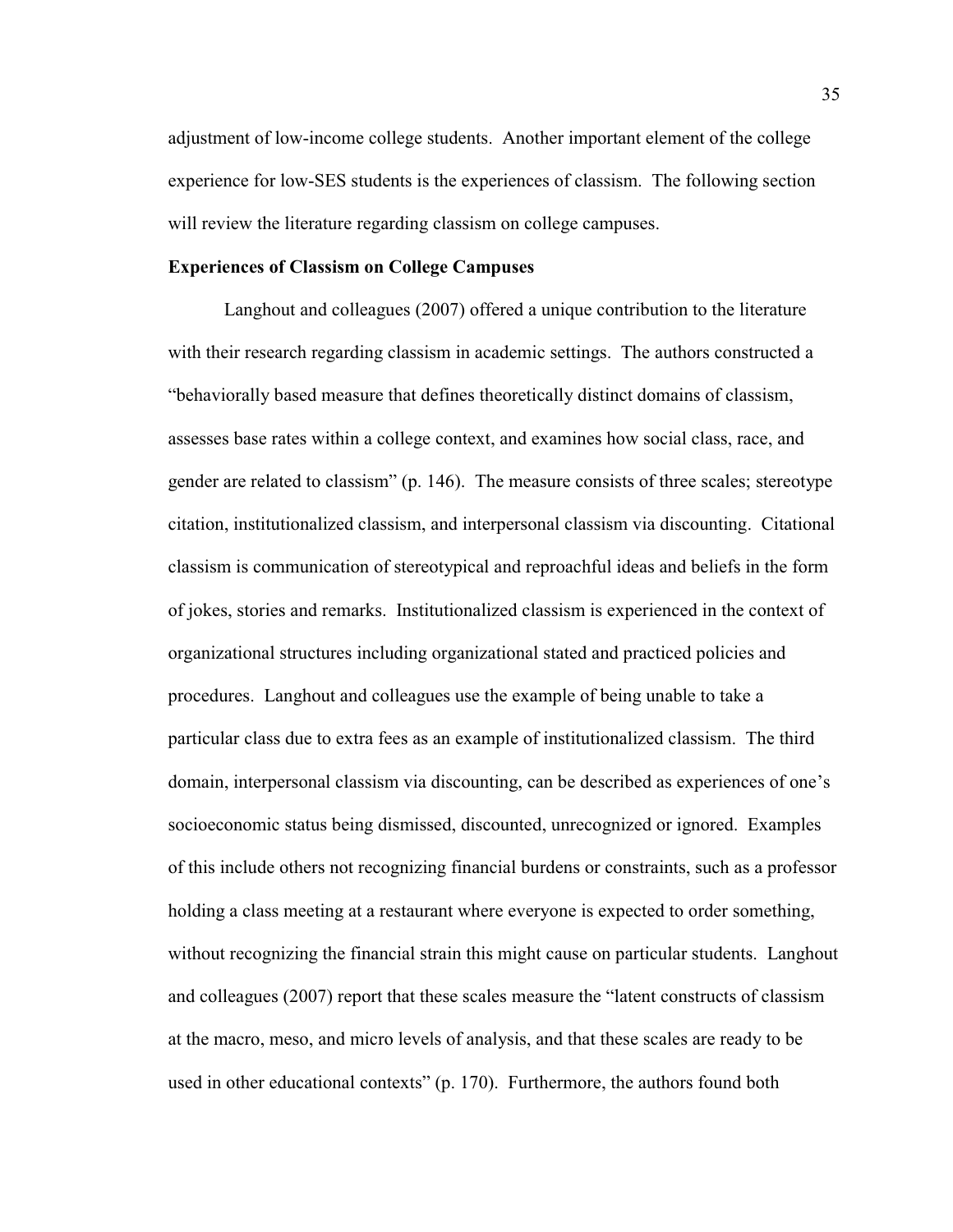citational and interpersonal classism by discounting to be significantly correlated with multiple measures of psychosocial outcomes such as psychological distress/wellbeing, social adjustment in college, academic adjustment, and general adjustment to school. However, institutional classism was found to be related to outcomes specifically related to school such as, an increased desire to leave the institution, lower levels of positive feelings concerning school, and lower levels of academic adjustment. These findings are consistent with previous findings that reveal the relationship between lower student socioeconomic status and stress levels (Saldana, 1994). In addition, lower socioeconomic status students have reported feelings of being undervalued, unimportant and at the margins of school life in elite preparatory schools (Kuriloff & Reichert, 2003). In addition, Karp (1986) found that individuals from working class backgrounds that had attended college, later recalled feeling marginalized, uncertain and out of place at college, while interviews with women who had been first generation college graduates revealed that while in college the students did not feel a sense of belonging and even believed that college was not the right choice for them (Wentworth & Peterson, 2001). In general, it appears that the issues related to experiences of classism are relevant and important when considering the experiences and adjustment of college students.

Langhout and colleagues have provided a valuable tool for further investigation of the experiences of classism on college campuses. Through their work they have uncovered a relationship between different types of experiences of classism and various psychosocial and educational/institutional outcomes. Experiencing classism on college campuses has been associated with lower levels of wellbeing, lower levels of adjustment to college and higher levels of wanting to leave the institution. Classism is a factor that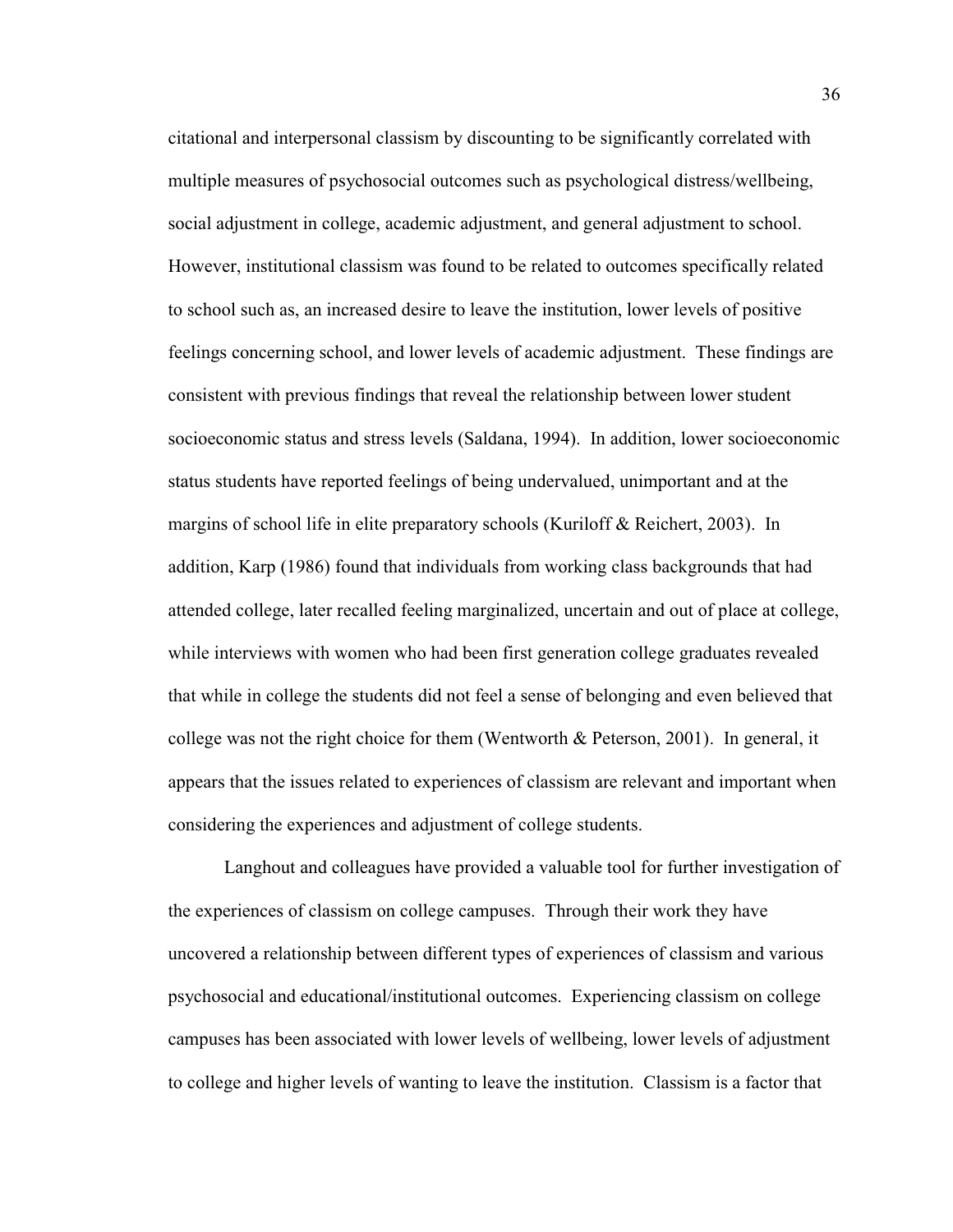deserves further study in terms of its relevance in the experiences of low-income college students and their overall adjustment to college.

The previous sections have focused exclusively on the college experiences and characteristics of low-income college students. The following section will review the research relevant to the general issues of college adjustment that are important and relevant across all populations of college students. The review will be broad in scope and focus on overall areas of interest in the area of college student adjustment.

# **College Student Adjustment**

 The term college student adjustment generally refers to issues of maladjustment in areas such as academic performance, psychological distress, and persistence to degree completion/retention (e.g. Bean, 1980; Roberts et al., 1999; Tinto, 1975). Russell and Petrie (1992) describe three major areas when considering the broad topic of overall college student adjustment: academic factors, social/environmental factors, and personality factors. Included in the academic factors related to college adjustment are several variables such as aptitude and ability, study skills, test anxiety, academic motivation, self-efficacy, and effort attributions have been considered in the research (Russell & Petrie, 1992). Much of the research in the academic area of adjustment has focused on making connections between various academic factors and student college performance (i.e. GPA) and persistence (e.g. Bauer & Liang, 2003; Chemers, Hu, & Garcia, 2001).

 The two factors identified by Russell and Petrie (1992) as social/environmental and personality factors are more closely related to the socioeconomic class of college students. Social/environmental factors include such variables as life stress, social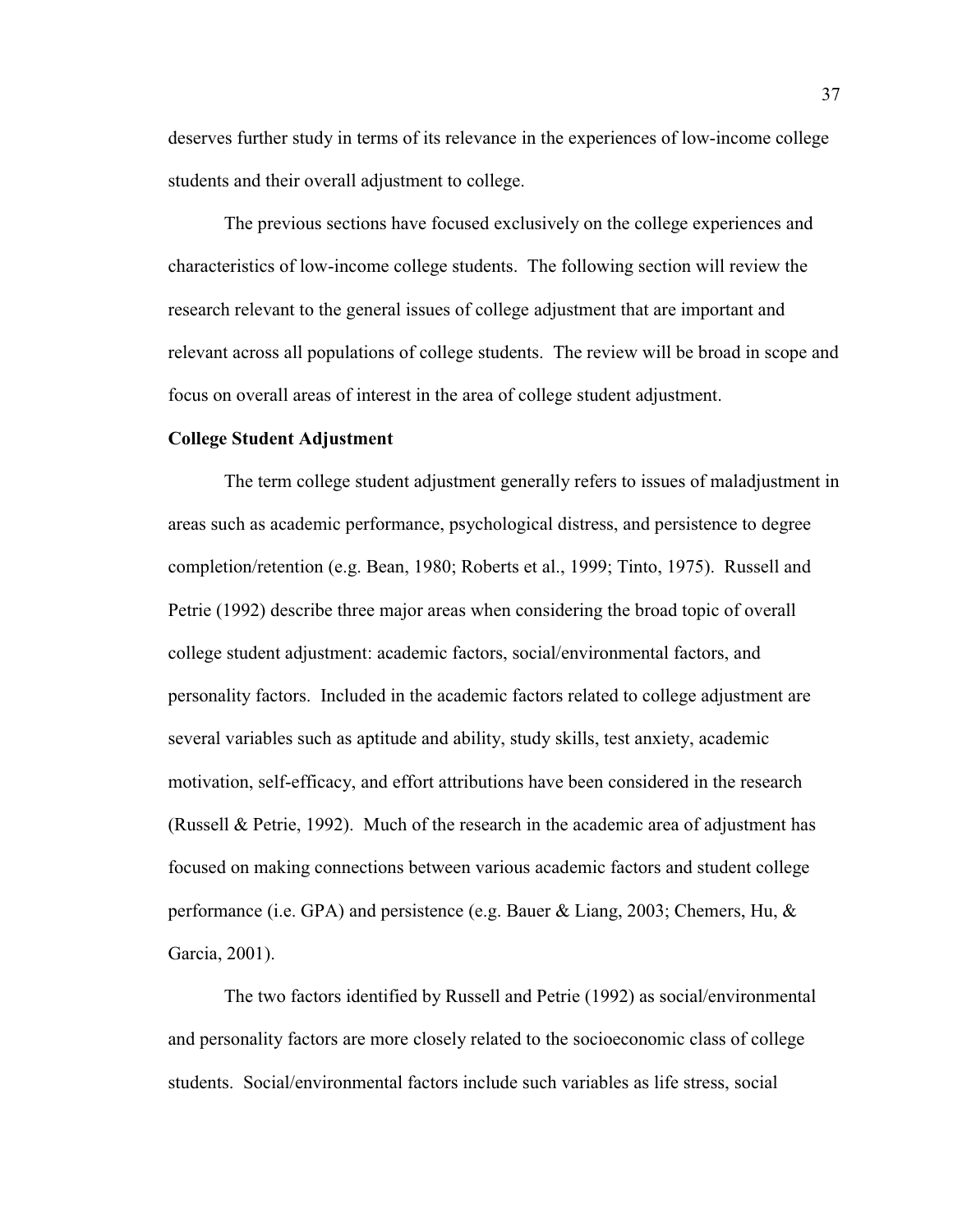support, campus environmental aspects, work involvement, family, and academic variables (Russell & Petrie, 1992). For example, higher levels of life stress has previously been found to be related to lower college success (Garrity & Reis, 1985), whereas increased social support (e.g., from family and teachers) has been associated with higher levels of adjustment to college (Gallander-Wintre & Yaffe, 2000; Okun, Sandler, & Baumann, 1988). A study by Martin and colleagues (1999) used the Student Adaptation to College Questionnaire (Baker & Syrik, 1989) as well as various demographic variables to measure student adjustment to college. Their analysis revealed that faculty support, academic self-confidence, and positive view of the university accounted for 62% of the variance of overall adjustment. In addition, previous research has identified various campus environmental variables such as on-campus living (Pascarella, 1985), and involvement in campus activities (Evanoski, 1988; Feltz & Weiss, 1984) as related to more positive adjustment to college. In terms of family variables, both parental education level (Manski & Wise, 1983) and family structure (Gurman, 1970) have been examined in relation to college adjustment/achievement, with mixed results. Social/environmental factors of college adjustment are believed to be important in terms of overall college adjustment, persistence and graduation (Gerdes  $\&$ Mallinckrodt, 1994).

 Various personality and emotional factors have been studied in relation to college student adjustment as well. Examples of these investigations include such issues as locus of control (e.g. Mooney, Sherman & Lo Preston, 1991; Prociuk & Breen, 1974; Traub 1982), academic motivation (Baker & Sryk, 1984; Edwards & Waters, 1981) selfesteem/efficacy (Lent, Brown & Larking, 1984, 1987; Chemers, Hu, & Garcia, 2001;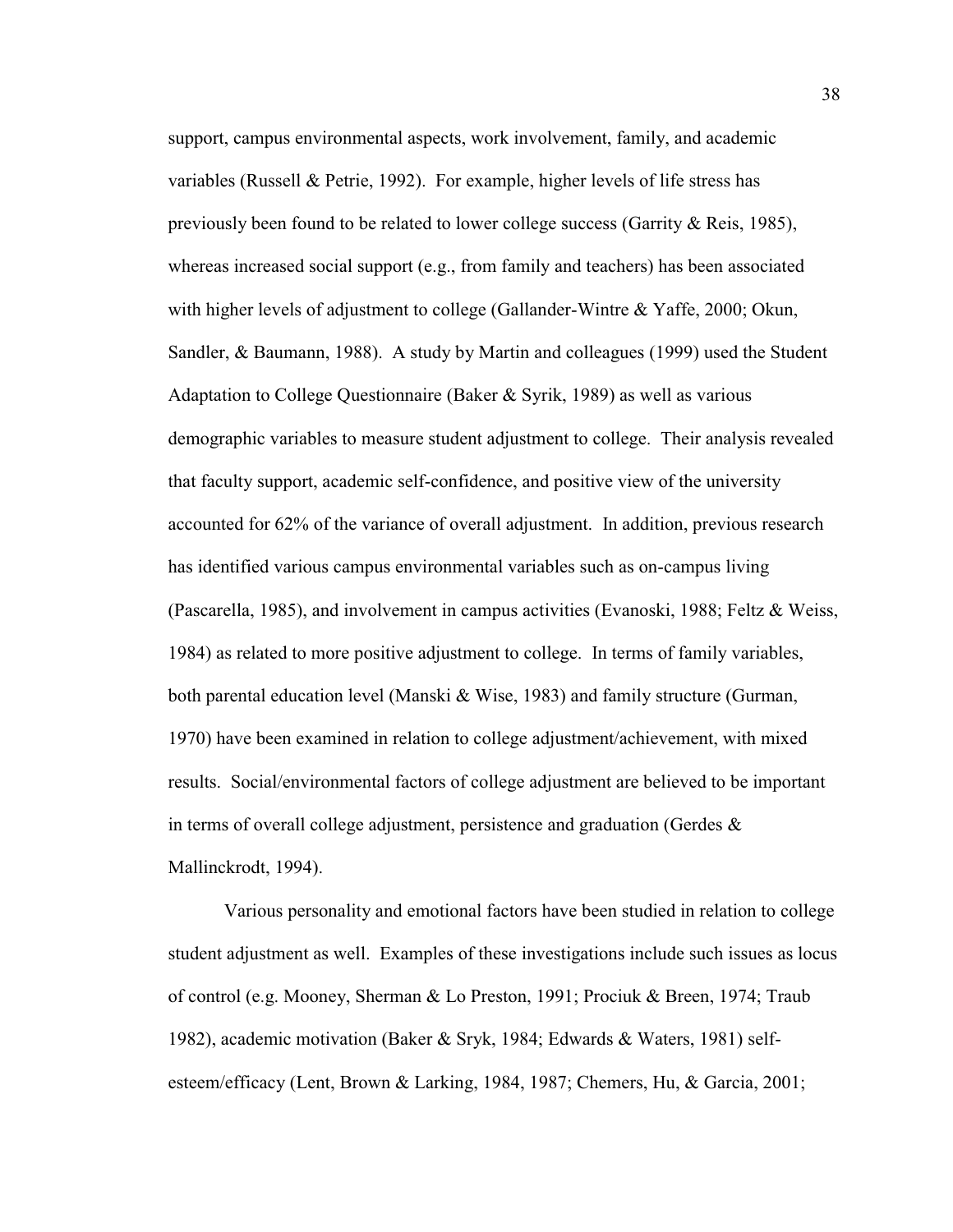Prager & Freeman, 1979), depression (Beeber, 1999; Daughtry & Kunkel, 1993; Vredenburg, O'Brien, & Kramer, 1988), homesickness (Gerdes & Mallinckrodt, 1994), academic self concept/confidence (Chemers et al., 2001; Lent, Brown, & Gore, 1997), loneliness (Gerdes & Mallinckrodt, 1994) and anxiety (Pappas & Loring, 1985; Schreiber, 1985; Spielberger, 1972).

It is clear that the literature in the area of adjustment to college has significant breadth and depth. For the purposes of this study the conceptualization of adjustment will fit within the framework of Baker  $&$  Siryk's (1989) definition of adjustment. Baker & Siryk created a measure of college student adjustment (SACQ) that defines overall adjustment as including 1) academic adjustment 2) personal-emotional adjustment, 3) social adjustment, and 4) institutional attachment.

The academic adjustment subscale is described by Baker and Siryk (1984;1989) as going beyond just academic performance and potential to also include issues of academic motivation, identification of academic goals, action steps toward academic demands, and satisfaction with the academic environment. The questions from this scale ask the respondent to report their attitudes regarding their academic goals and experiences. In criterion related validity studies, the academic adjustment scale has been positively correlated with freshman grade point average (GPA) and selection for academic honor societies (Baker & Siryk, 1989). Hook (2004) found significant negative correlations between students' anti-intellectual attitudes and the SACQ academic adjustment subscale. In addition, Wintre and Bowers (2007) found that students who scored high on the academic adjustment scale during their first year of college were more likely to graduate from the institution.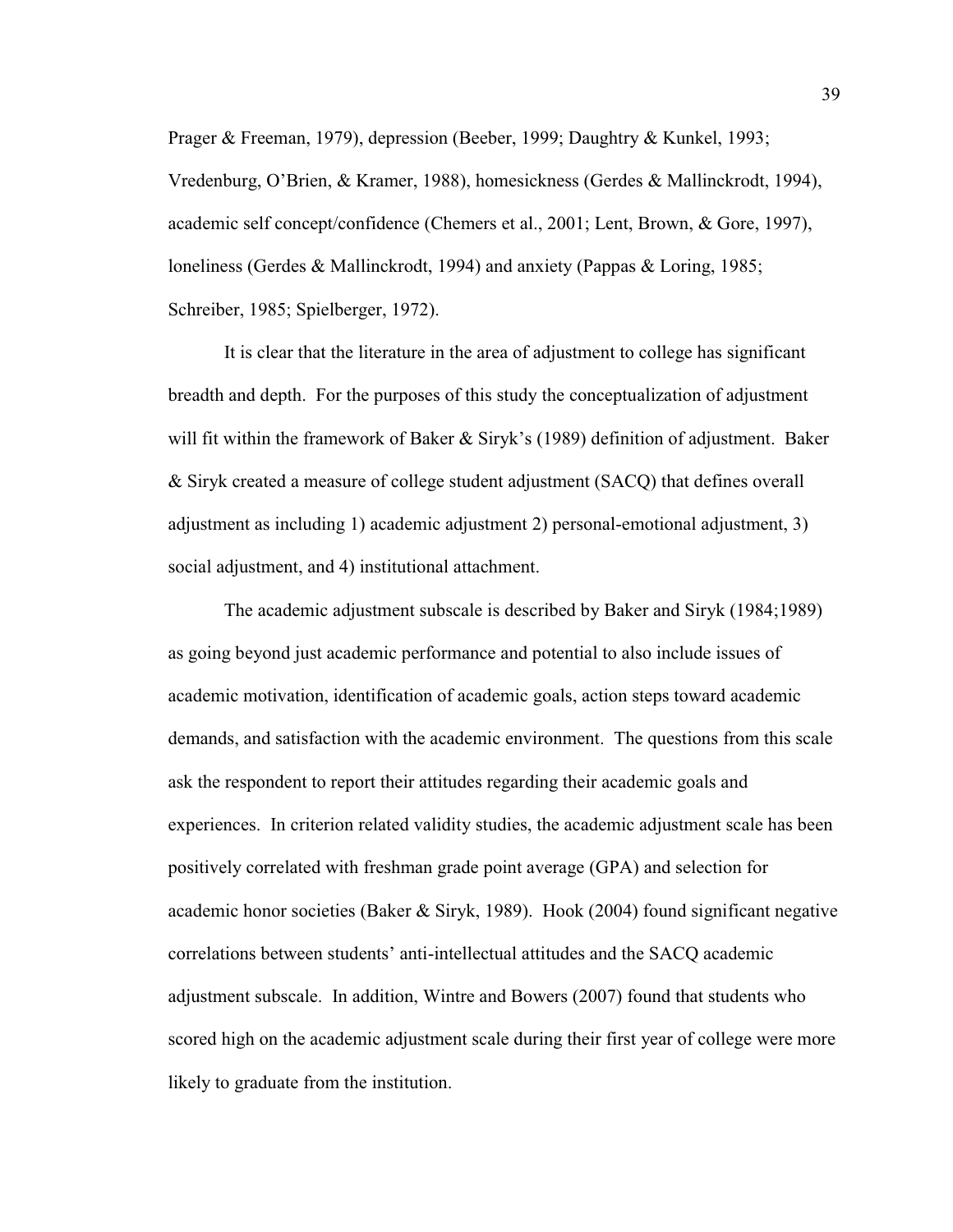The personal-emotional scale measures general issues of well being both psychological and physical. Baker and Siryk (1984) describe the personal-emotional scale as measuring a set of demands on students that are not necessarily specific to the college experience but instead are "characteristics of pressure-filled circumstances in general, of which college experience is certainly an instance" (p. 181). The questions on this scale ask respondents about how they are feeling both physically and psychologically. In criterion-related validity studies, the personal-emotional subscale has been found to be significantly negatively correlated with students seeking services at campus counseling centers (Baker & Siryk, 1989). Using a longitudinal design, Friedlander and colleagues (2007) found that self-perceived stress was predictive of lower levels of personal-emotional adjustment as measured by the SACQ.

The social adjustment subscale recognizes that the college experience goes beyond academic demands to also include demands associated with social environments. The college environment involves multiple issues related to the demands and stressors of social interactions (Baker & Siryk, 1984). Items on the social adjustment subscale cover issues such as general social involvement on campus, personal relationships, relational support networks, and socialization satisfaction. The social adjustment subscale has been positively correlated with a social activities inventory, and students being hired as Resident Assistants (Baker & Siryk, 1989). Wintre and Bowers (2007) found that scoring in the moderate range on the social adjustment scale was associated with a higher likelihood of graduation from the institution. In addition Friedlander and colleagues (2007) found that perceived levels of social support from peers was a consistent predictor of social adjustment as measured by the SACQ.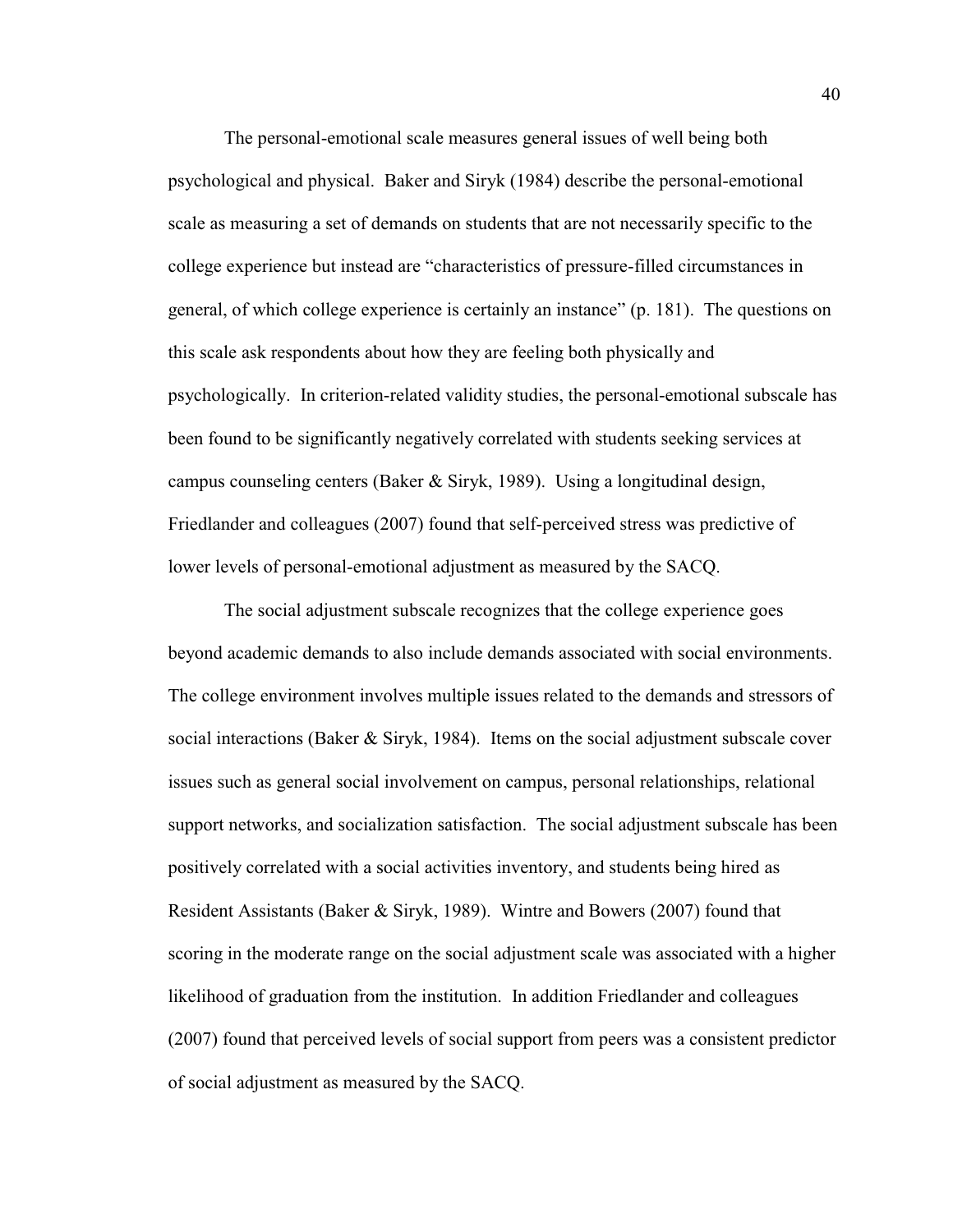The final subscale, institutional commitment, considers the respondents degree of connection to the institution they are attending. In other words, how positive does the student feel towards the institution, how committed do they feel to their institution, and overall how attached is the student to their institution (Baker & Siryk, 1989). A significant negative relationship has been found between the institutional attachment subscale and student attrition during the first year, in several different studies (Baker  $\&$ Siryk, 1989; Wintre & Bowers, 2007). Specifically, Wintre and Bowers (2007) found that higher levels of institutional attachment during the first year of school, was predictive of graduation from the institution. In addition, Baker and Siryk (1989) report that studies on the institutional attachment scale have found significant correlations with reported overall satisfaction with college.

The full scale on the SACQ combines all four of the subscales and therefore measures overall adjustment. The full scale has been significantly correlated (negatively) with students seeking services at college counseling centers, and with attrition from the university after one year (Baker  $&$  Siryk, 1989). In addition, research has found that several factors such as quality of friendships (Buote et al., 2007), support from family (Friedlander et al., 2007) quality of relationships with parents (Wintre  $\&$  Yaffe, 2000), level of parental education (Toews & Yazedjian, 2007), perceived stress (Friedlander et al., 2007) and self esteem (Toews & Yazedjian, 2007) are significantly related to the full scale SACQ score. Overall, the SACQ provides scores for the four subareas of adjustment plus a score for overall adjustment which includes all subscales. The authors of the scale suggest that the best way to consider the concept of college student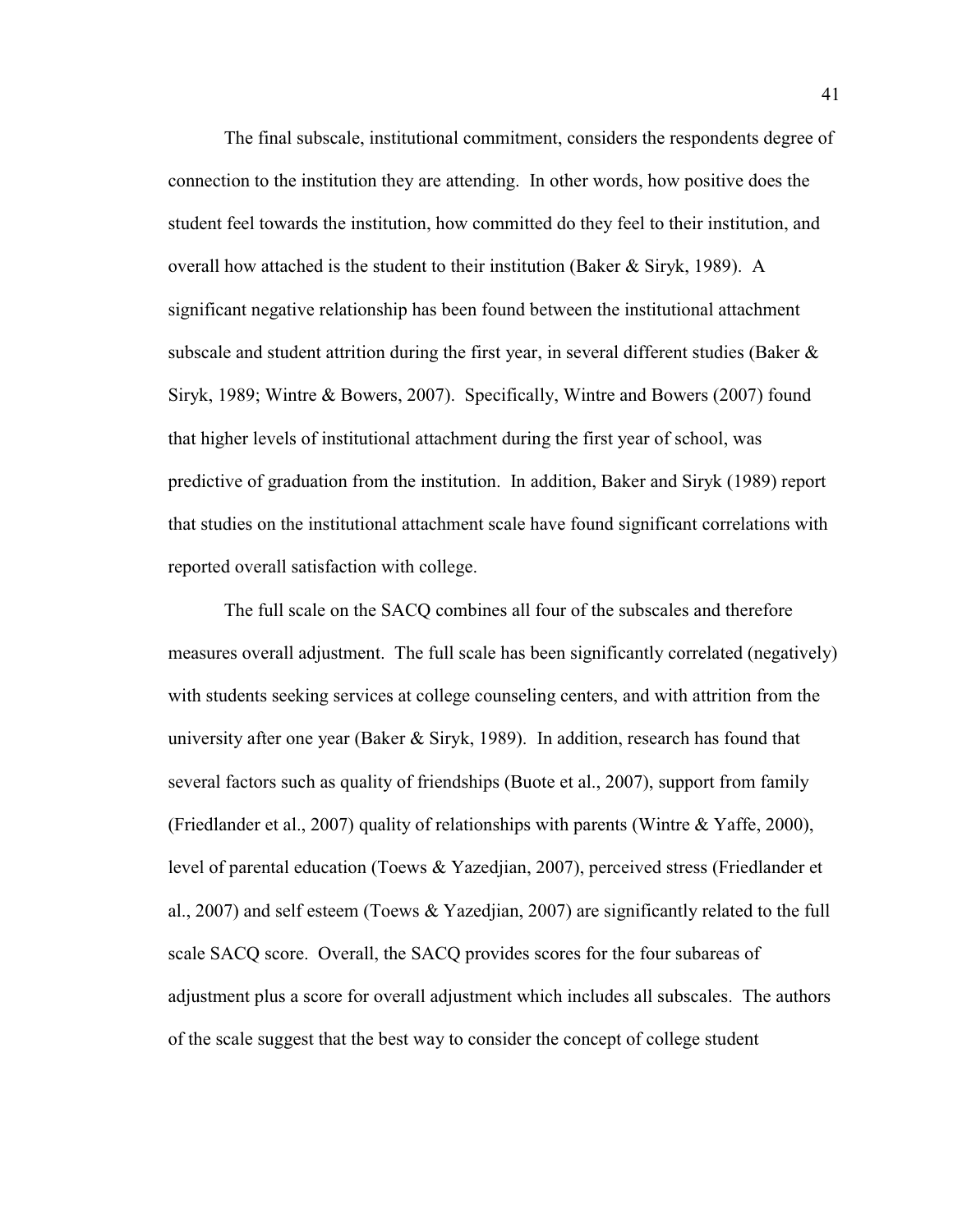adjustment comprehensively is to consider the four of the above-mentioned areas, each individually and as a whole.

The various studies described above demonstrate that each of the subscales and the full scale on the SACQ are related to multiple variables relevant to college students. One factor that has not been investigated is the role of SES and college student adjustment as measured by the SACQ. As reviewed above, several factors associated with lower levels of adjustment to college are also factors associated with being from a low-SES background. For example, increased experiences of stress, decreased social resources, decreased academic resources, less likely to have parents with college education, and increased levels of depressive symptoms have all been associated with low-income college students and have also been associated with lower levels of adaptation to college. In other words, students from low-SES backgrounds may be more at risk for maladjustment due to their increased likelihood for experiencing some of the variables associated with lower adjustment to college in general. It is clear that a complex relationship may be occurring among various risk factors, student SES and adjustment to college. This study will further examine this complex relationship. Understanding this relationship will provide more complete information and understanding about the complexities of college student adjustment, various risk factors, and the role of SES.

### **Conclusions**

Although the previously reviewed literature provides important information about the activities and outcomes of low-SES college students, little information is known about the experiences of adjustment to college of low-SES students. The reviewed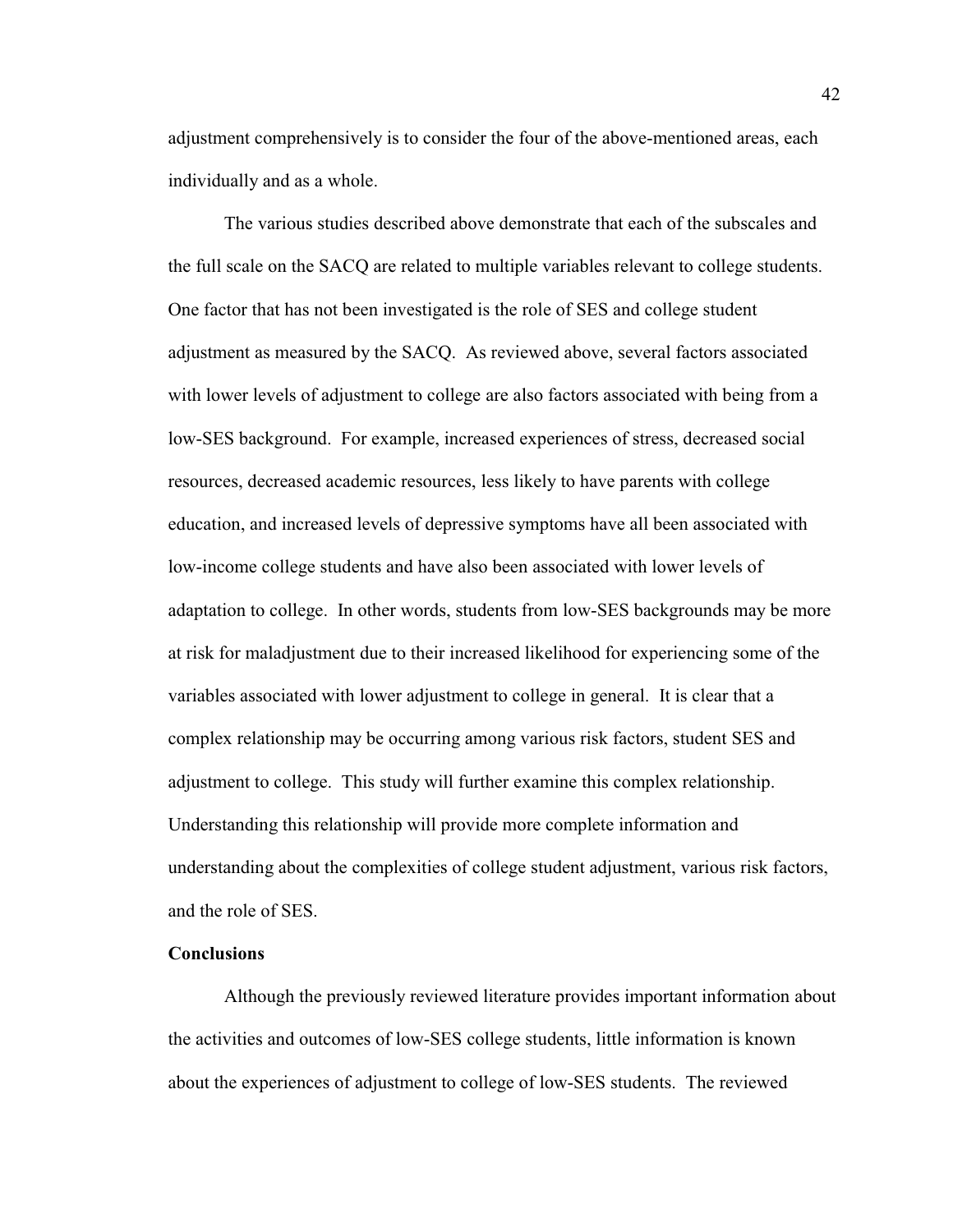literature highlights that SES is a relevant topic of study in various facets of individual college student lives. Differences between low and high SES individuals, in areas described above such as mental and physical health, elementary and secondary education, and various factors related to college enrollment, participation and graduation indicate that it is reasonable to believe that differences might also exist in terms adjustment to college.

Research regarding the relationship between student SES and adjustment to college may provide important information regarding the discrepancies in graduation rates between low and higher-SES students. This information can then be used to develop interventions aimed at resolving gaps that exist between lower and higher-SES students' college achievements and outcomes. As has been previously stated, lowincome college students are far less likely to graduate from college than their peers. In addition, some research has indicated that low-income college students may be struggling financially, academically and socially on college campuses which may be a factor in their lower rates of graduation. Furthermore, low-SES students may be subjected to forms of classism as a part of their college experience which may also be a factor in their general adjustment and their persistence to graduation. All of these factors are directly relevant to the overall adjustment to college for these students and therefore deserve further examination. It is important that the relationship between SES, experiences of classism and the various types of adjustment (i.e. overall, social, personal-emotional, and institutional attachment) be investigated. Findings in this area will provide a clearer picture regarding what types of experiences low-SES college students are having at college and how that is related to their adjustment to college. By directly investigating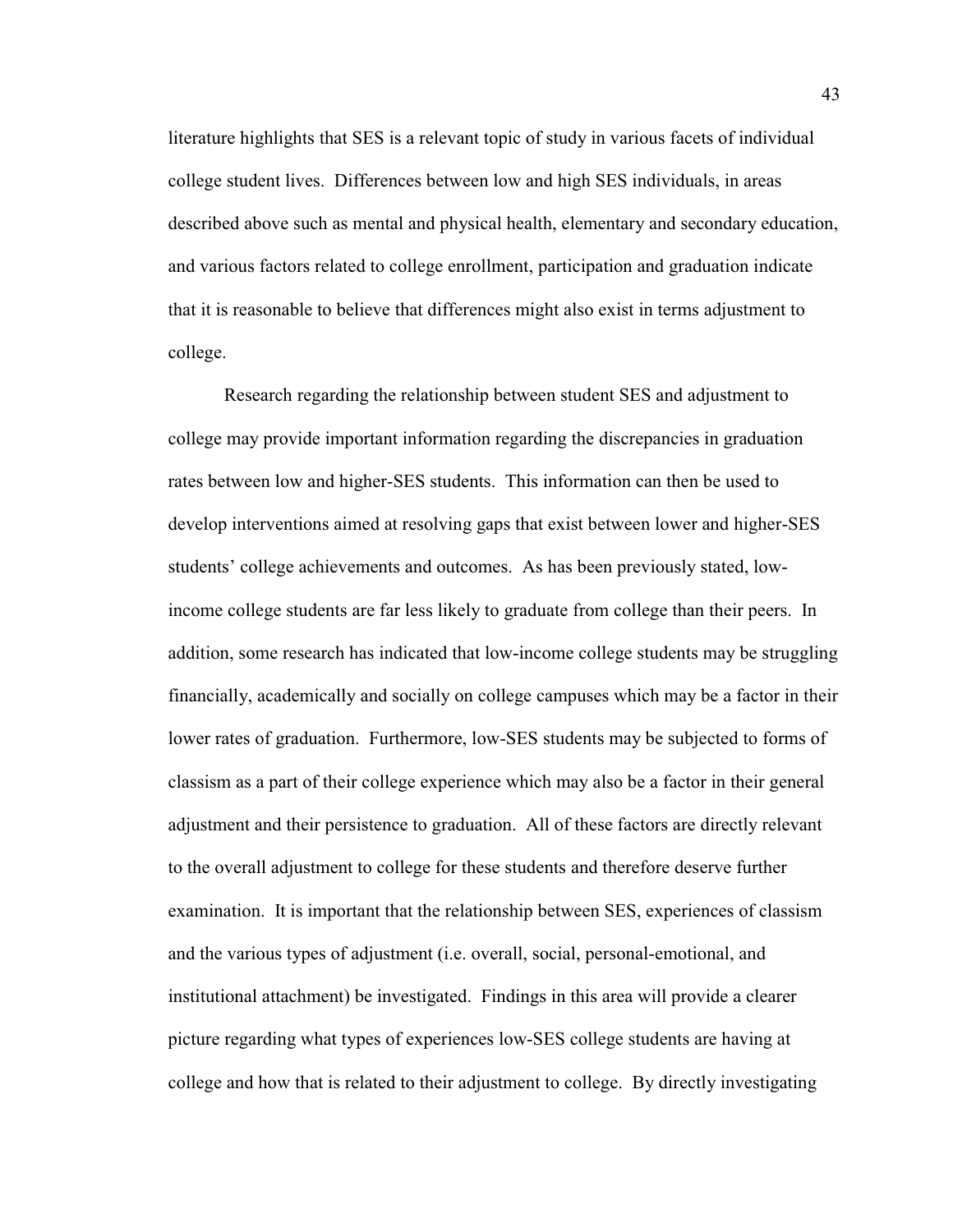the relationship between student SES and the various types of adjustment to college, interested parties (i.e., administrators, college counseling center personnel) will be able to identify specific areas of risk for these students and then develop policies, procedures and interventions aimed at reducing the risk and increasing the success of these students. Overall, the investigation of the experiences and adjustment to college for low-SES students is in the best interest of everyone involved including; university administrators, state legislators, professors, college counseling administrators, parents, and especially students.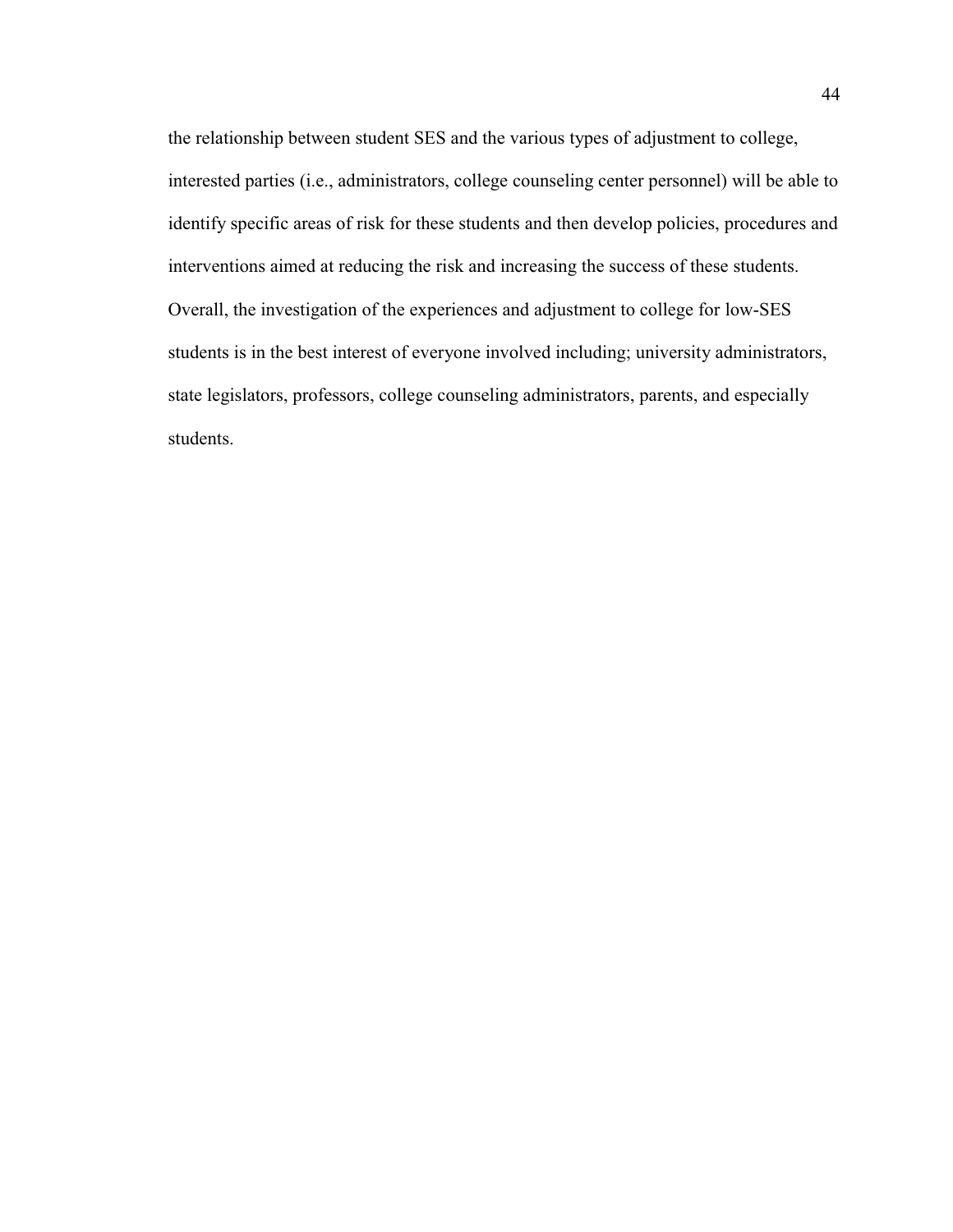#### **Chapter III**

#### **Methods**

#### **Participants**

 Participants in the current investigation were 299, first year undergraduate college students. The majority (98.4%) of participants were enrolled full-time at a large Midwestern University. The students ages ranged from 17 to 26 years old  $(M = 18.32)$ ,  $SD = .691$ ), 163 of the students identified as female (54.5%), 135 identified as male  $(45.2\%)$  and 1 student identified as "other"  $(.3\%)$ . Most students self-identified as White  $(92.3\%)$  with the remaining identifying themselves as biracial  $(1.3\%)$ , multiracial  $(1.0\%)$ , Black/African American (.7%), Asian/Asian American (1.3%), Middle Eastern/Arab American (.7%), Latino/Hispanic American (1.7%), American Indian/Alaskan Native/Native Hawaiian/Pacific Islander (.7%), and other (.3%). Fifty-seven (19.1%) identified as first generation college students, ninety-eight (32.8%) identified as second generation college students and one hundred and forty one (47.2%) identified as third generation or more college students. All participants were recruited from a web-based introductory psychology course. Students enrolled in the course were offered an incentive, in the form of course extra credit, for participation in the study.

#### **Instruments**

 The instruments used in the study consist of the following inventories and questionnaires: (1) an author-created demographic questionnaire; (2) Student Adaptation to College Questionnaire (SACQ; Baker & Siryk, 1989), (3) Classism Experiences Questionnaire—Academe (CEQ-A; Langhout, Rosselli & Feinstein, 2007) and (4) an author-created Socioeconomic Factors Inventory (SFI). The instruments were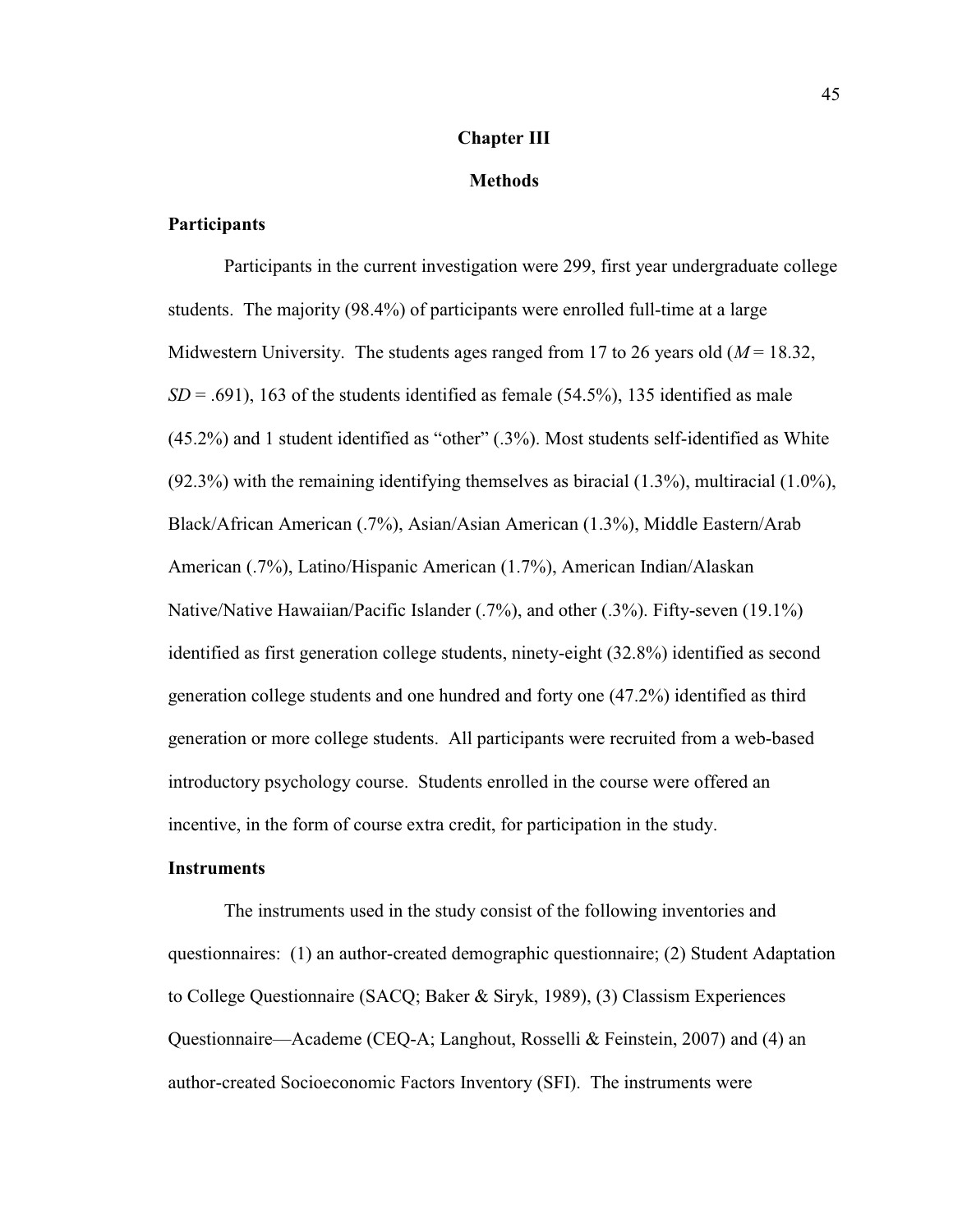administered online via Survey Monkey. Online administration of the instruments was chosen due to the various advantages it offered, such as easier accessibility to the target population (student's enrolled in an web-based course), lower production and delivery costs and more streamlined data collection and storage. Each instrument will be described in the following sections.

## *Demographic Questionnaire (Appendix A)*

In addition to standard demographic information such as age, race, year in school, and gender, the questionnaire asked participants to provide information about their status in several domains. The domains included, current and historical occupational activities, current living conditions, current and historical educational related information (e.g. type of secondary school, current major), and current extracurricular organizations and activities. In addition, questions were also included in the Demographic Questionnaire to address information about college financing and current economic capital (Langhout, et al., 2007). A total of 31 questions were included in the Demographic questionnaire. Examples of such questions include; "The majority of my college expenses are paid by..." and "on average how much money per month do you receive from your parents?"

# *Student Adaptation to College Questionnaire*

The SACQ consists of 67 items in which participants respond using a 9-point Likert-type scale (Baker & Siryk, 1989). Participants rate each item from  $(1)$  "applies" very closely to me" to  $(9)$  "doesn't apply to me at all". The SACQ provides a full scale adjustment score which is an overall adjustment measure which includes all of the items on the SACQ. Examples of the items include "I am enjoying my academic work at college" and "Being on my own, taking responsibility for myself has not been easy". In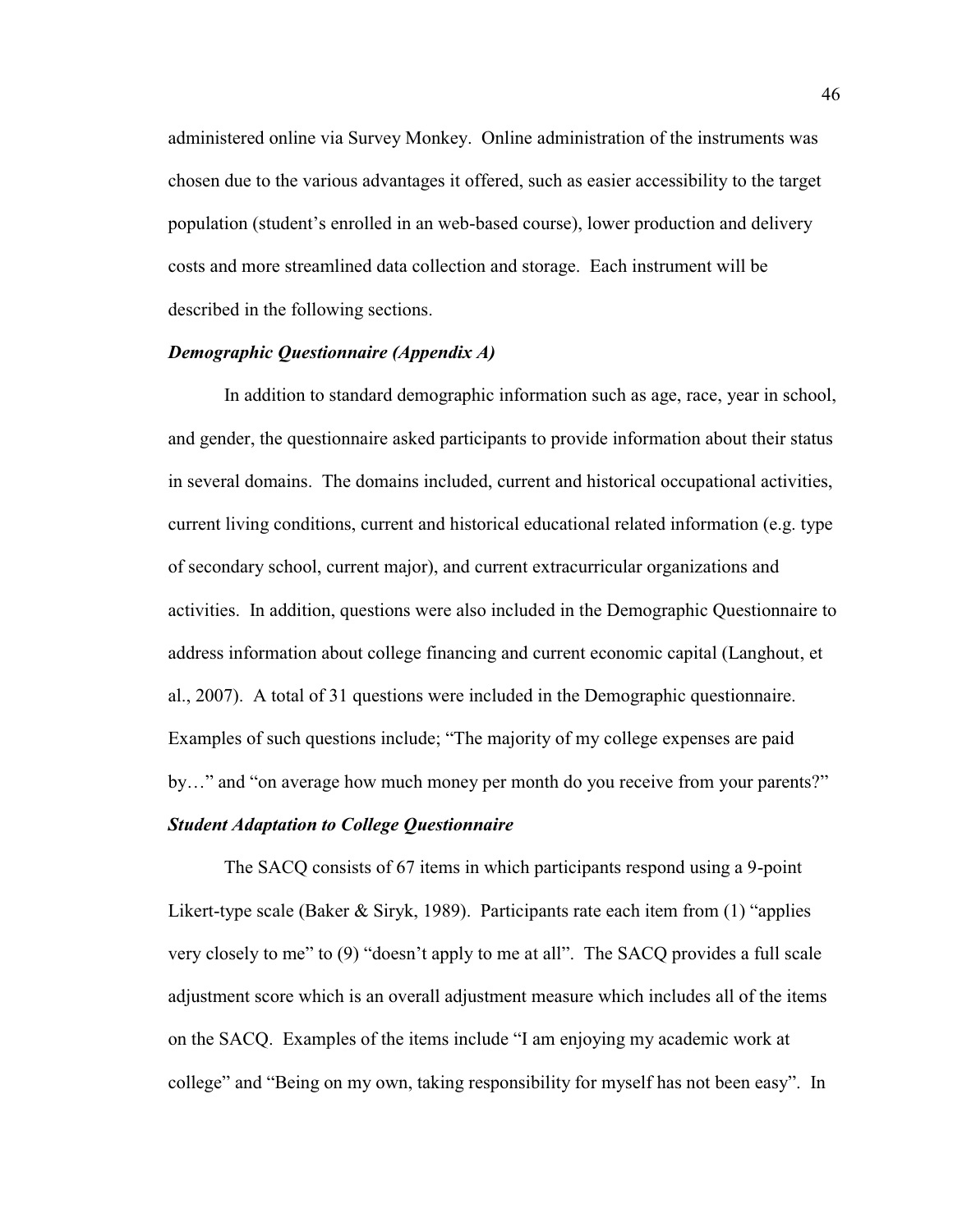addition the SACQ contains four subscales which measure academic adjustment (24 items), social adjustment (20 items), personal-emotional adjustment (15 items), and institutional attachment (15 items). The SACQ scores for each participant were calculated according to the SACQ manual (Baker and Siryk, 1989).

Previous research indicates that coefficient alphas ranged from .93 to .95 for the full scale, while subscale alphas include: Academic (.84 to .88), social (.90 to 91), personal-emotional (.81 to 85), and institutional attachment (.90 to.91). (Baker, McNeil, & Siryk, 1985). Correlations among the subscales range from .36 to .87 with the highest correlation occurring between institutional attachment and social adjustment, which is expected due to the scales sharing several items. Among the three subscales that do not share common items, correlations range from .36-.64 (Baker, et al., 1985).

#### *Classism Experiences Ouestionnaire–Academe*

The Classism Experiences Questionnaire—Academe (Appendix B) consists of 22 items in which participants respond using a 5-point Likert-type scale (Langhout, et al., 2007). All items are prefaced with the statement "During your time at the University of Nebraska, have you ever been in situations where...". Participants rate each item as  $(1)$ "Never",  $(2)$  "Once or Twice",  $(3)$  "Sometimes",  $(4)$  "Often", or  $(5)$  "Many times". The CEQ-A consists of three separate scales, institutional classism (5 items), citational classism (9 items), and interpersonal via discounting (7 items). Examples of items include "During your time at the University of Nebraska, have you ever been in situations where you could not take a class (e.g. music, science, film) because you could not afford the fees for the class (for materials, travel etc.)" (institutional classism scale); "During your time at the University of Nebraska, have you ever been in situations where students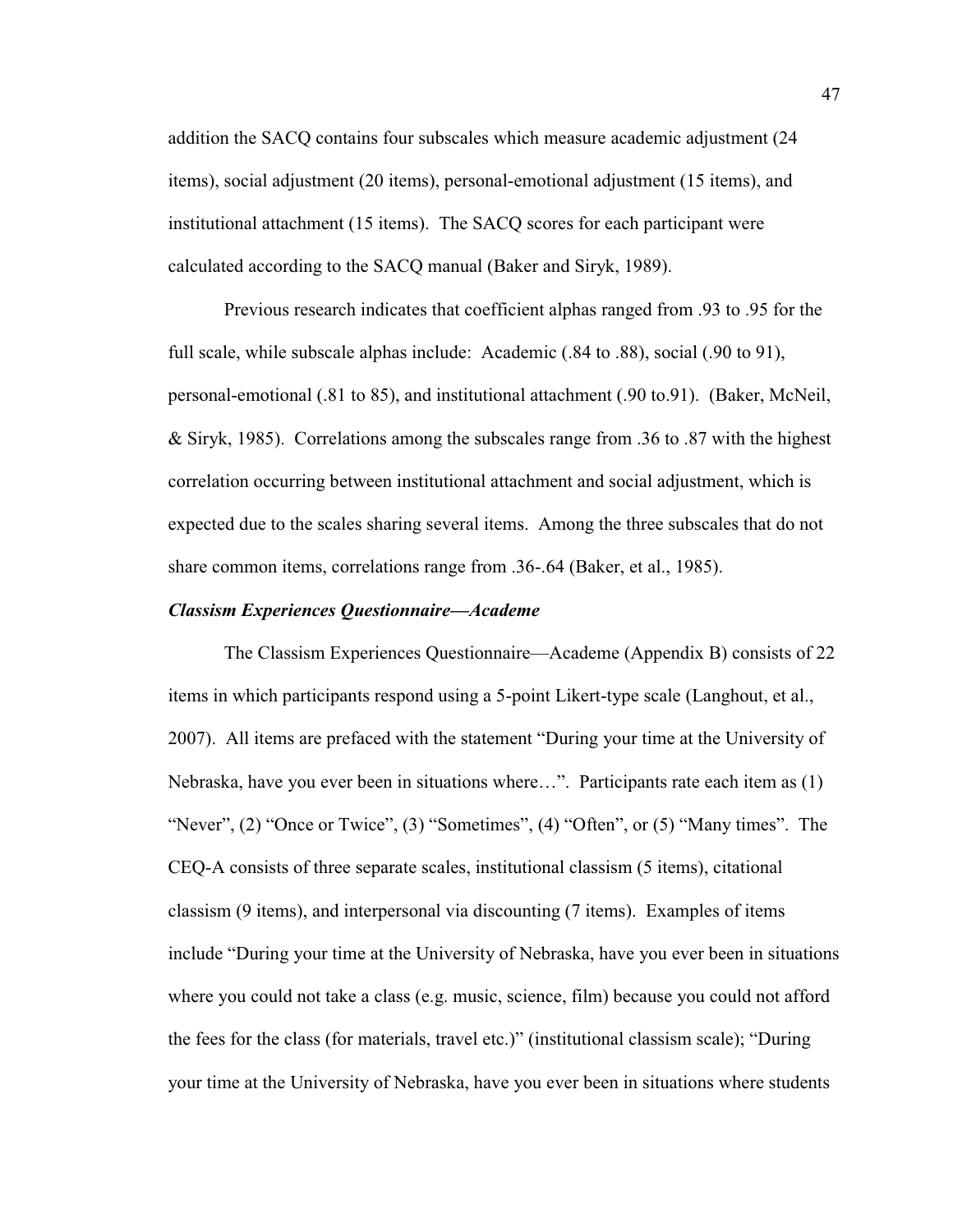or professors made offensive remarks about people who are poor? (Citational classism scale); and "During your time at the University of Nebraska, have you ever been in situations where students or professors were dismissive of your financial situation?" (interpersonal classism scale).

#### *Socioeconomic Factors Inventory (SFI)*

The Socioeconomic Factors Inventory (SFI) (Appendix C) consists of 31 items and was developed as a result of an extensive review of available literature regarding the measurement of socioeconomic factors in the area of social science research. Review of the literature revealed that various conceptual and theoretical approaches exist in the realm of socioeconomic measurement When measuring socioeconomic factors at the individual or family level, most research considers one or a combination of factors such as education, occupation, and/or income (APA, 2007). Often this involves the use of a measure or method that combines several factors into a composite score. Examples include Duncan's (1961) Socioeconomic Index, and Hollingshead's (1975) Four Factor Index of Social Status. Although these and other similar composite measures are commonly used throughout the literature, some researchers have cautioned against their widespread use due to limited scope and over simplification of a complex phenomenon (APA, 2007; Conger & Donnellan, 2007; Duncan & Magnuson, 2003; Krieger, Williams, & Moss, 1997). In addition, previous studies have demonstrated that different measures of socioeconomic status (e.g. parent education, assets, income, etc.) have been found to relate differently to various factors of interest (Power & Manor, 1992; Rodgers, 1991; von Rueden et al., 2006). For example, in a study that looked at the relationship between various measures of physical and emotional health, the authors found that three indicators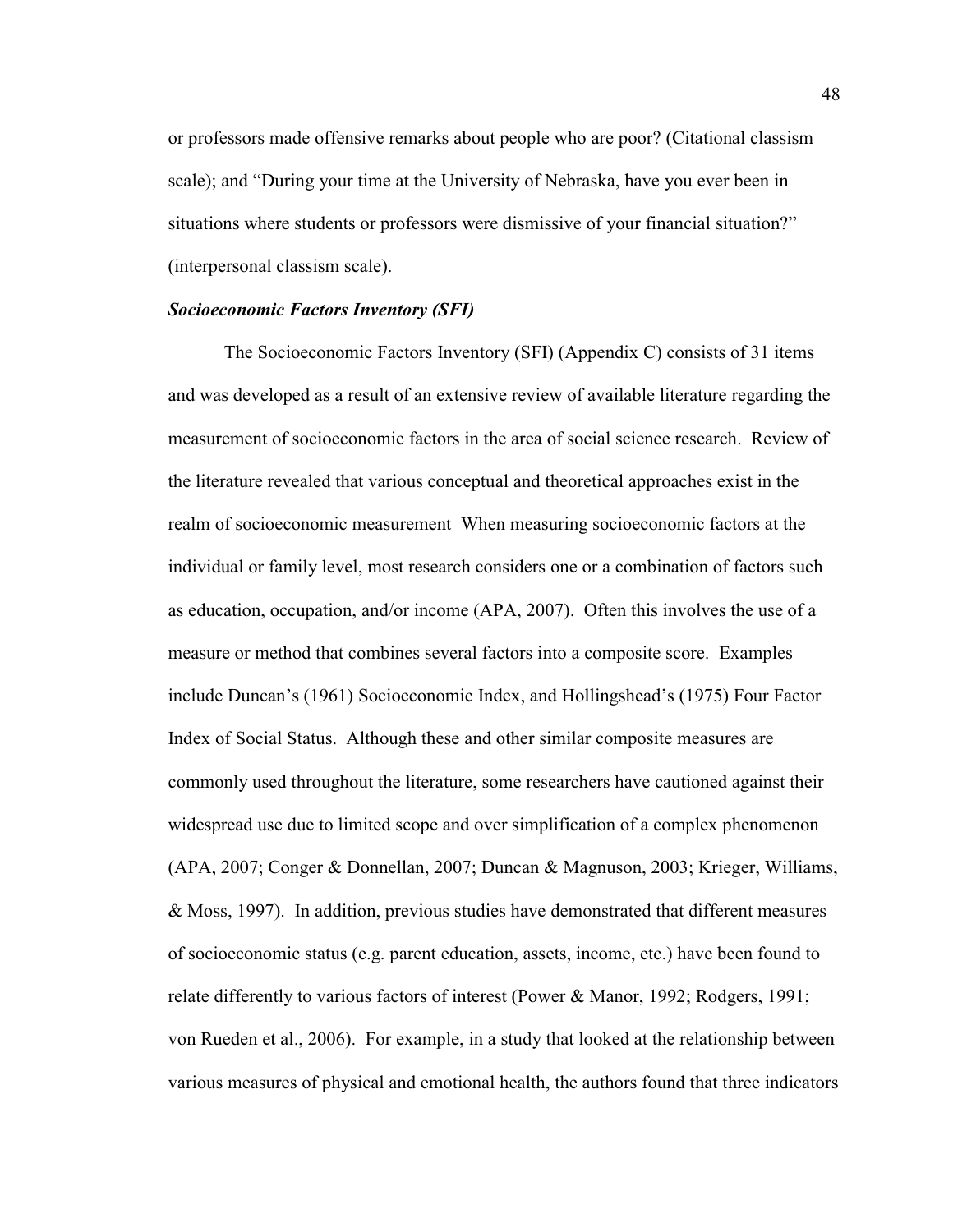of socioeconomic status (income, education, and wealth) to be largely independent of one another (von Rueden et al., 2006). Similarly, Brady and Matthews (2002) found in their study that "correlations between socioeconomic indices were not so high as to suggest redundancy, and different SES indicators were of importance in predicting exposure to different types of life events" (Brady & Matthews, 2002, p. 575). In a related vein, as Chen and Paterson (2006) note; "more recently researchers have begun advocating the need for distinguishing different types of SES indicators as a method for better understanding the pathways between SES and health" (p. 704). Similarly, Adler and colleagues (1994) argued that although "SES is typically measured by a single variable, such as income or education...various components of SES are intercorrelated, they are not identical..."  $(p. 21)$ .

As a result of these considerations and recommendations, this study included a comprehensive measurement that attempts to broadly and comprehensively consider the concept of socioeconomic status. The measure was created by the author because such a measure does not currently exist in the literature. For the purposes of this study, the author was most interested in the measurement of socioeconomic factors at a household level (Krieger, Williams, & Moss, 1997). Therefore the items on the SFI are focused on addressing the various factors that contribute to household or family level SES as opposed to individual SES. The SFI assesses a variety of factors that have been identified in the literature as fundamental aspects of SES (APA, 2007; Krieger, Williams, & Moss, 1997). These can be described as the following broad categories: Education, Occupation, Income, and Wealth/Deprivation.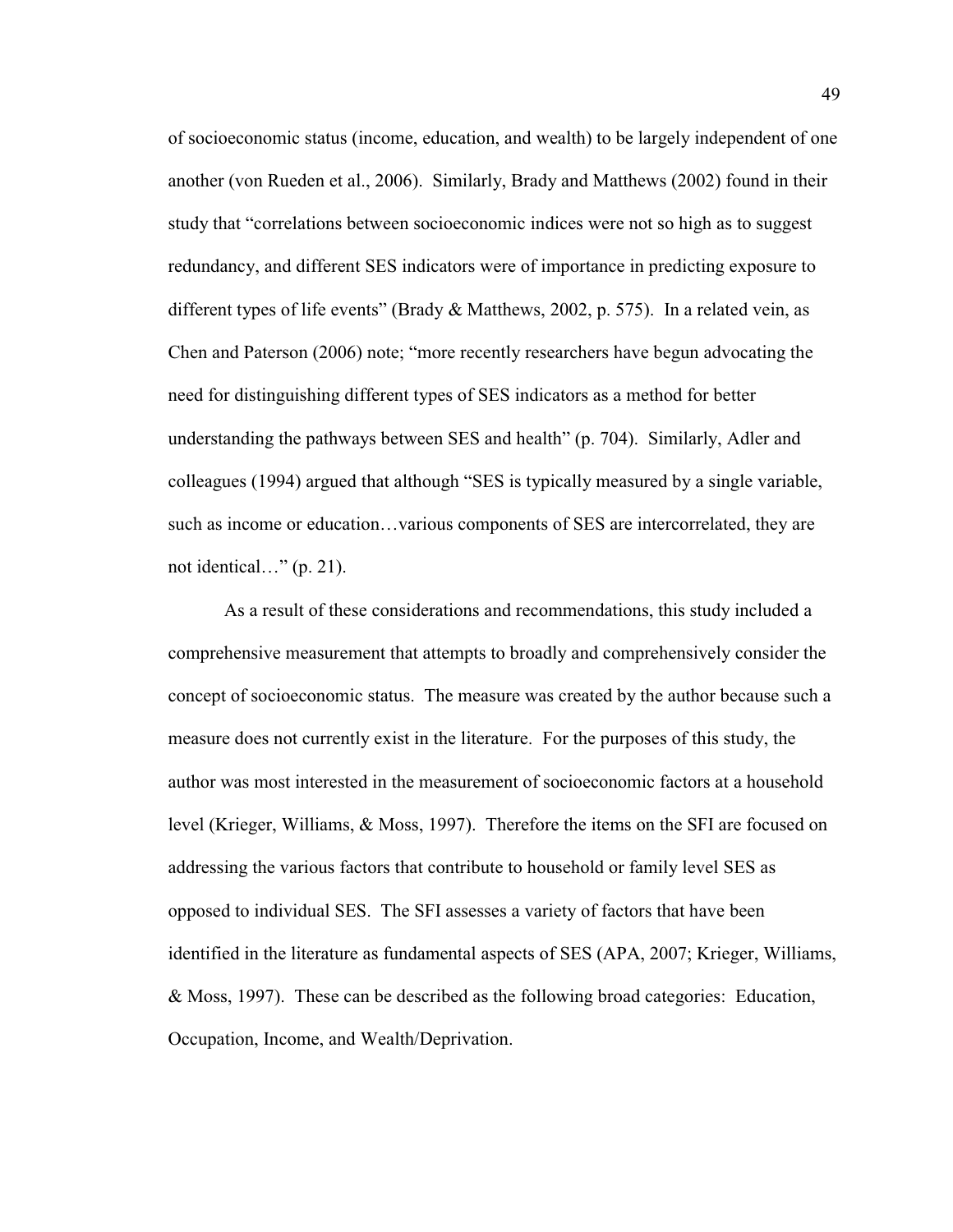The first category, Education, has been noted as "perhaps the most fundamental" aspect of SES" (APA, 2007, p. 9). This is due to research findings that demonstrate the relationship between higher education levels and higher standards of living in several areas such as income, social and psychological resources, and health (APA, 2007). Items found in this category of the SFI were derived and adapted from a review of several different sources (APA, 2007; Krieger, Williams, & Moss, 1997; MacArthur Network on SES and Health, 2002)

The second category, occupation, is an important factor when considering socioeconomic factors because it is related to the resources available to the household as well as the demands on the individual and the household (APA, 2007; Kreiger, et al., 1997). Occupation can provide valuable information related to the amount of resources available to households such as income, health insurance, and benefits, as well as the level of demand required, such as number of hours worked, stress and work place safety (Conger & Donnellan, 2007).

The third category, income, is often included in research that is considering SES as a factor, however, it is also often examined without other important information, such as family size, which would put the income information into a more meaningful context (Krieger, Williams, & Moss, 1997). Items found in this category of the SFI were derived and adapted from a review of several different sources (Krieger, Williams, & Moss, 1997; MacArthur Network on SES and Health, 2002).

The final category, Wealth/Deprivation is perhaps the least often considered factor related to SES in social science research. However, information on wealth and deprivation can provide important insight and depth regarding SES (Brady & Matthews,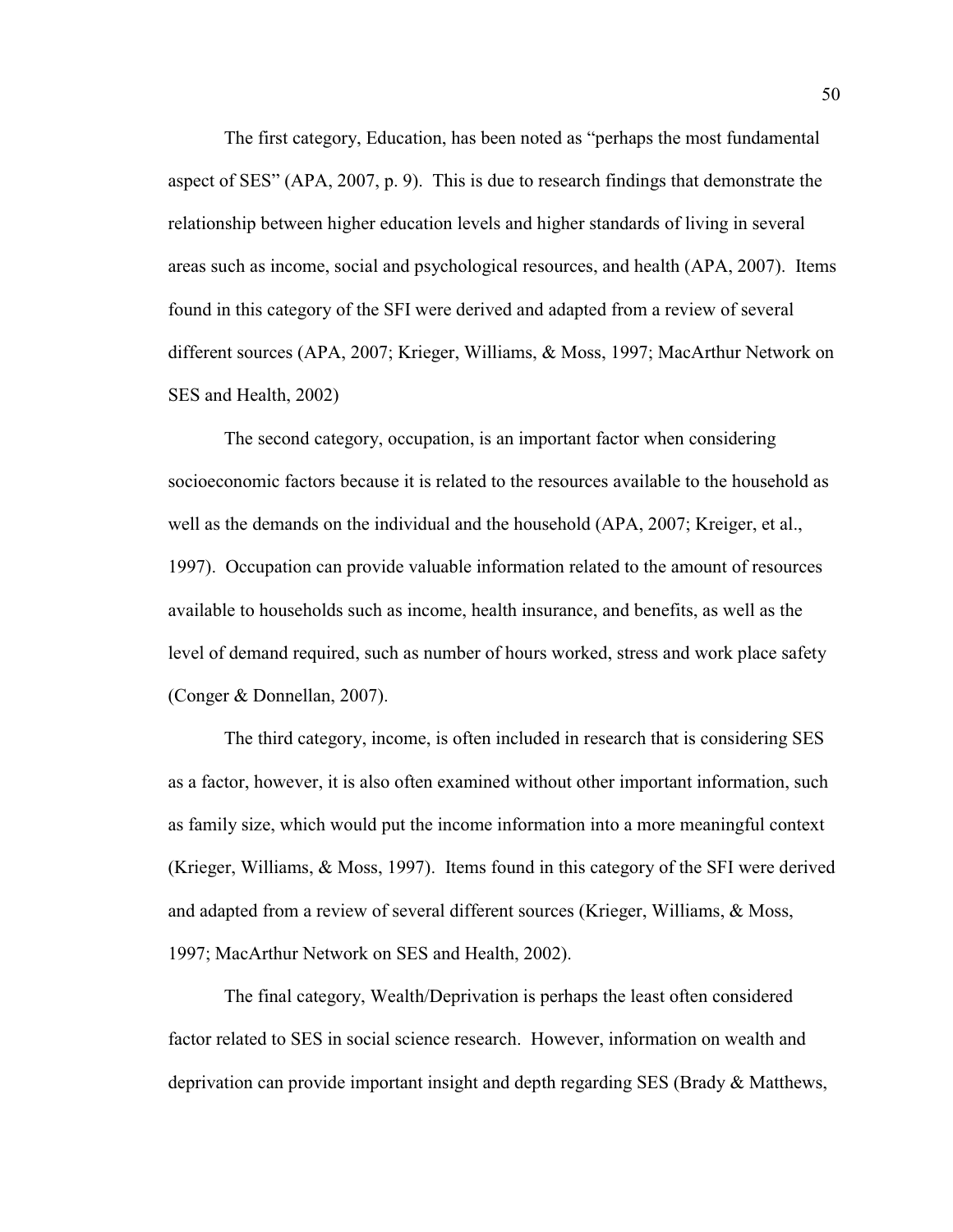2002). Wealth and deprivation can be considered as two different ends of the spectrum. Wealth represents acquisition and accumulation of important assets such as savings accounts, home ownership, investments, and retirement savings. Deprivation represents a lack of resources necessary for a reasonable standard of living, and can be found in areas such as nutrition, housing, clothing, and safety. The inclusion of wealth/deprivation is important when considering SES as "wealth is a better indicator of socioeconomic position over time than is a single measure of income"  $(APA, 2007, p.10)$ . Items found in this category of the SFI were derived and adapted from several different sources (Boyce, Torsheim, Currie, & Zambon, 2006; Brady & Matthews, 2002; Currie, Elton, Todd, & Platt, 1997; Krieger, Williams & Moss, 1997; Langhout, Rosselli, & Feinstein, 2007; MacArthur Network on SES and Health, 2002; Townsend, Phillmore, & Beattie, 1988; Townsend, 1993;).

The SFI includes two additional questions which are subjective measures of SES (MacArthur Network on SES and Health, 2002). Subjective measures have been included due to previous findings that subjective and objective measures of SES can result in different findings for the same outcomes (Adler, et al., 2000). For example, Adler and colleagues found that objective measures of SES demonstrated less consistent and weaker correlations with psychological and physical health variables than subjective measures of SES (Adler, et al., 2000). For the first subjective question on the SFI, participants are shown a picture of a ladder with 10 rungs and asked to mark the rung that best represents where they think their family stands on the ladder (MacArthur Network on SES and Health, 2002). The second question is aimed at identifying participants' perceptions of the social standing of the community in which they grew up. The purpose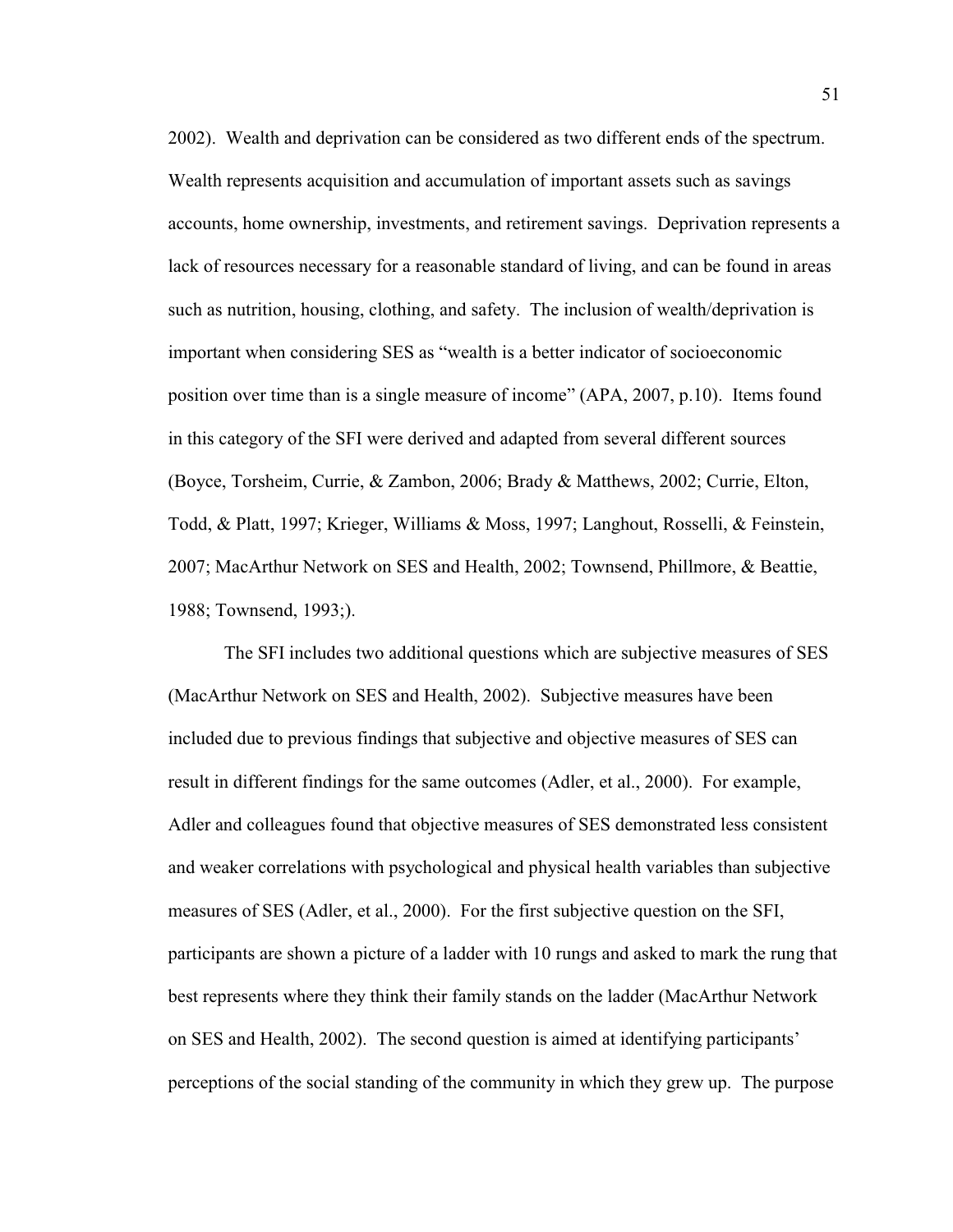of this question is to provide information related to participants' perceptions about their socioeconomic standing as it compares to the broader context of their community's socioeconomic standing. Therefore, the second subjective question is an adaption of the family ladder question (MacArthur Network on SES and Health, 2002) as it asks participants to indicate where they believe their community would be situated on the ladder as compared to other communities.

# **Procedures**

 Following approval from the Institutional Review Board, participants were invited to participate in the study via the online web-course announcements page and an email sent to students enrolled in the web-course (Appendix D). Both the announcement and the email contained identical information; which included an explanation for why they were being contacted, and a link to the recruitment statement and survey invitation to participate. Potential participants were given a link to a Survey Monkey (http://www.surveymonkey.com/), a secured website that collects survey data electronically via a password protected, secure network. Once the participants entered the Survey Monkey site they were asked to review the informed consent document and to indicate their understanding and agreement to that document (Appendix F). The participants then completed the instruments in the following order, (1) SACQ, (2) CEQ-A, (3), SFI (4) Demographic Questionnaire. The survey responses were collected online using Survey Monkey and then imported into Excel and SPSS databases for analysis.

Upon completion of the study, participants had the option to link to a separate, secured website in which they could provide their personal information in order to receive course credit. This data was collected online using Survey Monkey and then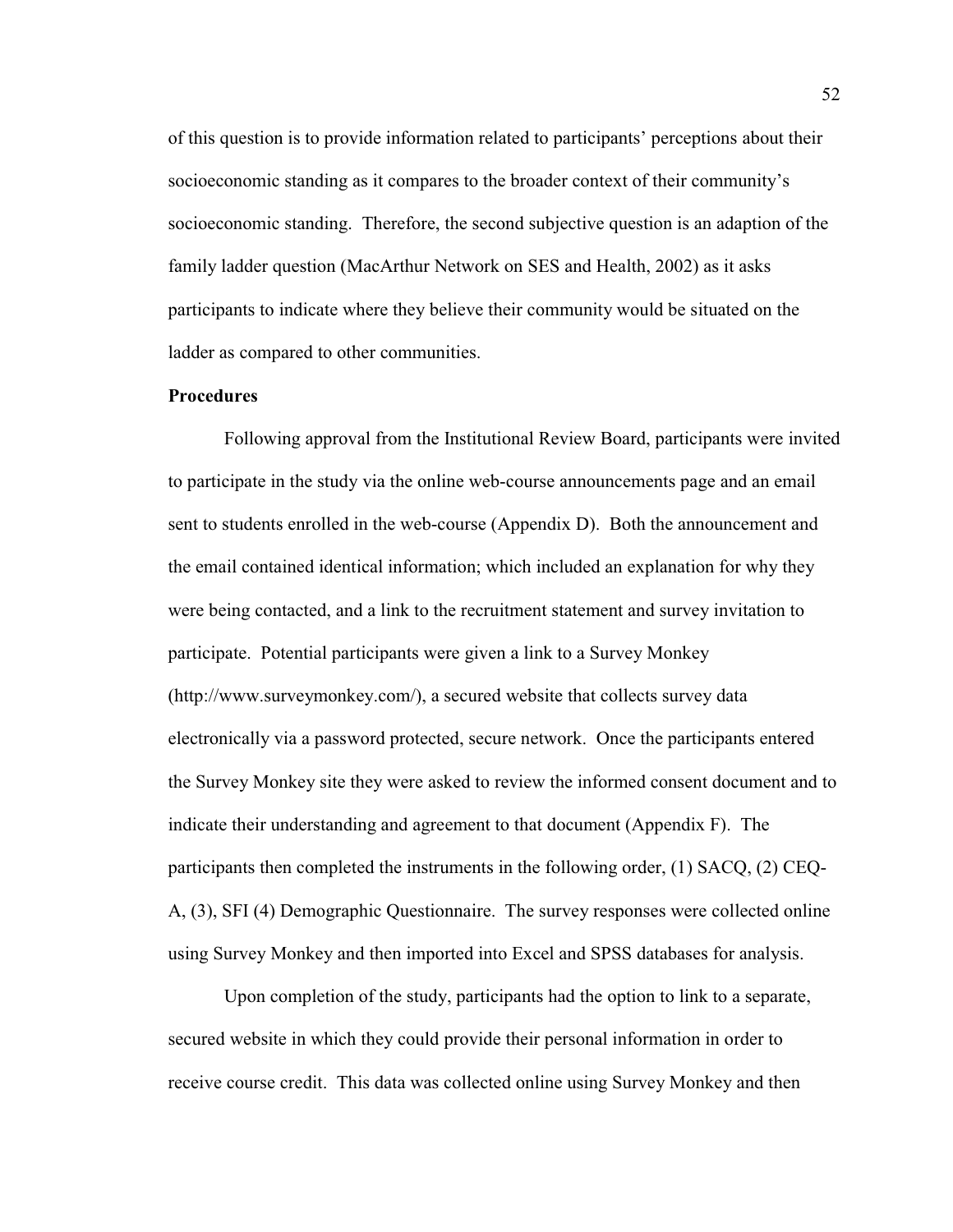imported into an Excel database. The Excel sheet with the participants' names was given to the instructors. There is no way to link a person's data to their names.

#### **Data Analysis**

Based on the preliminary analysis and previous literature and theory, eighteen

variables (including both quantitative and categorical type variables) were selected from

the SFI and used as predictors in the exploratory regression modeling (see Table 1).

Table 1

*SFI Variables Selected for Inclusion as Predictors in Exploratory Regression Modeling* 

SFI Question/Predictors

Father's occupation Mother's occupation Father's highest grade Mother's highest grade Father's income Mother's income Has your family been on public assistance at any time during the Past 10 years? Has your family ever been on public assistance? Has your family ever participated in free/reduced lunch program? Average number of computers in the household during past 10 years Did you have your own room while growing up? Did your home have washers/dryers while growing up On Average, how many vacations per year did your family typically take? How many vehicles did your family own? Did you have your own vehicle as a teenager? Did your home have central aid conditioning? Did your family purchase second hand clothing? Family on the ladder question (subjective)

Multiple criterion variables were examined in relation to the selected SFI

predictor variables including each of the SACQ scale scores, and each of the CEQ-A

scale scores. In addition, for the final three hypotheses the CEQ-A scale scores will be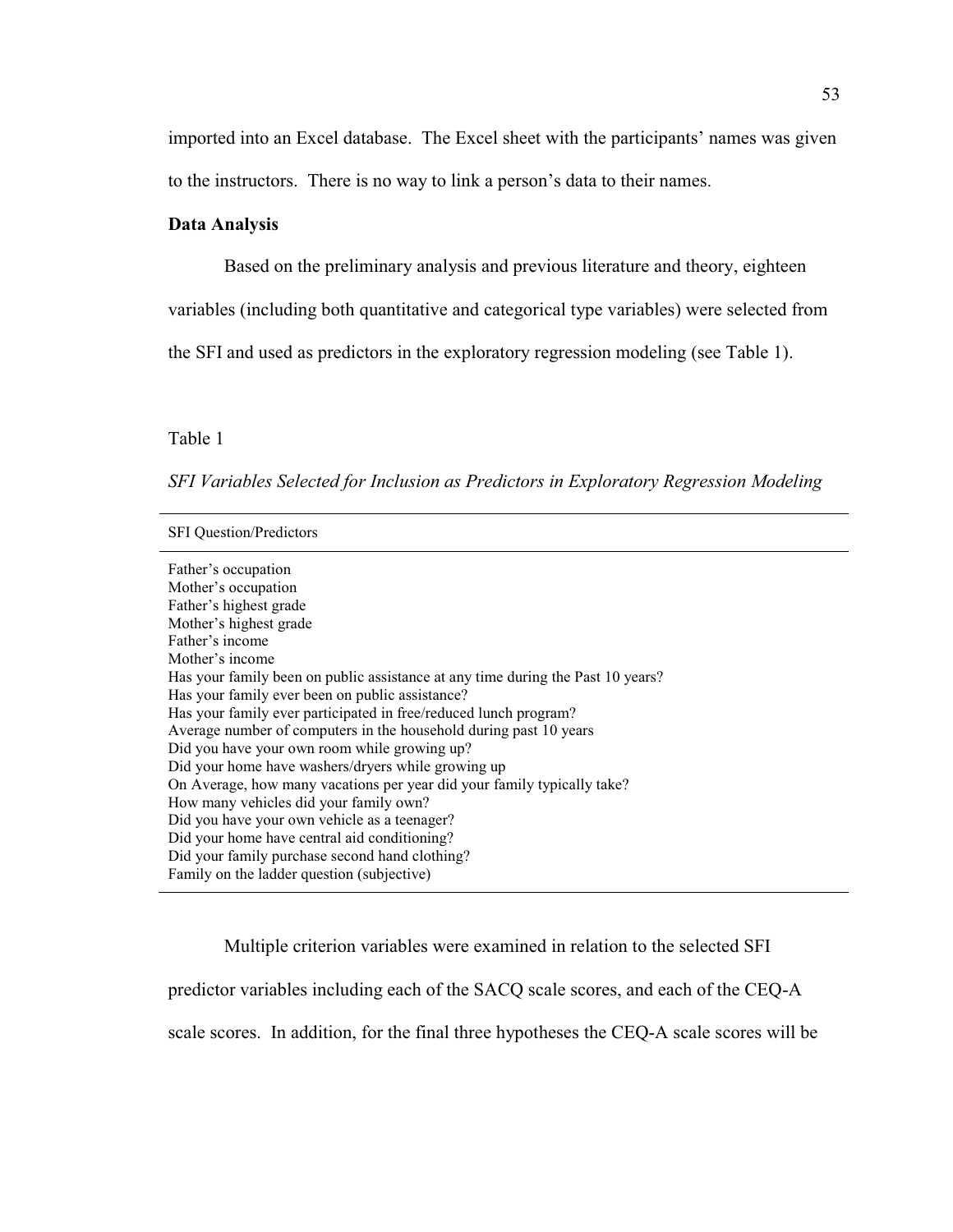used as predictor variables and the SACQ scale scores as criterion variables in order to examine the relationship between experiences of classism and adjustment to college.

- 1. Does a relationship exist between SES and the various types of adjustment to college (as measured by the SACQ scale scores)? The following hypothesis was tested using multiple exploratory regression models. The predictor variables included those found in table 1. The criterion variable was the respective SACQ scale score.
	- a. Hypothesis 1: Students with low-SES backgrounds will tend to be less well adjusted to college than their peers with higher-SES backgrounds.
	- b. Hypothesis 2: Students with low-SES backgrounds will tend to be less well adjusted academically, than their peers with higher-SES backgrounds.
	- c. Hypothesis 3: Students with low-SES backgrounds will tend to be less well adjusted socially than their peers with higher-SES backgrounds.
	- d. Hypothesis 4: Students from low-SES backgrounds will tend to be less well adjusted personally/emotionally than their peers with higher-SES backgrounds.
	- e. Hypothesis 5: Students with low-SES backgrounds will tend to be less attached to the institution than their peers with higher-SES backgrounds.
- 2. Does a relationship exist between student SES and reported experiences of classism at college? The following hypothesis was tested using multiple exploratory regression models. The predictor variables included those found in table 1. The criterion variable will be the respective CEQ-A scale score.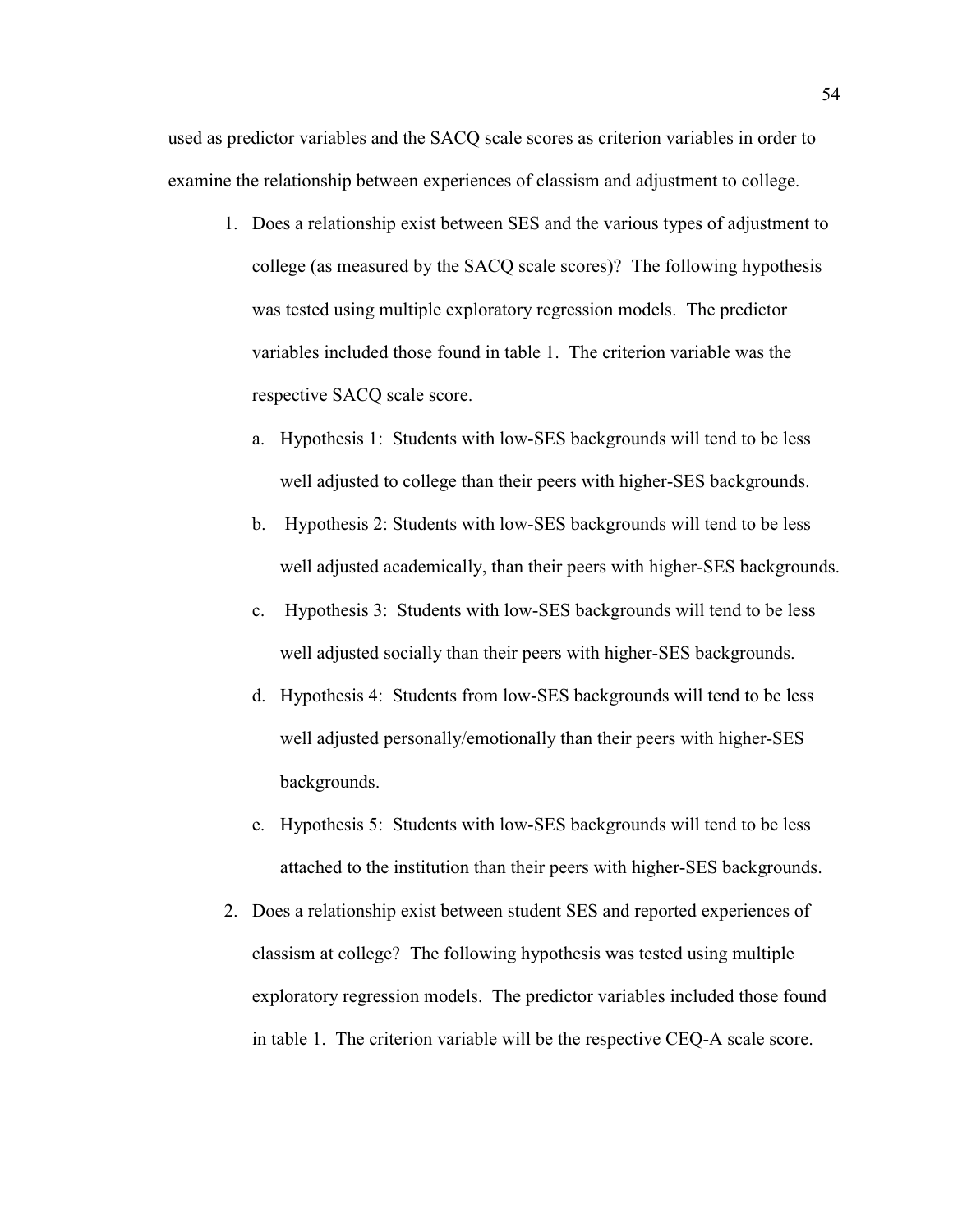- a. Hypothesis 6: Those students with low-SES backgrounds will tend to report higher levels of institutional classism than their peers with higher-SES backgrounds.
- b. Hypothesis 7: Those students with low-SES backgrounds will tend to report higher levels of citational classism than their peers with higher-SES backgrounds.
- c. Hypothesis 8: Those students with low-SES backgrounds will tend to report higher levels of interpersonal via discounting classism than their peers with higher-SES backgrounds.
- 3. Does a relationship exist between student adjustment to college and experiences of institutional classism at college? The following hypotheses were tested using a correlation analysis. The predictor variable was the institutional classism CEQ-A scale score while the criterion variable was the respective SACQ scale score.
	- a. Hypothesis 9: A negative linear relationship will exist between CEQ-A institutional classism scale scores and the full scale SACQ scale scores.
- 4. Does a relationship exist between student adjustment to college and experiences of citational classism at college? The following hypotheses were tested using a correlation analysis. The predictor variable was the citational classism CEQ-A scale score while the criterion variable was the respective SACQ scale score.
	- a. Hypothesis 10: A negative linear relationship will exist between CEQ-A citational classism scale scores and the full scale SACQ scale scores.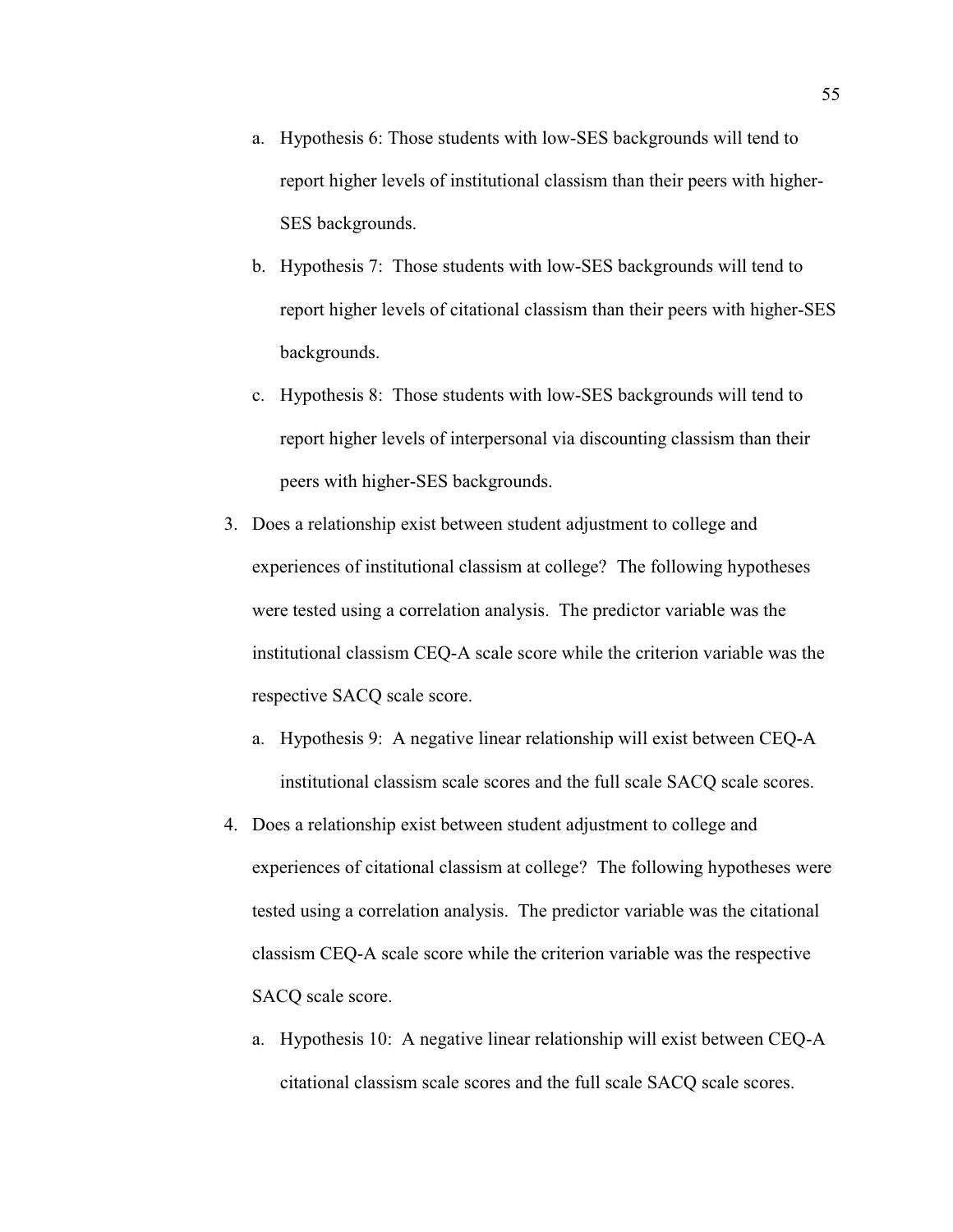- 5. Does a relationship exist between student adjustment to college and experiences of interpersonal via discounting classism at college? The following hypotheses were tested using a correlation analysis. The predictor variable was the interpersonal via discounting CEQ-A scale score while the criterion variable was the respective SACQ scale score.
	- a. Hypothesis 11: A negative linear relationship will exist between CEQ-A interpersonal via discounting classism scale scores and the full scale SACQ scale scores.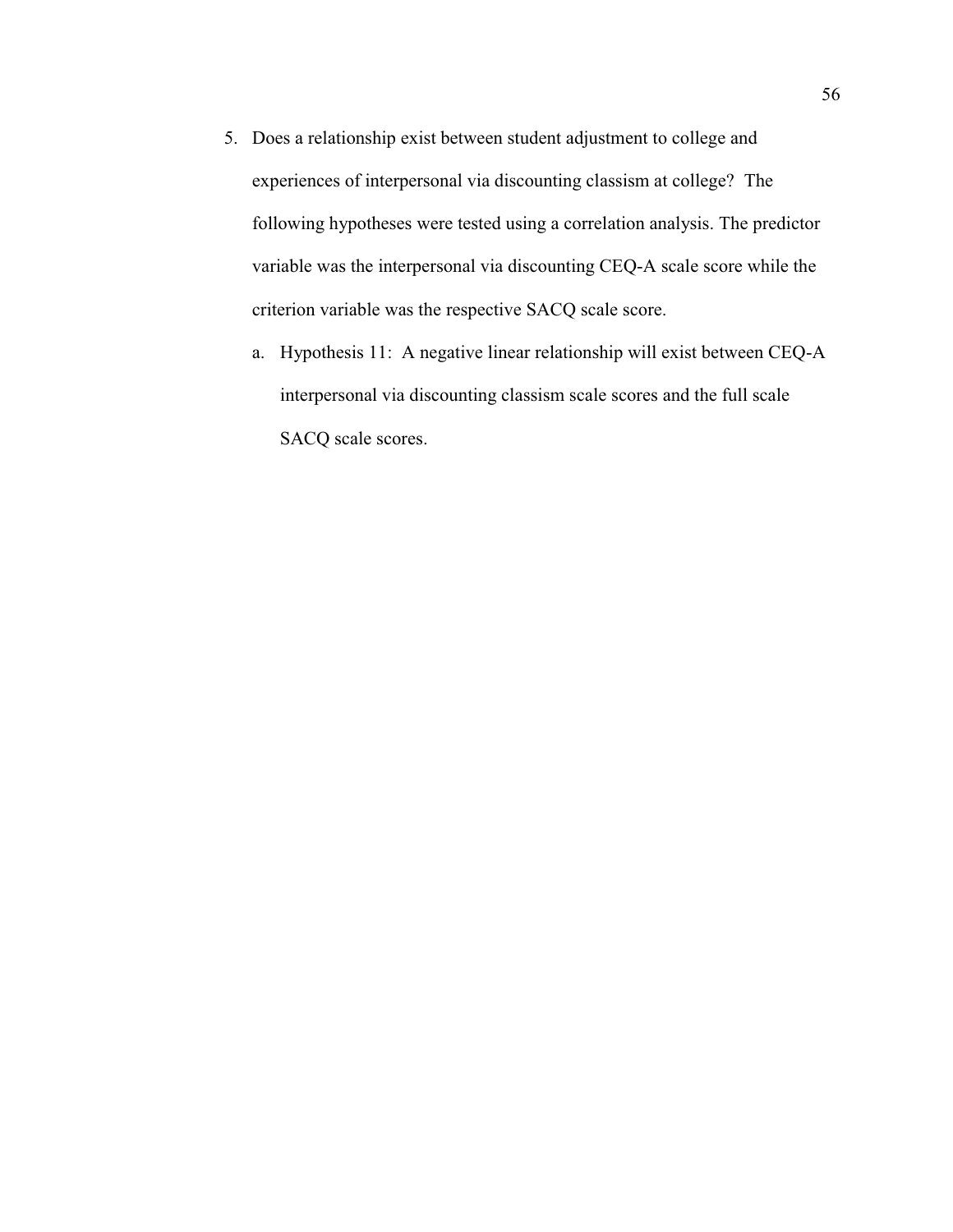#### **Chapter IV**

#### **Results**

## **Participant Socioeconomic Status Characteristics**

Prior to investigating the five research questions, an analysis of the participants' SES characteristics was conducted. Eighteen questions from the Socioeconomic Factors Inventory (SFI) were analyzed with the purpose of providing an overall picture of the participant's SES backgrounds. Table 2 provides information about the participants based on their responses to the selected SFI variables. The findings reveal that the range of socioeconomic (SES) backgrounds of the participants was more limited than expected. The SES backgrounds of the sample were skewed toward the higher levels of SES. For example, 64% of the sample reported that their father's had annual incomes of \$75,000 or more, while only  $8\%$  reported their father's had annual incomes in the  $$50,000$  -  $$74,999$ , 18% reported father incomes of  $25,000 - 49,999$ , and only 10% reported their father's annual income as \$0 - \$24,999. As for public assistance programs, very few of the participants reported ever participating in the programs. Specifically, only 10% of the sample responded yes to the SFI questions regarding participating in free/reduced lunch programs and receiving public assistance while growing up. Table 2 provides more examples and details of the sample's various SES characteristics. The sample for this study did not cover the range of SES as well as had been anticipated. Although there were some participants at the lower and middle ends of the SES spectrum, the sample was more concentrated at the higher ends of the SES continuum than was expected.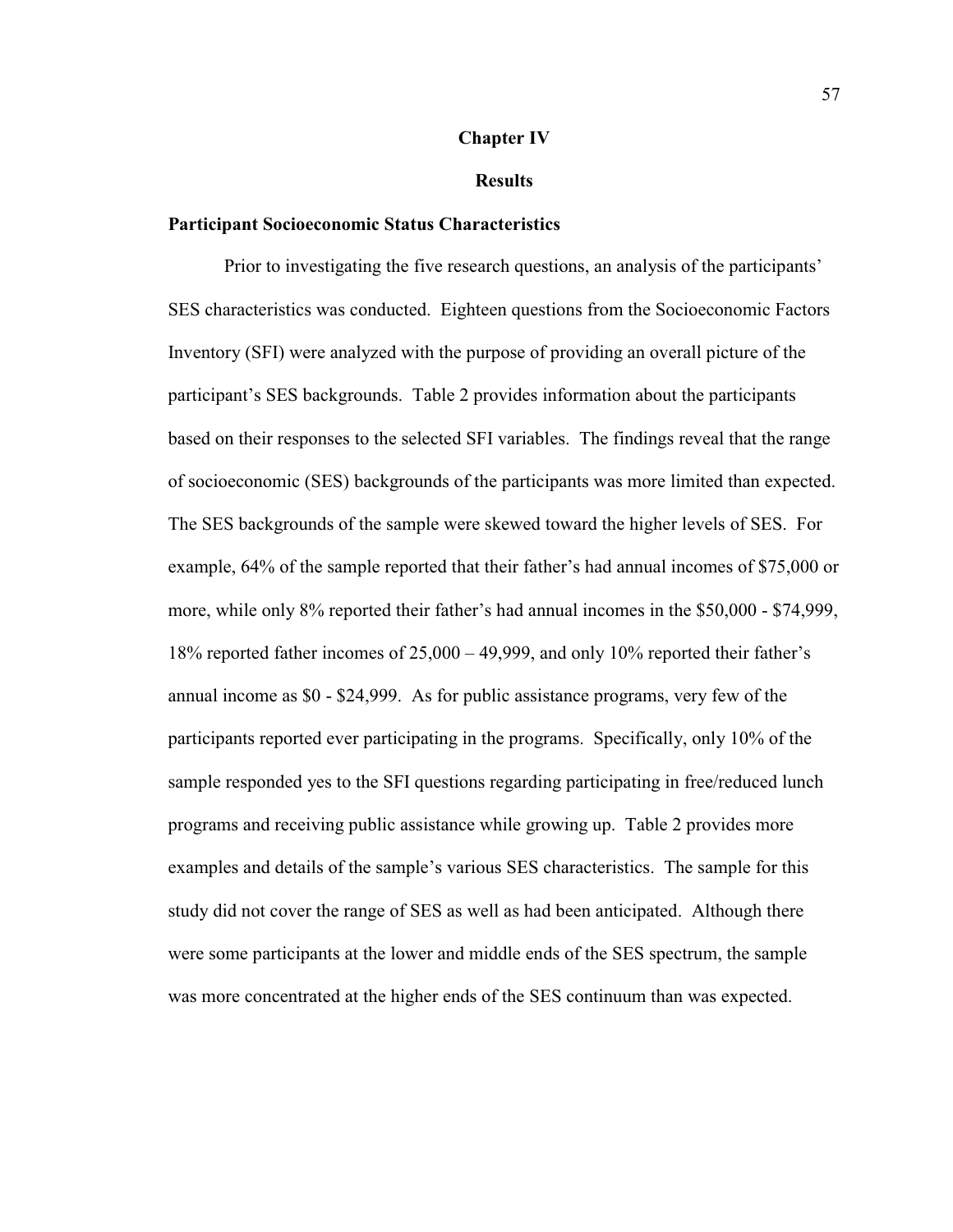# Table 2

| Characteristic                           | ${\bf N}$ | $\frac{0}{0}$  |
|------------------------------------------|-----------|----------------|
| Father's occupation                      |           |                |
| Unemployed/Homemaker                     | 5         | $\overline{2}$ |
| Service Profession                       | 191       | 64             |
| Professional/Higher Executive Profession | 100       | 33             |
| Mother's occupation                      |           |                |
| Unemployed/Homemaker                     | 74        | 25             |
| Service Profession                       | 127       | 43             |
| Professional/Higher Executive Profession | 96        | 32             |
| Father's highest grade                   |           |                |
| $1-12$ years                             | 77        | 24             |
| $13-16$ years                            | 161       | 54             |
| 16 years+                                | 58        | 19             |
| Mother's highest grade                   |           |                |
| $1-12$ years                             | 78        | 26             |
| $13-16$ years                            | 168       | 57             |
| 16 years+                                | 52        | 17             |
| Father's income (\$)                     |           |                |
| 0-24,999                                 | 30        | 10             |
| 25,000-49,999                            | 55        | 18             |
| 50,000-74,999                            | 23        | $\,8\,$        |
| 75,000-100,000                           | 59        | 20             |
| $100,000+$                               | 128       | 44             |
| Mother's income (\$)                     |           |                |
| 0-24,999                                 | 122       | 41             |
| 25,000-49,999                            | 76        | 26             |
| 50,000-74,999                            | 23        | $\,$ 8 $\,$    |
| 75,000-100,000                           | 43        | 15             |
| $100,000+$                               | 33        | 11             |
| Public assistance/past 10 years          |           |                |
| Yes                                      | 19        | 6              |
| N <sub>o</sub>                           | 279       | 93             |
| Public assistance/ever                   |           |                |
| Yes                                      | 30        | 10             |
| No                                       | 269       | 90             |

*Participant Characteristics According to Selected SFI Variables (N = 299)*

Table 2 continues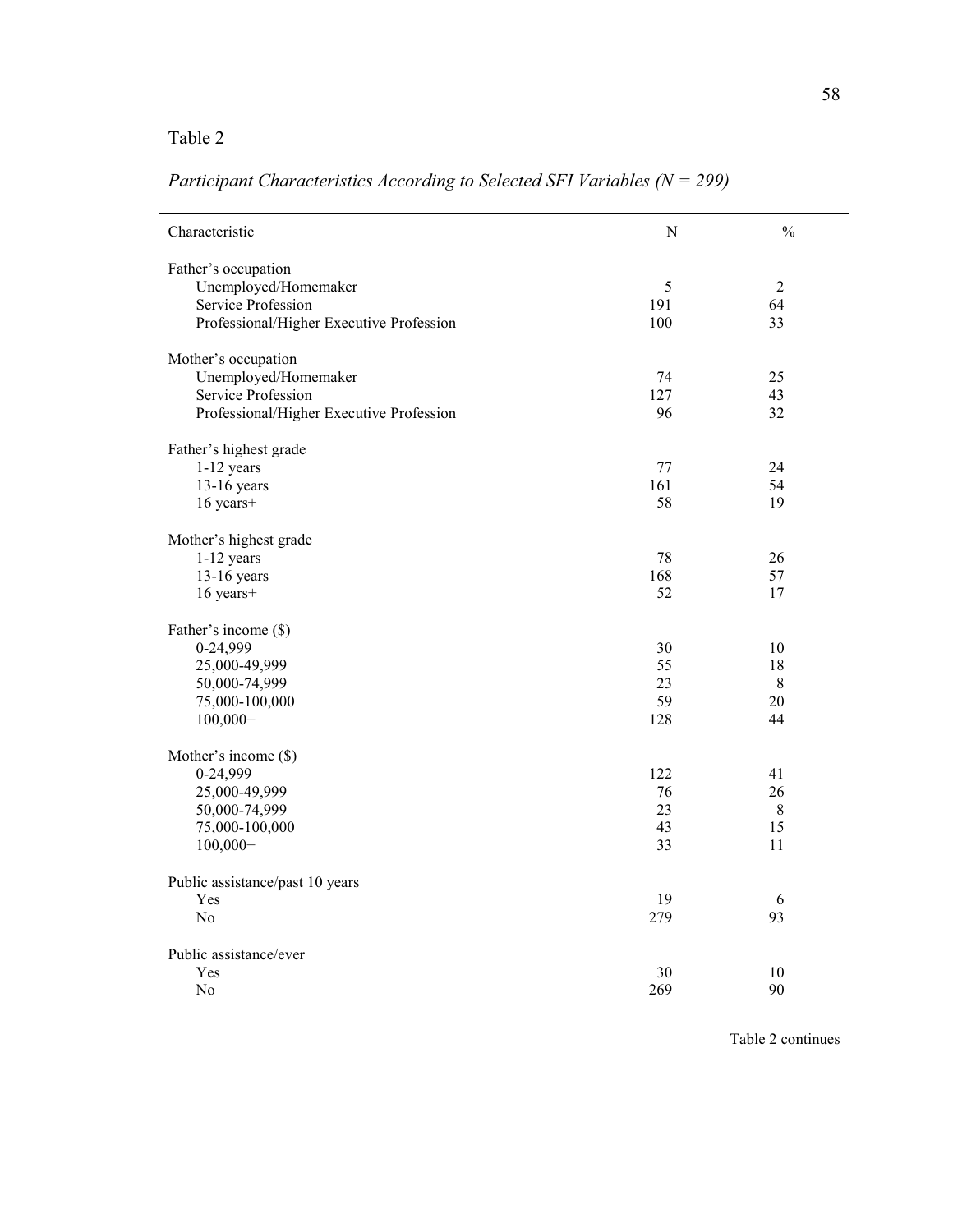| Characteristic                      | ${\bf N}$ | $\frac{0}{0}$  |
|-------------------------------------|-----------|----------------|
| Participated in free/reduced lunch  |           |                |
| Yes                                 | 29        | 10             |
| No                                  | 237       | 79             |
| Don't know/Missing data             | 33        | 11             |
| Number of household computers       |           |                |
| 1                                   | 108       | 36             |
| $\overline{c}$                      | 91        | 30             |
| $3+$                                | 100       | 33             |
| Own Room                            |           |                |
| Yes                                 | 285       | 95             |
| Share with 1 other person           | 10        | 3              |
| Share with more than 1 other person | 3         | $\mathbf{1}$   |
| Washers/dryers in the home          |           |                |
| Yes                                 | 295       | 99             |
| No                                  | 3         | 1              |
| Number of vacations/year            |           |                |
| $\boldsymbol{0}$                    | 19        | 6              |
| $\mathbf{1}$                        | 124       | 42             |
| $\overline{c}$                      | 64        | 21             |
| $3+$                                | 92        | 30             |
| Number of family vehicles           |           |                |
| $\mathbf{1}$                        | 10        | 3              |
| $\overline{2}$                      | 69        | 23             |
| 3                                   | 95        | 32             |
| 4 or more                           | 124       | 42             |
| Own vehicle as a teenager           |           |                |
| Yes                                 | 262       | 88             |
| No                                  | 36        | 12             |
| Home have central air conditioning  |           |                |
| Yes                                 | 288       | 97             |
| $\rm No$                            | $10\,$    | $\mathfrak{Z}$ |
| Purchase second hand clothing       |           |                |
| Yes                                 | 38        | 13             |
| ${\rm No}$                          | 261       | 87             |

Table 2 continues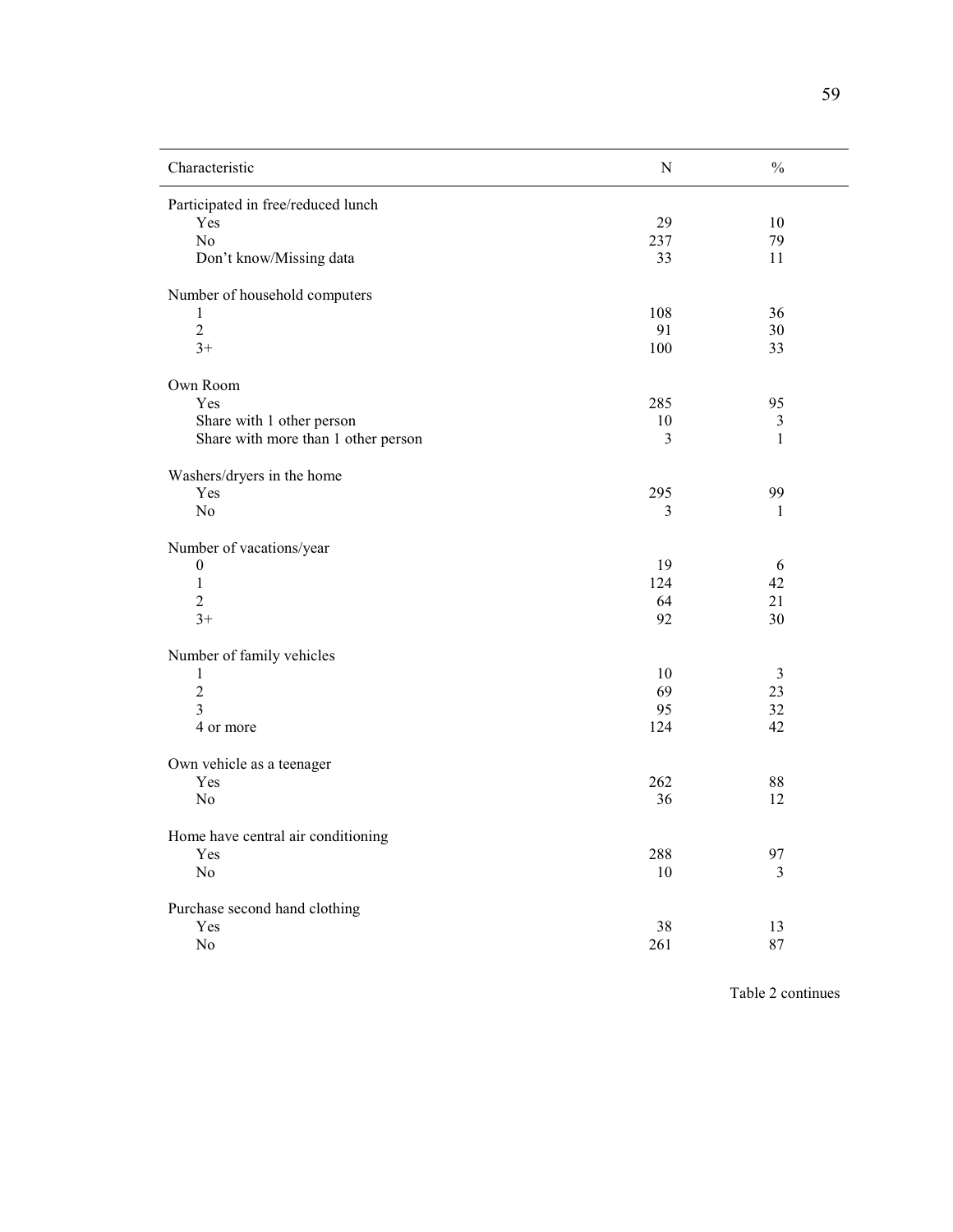| Characteristic       | N  | $\%$ |
|----------------------|----|------|
| Family on the ladder |    |      |
| Bottom of ladder (1) |    |      |
|                      |    |      |
|                      |    |      |
|                      |    |      |
|                      | 34 |      |
|                      | 59 | 20   |
|                      | 87 | 29   |
|                      | 66 | 22   |
|                      | 19 | n    |
| Top of ladder (10)   |    |      |

# **Research Question One: Does a relationship exist between SES and the various**

# **types of adjustment to college?**

In order to investigate the relationship between SES and, a series of exploratory regression models were performed for each of the eight criterion variables (SACQ full scale, SACQ academic adjustment scale, SACQ social adjustment scale, SACQ personalemotional adjustment scale, SACQ institutional attachment scale, CEQ-A institutional classism scale, CEQ-A citational classism scale, and CEQ-A interpersonal via discounting scale). For each criterion variable the following models were explored: full model, father's model, mother's model, wealth model, income/assistance model, income model, occupation model, education model, and subjective model. The construction of the models was based on the literature and theory described in the previous chapters. Table 3 describes the predictors included in each of the models.

It was predicted that students from low-SES backgrounds would be less well adjusted to college (in all five types of adjustment) than their peers with higher-SES backgrounds. Findings from the exploratory regression modeling support the idea of a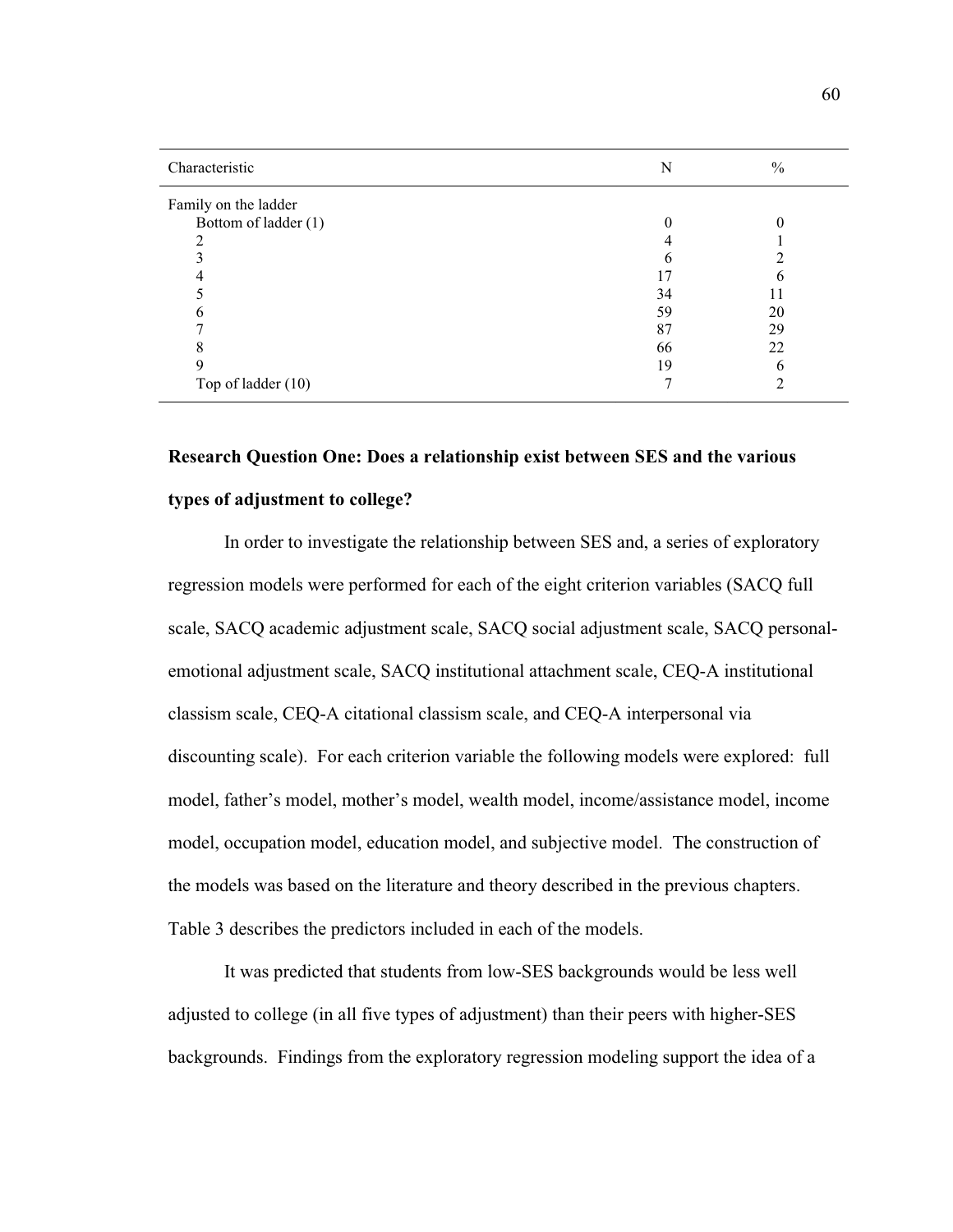# Table 3

| Predictors                      |             |             |             |                           | Models         |             |             |             |             |
|---------------------------------|-------------|-------------|-------------|---------------------------|----------------|-------------|-------------|-------------|-------------|
|                                 | Full        | Father      | Mother      | Wealth                    | Inc/<br>Assist | Inc.        | Occup.      | Educ.       | Subj.       |
| Father Occupation               | $\mathbf X$ | $\mathbf X$ |             |                           |                |             | $\mathbf X$ |             |             |
| Mother Occupation               | $\mathbf X$ |             | $\mathbf X$ |                           |                |             | $\mathbf X$ |             |             |
| Father Highest Grade            | $\mathbf X$ | $\mathbf X$ |             |                           |                |             |             | $\mathbf X$ |             |
| Mother Highest Grade            | $\mathbf X$ |             | $\mathbf X$ |                           |                |             |             | $\mathbf X$ |             |
| Father Income                   | $\mathbf X$ | $\mathbf X$ |             |                           | $\mathbf X$    | $\mathbf X$ |             |             |             |
| Mother Income                   | $\mathbf X$ |             | $\mathbf X$ |                           | $\mathbf X$    | $\mathbf X$ |             |             |             |
| Pub Assistance past 10<br>years | $\mathbf X$ |             |             |                           | $\mathbf X$    |             |             |             |             |
| Pub Assistance anytime          | $\mathbf X$ |             |             |                           | $\mathbf X$    |             |             |             |             |
| Participate Free/Red<br>Lunch   | $\mathbf X$ |             |             |                           | $\mathbf X$    |             |             |             |             |
| Computers                       | $\mathbf X$ |             |             | $\boldsymbol{\mathrm{X}}$ |                |             |             |             |             |
| Own Room                        | $\mathbf X$ |             |             | $\mathbf X$               |                |             |             |             |             |
| Vacations                       | $\mathbf X$ |             |             | $\mathbf X$               |                |             |             |             |             |
| Vehicles                        | $\mathbf X$ |             |             | $\boldsymbol{\mathrm{X}}$ |                |             |             |             |             |
| Own Vehicle as Teen             | $\mathbf X$ |             |             | $\mathbf X$               |                |             |             |             |             |
| Washers/Dryers                  | $\mathbf X$ |             |             | $\mathbf X$               |                |             |             |             |             |
| Central Air                     | $\mathbf X$ |             |             | $\mathbf X$               |                |             |             |             |             |
| Second Hand Clothing            | $\mathbf X$ |             |             | $\boldsymbol{\mathrm{X}}$ |                |             |             |             |             |
| Family Ladder                   | $\mathbf X$ |             |             |                           |                |             |             |             | $\mathbf X$ |

# *Multiple Regression Models and Their Respective Predictors*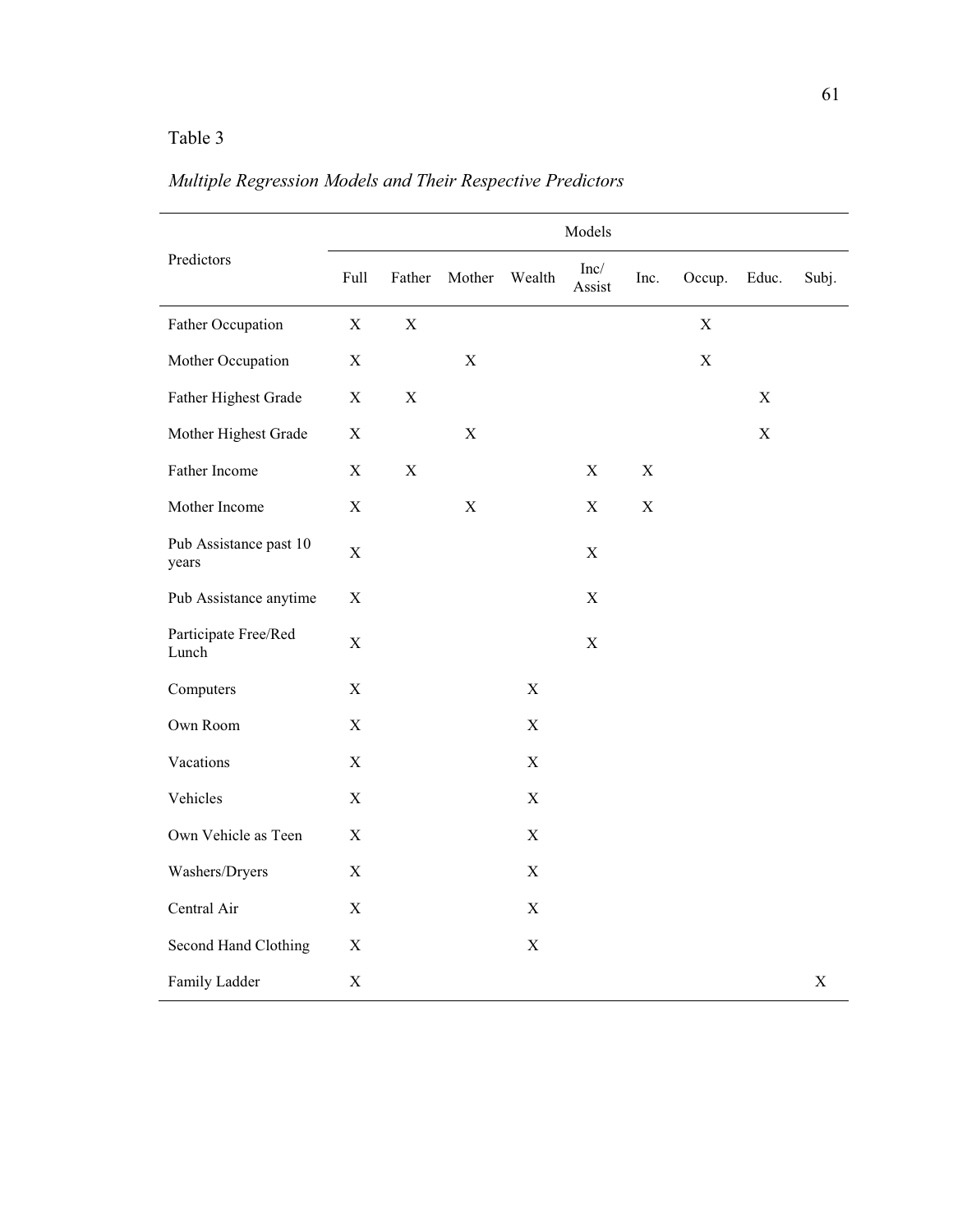relationship between SES and four of the five types of college adjustment, including academic adjustment, social adjustment, personal-emotional adjustment, and institutional attachment. Findings suggest that those students from lower SES backgrounds are lesswell adjusted to college in the realms of academic, social, personal-emotional and institutional attachment than their peers from higher-SES backgrounds. However, the idea of a relationship between SES and overall adjustment to college was not supported by the exploratory regression modeling. The following sections detail the results of the exploratory regression modeling for each of the five types of adjustment

## *Overall Adjustment*

A relationship between overall adjustment and SES was not supported by any of the exploratory regression models: full model,  $R^2 = .105$ ,  $F(23,232) = 1.179$ ,  $p = .265$ ; father model,  $R^2 = .018$ ,  $F(4, 288) = 1.331$ ,  $p = .259$ ; mother model  $R^2 = .022$ ,  $F(4, 290) =$ 1.626, p = .168; wealth model,  $R^2 = .039$ ,  $F(11, 283) = 1.047$ , p = .405; income/assistance model,  $R^2 = .023$ ,  $F(5, 255) = 1.184$ ,  $p = .317$ ; income model,  $R^2 = .013$ ,  $F(2, 292) =$ 1.963, p = .142; occupation model,  $R^2 = 0.028$ ,  $F(4, 290)$  F = 2.081, p = .083; education model,  $R^2 = .010$ ,  $F(2, 296) = 1.551$ ,  $p = .214$ ; subjective model,  $R^2 = .002$ ,  $F(1, 297) =$  $.615, p = .434.$ 

### *Academic Adjustment*

None of the nine exploratory regression models were significant with this criterion: full model,  $R^2 = .113$ ,  $F(23, 228) = 1.258$ ,  $p = .199$ ; father model,  $R^2 = .007$ ,  $F(4, 284) = .507$ , p = .731; mother model, R<sup>2</sup> = .024, F(4, 286) = 1.789, p = .131; wealth model,  $R^2 = .060$ ,  $F(11, 279) = 1.632$ ,  $p = .089$ ; income/assistance model,  $R^2 = .016$ ,  $F(5, 11, 279) = 1.632$ ,  $p = .089$ ; income/assistance model,  $R^2 = .016$ ,  $F(5, 11, 279) = 1.632$ ,  $p = .089$ ; income/assistance model,  $R^2$ 251) = .833, p = .527; income model,  $R^2$  = .002,  $F(2, 288)$  = .271, p = .763; occupation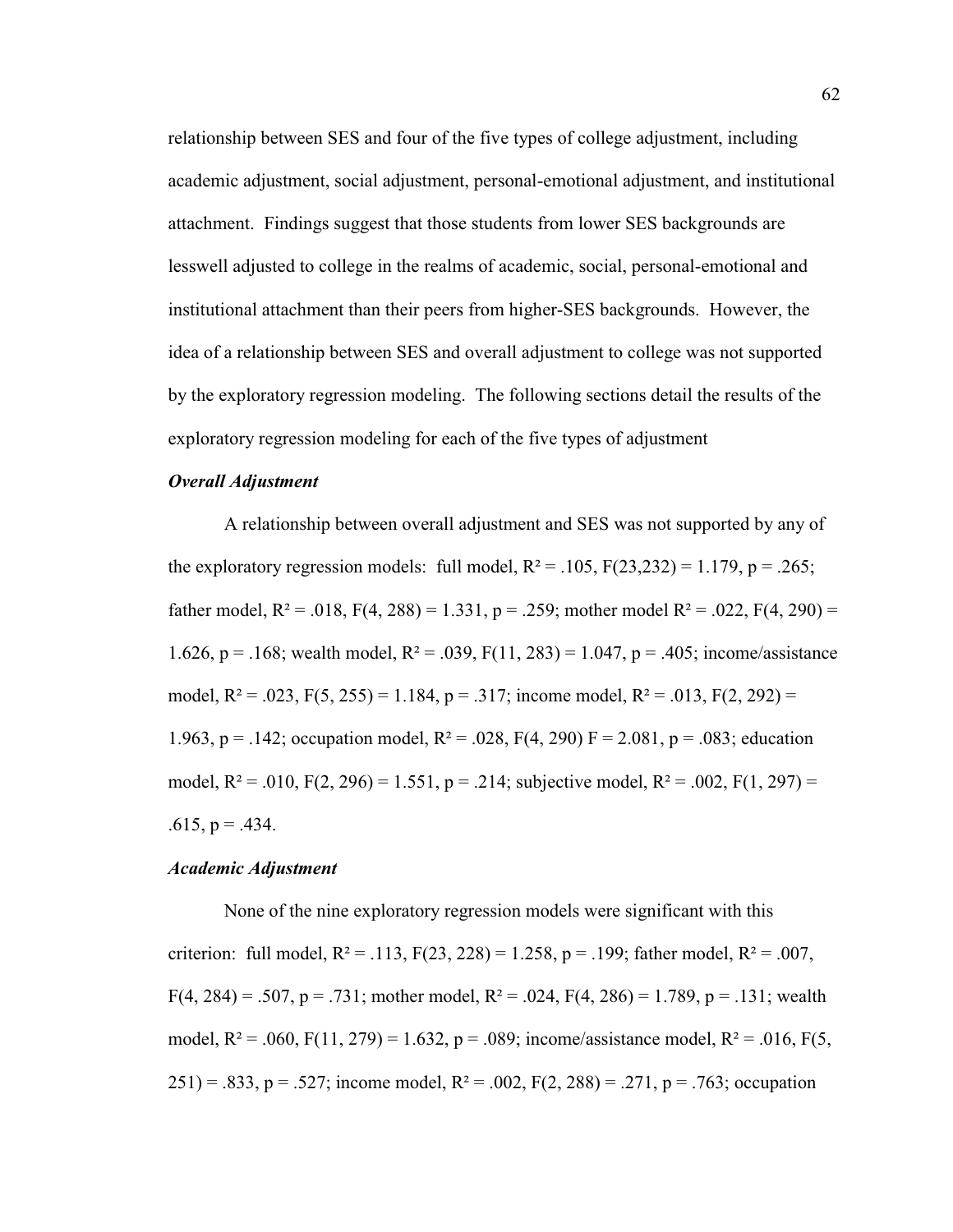model,  $R^2 = .021$ ,  $F(4, 286) = 1.512$ ,  $p = .199$ ; education model,  $R^2 = .003$ ,  $F(2, 292) =$ .377, p = .686; subjective model,  $R^2 = 0.00$ ,  $F(2, 293) = 0.00$ , p = .996. However, based on previous exploratory analyses with various predictor variables, it was decided to run a model in addition to the standard nine models described above. A bivariate regression model was conducted using number of vacations as the predictor and academic adjustment as the criterion variable, the model was significant (see Table 4) The regression weight for the 1 vacation/year group vs. the none vacation/year group indicates that those students who reported taking an average of 1 vacation per year, during the past ten years, tend to score higher on academic adjustment than those who took zero vacations/year, while holding all other variables constant.

#### Table 4

*Significant Regression Models with SACQ Academic Adjustment Scale as Criterion Variable*

| Model     | $R^2$ | df       |       |      | % Variance | Predictors                                         |
|-----------|-------|----------|-------|------|------------|----------------------------------------------------|
| Vacations | .042  | (4, 288) | 3.177 | .014 | $4\%$      | $1$ /year vs. $0$ /year<br>$(b = -.193, p = .032)$ |

#### *Social Adjustment*

In terms of social adjustment the following models were not significant: full model,  $R^2 = .119$ ,  $F(23, 232) = 1.358$ ,  $p = .133$ ;  $R^2$  = mother model,  $R^2 = .012$ ,  $F(4, 290)$  $= .915$ ,  $p = .456$ ; wealth model,  $R^2 = .061$ ,  $F(11, 283) = 1.664$ ,  $p = .081$ ; income/assistance model,  $R^2 = .036$ ,  $F(5, 255) = 1.904$ ,  $p = .094$ ; income model,  $R^2 =$ .018, F(2, 292) = 2.705, p = .069, occupation model, R<sup>2</sup> = .020, F(4, 290) = 1.474, p =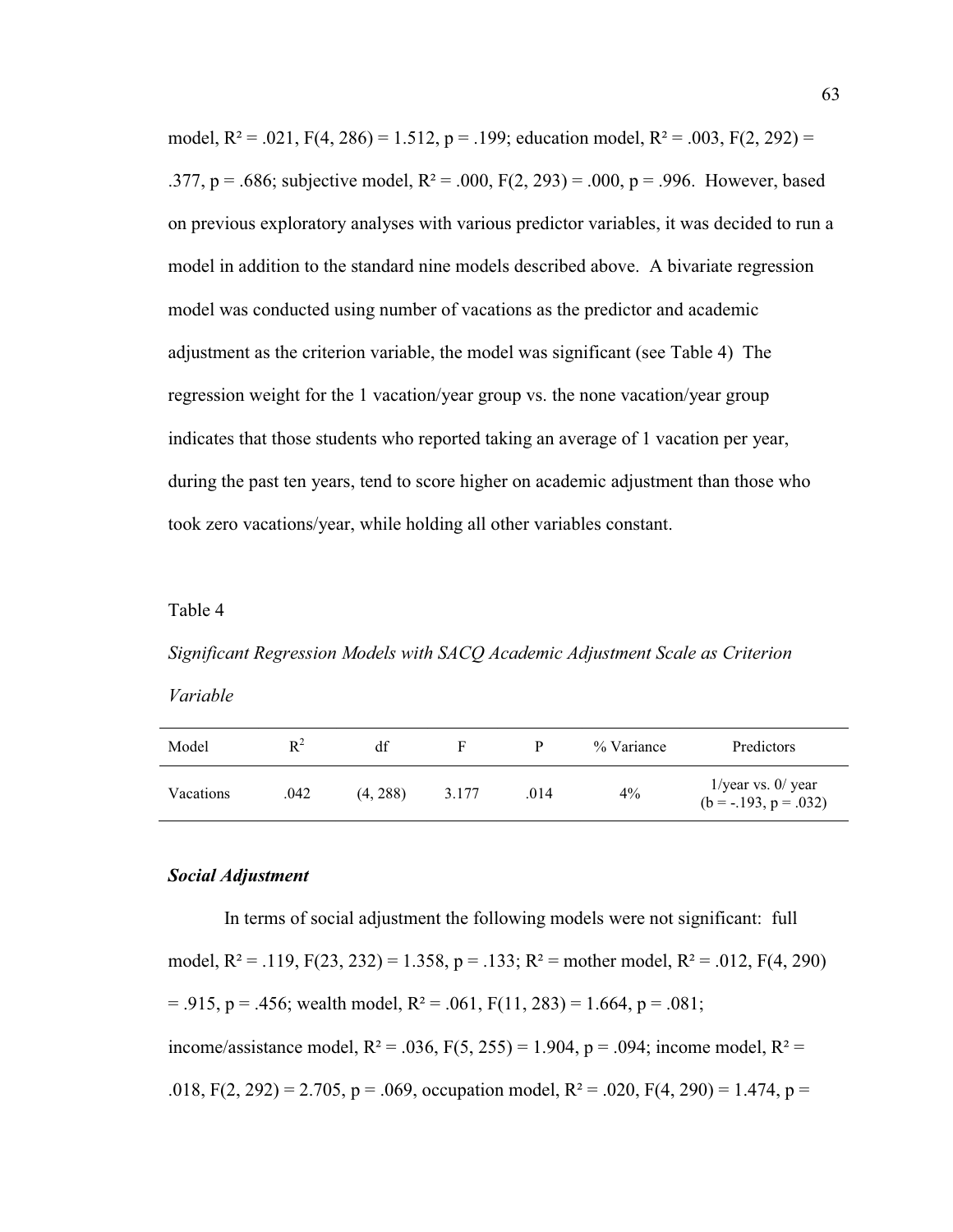.210; education model,  $R^2 = .014$ ,  $F(2, 296) = 2.158$ , p = .117; subjective model,  $R^2 =$ .000,  $F(1, 297) = .022$ ,  $p = .882$ .

However, three models were found to be significant for the social adjustment criterion variable. First, the model including father's occupation, highest grade, and income, was significant (see Table 5 for details), however the b weight values were not in the expected direction. The father's highest grade b weight indicates that those students whose father's completed higher grade levels tend to score .25 lower on the social adjustment scale than those whose fathers complete lower levels of grades, while holding all other variables constant. The b weight for those students whose fathers were in the homemaker/unemployed group versus those students whose fathers were in the executive/professional group indicates that students whose fathers were in the homemaker/unemployed group tend to score .158 lower on the social adjustment scale than those students whose fathers were in the executive/professional group, while holding all other variables constant.

Two additional models were used with the social adjustment scale as a criterion. The first model used father's income, father's grade, and central air as the predictors, the model was significant (see Table 5). However, none of the three predictors had significant contributions to the model, as indicated by their b weights (father's grade, b  $S = 0.008$ , p = .454; father's income, b = -.017, p = .115, central air, b = .303, p = .054). This indicates extreme colinearity among the 3 predictors (see Table 6 for intercorrelations among the 3 variables).

The second model included father's income and father's grade as the predictors and was significant (see Table 5). However, neither of the predictors had significant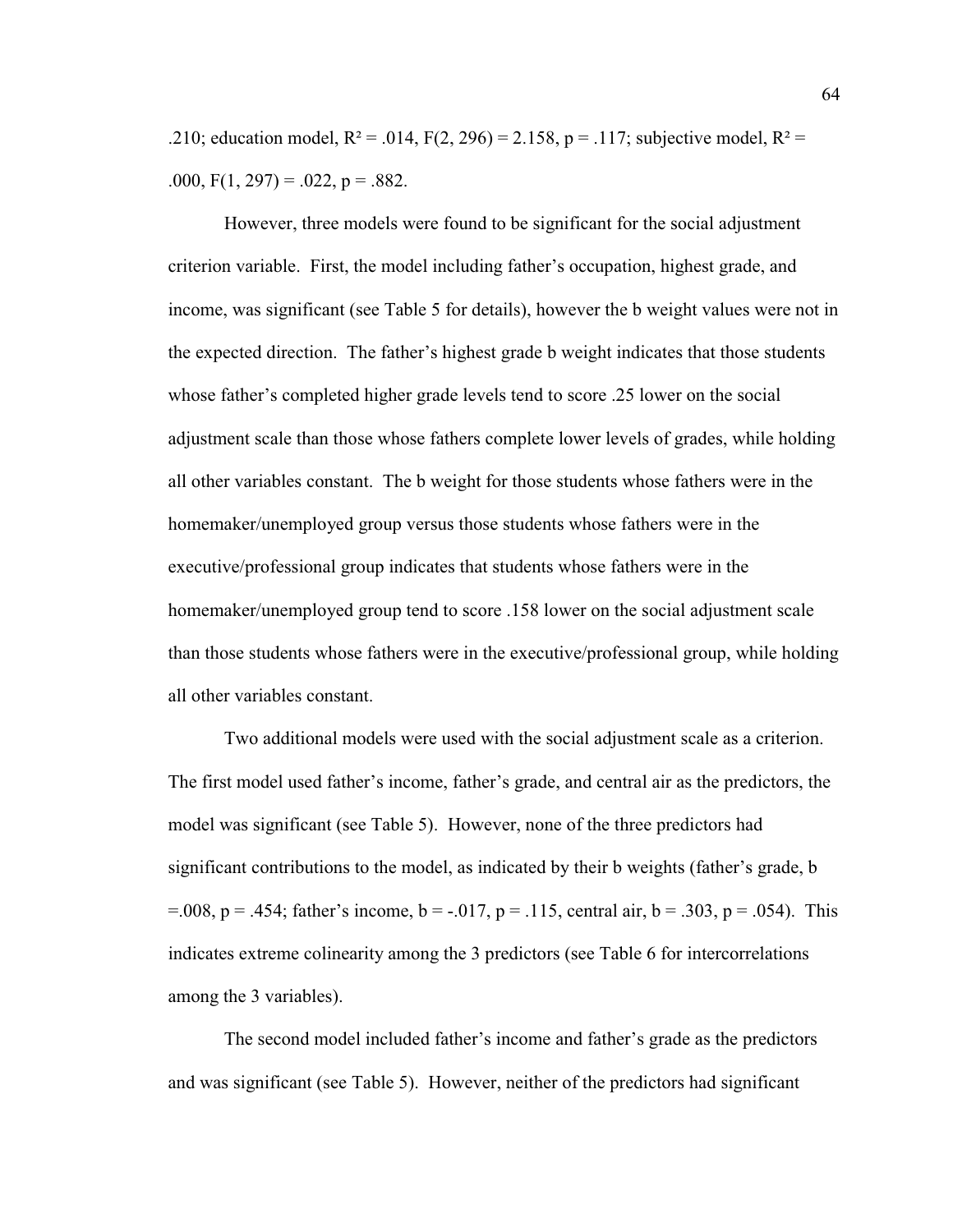*Significant Regression Models with SACQ Social-Adjustment Scale as Criterion Variable* 

| Model                                            | $R^2$ | df       | F     | P    | <b>Significant Predictors</b>                                                                                                             |
|--------------------------------------------------|-------|----------|-------|------|-------------------------------------------------------------------------------------------------------------------------------------------|
| Father                                           | .042  | (4, 288) | 3.177 | .014 | Highest grade ( $b = -.025$ , $p = .031$ )<br>Occupation: Homemaker/Unemployed<br>vs. executive/professional ( $b = .158$ ,<br>$p = .031$ |
| Father Income,<br>Father Grade, &<br>Central Air | .035  | (3, 290) | 3.462 | .017 | None                                                                                                                                      |
| Father Income $\&$<br><b>Father Grade</b>        | .023  | (2, 292) | 3.491 | .032 | None                                                                                                                                      |

contributions to the model, as indicated by their b weights (father's grade,  $b = -.013$ ,  $p =$ 

.215; father's income,  $b = -0.018$ ,  $p = 0.105$ . Again, indicating extreme colinearity

between the predictors (see Table 6).

## Table 6

*Intercorrelations for Father's Grade, Central Air, and Father's Income* 

|    | Variable                 |          |               | 3        |
|----|--------------------------|----------|---------------|----------|
| 1. | Father's Highest Grade   | $- -$    | $.256**$      | $.407**$ |
| 2. | Central Air Conditioning | $.256**$ | $\sim$ $\sim$ | .091     |
|    | Father's Income          | $.407**$ | .091          | --       |

\*\* Correlation is significant at the .01 level

#### *Personal-Emotional Adjustment*

The following models were not significant: mothers model,  $R^2 = .029$ ,  $F(4, 290)$  $= 2.159$ , p = .74; wealth model, R<sup>2</sup> = .059, F(11, 283) = 1.617, p = .093; occupation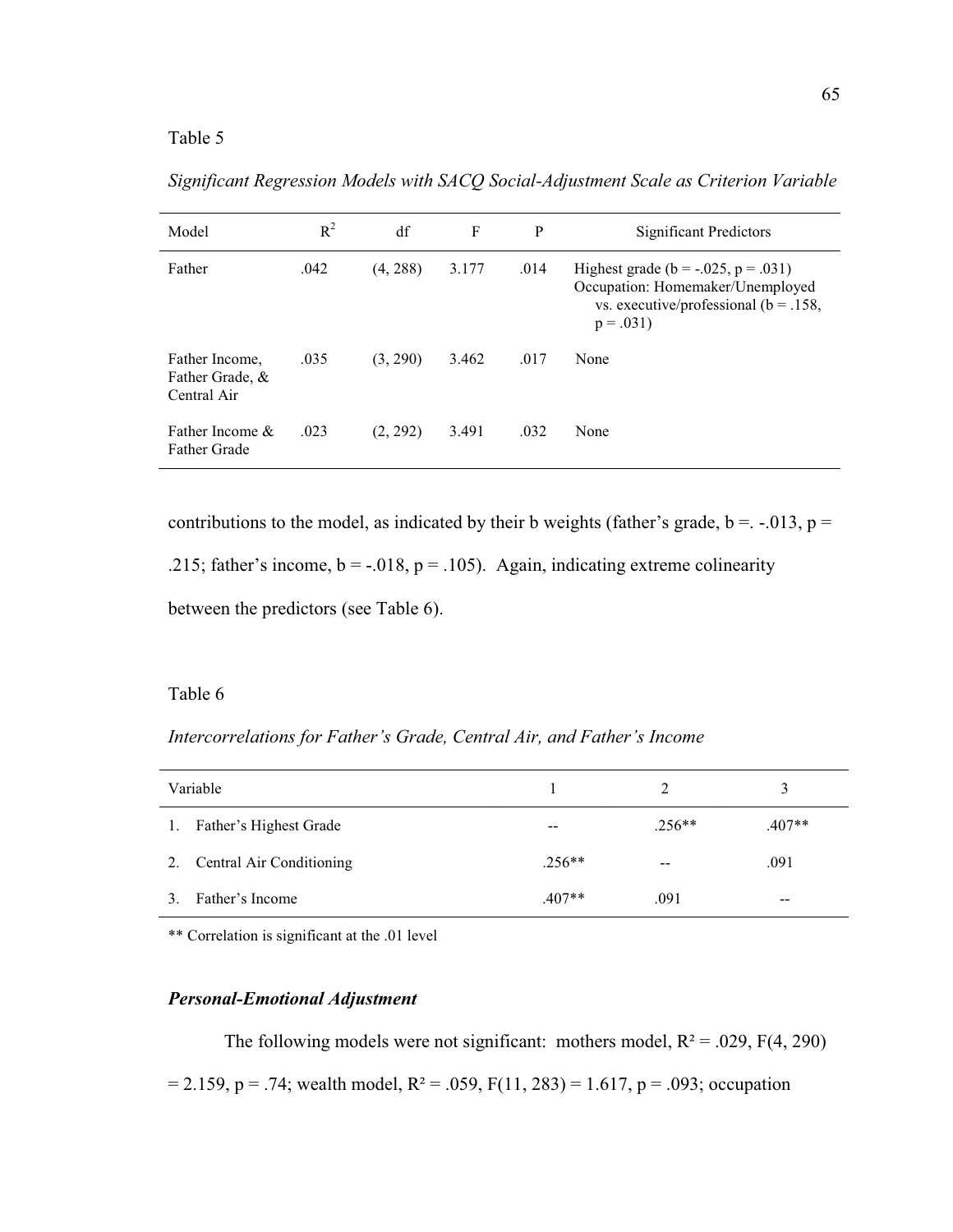model,  $R^2 = .017$ ,  $F(4,290) = 1.232$ ,  $p = .298$ ; education model,  $R^2 = .009$ ,  $F(2, 296) =$ 1.387, p = .252; and the subjective model,  $R^2 = .004$ ,  $F(1, 297) = 1.109$ , p = .293.

However, six models were found to be significance for the personal-emotional adjustment criterion variable (see Table 7). First, the full model was significant. The significant b weights in the full model are interpreted as follows: the b weight for own room indicates that that those who reported having their own room tend to score .456 lower on personal adjustment than those who did not report having their own room, while holding all other variables constant. The b weight for father's income indicates that as father's income increases by 1, scores on the personal adjustment scale tend to increase by .076, while holding all other variables constant. The b weight for washer/dryers indicates that those who reported having a washer/dryer in their home while growing up tend to score .958 higher on personal-emotional adjustment than those students who reported not having a washer/dryer in their home while growing up, while holding all other variables constant. Finally, the b weight for free/reduced lunch indicates that those who participated in free/reduced lunch programs tend to score .164 lower on personalemotional adjustment than those who did not participate in free/reduced lunch programs while holding all other variables constant.

Second, the father model was significant (see F). Father's income was the only significant contributor indicating that as father's income increases by 1, personalemotional adjustment is expected to increase by .053 while holding all other variables constant.

Third, the income/assistance model was significant (see Table 7). Mother's and father's income were the only significant contributors to the model. The b weight for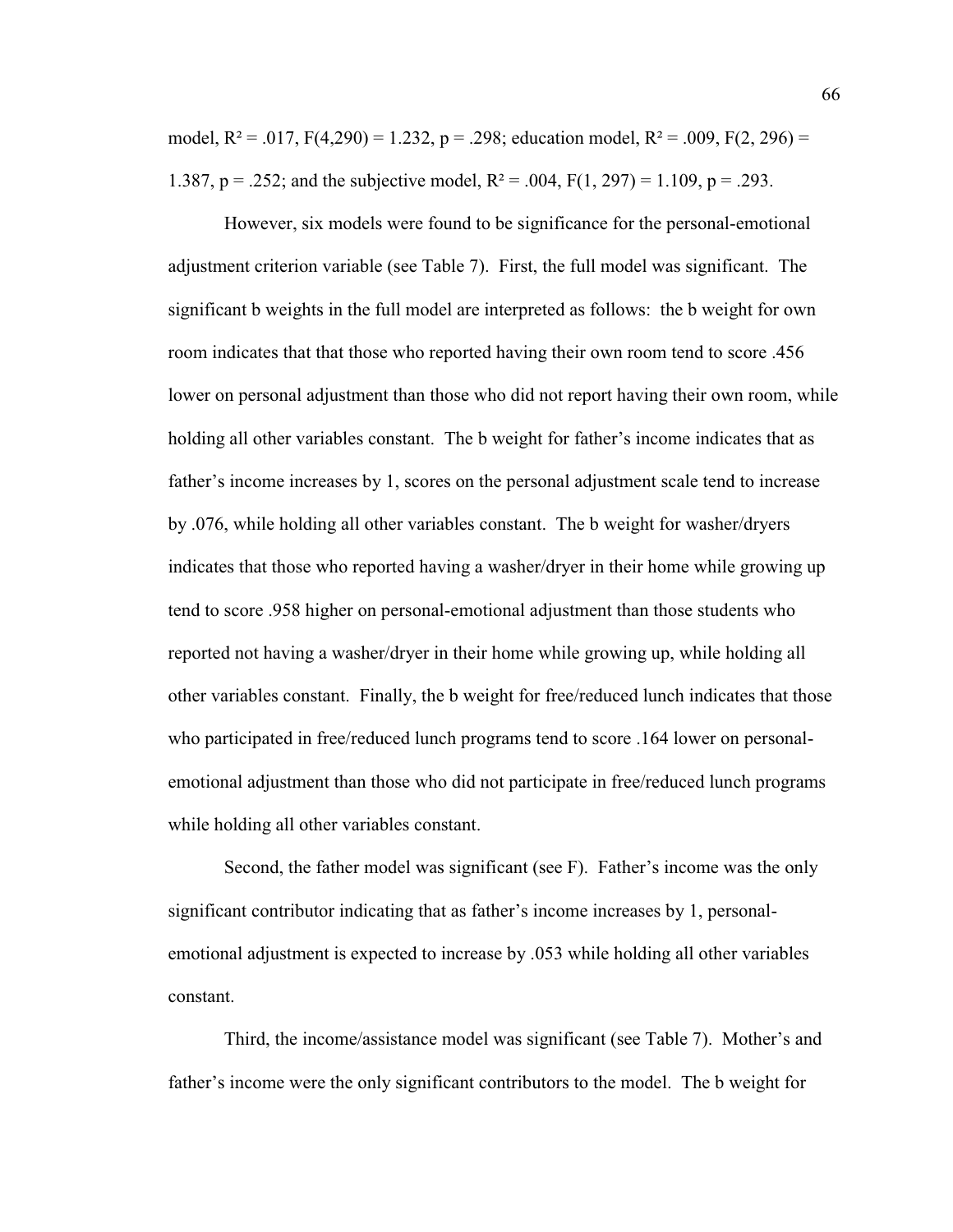## Table 7

# *Significant Regression Models with SACQ Personal-Emotional Adjustment Scale As*

| Model                                                                            | $R^2$ | df        | $\mathbf{F}$ | $\mathbf{p}$ | Predictors                                                                                                                                                                                 |
|----------------------------------------------------------------------------------|-------|-----------|--------------|--------------|--------------------------------------------------------------------------------------------------------------------------------------------------------------------------------------------|
| Full                                                                             | .171  | (23, 232) | 2.085        | .003         | Own Room ( $b = .456$ , $p = .014$ )<br>Father's income ( $b = 0.76$ , $p = .000$ )<br>Washers/dryers ( $b = -.958$ , $p = .031$ )<br>Free and reduced lunch ( $b = -0.164$ , $p = 0.28$ ) |
| Father                                                                           | .054  | (4, 288)  | 4.094        | .003         | Father's income ( $b = 0.053$ , $p = .000$ )                                                                                                                                               |
| Income/Asst.                                                                     | .088  | (5, 255)  | 4.943        | .000         | Mother's income ( $b = .025$ , $p = .011$ )<br>Father's income ( $b = .059$ , $p = .000$ )                                                                                                 |
| Income                                                                           | .064  | (2, 292)  | 10.042       | .000         | Mother's income ( $b = .020$ , $p = .030$ )<br>Father's income ( $b = .044$ , $p = .000$ )                                                                                                 |
| Mother's<br>Income,<br>Father's<br>Income, Own<br>Vehicle & 2nd<br>Hand Clothing | .068  | (4, 289)  | 5.289        | .000         | Father's income ( $b = .040$ , $p = .001$ )                                                                                                                                                |
| Own Vehicle &<br>2nd Hand<br>Clothing                                            | .024  | (2,295)   | 3.593        | .029         | None                                                                                                                                                                                       |

*Criterion Variable* 

mother's income indicates that as mother's income increases by 1, personal-emotional adjustment tends to increase by .025 while holding all other variables constant. The b weight for father's income indicates that as father's income increases by 1 personalemotional adjustment tends to increase by .05 while holding all other variables constant.

The income model was also significant (see Table 7). Both predictors made significant contributions to the model. The b weight for father's income indicates that as father's income increases by 1, personal-emotional adjustment tends to increase by .044 holding all other variables constant. The b weight for mother's income indicates that as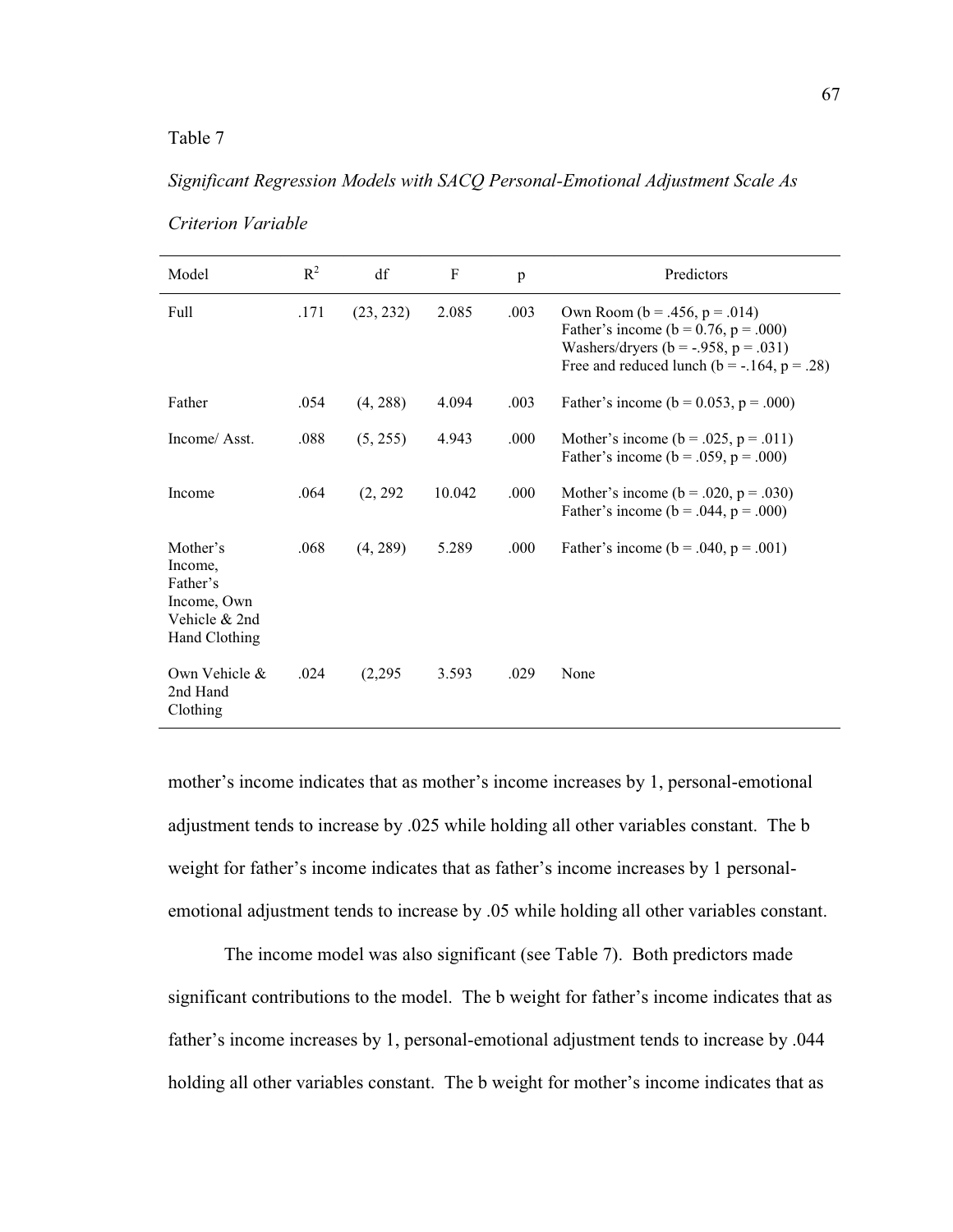mother's income increases by 1, personal-emotional adjustment tends to increase by .020 while holding all other variables constant.

The next model, developed based on previous exploratory analysis, included mother's income, father's income, own vehicle, and  $2<sup>nd</sup>$  hand clothing as predictors. The model was significant (see Table 7). However, only father's income was a significant contributor to the model indicating that as father's income increases by 1, personalemotional adjustment tends to increase by .040 while holding all other variables constant.

The final model, based on previous exploratory analyses, for the personalemotional criterion variable included own vehicle as a teenager and second hand clothing as predictors. The model was significant (see Table 7). However, neither of the predictors were significant contributors to the model (own vehicle  $b = -180$ ,  $p = 0.068$  and second hand clothing,  $b = .170$ ,  $p = .082$ ).

#### *Institutional-Attachment*

For the criterion variable institutional attachment, the following models were nonsignificant: full model,  $R^2 = .110$ ,  $F(23, 231) = 1.237$ ,  $p = .215$ ; fathers model,  $R^2 = .003$ ,  $F(4, 287) = .182$ , p = .947; mothers model, R<sup>2</sup> = .010, F(4, 289) = .714, p = .583; wealth model,  $R^2 = .040$ ,  $F(11, 282) = 1.082$ ,  $p = .376$ ; income model,  $R^2 = .003$ ,  $F(2, 291) =$ .383, p = .682; occupation model,  $R^2 = .004$ ,  $F(4, 289) = .318$ , p = .866; education model,  $R^2 = .001$ ,  $F(2, 295) = .147$ ,  $p = .863$ ; and subjective model,  $R^2 = .000$ ,  $F(1, 296) = .012$ , p  $= .914.$ 

There was one significant model for the institutional attachment criterion, the Income/Assist model (see Table 8). The variable, Public assistance ever*,* was the only significant contributor, indicating that those students who have never been on public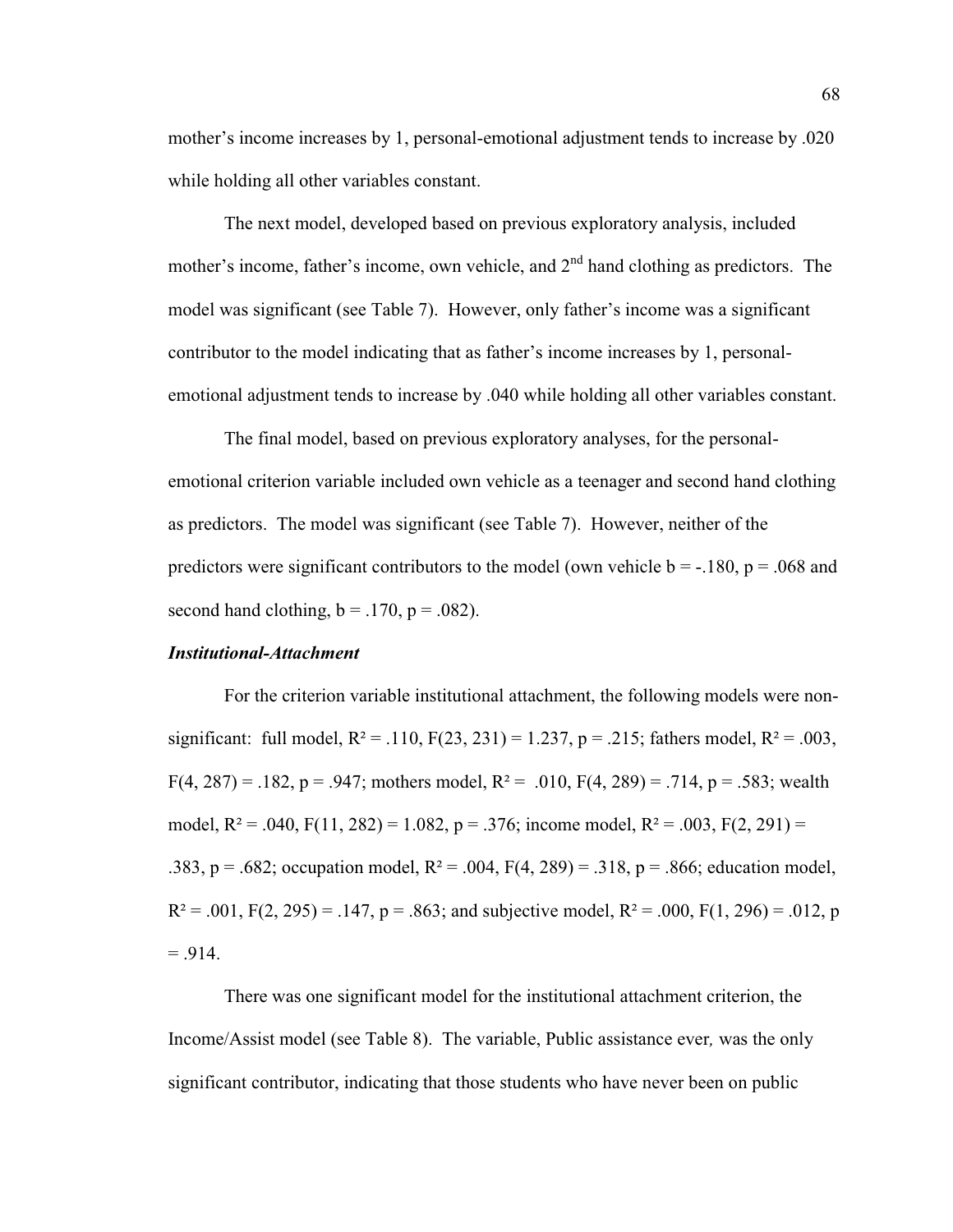## Table 8

*Significant Regression Models for the SACQ Institutional Attachment Scale As Criterion Variable*

| Model        | $R^2$ |  | Predictors                                                                  |
|--------------|-------|--|-----------------------------------------------------------------------------|
| Income/Asst. |       |  | .046 (5, 254) 2.445 .035 Public Assistance Ever ( $b = .617$ , $p = .002$ ) |

assistance tend to score .617 higher on the institutional attachment scale than those who have been on public assistance while holding all other variables constant.

# **Research Question Two: Does a relationship exist between student SES and reported experiences of classism at college?**

It was predicted that students from lower SES backgrounds would report higher levels of all three types of classism (institutional, citational, and interpersonal via discounting) than their peers from higher-SES backgrounds. The findings did support this prediction. As previously noted, citational classism is communication of stereotypical and reproachful ideas and beliefs in the form of jokes, stories and remarks, while institutionalized classism is experienced in the context of organizational structures including organizational stated and practiced policies and procedures. Finally, interpersonal classism via discounting, can be described as experiences of one's socioeconomic status being dismissed, discounted, unrecognized or ignored. The same 9 exploratory regression models used for research question 1 were utilized to investigate research question 2. Significant regression models were found for all three types of classism, all indicating that students from lower SES backgrounds tend to report higher levels of classism than their peers from higher-SES backgrounds. Interestingly, for both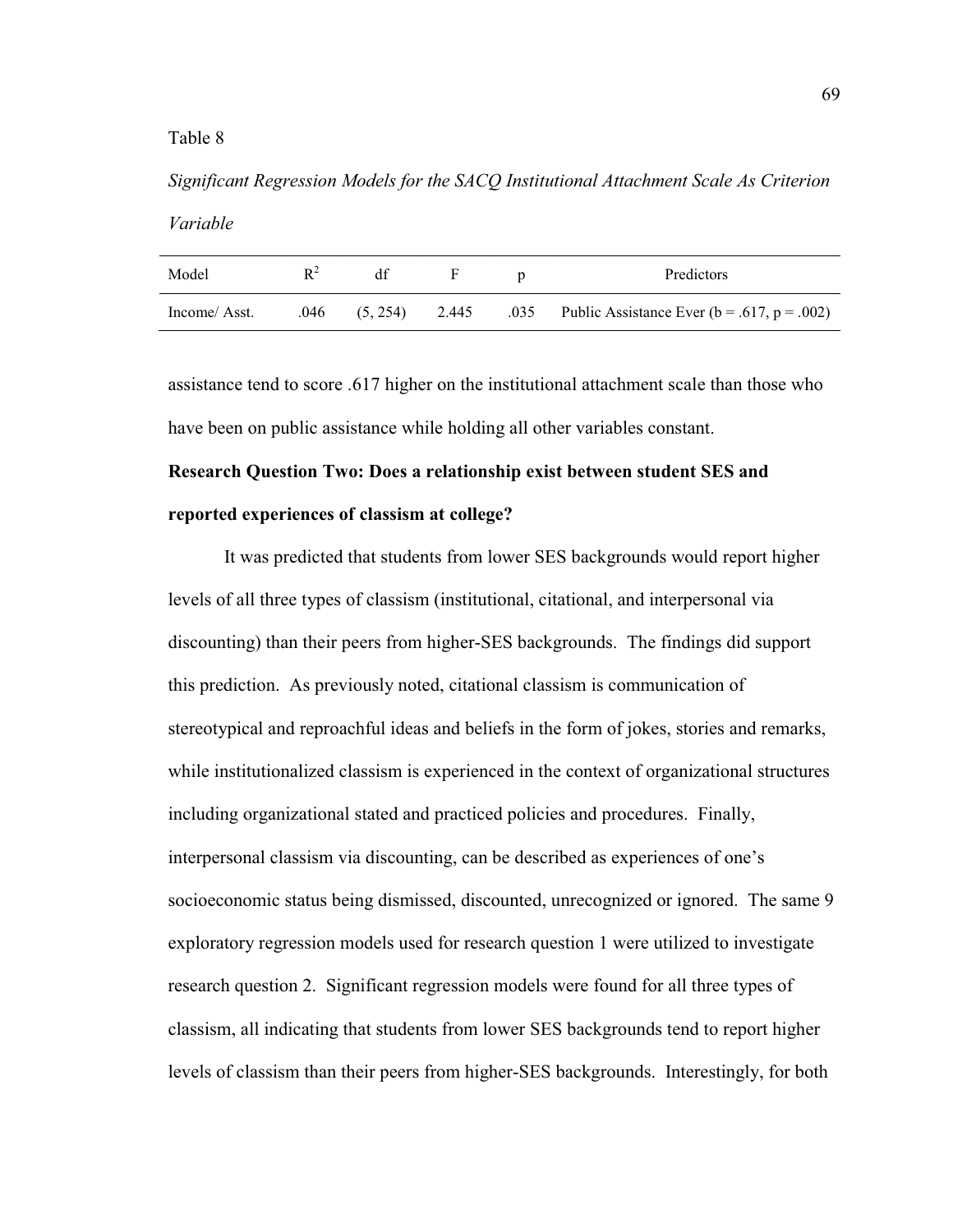institutional classism and interpersonal via discounting, all nine of the exploratory models were found to be significant, with a variety of predictors making significant contributions to the models. These findings provide strong evidence for a relationship between SES and experiences of institutional and interpersonal via discounting classism. As for citational classism the full model and the income/assistance models were significant, however they both had the same single significantly contributing predictor, public assistance past 10 years. Therefore it appears that for citational classism, whether or not a student's family received public assistance during the past 10 years was the most relevant SES measure. Those students who reported being on public assistance at some point during the past ten years reported higher levels of citational classism than those students who reported not being on public assistance during the past ten years. The following sections detail the results of the exploratory regression modeling for each of the three types of classism.

### *Institutional Classism*

For the criterion variable institutional classism, all nine models had significant results (see Table 9). The full model included three significant predictor variables. The first, father's occupation, unemployed/homemaker vs. professional/higher executive predictor indicates that participants whose fathers were in the unemployed/homemaker group on average score .60 higher on institutional classism than those participants whose fathers were in the professional/higher executive group, while holding the values of all the other predictors constant. The second significant predictor, second hand clothing, indicates that those participants who reported purchasing second hand clothing on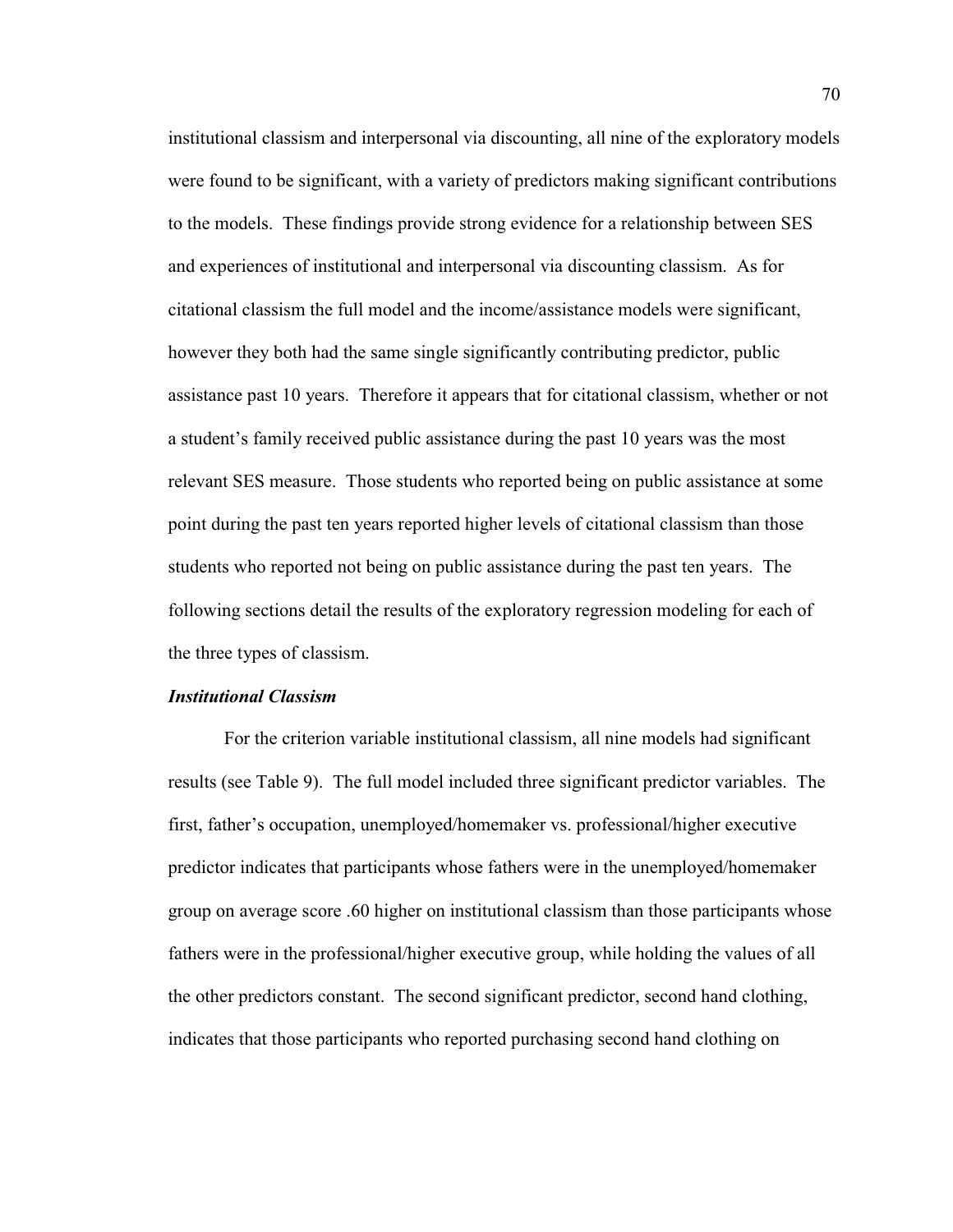# Table 9

# *Significant Regression Models with CEQ-A Institutional Classism Scale As Criterion*

*Variable* 

| Model          | $R^2$ | df        | $\mathbf{F}$ | $\mathbf{p}$ | <b>Significant Predictors</b>                                                                                                                                                                                                   |
|----------------|-------|-----------|--------------|--------------|---------------------------------------------------------------------------------------------------------------------------------------------------------------------------------------------------------------------------------|
| Full           | .400  | (23, 232) | 6.717        | .000         | Father's occupation,<br>unemployed/homemaker vs.<br>professional/higher executive ( $b = .600$ ,<br>p.016<br>Second hand clothing ( $b = -.189$ , $p = .042$ )<br>Public assistance past 10 yrs. ( $b = -1.083$ , p<br>$= .000$ |
| Father         | .070  | (4, 288)  | 5.452        | .000         | Father's income ( $b = -.038$ , $p = .008$ )                                                                                                                                                                                    |
| Mother         | .033  | (4, 290)  | 2.468        | .045         | Mother's highest grade ( $b = -.035$ , $p =$<br>.014)                                                                                                                                                                           |
| Wealth         | .136  | (11, 283) | 4.047        | .000         | Own room ( $b = .383$ , $p = .020$ )                                                                                                                                                                                            |
|                |       |           |              |              | Washer/dryer ( $b = .024$ , $p = .024$ )                                                                                                                                                                                        |
|                |       |           |              |              | Second hand clothing ( $b = -.385$ , $p =$<br>.000)                                                                                                                                                                             |
| Income/Assist. | .335  | (5, 255)  | 25.664       | .000         | Public assistance past 10 yrs. ( $b = -1.221$ , p<br>$= .000$                                                                                                                                                                   |
| Income         | .067  | (2, 292)  | 10.418       | .000         | Father's income ( $b = -.050$ , $p = .000$ )                                                                                                                                                                                    |
| Occupation     | .043  | (4, 290)  | 3.249        | .013         | Father's occupation,<br>homemaker/unemployed vs.<br>executive/professional ( $b = .650$ , $p =$<br>.011)                                                                                                                        |
| Education      | .035  | (2, 296)  | 5.316        | .005         | None                                                                                                                                                                                                                            |
| Subjective     | .051  | (1, 297)  | 16.055       | .000         | Family on the ladder ( $b = -.082$ , $p = .000$ )                                                                                                                                                                               |

average score .189 higher on institutional classism that those participants who reported "no" to purchasing second hand clothing while holding the values of all the other predictors constant. The final significant predictor, public assistance past 10 years, indicates that those who reported that they had been on public assistance during the past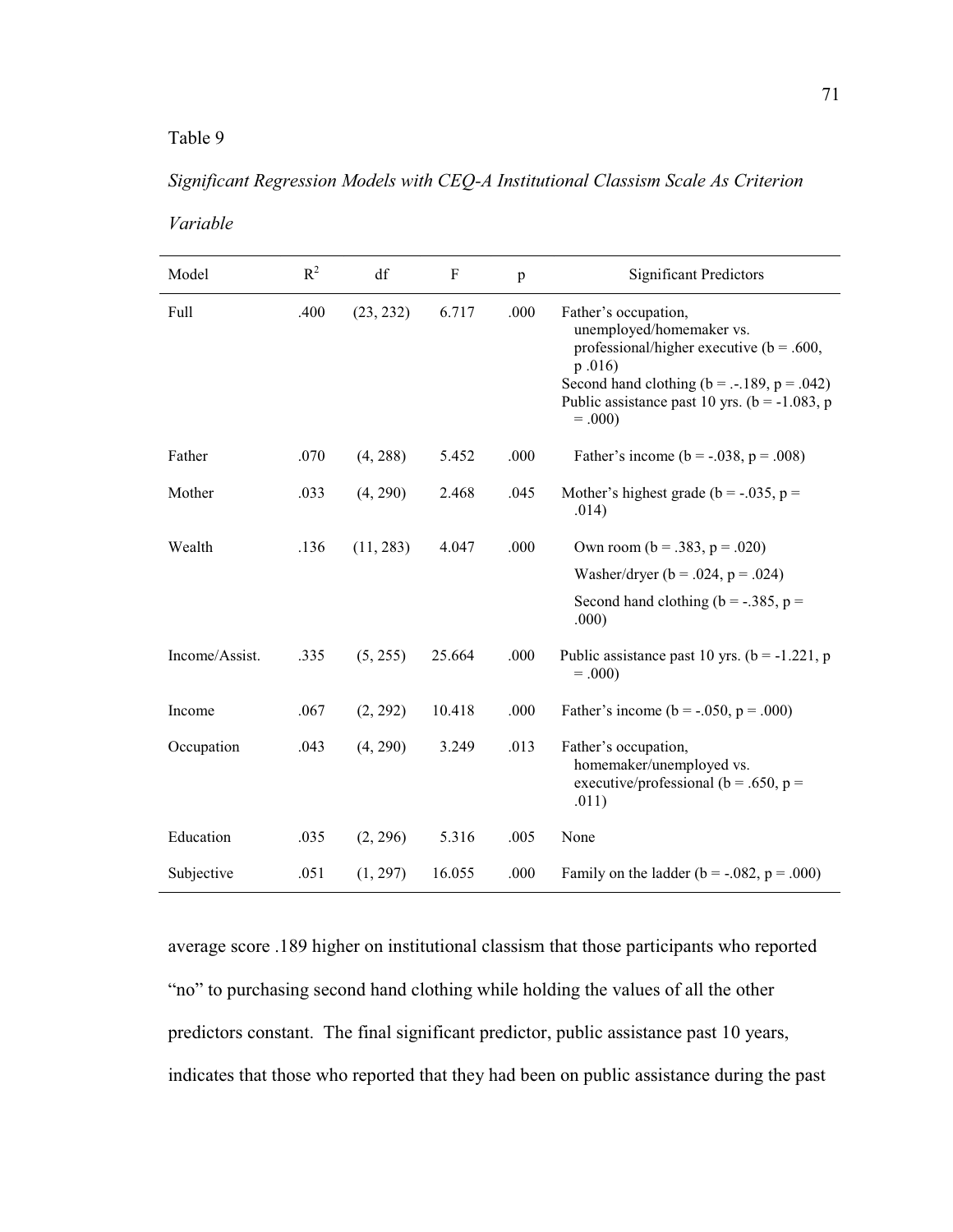10 years on average score 1.083 higher on institutional classism than those who reported they had not been on public assistance during the past 10 years while holding the values of all the other predictors constant.

The father model was also significant (see Table 9). Only father's income made a significant contribution to the model indicating that as father's income increases by  $1$ , holding all the other predictors constant, institutional classism tends to decrease by .038

The mother model was also significant (see Table 9). The only significant contributor to the model was mother's highest grade, b indicating that as mother's grade increases by 1, institutional classism is expected to decrease by .035 while holding the values of all the other predictors constant.

The wealth model was also significant (see Table 9). Three of the predictors (own room, washer/dryers, and second hand clothing) were significant contributors to the model. The b weight for own room indicates that those who had their own room growing up tend to score .383 lower on institutional classism than those who did not have their own room growing up, while holding the values of all the other predictors constant. The b weight for washer/dryers indicates that those who had washers/dryers in their home while growing up tend to score .024 lower on institutional classism than those who did not have washers/dryers in their home while growing up, while holding the values of all the other predictors constant. Finally, for the predictor second hand clothing, the b weight indicates that those who reported purchasing second hand clothing while growing up tend to score .385 lower on institutional classism than those who did not purchase second hand clothing, while holding the values of all the other predictors constant.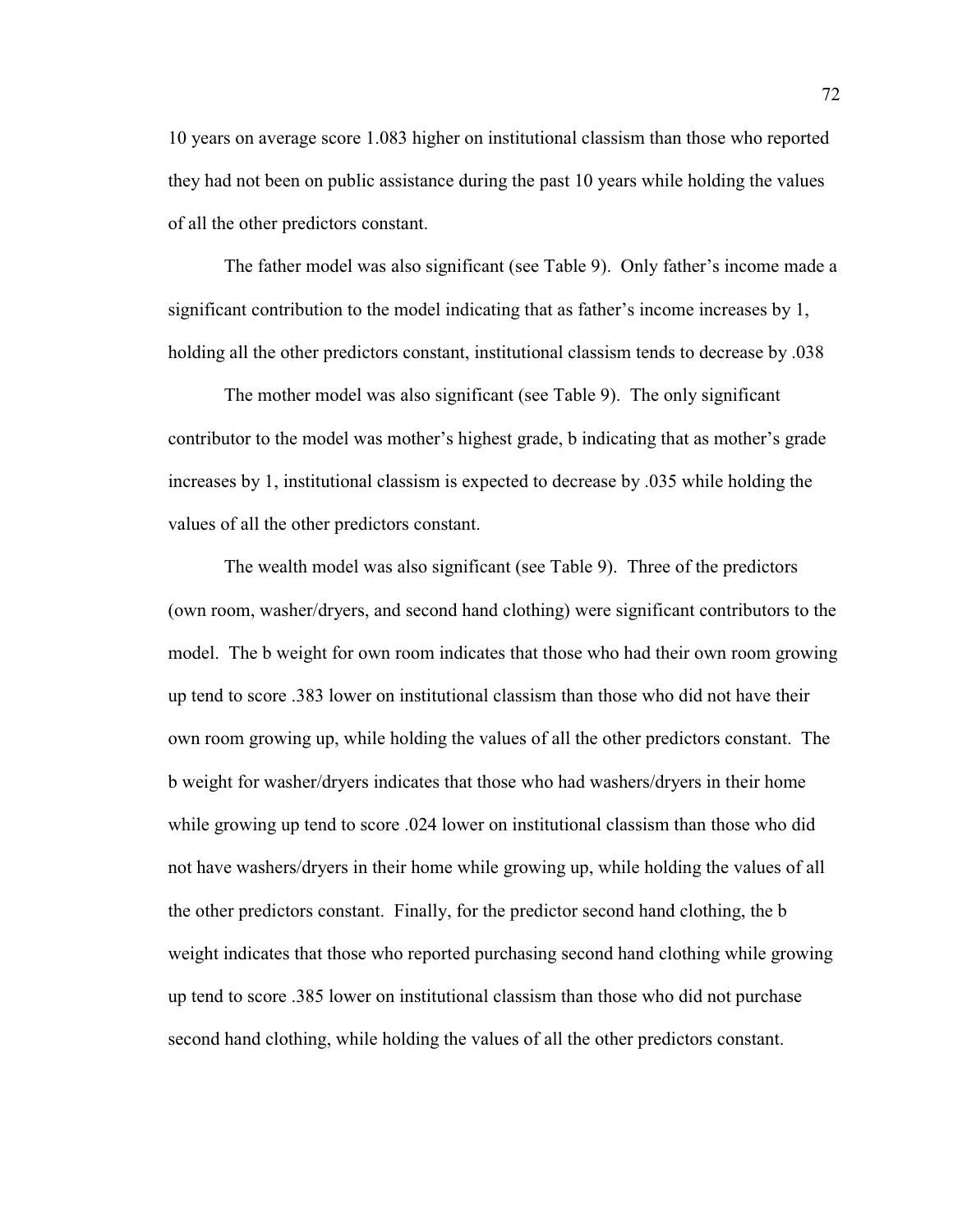The income/assistance model was significant (see Table 9). Public assistance during the past ten years was the only significant contributing predictor indicating that those participants whose families had received public assistance in the past 10 years tend to score 1.221 higher on the institutional classism scale than those participants whose families did receive public assistance in the past 10 years, while holding the values of all the other predictors constant.

The income model was significant (see Table 9). Father's income was the only significant predictor indicating that students with lower father's income tend score .050 higher on institutional classism than those students with higher father incomes while holding the values of all the other predictors constant.

The occupation model was significant (see Table 9), The father's occupation predictor, homemaker/unemployed group vs. executive/professional group was the only contributing predictor indicating that those students whose fathers were in the homemaker/unemployed group tend to score .650 higher on institutional classism than those students whose fathers were in the executive/professional group, while holding all other variables constant.

The education model was also significant for the institutional classism CEQ-A scale (see Table 9). However, neither predictors (father's highest grade,  $b = -0.015$ ,  $p =$ .264; mother's highest grade,  $b = -0.028$ ,  $p = 0.061$ ) made significant contributions to the model, indicating extreme colinearity between the variables ( $r = .577$ ,  $p = .000$ ).

Finally, the subjective bivariate model was also significant (see Table 9). The predictor, family on the ladder indicates that for each 1 unit increase in reported family status on the ladder, there is an expected .082 decrease in institutional classism.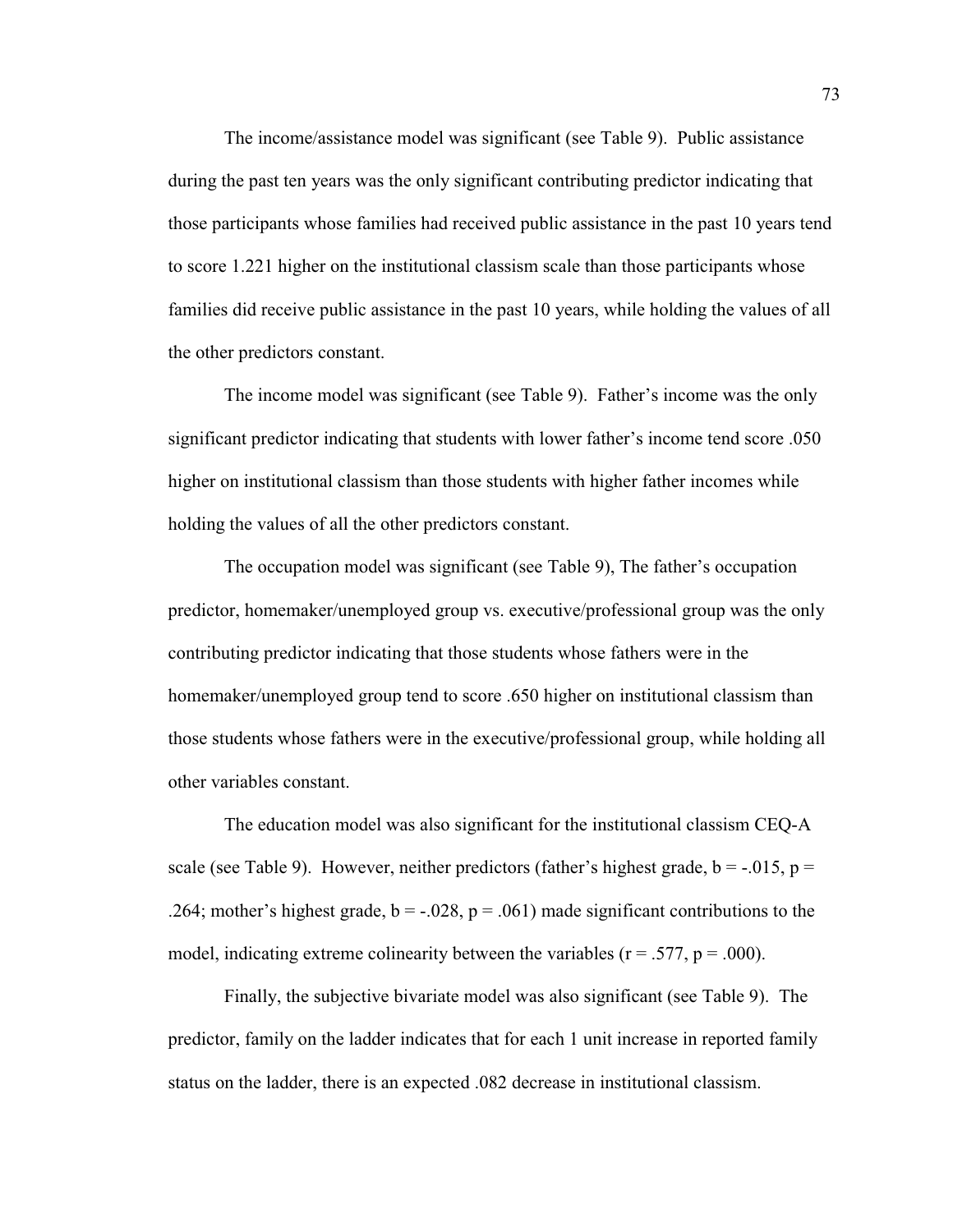# *Citational Classism (communication of stereotypical and reproachful ideas regarding <i>RRis SES<i>kR<i>R<i>kgkgrgkg<i>kgkgkgkgkgn*<sub>*n*</sub>*<i>n*<sub>*n*</sub>*<i>n*<sub>*n*</sup>*n*<sub>*n*</sub>*n*<sub>*n*</sup>*n*<sub>*n*</sub>*n*<sub>*n*</sup>*n*<sub>*n*</sub>*n*<sub>*n*</sup>*n*<sub>*n*</sub>*n*<sub>*n*</sub>*n*<sub>*n*</sup>*n*<sub>*n*</sub>*n*<sub>*n*</sup>*n*<sub>*n*</sub>*n*<sub>*n*</sub></sub></sub></sub></sub></sub></sub>

The following models were not significant: the father model,  $R^2 = .028$ ,  $F(4,287)$  $= 2.073$ , p = .084; the mother model, R<sup>2</sup> = .021, F(4,289) = 1.583, p = .179; the wealth model,  $R^2 = .066$ ,  $F(11, 282) = 1.800$ ,  $p = .054$ ; the income model,  $R^2 = .000$ ,  $F(2, 291) =$ .027, p = .973; the occupation model,  $R^2 = .025$ ,  $F(4,289) = 1.876$ , p = .115; the education model,  $R^2 = .018$ ,  $F(2,295) = 2.702$ ,  $p = .069$ ; and the subjective model,  $R^2 = .000$ ,  $F(1, 1)$  $296$ ) = .099, p = .754.

There were two significant models for the citational classism criterion variable, the full model and the income assistance model (see Table 10). The full model only had public assistance past ten years as a significant contributing predictor indicating that those students whose families had received public assistance during the past ten years are expected to score .354 higher on citational classism than those whose families had not received public assistance during the past ten years, while holding the values of all the other predictors constant.

Table 10

*Significant Regression Models with CEQ-A Citational Classism Scale As Criterion* 

| Variable |
|----------|
|          |

| Model          | $R^2$ | df        | F     | D    | Significant Predictors                                       |
|----------------|-------|-----------|-------|------|--------------------------------------------------------------|
| Full           | .149  | (23, 232) | 1.765 | .020 | Public assistance past 10 years ( $b = -354$ ,<br>$p = .017$ |
| Income/Assist. | .042  | (5, 255)  | 2.257 | .049 | Public assistance past 10 years ( $b = -350$ ,<br>$p = .013$ |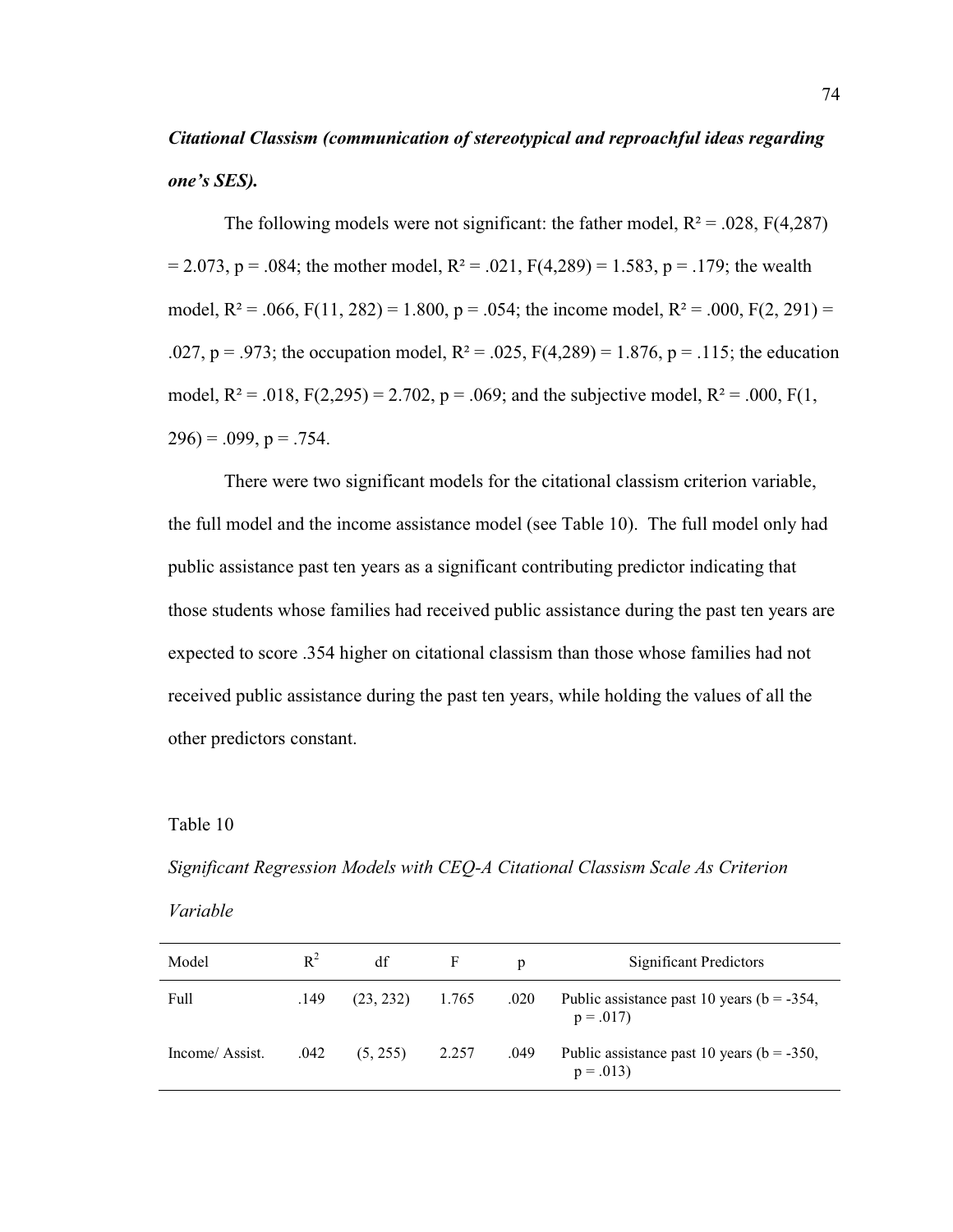The only significant contributor for the income/assistance model was public assistance past 10 years, indicating that those students whose families had received public assistance during the past ten years are expected to score .350 higher on citational classism than those whose families had not received public assistance during the past ten years, holding the values of all other predictors constant.

# **Interpersonal Via Discounting Classism (experiences of one's socioeconomic status** *being dismissed, discounted, unrecognized or ignored)***.**

All nine of the exploratory regression models were significant for the interpersonal via discounting classism criterion variable (see Table 11). The full model, had one significant predictor, public assistance during the past 10 years, indicating that those students whose families had received public assistance during the past ten years are expected to score .394 higher on interpersonal via discounting classism than those whose families had not received public assistance during the past ten years, holding the values of all other predictors constant.

The father model was also significant (see Table 11). There were two significantly contributing predictors in the model, father's income and the unemployed/homemaker vs. professional/executive father occupation variable. The father's income predictor indicates that as father's income increases by 1, scores on the CEQ-A interpersonal via discounting scale tend to decrease by .039, while holding all other variables constant. The father's occupation, unemployed/homemaker vs. professional/higher executive predictor indicates that participants whose fathers were in the unemployed/homemaker group on average score .552 higher on the CEQ-A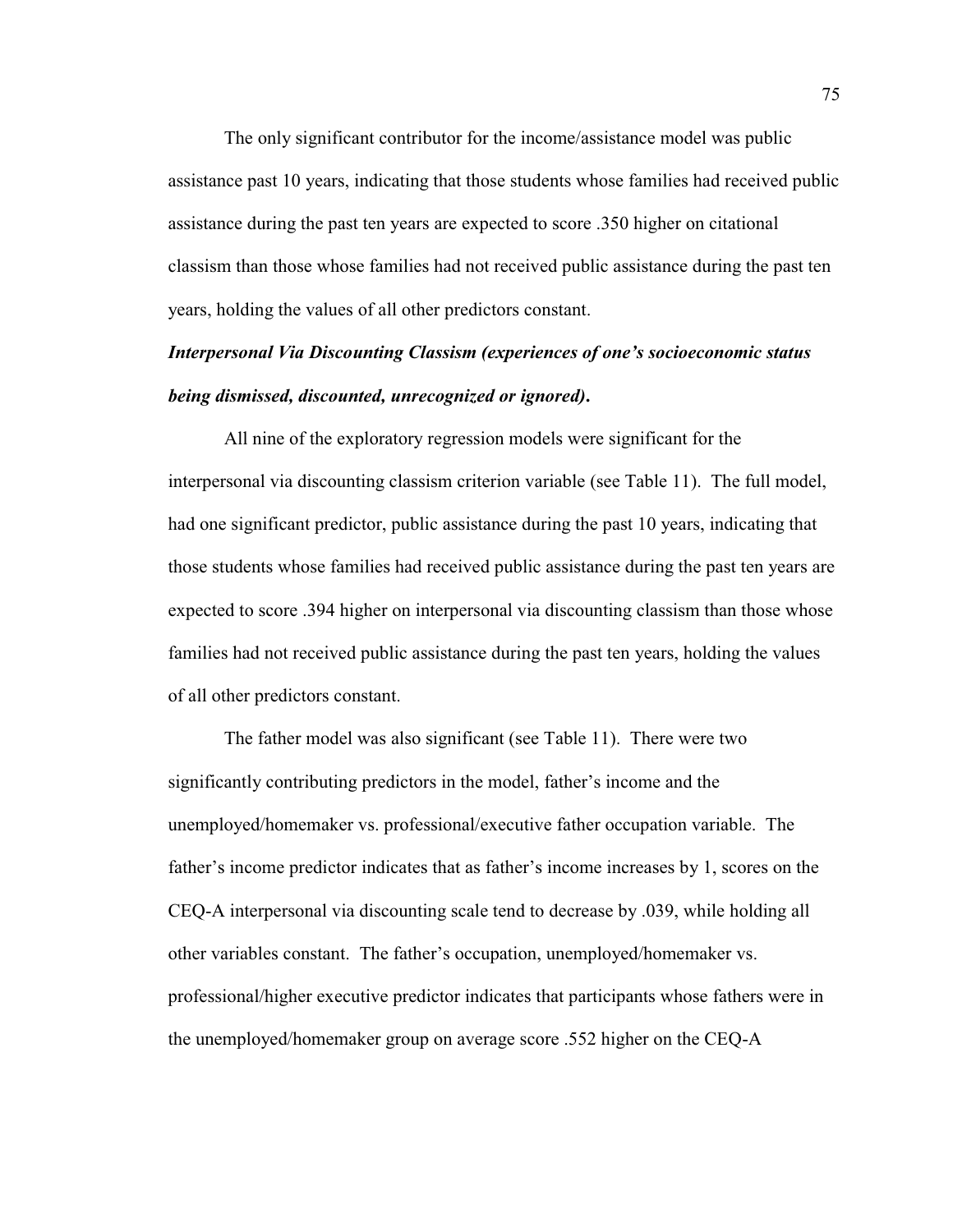# *Significant Regression Models with CEQ-A Interpersonal via Discounting Classism Scale*

| Model          | $R^2$ | df        | $\mathbf{F}$ | $\mathbf{p}$ | <b>Significant Predictors</b>                                                                                                                               |
|----------------|-------|-----------|--------------|--------------|-------------------------------------------------------------------------------------------------------------------------------------------------------------|
| Full           | .149  | (23, 232) | 1.772        | .019         | Public assistance past 10 years ( $b = -0.394$ ,<br>$p = .044$                                                                                              |
| Father         | .063  | (4, 287)  | 4.829        | .001         | Father's income ( $b = -0.039$ , $p = 0.006$ )<br>Father's occupation,<br>homemaker/unemployed vs.<br>executive/professional ( $b = -.552$ , $p =$<br>.038) |
| Mother         | .038  | (4, 289)  | 2.874        | .023         | None                                                                                                                                                        |
| Wealth         | .077  | (11, 282) | 2.144        | .018         | Own room ( $b = .426$ , $p = .012$ )                                                                                                                        |
|                |       |           |              |              | Second hand clothing ( $b = -.234$ , $p = .022$ )                                                                                                           |
| Income/Assist. | .097  | (5,255)   | 5.477        | .000         | Father's income ( $b = -0.029$ , $p = 0.031$ )                                                                                                              |
|                |       |           |              |              | Public assistance past 10 yrs. ( $b = -0.416$ , p<br>$=.011)$                                                                                               |
| Income         | .051  | (2, 291)  | 7.749        | .001         | Father's income ( $b = -.040$ , $p = .001$ )                                                                                                                |
| Education      | .037  | (2, 295)  | 5.641        | .004         | None                                                                                                                                                        |
| Occupation     | .037  | (4, 289)  | 2,793        | .027         | Father's occupation,<br>homemaker/unemployed vs.<br>executive/professional ( $b = -148$ , $p =$<br>.042)                                                    |
| Subjective     | .037  | (1, 296)  | 11,243       | .001         | Family on the ladder ( $b = -.069$ , $p = .001$ )                                                                                                           |

*As Criterion Variable* 

interpersonal via discounting scale than those participants whose fathers were in the professional/higher executive group, while holding the values of all the other predictors constant.

The mother model was also significant for the criterion variable CEQ-A interpersonal via discounting (see Table 11). However, none of the predictors made significant contributions to the model, indicating extreme colinearity among the various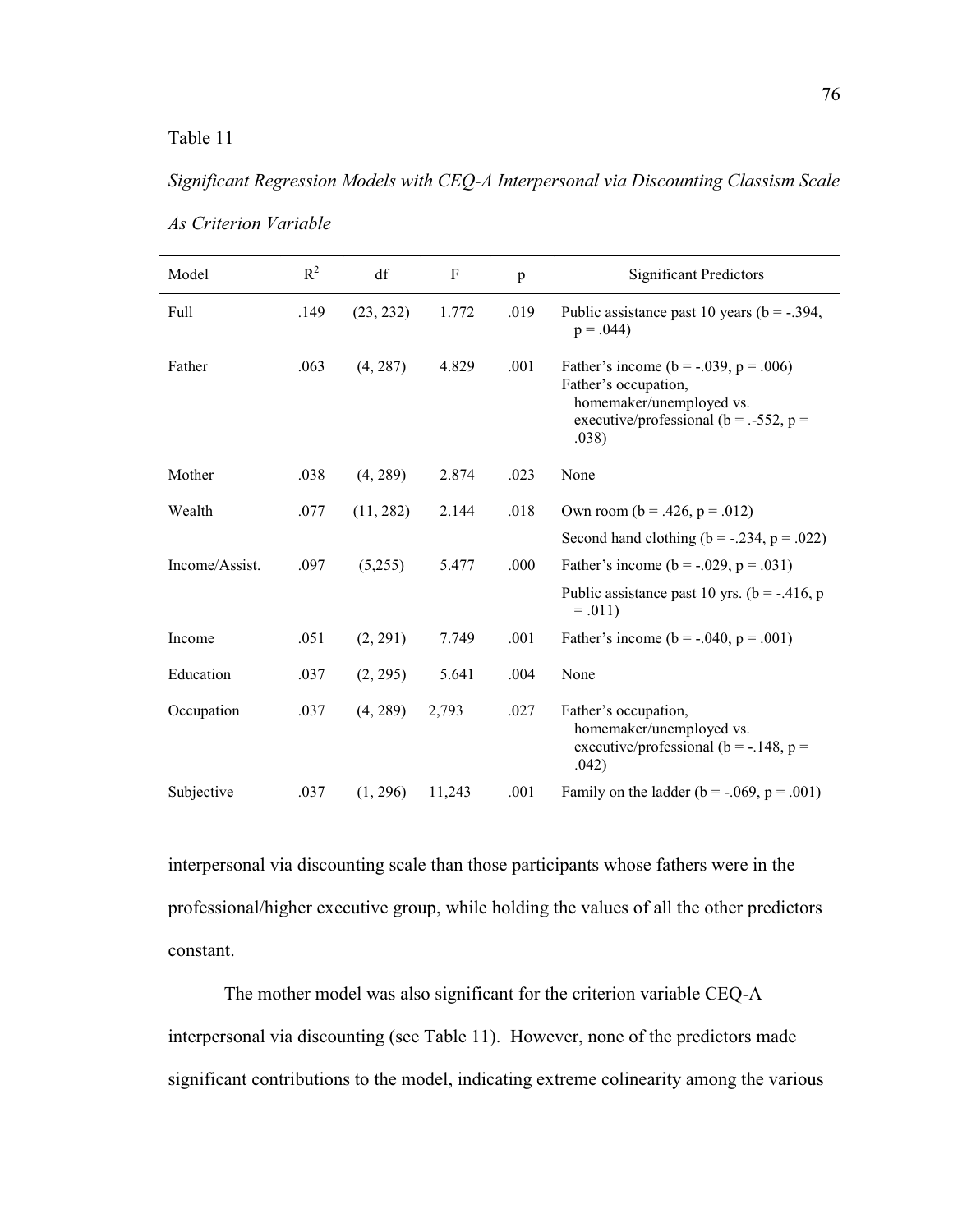predictors (mother's highest grade,  $b = -0.026$ ,  $p = 0.066$ ; mother's income,  $b = -0.017$ ,  $p =$  $221$ ; mother's occupation unemployed/homemaker vs. professional/higher executive, b =  $-135$ ,  $p = 171$ ; mother's occupation unemployed/homemaker vs. service professions, b =  $-0.057$ , p = .549). The correlation for mother's income and mother's highest grade can be reported ( $r = .296$ ,  $p = .000$ ), however any correlations including mother's occupation cannot be included due to the use of dummy coding for that particular variable making correlations meaningless under those circumstances.

The wealth model was significant (see Table 11). There were two significant contributing predictors to the model, own room, and purchasing second hand clothing. The b weight for own room indicates that those who had their own room growing up tend to score .426 lower on the interpersonal via discounting scale than those who had to share a room while growing up while holding the values of all the other predictors constant. The predictor second hand clothing indicates that those who purchased second hand clothing tend to score .234 lower on the interpersonal via discounting scale than those who did not purchase second hand clothing while holding all the other variables constant.

The income/assistance model was significant (see Table 11). The two significant contributors to the model were father's income and public assistance past 10 years. The b weight for the predictor father's income indicates that as father's income increases by 1, scores on the CEQ-A interpersonal via discounting scale tend to decrease by .029, while holding all other variables constant. The b weight for the predictor, public assistance past ten years, indicates that those students whose families had received public assistance during the past ten years are expected to score .416 higher on interpersonal via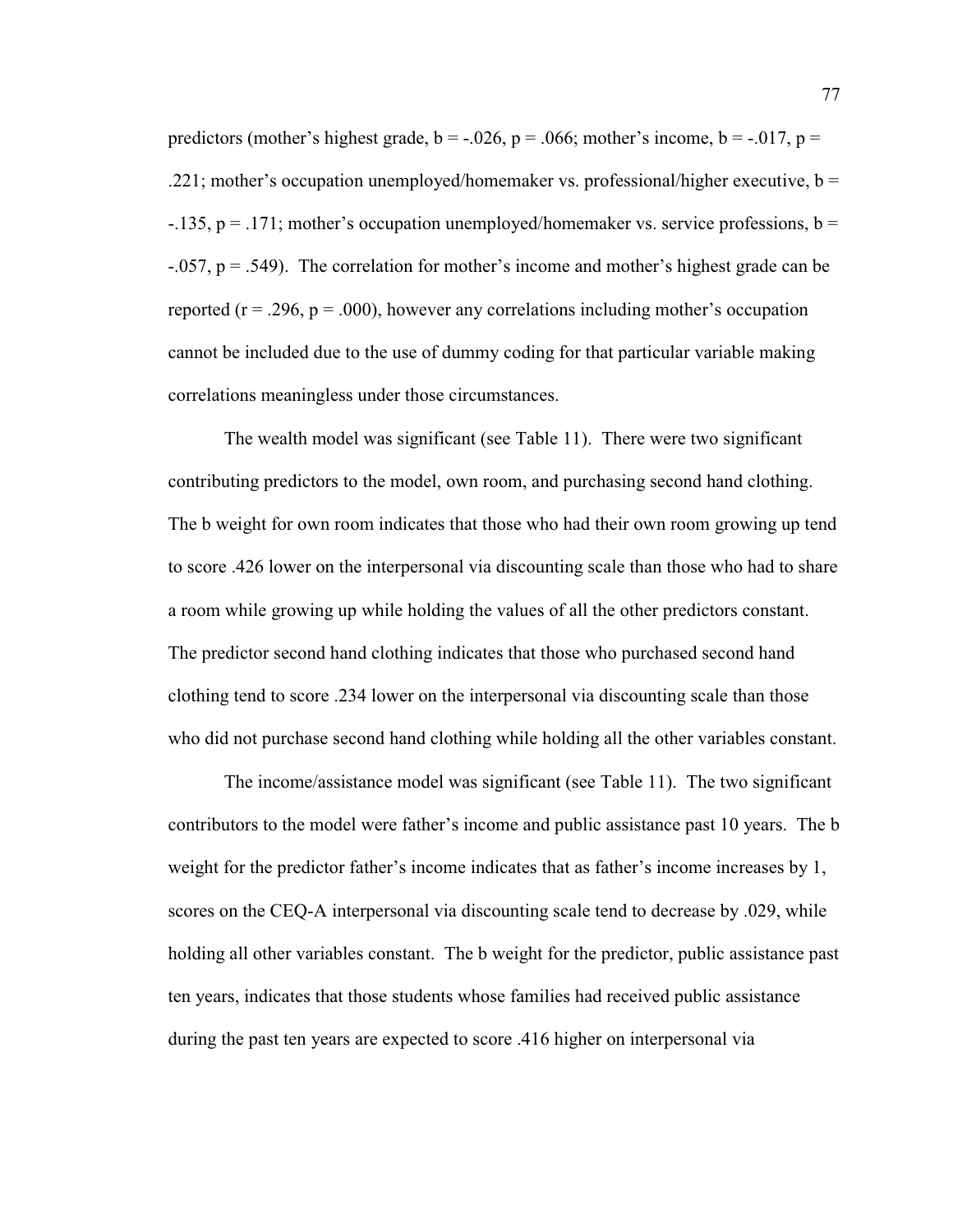discounting classism than those whose families had not received public assistance during the past ten years, holding the values of all other predictors constant.

The income model was also significant (see Table 11). Father's income was the only significant contributor to the model indicating that as father's income increases by 1, scores on the CEQ-A interpersonal via discounting scale tend to decrease by .040, while holding all other variables constant.

The education model was significant (see Table 11). However, neither of the predictors (fathers grade,  $b = -.022$ ,  $p = .109$ ; mothers grade,  $b = .022$ ,  $p = .139$ ) made significant contributions to the model, indicating extreme colinearity between the predictors ( $r = .577$ ,  $p = .000$ ).

The occupation model was also significant (see Table 11). The only significant predictor in the model was the father's occupation, service professions vs. unemployed/homemaker predictor. The b weight indicates that participants whose fathers were in the unemployed/homemaker group on average score .148 higher on the CEQ-A interpersonal via discounting scale than those participants whose fathers were in the service professions group, while holding all values of all the other predictors constant.

Finally, the subjective model was also significant for the interpersonal via discounting classism criterion variable (see Table 11). The b weight for the family on the ladder predictor indicates that for each 1 unit increase in family status on the ladder, there is an expected .069 decrease in interpersonal via discounting classism.

## **Research Questions Three, Four, and Five**

In order to investigate research questions four, five and six correlations were used to examine the relationship between the three different CEQ-A scales and the full scale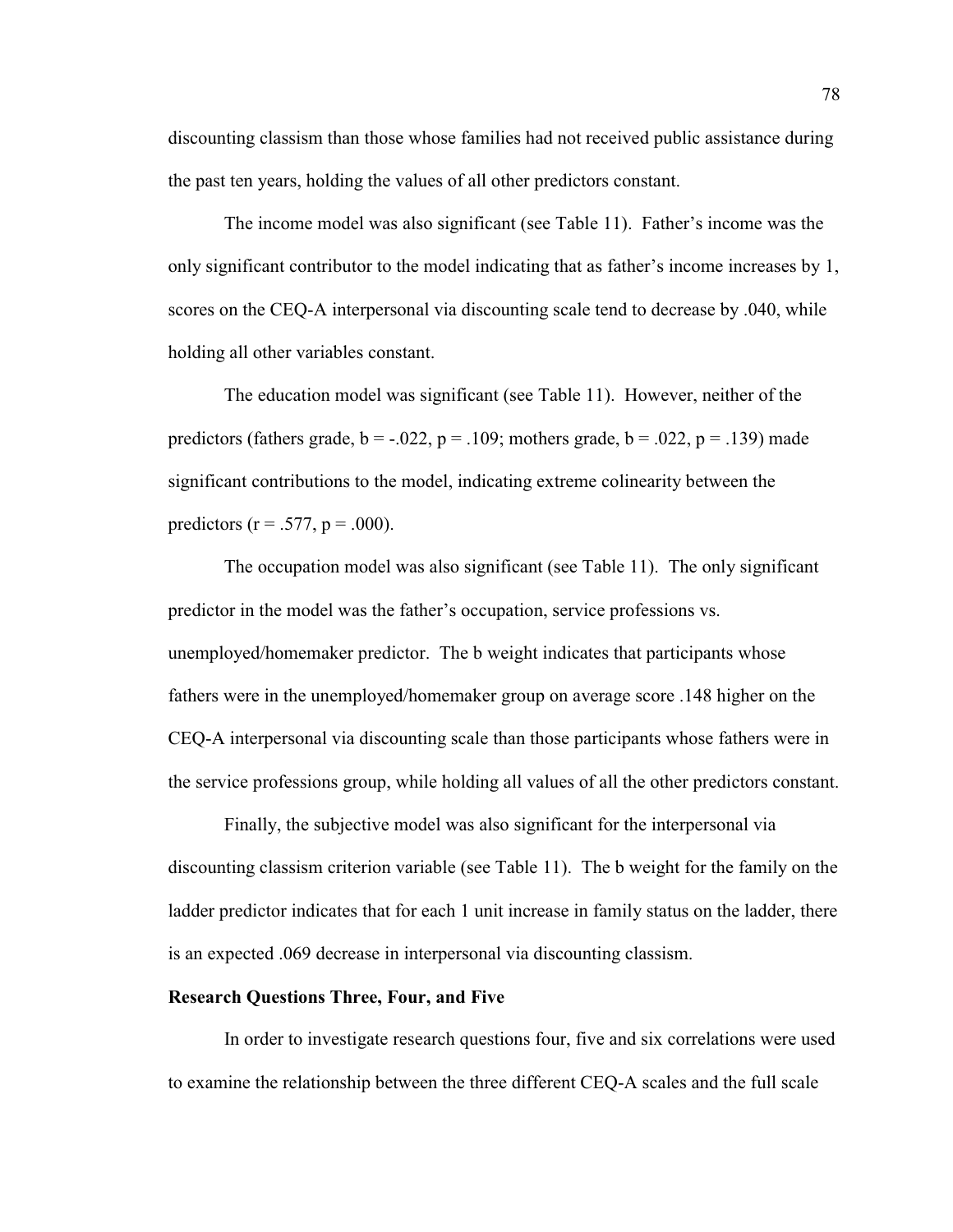SACQ. Table 12 provides correlations for the three different CEQ-A scales and the full scale SACQ.

## Table 12

## *Correlations for CEQ-A scales and SACQ Full Scale Scores*

| Scale                                              |         | 2       | 3        | 4       |
|----------------------------------------------------|---------|---------|----------|---------|
| 1. CEQ-A Institutional Classism                    |         | $.424*$ | $.548*$  | $-166*$ |
| 2. CEQ-A Citational Classism                       | $.424*$ |         | $.455*$  | $-.082$ |
| 3. CEQ-A Interpersonal via<br>Discounting Classism | $.548*$ | $.455*$ |          | $.230*$ |
| 4. SACQ Full Scale                                 | $-166*$ | $-.082$ | $-.230*$ | ---     |

 $* p < .01$ 

# *Research Question Three: Does a relationship exist between student adjustment to college and experiences of institutional classism at college?*

It was hypothesized that a negative linear relationship would exist between scores on the CEQ-A institutional scale and the full scale SACQ. The hypothesis was supported as there was a significant negative linear relationship found (see Table 12). Students who report higher levels of institutional classism tend to have lower overall adjustment to college.

# *Research Question Four: Does a relationship exist between student adjustment to college and experiences of citational classism at college?*

It was hypothesized that a negative relationship would exist between scores on the CEQ-A citational classism scale and the full scale SACQ. The hypothesis was not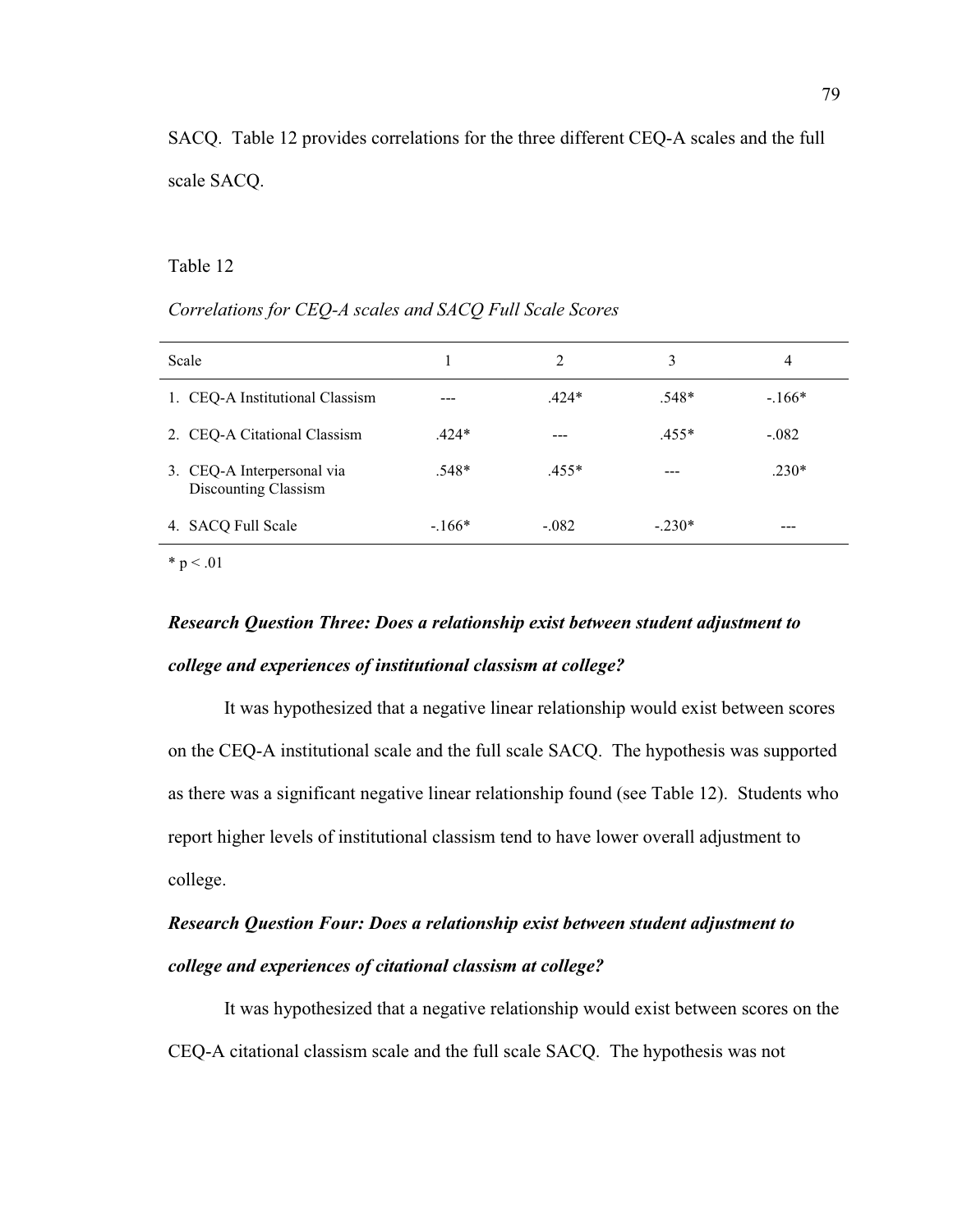supported (see Table 12) indicating a non-significant linear relationship between experiences of citational classism and overall adjustment to college.

# *Research Question Five: Does a relationship exist between student adjustment to college and experiences of interpersonal via discounting classism at college?*

It was hypothesized that a negative relationship would exist between scores on the CEQ-A interpersonal via discounting and the full scale SACQ. The hypothesis was supported as there was a significant linear relationship found (see Table 12). Students who report higher levels of classism via interpersonal discounting tend to have lower levels of overall adjustment to college.

Overall, eight of the eleven hypotheses had significant findings (see Table 13). The three hypotheses that were not supported were; hypothesis 1: Students with low-SES backgrounds will tend to be less well adjusted to college than their peers with higher-SES backgrounds; hypothesis 3: Student with low-SES backgrounds will tend to be less well adjusted socially than their peers with higher-SES backgrounds; hypothesis 10: a negative linear relationship will exist between CEQ-A citational classism scale scores and the full scale SACQ scale scores.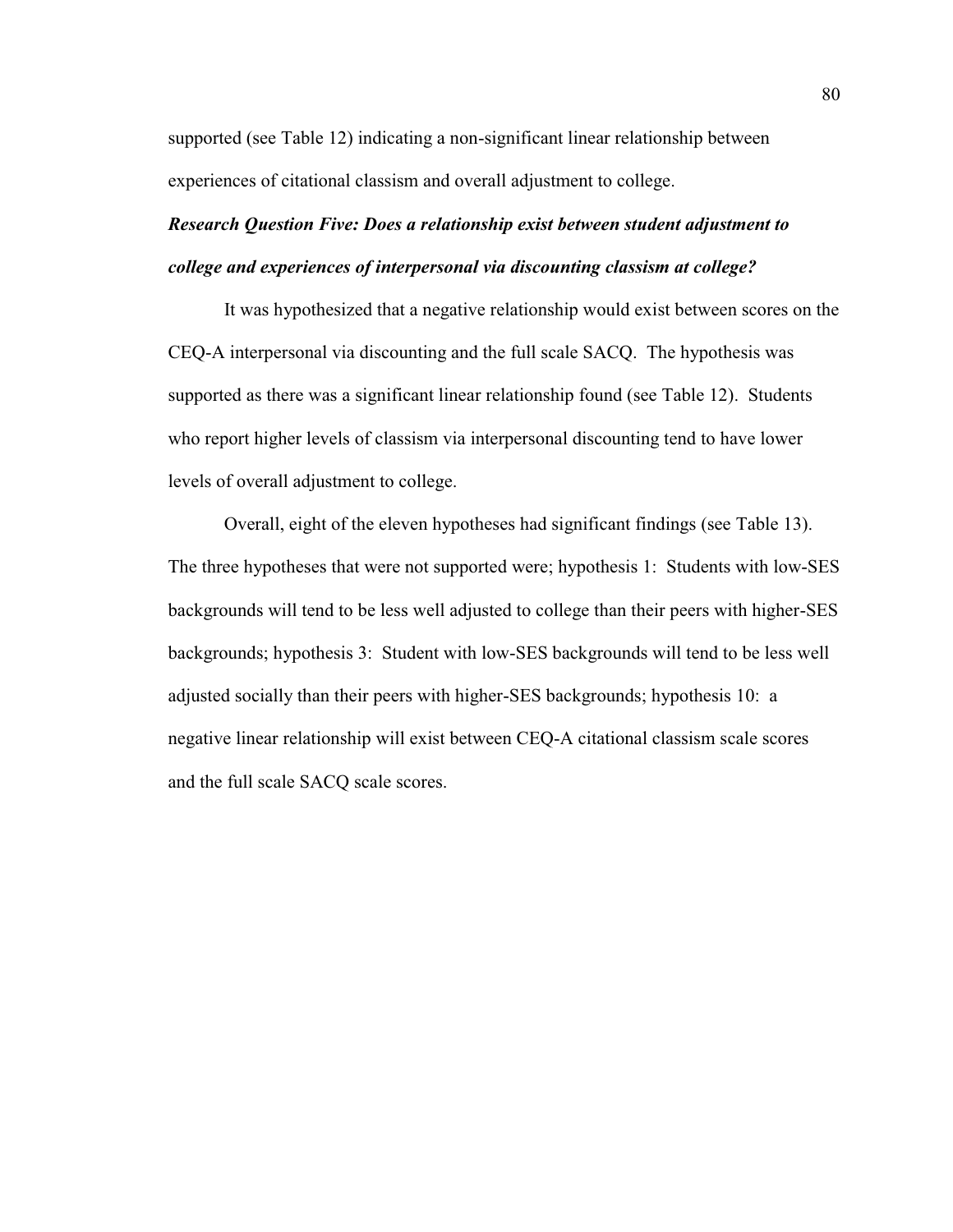### Table 13

#### *Summation of Results: Hypotheses with Significant Findings*

#### **Socioeconomic Status and Adjustment to College**

*Hypothesis 2:* Students with low-SES backgrounds will tend to be less well adjusted academically, than their peers with higher-SES backgrounds.

*Hypothesis 4:* Students from low-SES backgrounds will tend to be less well adjusted personally/emotionally than their peers with higher-SES backgrounds.

*Hypothesis 5:* Students with low-SES backgrounds will tend to be less attached to the institution than their peers with higher-SES backgrounds.

#### **Socioeconomic Status and Experiences of Classism**

*Hypothesis 6:* Those students with low-SES backgrounds will tend to report higher levels of institutional classism than their peers with higher-SES backgrounds.

*Hypothesis 7:* Those students with low-SES backgrounds will tend to report higher levels of citational classism than their peers with higher-SES backgrounds.

*Hypothesis 8:* Those students with low-SES backgrounds will tend to report higher levels of interpersonal via discounting classism than their peers with higher-SES backgrounds.

#### **Experiences of Classism and Adjustment to College**

*Hypothesis 9:* A negative linear relationship will exist between CEQ-A institutional classism scale scores and the full scale SACQ scale scores.

*Hypothesis 11:* A negative linear relationship will exist between CEQ-A interpersonal via discounting classism scale scores and the full scale SACQ scale scores.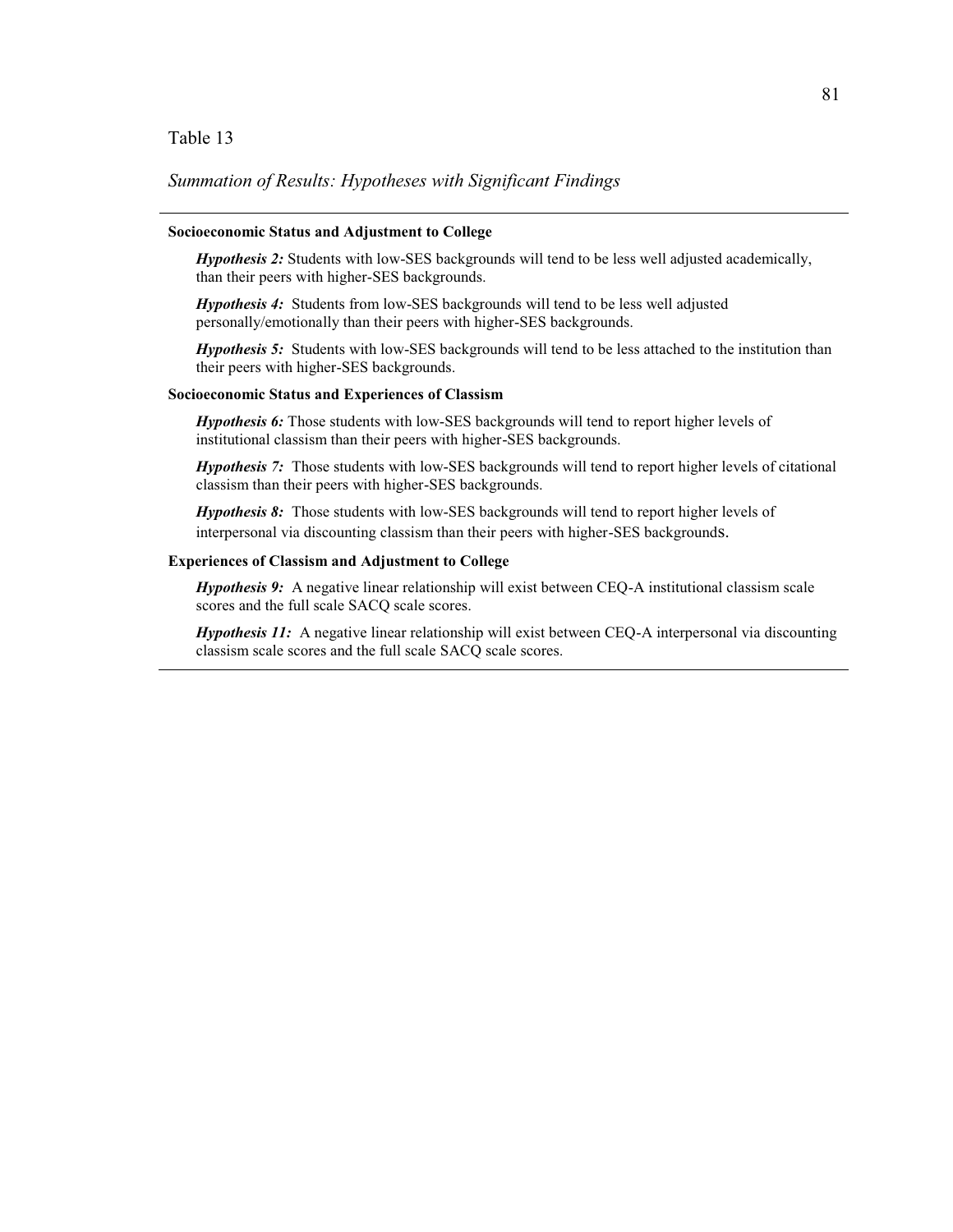### **Chapter V**

#### **Discussion**

### **Introduction**

The relationship between SES and student adjustment to college has not previously been directly investigated. Additionally, the relationship between student perception of classism and adjustment to college has not been examined. The purpose of the current study was to explore the relationships among: SES and adjustment to college; SES and experiences of classism; and experiences of classism and adjustment to college. The sample for the current study had a more limited range of SES backgrounds than anticipated, with the range being skewed toward higher levels of SES, therefore it is important to view the results and conclusions with this limitation in mind. As a result, the "low SES" terms used in the following discussion may often be more representative of the low end range of SES for this studies' sample as opposed to representing "low SES" individuals in a general sense. Despite this limitation, the results are still revealing regarding the relationships among SES, adjustment to college and experiences of classism.

The discussion section is divided into three parts based on the study's findings regarding: 1) the relationships between SES and adjustment to college, 2) the relationships between SES and experiences of classism, and 3) the relationship between experiences of classism and adjustment to college. Following those three sections, limitations and implications of the study will be addressed as well as directions for future research.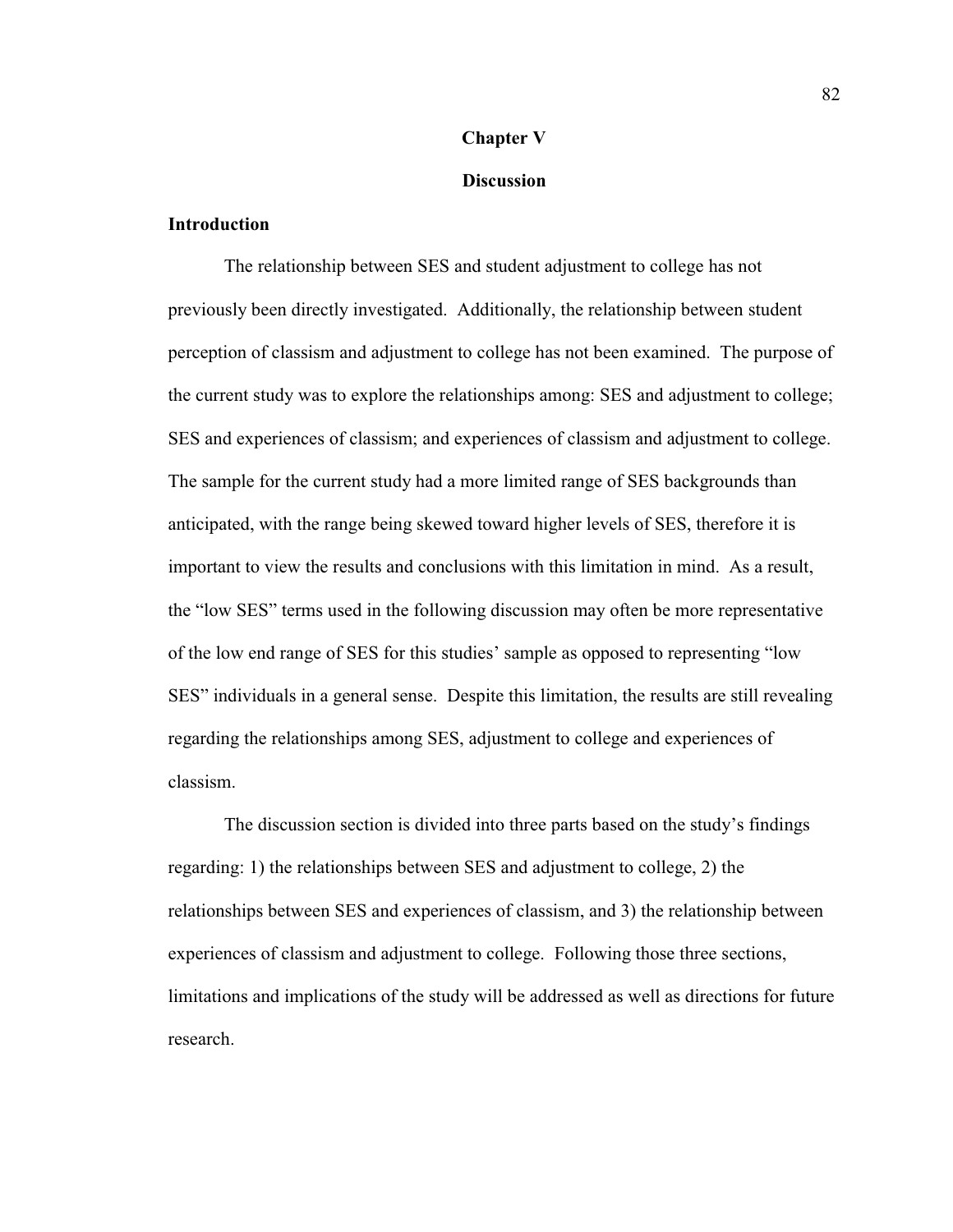#### **SES and Adjustment to College**

It was predicted that students from low-SES backgrounds would be less well adjusted to college (in all five areas of adjustment: academic, personal-emotional, social, institutional attachment, and overall) than their peers with higher-SES backgrounds. The findings partially supported this prediction. The results indicate that students from low-SES backgrounds were less well adjusted to college in terms of academic adjustment, personal-emotional adjustment, and institutional attachment. However, no relationship was found between SES and overall adjustment, and although a relationship was found between social adjustment and SES, the direction of that relationship is not clear.

This study's finding that low-SES students are less well academically adjusted to college than their peers from higher-SES backgrounds is consistent with previous research that demonstrate academic achievement differences between low and high SES students at various levels of education, including primary and secondary education (Arnold & Doctoroff, 2003; Bradley, et al., 1996; GAO, 1998, Sutton & Soderstrom, 1999; Toutkoushian & Curtis, 2005), and higher education (Walpole, 2003). However, when considering this finding it should be cautioned that the only significant indicator of SES related to academic adjustment was "the number of average vacations taken during the past 10 years". This indicator is classified as a measure of SES because it provides some indication of disposable income or wealth available to the family. It can be argued that the relationship between number of vacations and academic adjustment is perhaps measuring some other construct that is represented by the question regarding vacations. One could argue that students who have taken more vacations on average during the past 10 years have higher academic adjustment because number of vacations is measuring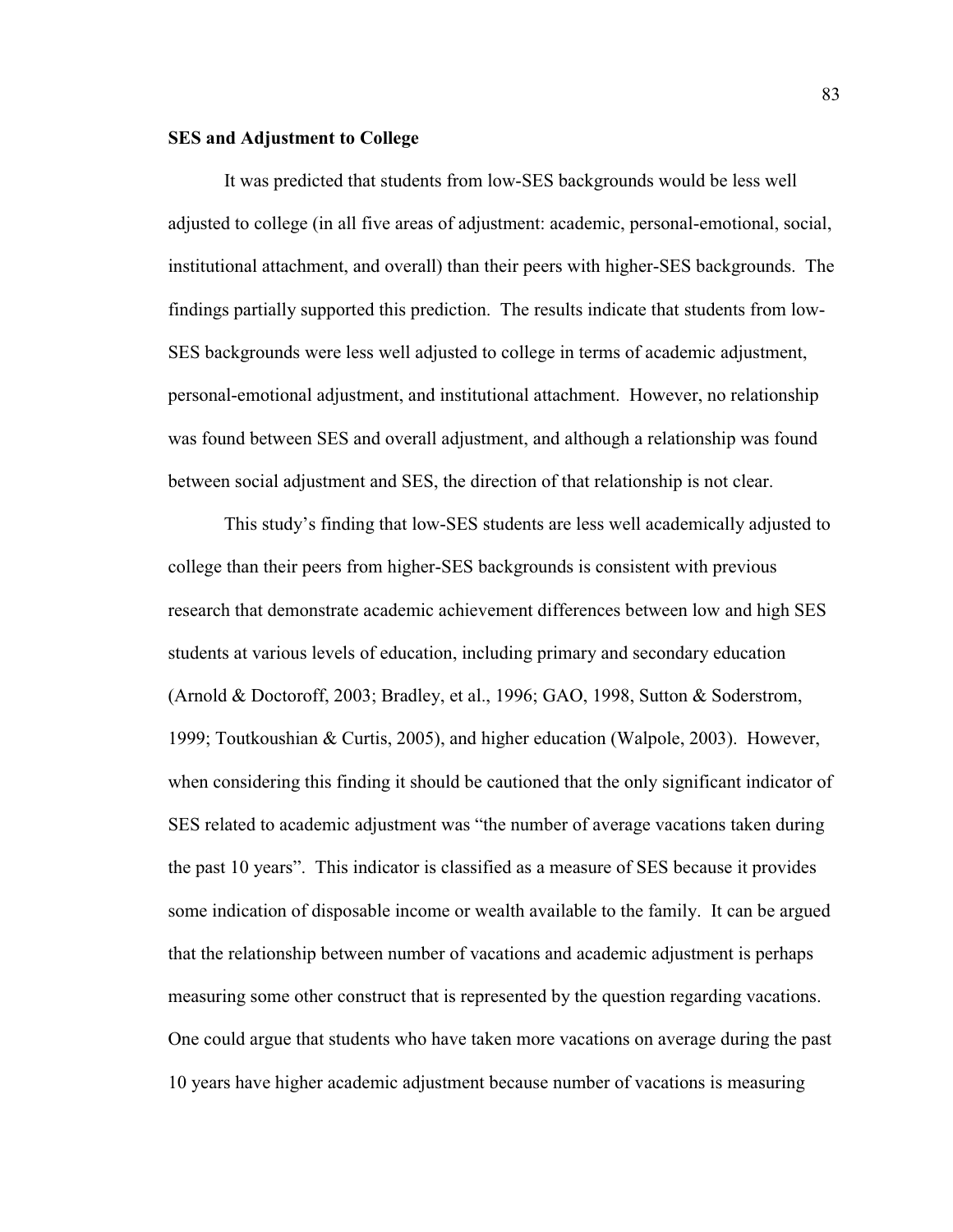something else rather than SES. For example, number of vacations may actually be measuring a construct such as having a healthy life balance or have taken time off to relax, or it may be an indication that these students have more skills related to adapting to new environments, all of which may be related to increased academic adjustment.

The results indicating that students from low-SES backgrounds were less well personally-emotionally adjusted to college is consistent with previous research findings in the areas of SES and mental health, SES and physical health, and SES and college health (e.g. APA, n.d.; Berkman & Kawachi, 2000; Repetti et al., 2002; Yu & Williams, 1999). The personal-emotional adjustment scale measures a set of demands that are not necessarily specific to college but instead are "characteristics of pressure-filled circumstances in general of which college experience is certainly an instance" (Baker  $\&$ Siryk, 1984, p. 181). The scale asks about both the student's physical and psychological health. Previous research has consistently demonstrated a relationship between SES and physical and mental health, with those from lower SES background having poorer health outcomes (e.g. APA, n.d., Berkman & Kawachi, 2000; Repetti et al., 2002; Yu & Williams, 1999). Additionally, the current study's results are consistent with Roberts and colleagues' (1999) finding that college students experiencing financial hardships reported experiencing poorer mental and physical heath, as well as Eisenberg and colleagues' (2007) research which found that students from low-SES backgrounds were more likely to report higher levels of symptoms of depression, anxiety and suicidal ideation. Based on previous research and the findings of this study, it is clear that a significant relationship exists between SES and personal-emotional adjustment to college with those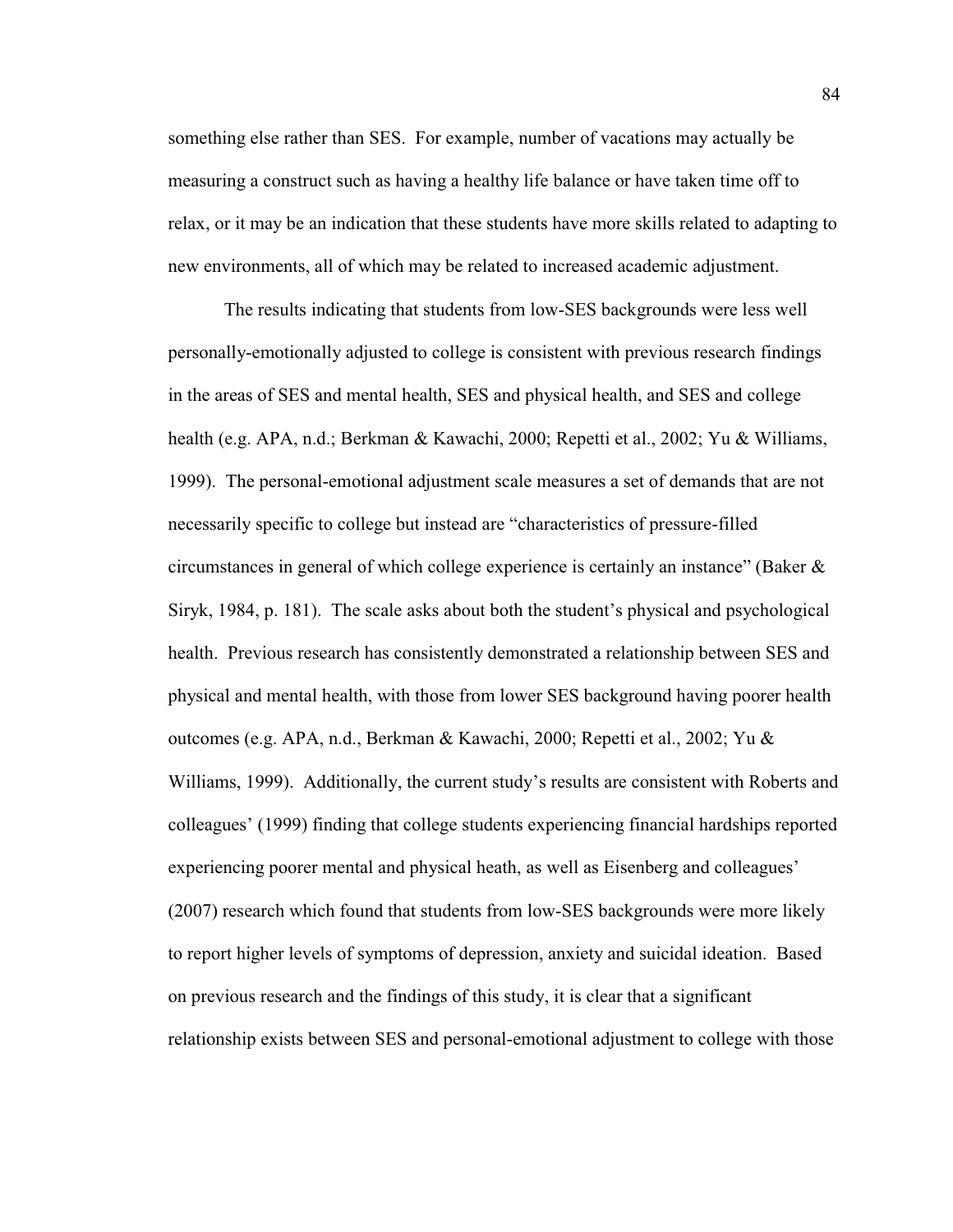students from low-SES backgrounds adjusting less well than their peers from higher-SES backgrounds.

It was predicted that low-SES students would report feeling less attached to their academic institution than their peers from higher-SES backgrounds. The findings from the current study supported this prediction. Previous research has not directly examined the relationship between SES and institutional attachment. More research is needed in this area to better understand the relationship between institutional attachment and SES. Perhaps this finding is related to research showing that students from low-SES backgrounds are 1) less likely to be involved in non-classroom activities (e.g. school sponsored clubs/groups, athletics, etc.; Terenzini, et al., 2001; Walpole, 2003), 2) less likely to live on campus (King, 2005), 3) more likely to work more hours (ACFSA, 2001, Terenzini, et al., 2001; Walpole, 2003) and 4) more likely to attend school only part-time. It seems reasonable to believe that students who are spending more time on campus by living there, attending full-time, and working less have a much better chance of feeling attached to their academic institution than those students who spend significantly less time on campus, perhaps only appearing on campus for purely academic/classroom related reasons. This possibility is also supported by Bergerson's (2007) findings from a qualitative case study in which the woman interviewed reported that working so many hours affected her connection to her university in a negative manner. Again, it is clear that the findings in this study need further investigation in order to assess what student characteristics or experiences impact the relationship between SES and institutional attachment. However, the results from the current study do indicate that SES is a factor when it comes to students' attachment to their college/university.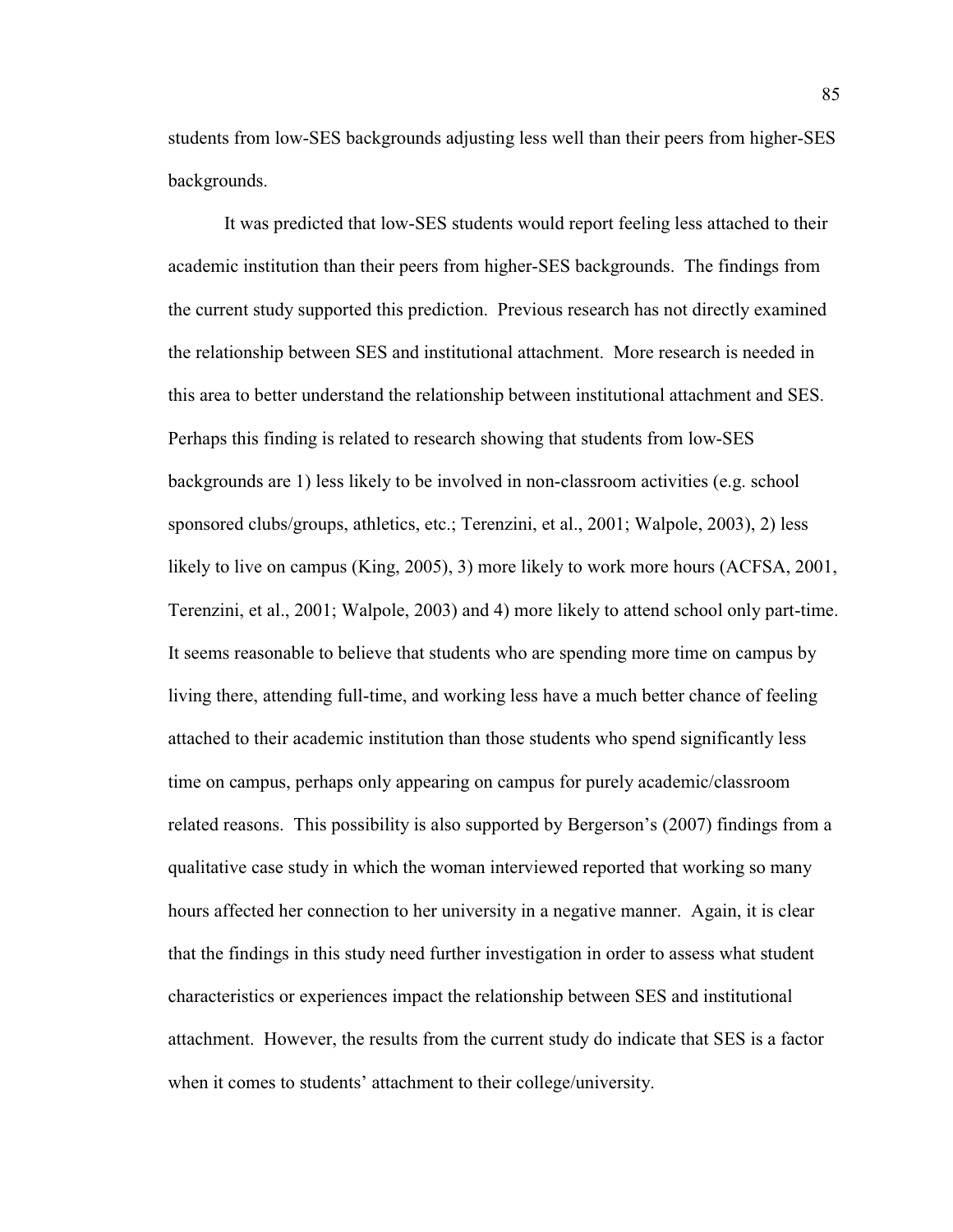It was predicted that students from low-SES backgrounds would be less well adjusted socially as compared to their peers from higher-SES backgrounds. The results did not support this prediction. The results did indicate a relationship between social adjustment to college and SES however the direction of the relationship is unclear. For the social adjustment exploratory regression modeling, three of the models were significant. Two of the models had no significant predictors and the third model had one predictor in the unexpected direction and a second predictor in the expected direction. In the father model (father income, occupation and highest grade) both highest grade and occupation were significant predictors. However, the highest grade predictor was in an unexpected direction, indicating that the higher grade level a student's father completed the lower their social adjustment to college. The occupation predictor was in the expected direction indicating that those students who reported their fathers to have executive/professional type jobs have higher social adjustment than those students with fathers in the homemaker/unemployment category. It can be concluded from these findings that indeed a relationship does exist between SES and social adjustment; however the direction of that relationship is unclear. In other words, one cannot conclude that students from low-SES backgrounds experience lower social adjustment to college than their peers from higher-SES backgrounds as was predicted for this study. As noted above, previous research only offers limited insight into the social adjustment of low income college students. Studies have found that low-SES students have lower levels of involvement in non-classroom activities (e.g. clubs/groups, athletics, etc.), higher levels of employment, and hours worked per week, and they are more likely to live off campus and attend school part-time (King, 2005; Terenzini, et al., 2001; Walpole, 2003). This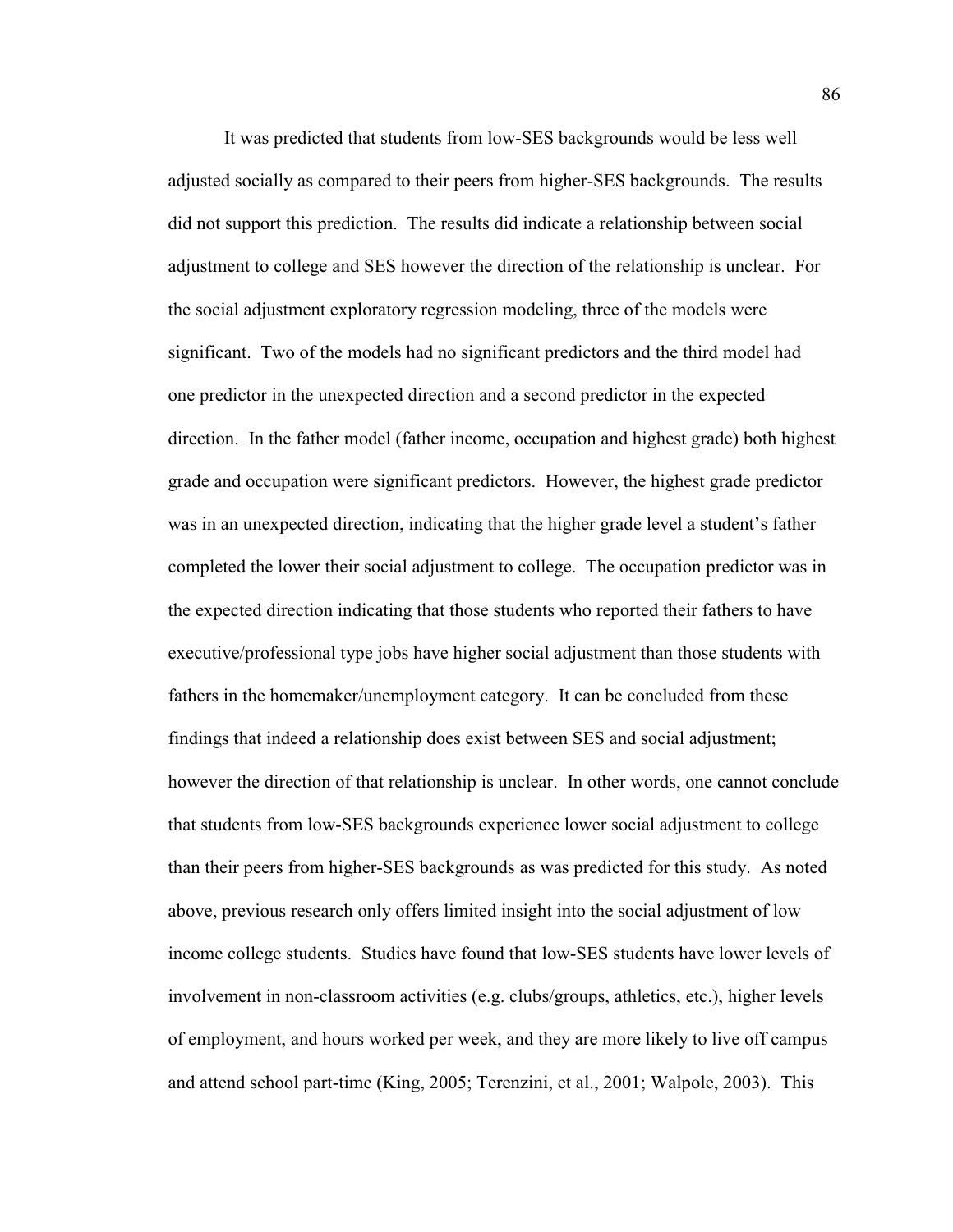previous research provides some indications that perhaps low-SES students may be less well socially adjusted to college because overall they spend less time physically on campus and engaged in college activities. However, neither previous research nor the current study is able to conclude that low-SES students are less well adjusted socially to college. Perhaps despite the findings that low-SES students spend less time engaged in non-academic college activities and physically on campus, their social needs are still being fulfilled to their satisfaction. Additionally, perhaps the relationship between SES and social adjustment is completely in the unexpected direction, and students from high SES backgrounds are less well adjusted than their peers from lower SES backgrounds. Clearly, future research regarding the relationship between social adjustment to college and SES is needed to clarify the questions that remain regarding the differences between students from low-SES backgrounds and their peers from higher-SES backgrounds.

The findings from this study did not support the prediction that SES would be related to overall adjustment to college. None of the exploratory regression models were significant for the overall adjustment analysis. Perhaps the non-significant finding for overall adjustment to college can be explained by the restricted demographics of the current studies' sample. As previously discussed, the sample for this study is largely skewed toward the higher ends of the SES spectrum. Ninety percent of the sample reported father's incomes in the middle to upper class range and only 10% of the sample reported participating in public assistance programs while they were growing up. This extreme concentration at the higher end of SES for this sample is a relevant explanation for the lack of significant findings. It will be important for future studies to focus on sampling that includes a much broader range of SES backgrounds. Having participants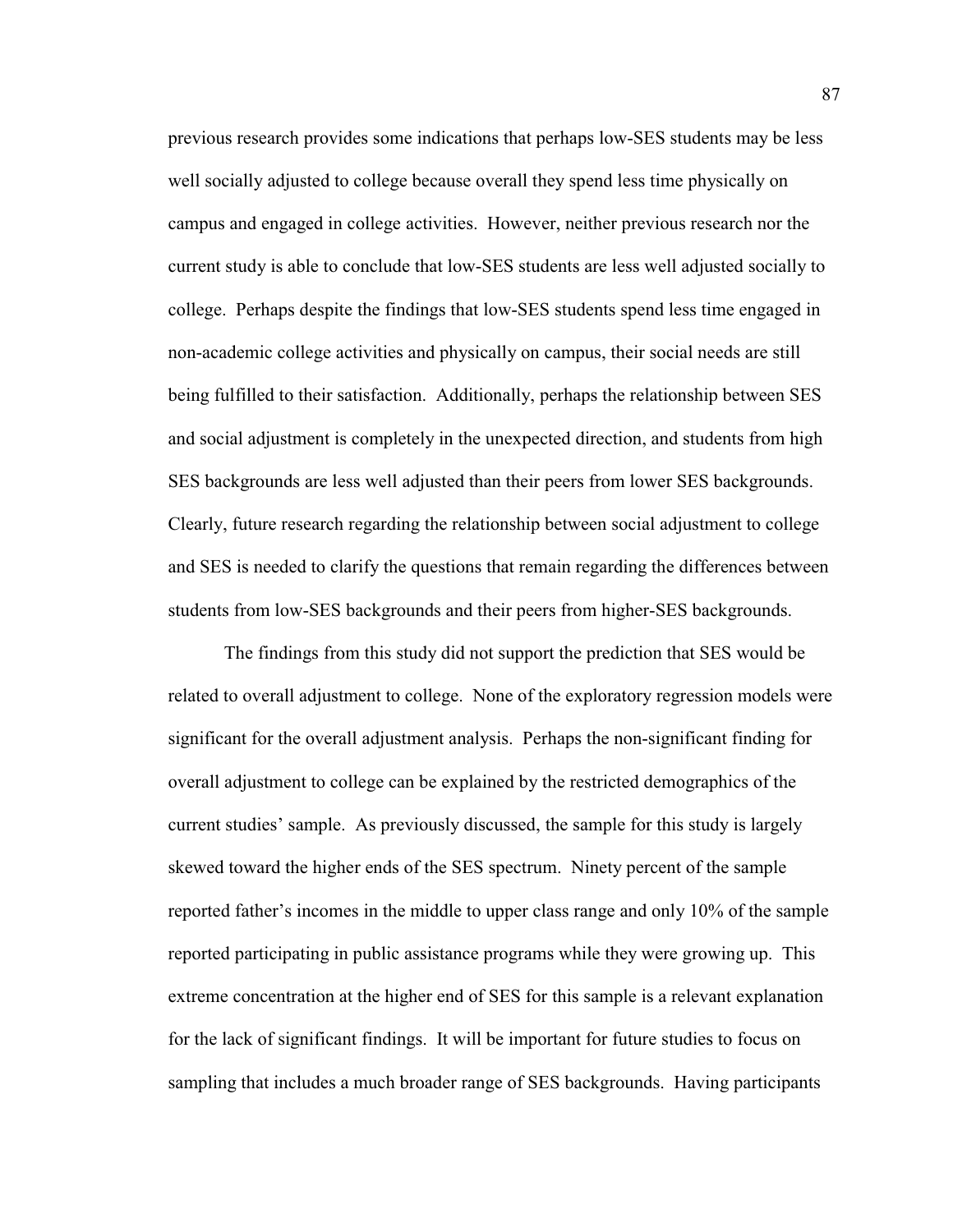from a vast spectrum of SES backgrounds will allow for a clearer picture of the relationship between SES and overall adjustment to college.

It could also be argued that one of the contributing factors to the non-significant finding is related to the findings for the academic adjustment subscale. The academic adjustment subscale is the largest of the four subscales, consisting of 24 items (compared to 20 items for the social adjustment scale and 15 items for each of the personalemotional and attachment scales). As noted above the relationship found between the academic subscale and SES is rather fragile due to the SES indicator being "number of vacations" as opposed to a more direct SES measure such as income. Because the association between SES and the academic adjustment subscale does not allow for strong conclusions, it is possible that although the other subscales had significant relationships with SES, the lack of a relationship between SES and the academic subscale was sufficient enough to influence the relationship between the overall adjustment score and indicators of SES.

 Another potential explanation for the finding is that although this study, as well as other previous research, has found significant differences between students from low-SES backgrounds and their peers from higher-SES backgrounds in a multitude of areas, perhaps those differences are not significant enough to impact the overall experience or adjustment to college for students from low income backgrounds. For example, research has shown that low-SES students experience college differently in areas such as personalemotional adjustment (Eisenberg et al., 2007; Roberts et al., 1999) social adjustment (Terenzini, et al., 2001; Walpole, 2003) and behavioral factor such as working more hours (ACSFA, 2001; Terenzini, et al., 2001; Walpole, 2003) not living on campus,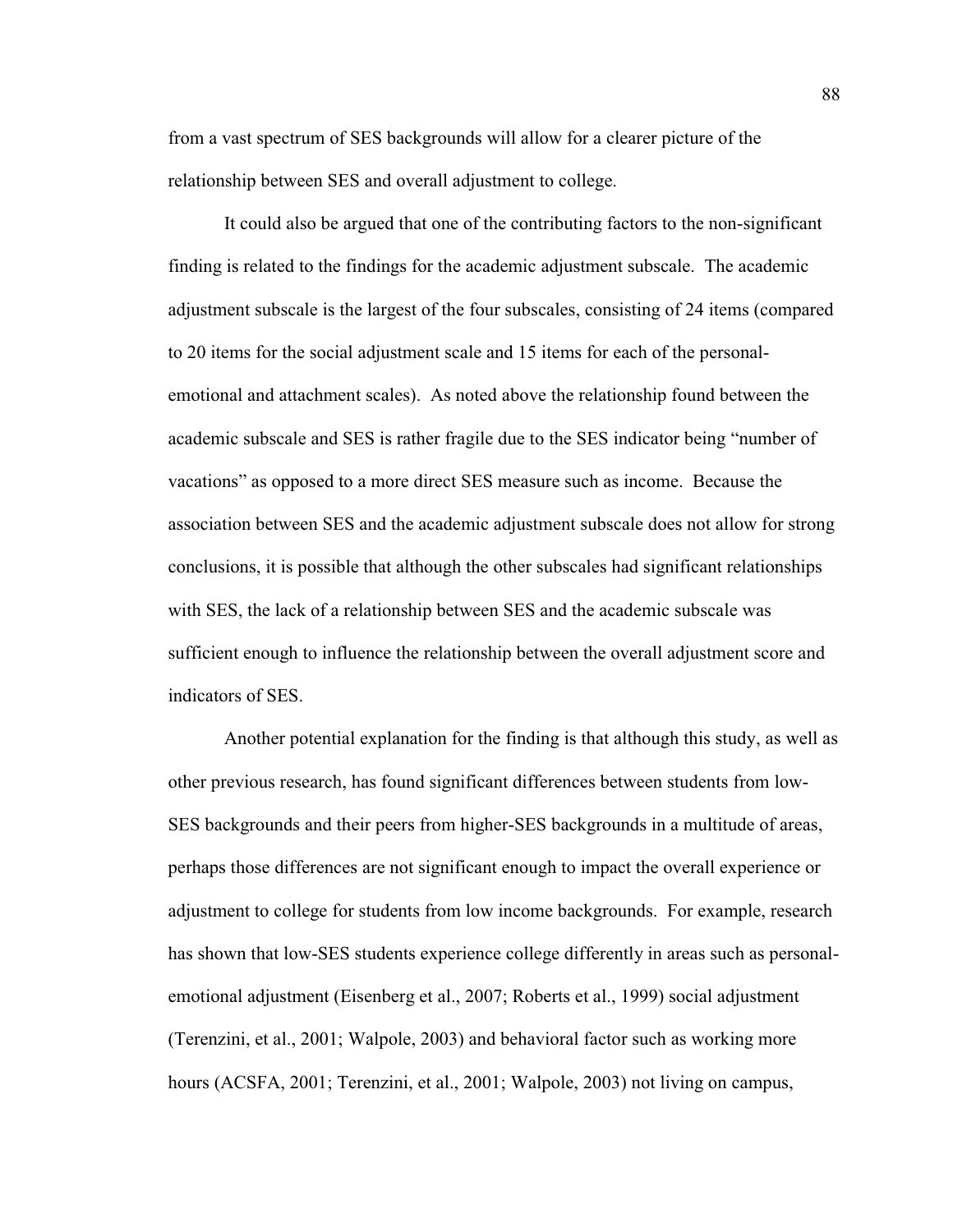(King, 2005) and attending only part-time (GAO, 2003; King, 2005). However, perhaps these differences are not enough to distinguish students from low-SES backgrounds from their peers from higher-SES backgrounds in terms of their overall adjustment to college. In other words, although students from low-SES backgrounds do experience some elements of college differently (negatively) than their higher-SES peers perhaps those elements are not strong enough to distinguish them from their higher-SES peers when considering their adjustment to college when taken as a whole.

### **SES and Experiences of Classism**

It was predicted that students from low-SES backgrounds would report higher levels of all three types of classism (institutional, citational, and interpersonal via discounting) than their peers from higher-SES backgrounds. The findings from this study supported the prediction. Students from low-SES backgrounds reported experiencing higher levels of all types of classism including: institutional (context of organizational structures, policies, procedures and practices), citational (communication of stereotypical and reproachful ideas and beliefs from others), and interpersonal via discounting (one's SES status being dismissed, discounted, and/or unrecognized) than their peers from higher-SES backgrounds. These findings are consistent with what one would expect to find. Individuals who are from lower SES backgrounds are more likely to encounter, recognize, and experience classism than higher-SES individuals because as Lott (2002) explains, classism occurs when people of lower SES status are discriminated against by people who occupy higher levels of SES status. In other words, it makes sense that students from low-SES students are associated with higher levels of experiencing classism, because they are the population that classism is aimed at.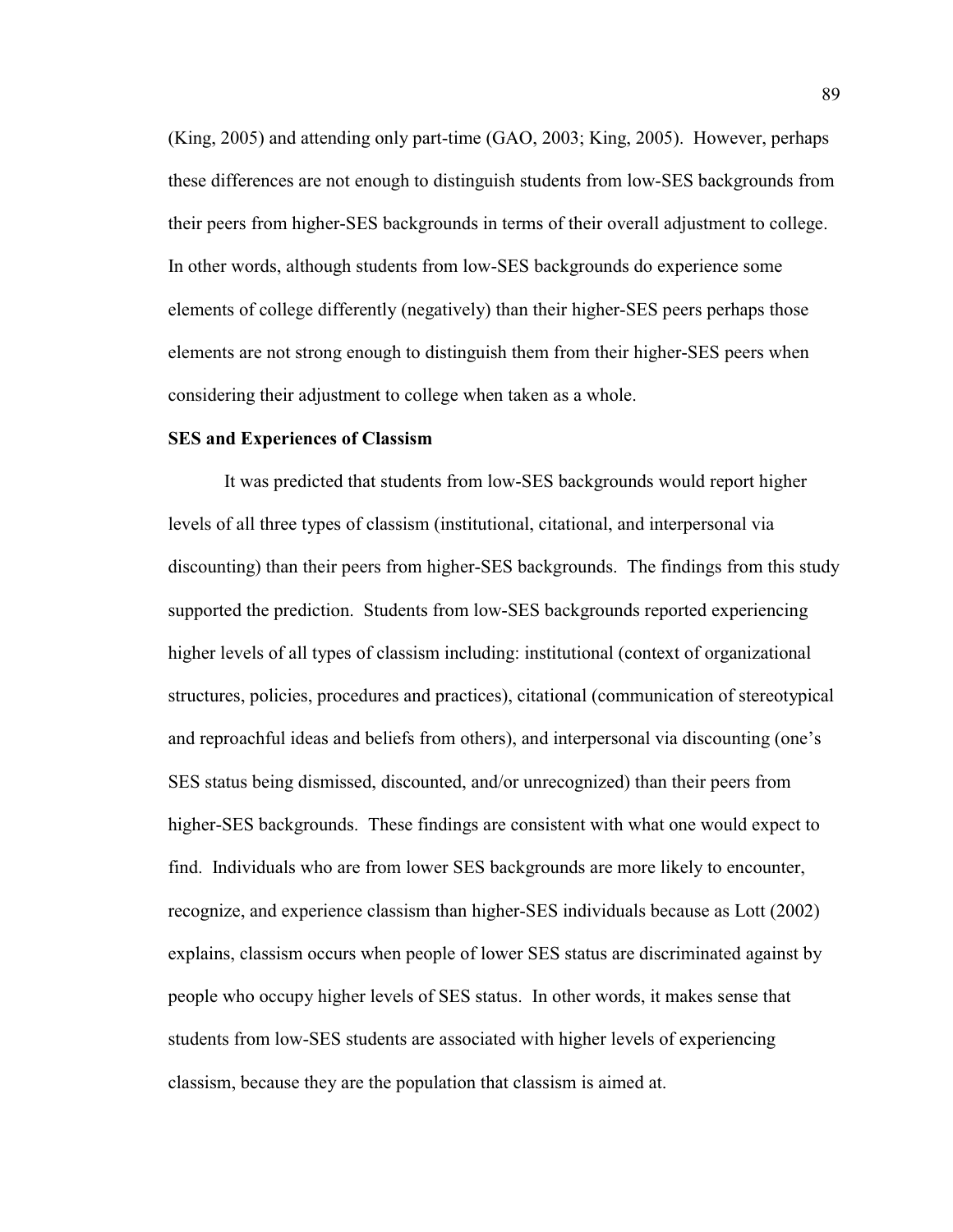When looking at the results for each of the different types of classism and their relationships to SES, it is of interest to note that for both institutional and interpersonal via discounting classism, all nine of the exploratory regression models were significant each with multiple significant predictors, whereas for citational classism only two models were significant (the full model and the income/assistance model) and for both of those models the only significant predictor was "public assistance past 10 years". In other words, although multiple models and multiple SES predictors were significant for institutional and interpersonal classism, students receiving "public assistance during the past ten years´ was the only predictor for citational classism. It could be argued that of the three types of classism defined by Langhout and colleagues, citational classism is the most overt type (e.g. experiencing classist, reproachful communication from others in the form of jokes or stories) as compared to the other two which measure classism in terms of organizational structures and one's SES situation being ignored or discounted. Additionally, it could be argued that those students who reported receiving public assistance during the past ten years were likely to be at the lowest end of the SES spectrum as compared to others in the study. Therefore, perhaps it is mostly/only the students from the most extreme low end of the SES spectrum that experience the more blatant form of classism (citational). Perhaps this can be attributed to the comments/jokes/stories the students report experiencing, being to other's reproachful opinions/beliefs about individuals who participate in public assistance programs. Clearly more in-depth research is needed to further explore this issue. The relevance of the differences in findings between SES and citational classism as compared to the other types will be relevant below in the section regarding classism and adjustment to college.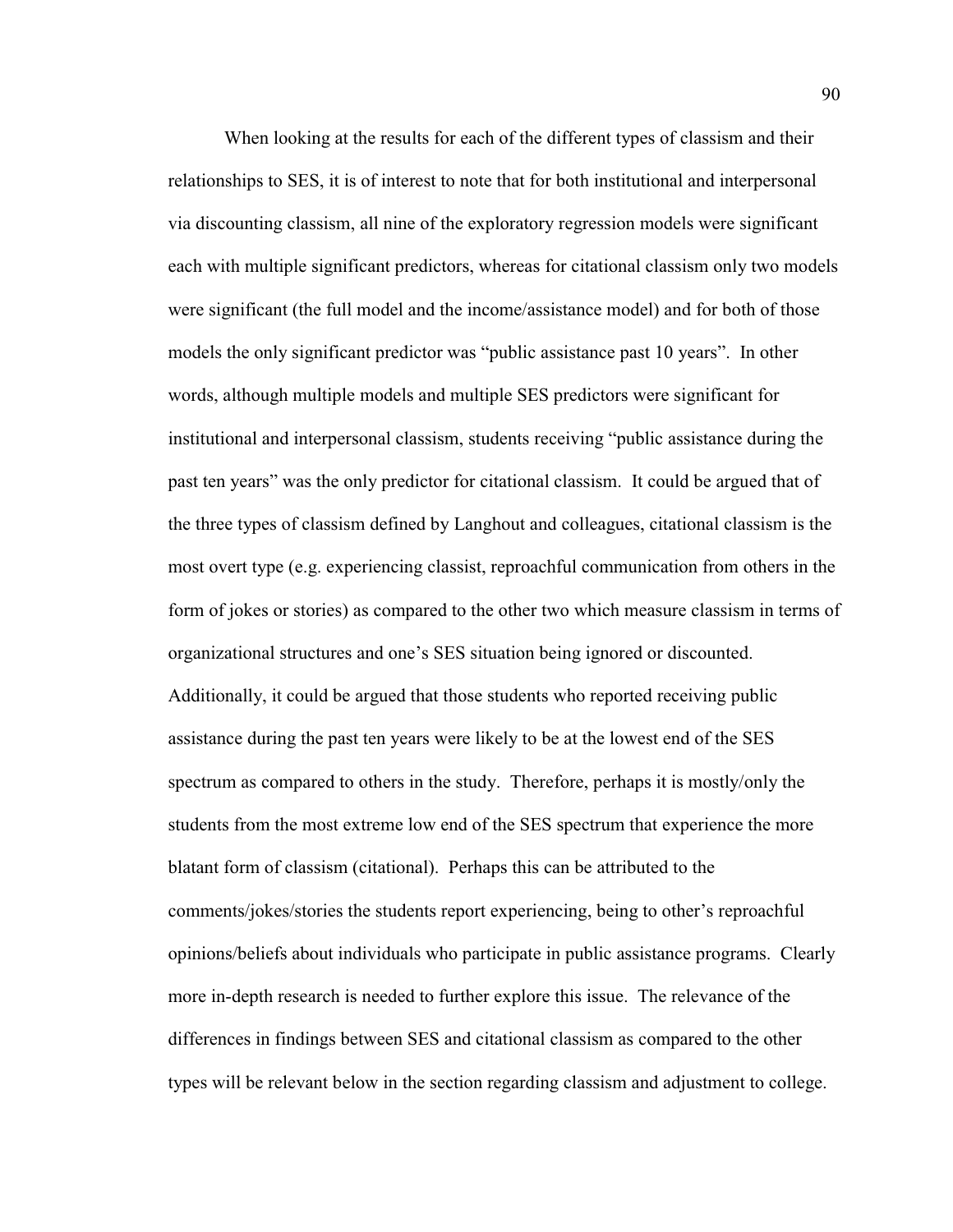#### **Experiences of Classism and Adjustment to College**

It was predicted that students' experiencing classism would be negatively related to overall adjustment to college. In other words, those students who reported higher levels of classism (institutional, citational and interpersonal via discounting) would report lower levels of overall adjustment to college. The study's findings partially support the prediction. Both institutional classism and interpersonal via discounting classism were significantly related to lower levels of overall adjustment to college, however, no relationship was found between citational classism and overall adjustment to college.

 There is very limited research on the relationship between classism and college experiences. In the process of developing the CEQ-A, Langhout and colleagues (2007) found both citational and interpersonal via discounting classism to be related to social, academic and general adjustment to school, while institutional classism was found to be related to an increased desire to leave school, lower levels of positive feelings about school, and lower levels of academic adjustment. The findings from this study are consistent with those of Langhout and colleagues for institutional and interpersonal via discounting classism but not their findings regarding citational classism. However, these findings make sense when one looks back at the relationship found between SES and citational classism as compared to SES and the other two types of classism. Of the three types of classism, citational classism had the fewest significant regression models and SES predictors associated with it. In fact, the only significant SES predictor for citational classism was students who reported receiving public assistance during the past ten years. Additionally, as has been previously noted only  $6\%$  of this study's sample reported that they had received public assistance during the past ten years. Therefore, perhaps the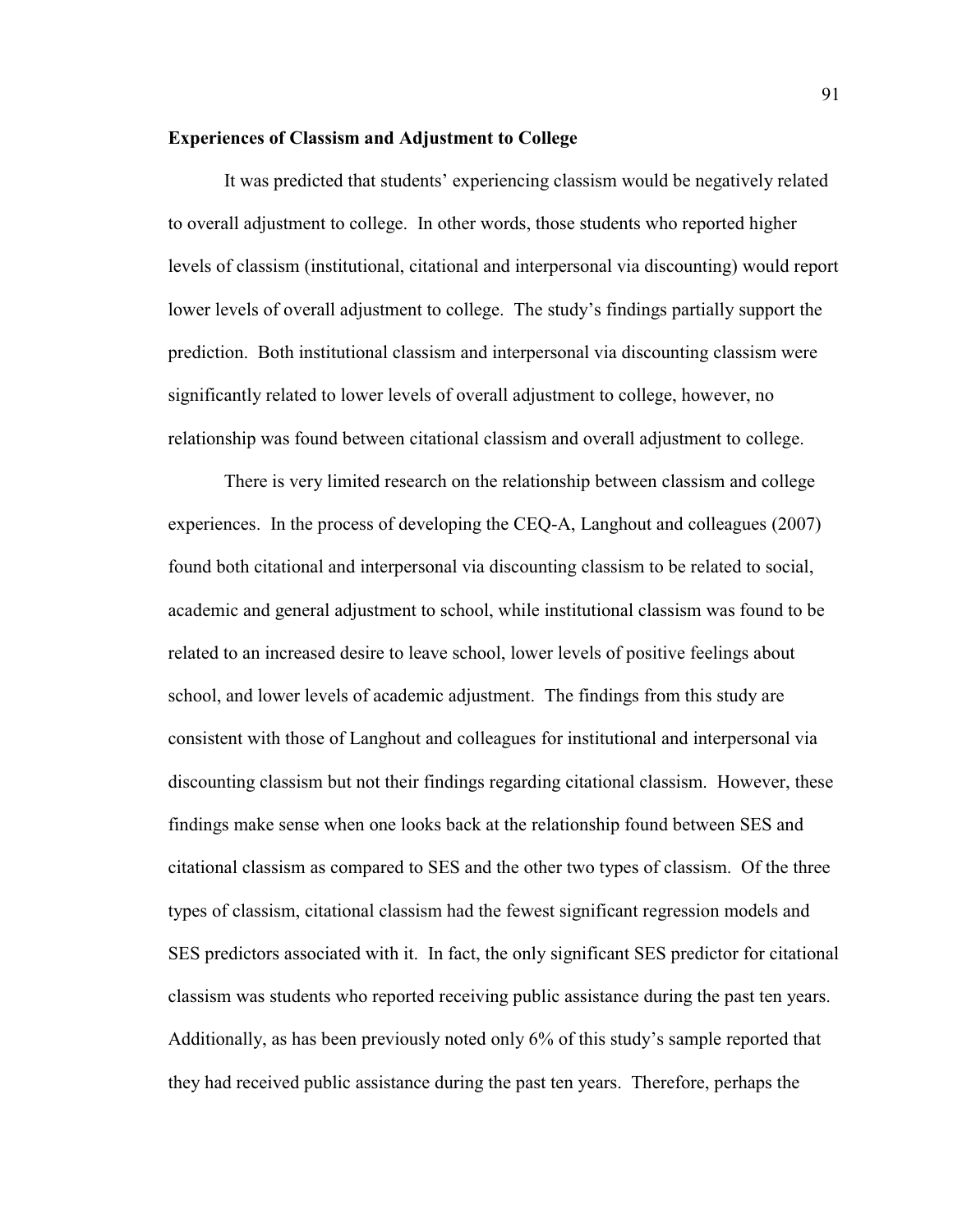sample was not robust enough to show a significant relationship between citational classism and overall adjustment to college. Another possible explanation is that experiencing citational classism is not an experience that is related to one's overall adjustment to college. Because there is such limited research in this area it is difficult to speculate what might account for the findings, and therefore it is extremely important that further research is conducted to examine and clarify these complex relationships.

#### **Limitations**

The current study investigated the relationships among college student adjustment, student SES and student experiences of classism. Several limitations exist within this study. First, it should be cautioned that when interpreting this study no causality can be concluded from the results. The research design of the study was correlational and predictive and therefore concerned with associated patterns versus causality. Second, as previously stated, one of the limitations of this study is the limited SES range for the sample of participants. The sample is skewed toward the middle and higher levels of SES background. For example, 90% of the sample reported father's incomes in the middle to upper class range. Furthermore, only 10% of the sample reported participating in public assistance programs while they were growing up. Because the purpose of this study was to examine the differences between college students from lower SES backgrounds to those of their higher-income peers, this restricted range of participant SES background is a significant limitation.

Another potential limitation of this study is the reliance on college students to report accurate SES information about their families. It is possible that many college students don't know the details or true circumstance of their families' SES situations.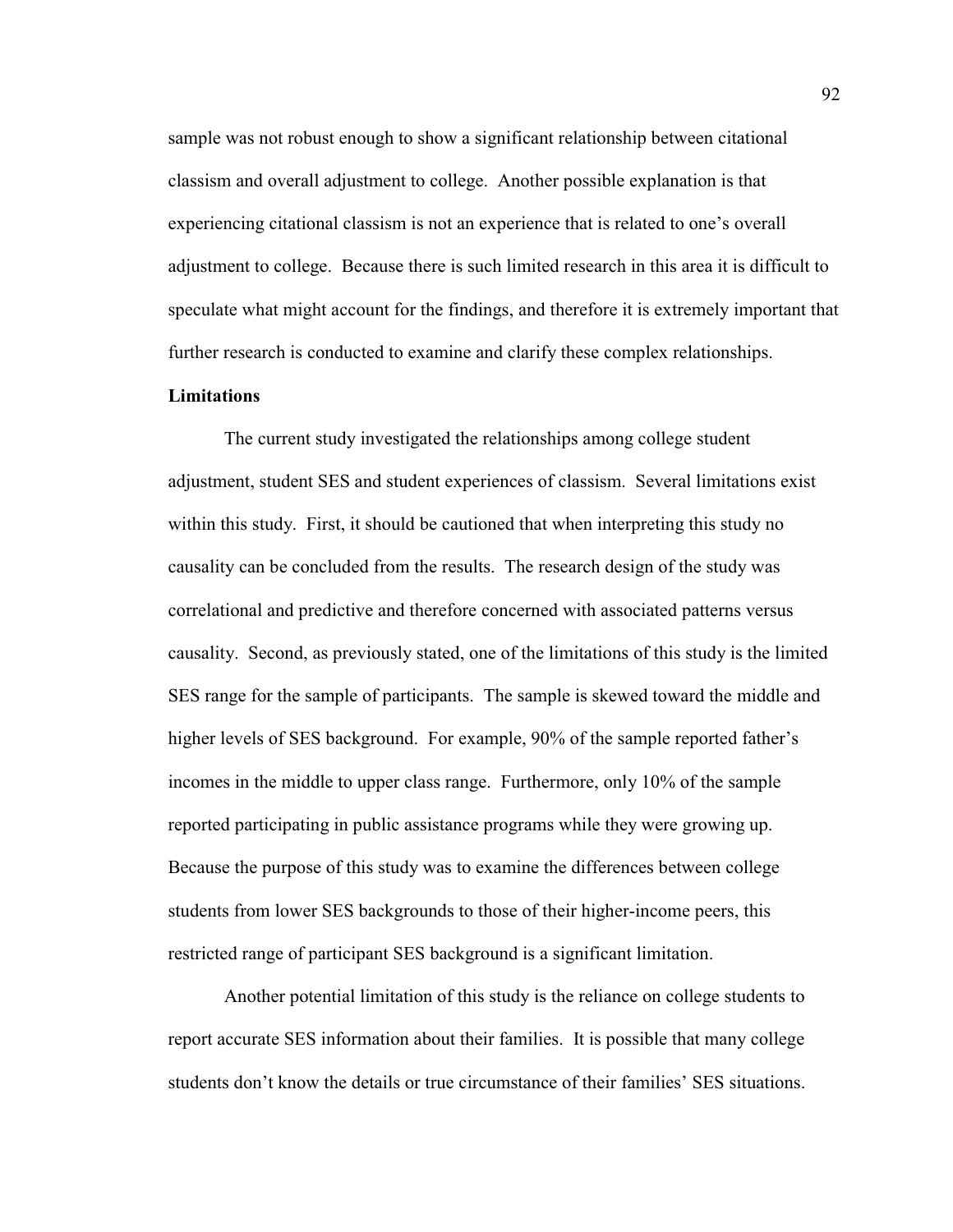Perhaps students were making a "best guess", based on their assumptions, when they reported their families SES data. In this study there is no way to determine how accurate the responses regarding SES are. Therefore it is important that we view the results of this study with caution just as we do with other self reported data.

Caution needs to be used when generalizing these results. Generalizing these findings to all college students should be avoided because of variations such as type of colleges (public vs. private), prestige or rigor of colleges/universities, diversity of college/university student populations, and regional variations. For example, the majority (92.3%) of participants in this study self-reported as Caucasian. This indicates that not only should caution be used when generalizing to other college students but also to students from other racial backgrounds.

## **Implications**

 The purpose of this study was to examine, in an exploratory manner, the relationships among college student adjustment, college student family SES background, and college student experiences of classism. The results from this study contribute to the current research on the role of SES in the lives of individuals and more specifically to the role of SES and of experiences of classism to the adjustment of college students.

The study found that a student's family SES background was significantly related to the student's academic, social, and personal-emotional adjustment to college as well as their feelings of attachment to their university. Previously, no other study has directly examined the relationship between family SES background and issues of adjustment to college. These findings indicating that low-SES students are less well adjusted to college, in several specific areas, than their peers from higher-SES backgrounds have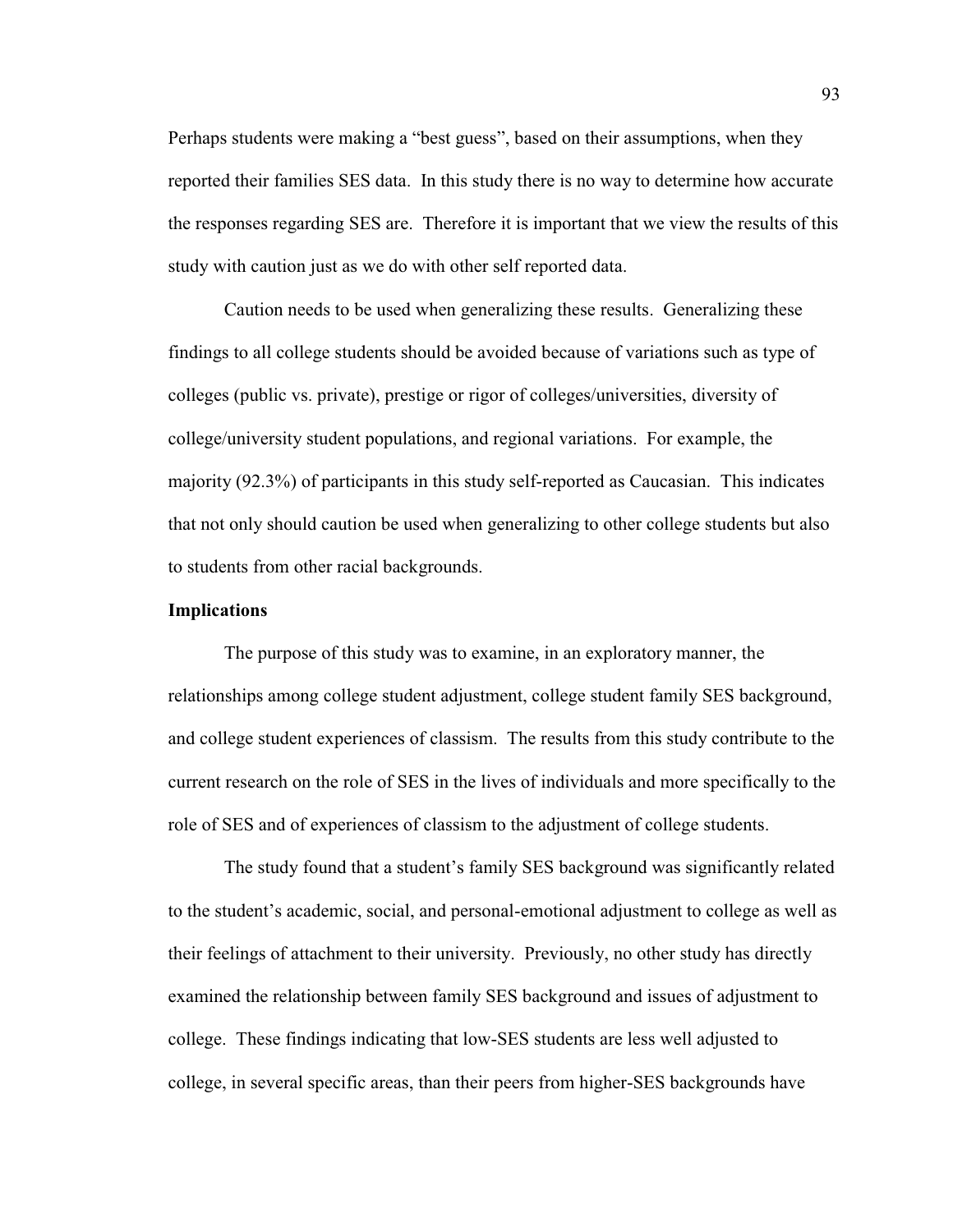important implications for university administrators, professors, and college counseling administrators regarding this specific college student population.

 In addition, this study found that for students, being from a low-SES background is significantly associated with experiencing classism in their college environment. Students from lower SES background reported experiencing higher levels of all types of classism when compared to their peers from higher-SES backgrounds. Specifically, low-SES students reported experiencing institutional classism (university organizational structures, polices, procedures or practices), citational classism (receiving communications of stereotypical and reproachful ideas from others regarding SES), and interpersonal via discounting classism (feeling like one's SES status is dismissed, ignored or unrecognized). Furthermore, this study found that students experiencing institutional classism, and interpersonal classism via discounting classism were less well adjusted to college overall than those students who did not report experiencing institutional or interpersonal via discounting classism.

 Overall, this study found significant differences between college students from low-SES backgrounds and students from higher-SES backgrounds. Specifically, low-SES students appear to be adjusting less well to college in a variety of areas and they appear to be having experiences of classism at their university. Additionally, those students who are reporting experiencing classism appear to be less well adjusted to college overall than those who reported not experiencing classism. Given that previous research has found that students from low-income backgrounds are far less likely to graduate from 4-year institutions than their peers from higher-SES backgrounds (Terenzini, Cabrera, & Bernal, 2001) the information from this study can perhaps provide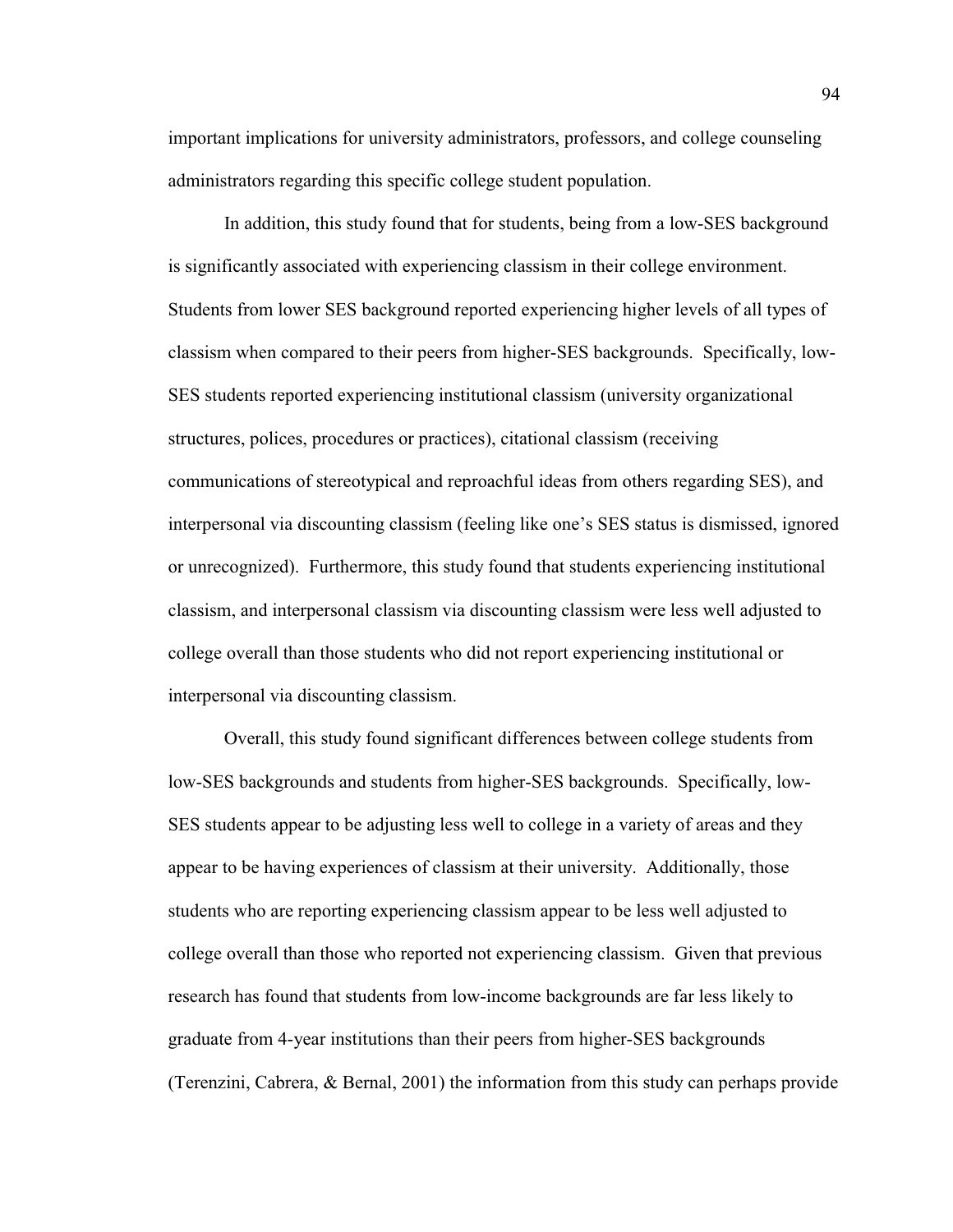some guidance to university administrators on where interventions to increase graduation rates can be targeted. It seems clear that issues related to academic adjustment, social adjustment, personal-emotional adjustment and various forms of classism on university campuses provide ample opportunities for targeted interventions aimed at not only increasing low-SES students' chances for graduation but also improving their college experiences.

#### **Future Research**

The current study has opened up many avenues for future research. First, as previously noted it will be important for research to further examine this study's findings of relationships between SES and academic, social, personal-emotional adjustment and attachment to college but not a relationship between SES and overall adjustment to college. Replication of the current study could help determine if this is a consistent finding as well as provide some information about the relationship between the various subtypes of adjustment, overall adjustment and SES. It is suggested that replication studies focus on including a wider range of SES backgrounds in their sample and might also consider including first year college students from several years.

Secondly, future research would benefit from sampling that included a more diverse range of participant SES background and racial background. Additionally, replicating this study in other regional areas and different types of university/college settings would be important.

Third, future studies might consider including and examining multiple potentially moderating variables. Variables related to SES, personal factors, and educational factors may provide important information related to SES, classism and various types of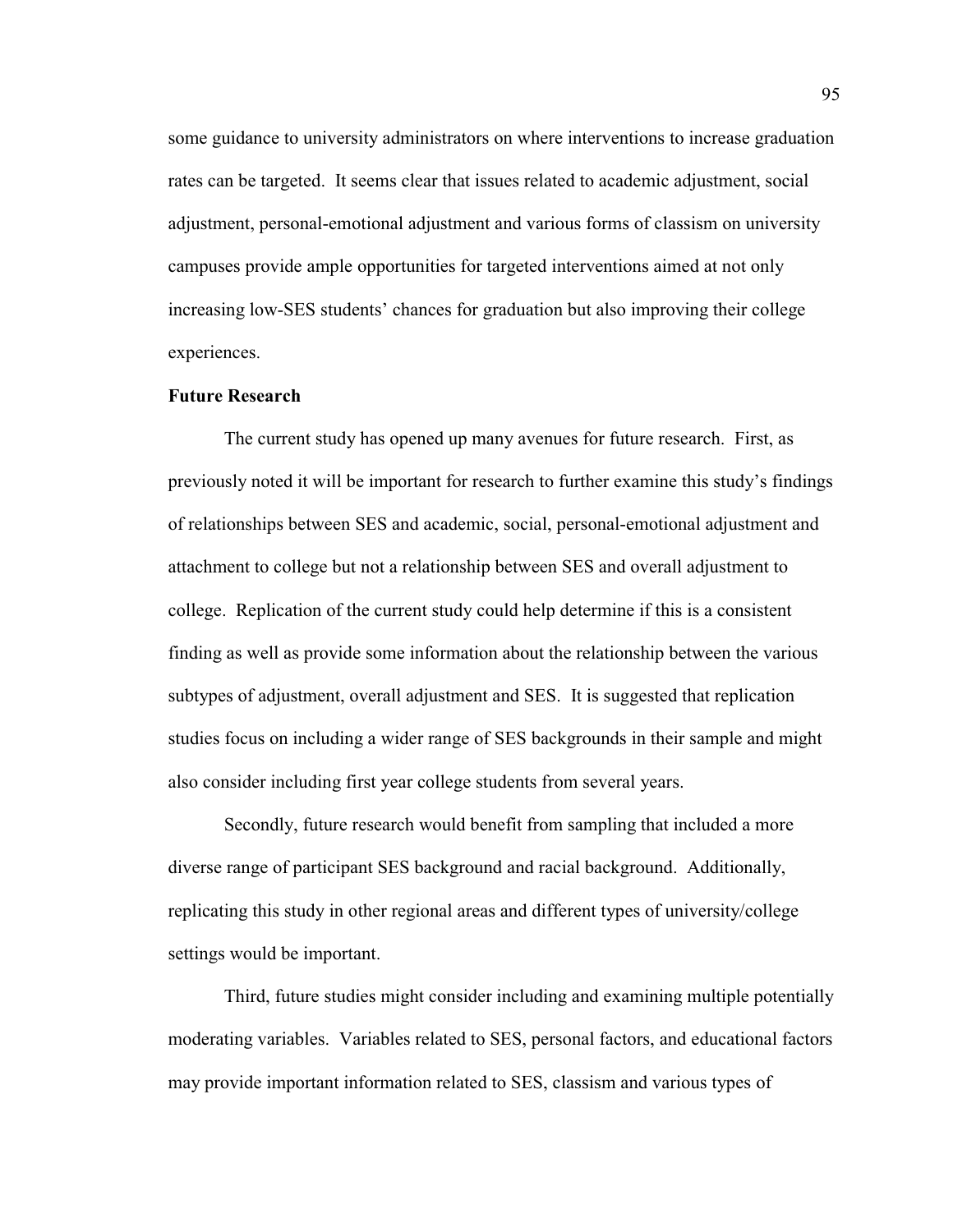adjustment to college. For example variables related to SES could include: current SES situation, subjective measure of stress and/or opinions about current SES situation, specific information about how the student is paying for school, and how much financial assistance (e.g. use of credit cards, cash) students receive from others. Personal factors could include issues such as gender, transfer student versus non-transfer student, family generation of college attendance, number of dependents, and number of hours worked per week while in school, and issues related to personal resiliency. Educational factors may include questions regarding, participation in university sponsored extracurricular activities (e.g. clubs, teams, Greek life). These are just a few of the example of potential additional variables to consider when examining the relationships among student SES, experiences of classism and adjustment to college.

Finally, another important finding that resulted from this study, with implications for future research, was the importance of including multiple independent measures of SES when using SES as a variable in a study. As stated previously, some researchers have cautioned against the use of composite measures of SES due to limited scope and oversimplification of a complex phenomenon (APA, 2007; Conger & Donnellan, 2007; Duncan & Magnuson, 2003; Krieger, et al., 1997). Furthermore, it has been found in previous research that different indices of SES related differently to the same dependent or outcome variable and therefore it is important to include a variety of SES indices (Power & Manon, 1992; Rodgers, 1991; von Rueden et al., 2006). For example, Brady and Matthews (2002) found in their study that "correlations between socioeconomic indices were not so high as to suggest redundancy, and different SES indicators were of importance in predicting exposure to different types of life events" (p. 575). The current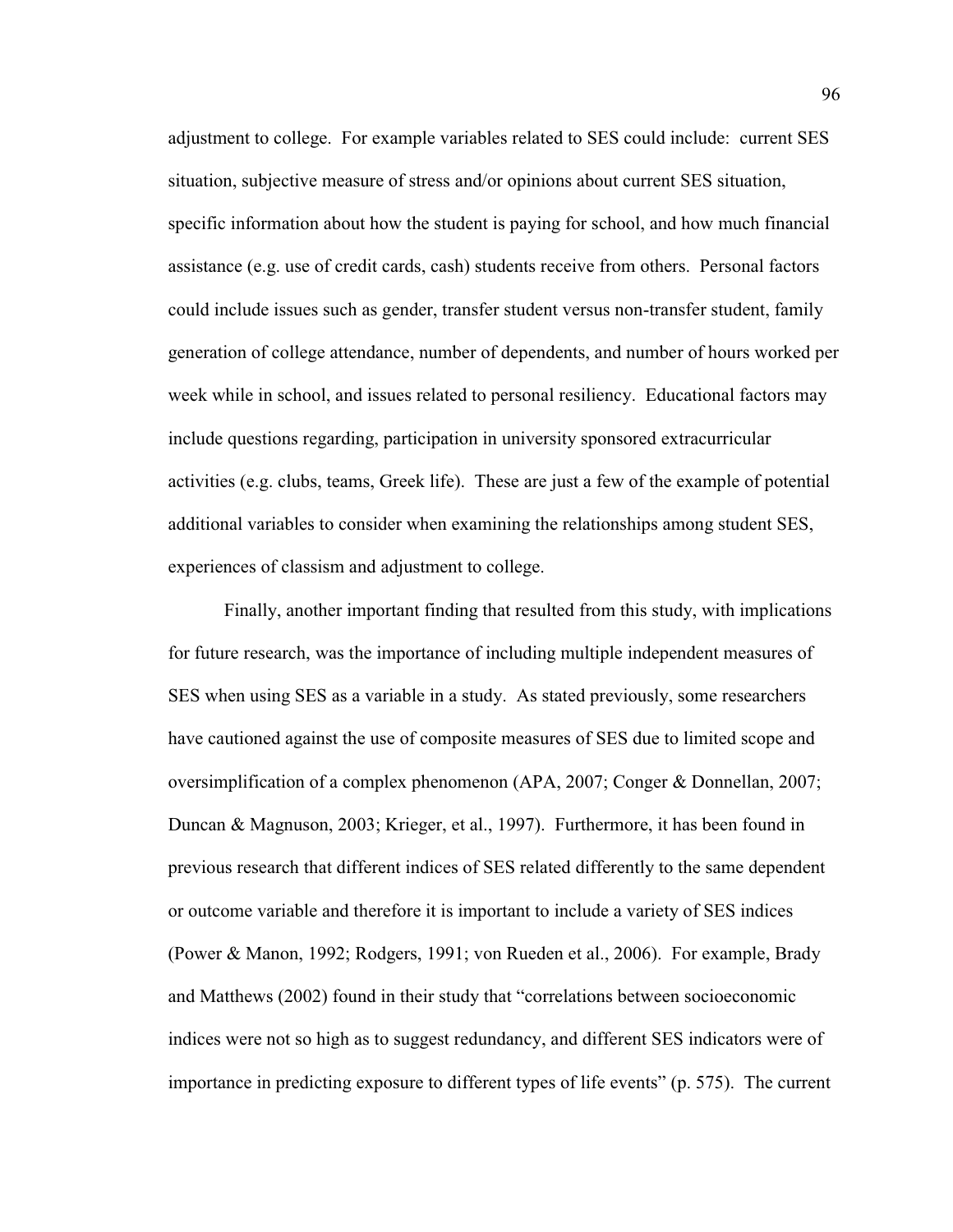study supports the findings of previous studies in that different SES indicators related differently to various outcome variables (Power & Manor, 1992, Rodgers, 1991, von Rueden et al., 2006). More specifically, if this study had only included a limited number of SES indicators, or had used one of the commonly used composite SES scores, the results of the study could have been very different. Consider for example this study's findings that SES indicators related to students' fathers' SES (highest grade, occupation, and income) were significant predictors for the outcome variables social adjustment and personal emotional adjustment. However, for the outcome variable institutional attachment, receiving public assistance was the only significant SES factor. Similarly, students' mothers' SES (highest grade, occupation, and income) were predictive of interpersonal via discounting classism and institutional classism, but receiving public assistance during the past 10 years was the only significant predictor for the citational type of classism. Overall, the exploratory nature of this study allowed for many important findings regarding the complexity of SES in general and specifically the complexity of it's relationship to various criterion variables.

Additionally, some of the SES measures that traditional research might not consider using as indicators of SES, such as having your own room while growing up, having a washer/dryer in your home, and purchasing second hand clothing, were found in this study to provide unique information. For example, the full regression model for personal-emotional adjustment to college was significant and perhaps surprisingly having your own room and having a washer/dryer in your home while growing up were among the significant predictors. Similar results emerged from the models for institutional classism. Having your own room, having a washer/dryer and purchasing second hand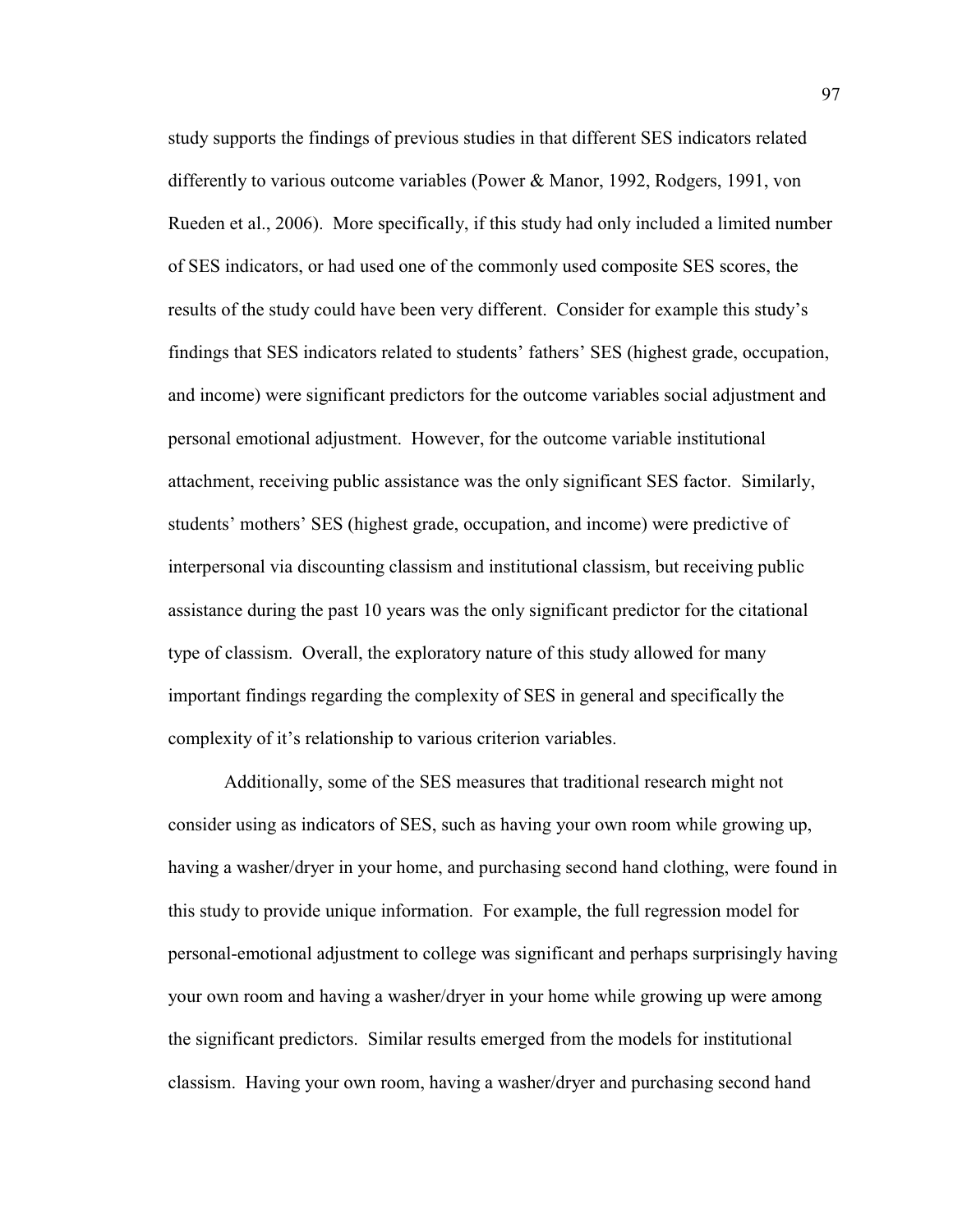clothing were significant predictors in several of the models. However, other perhaps non-traditional indicators of SES such as number of computers in the home, number of family vehicles, and having your own vehicle as a teenager, which were included in this study did not emerge as unique predictors. Perhaps this indicates that those particular SES measures are not viable for this particular sample and/or population. Future research might consider including them and assessing for replicated findings regarding their viability. However, future research might also consider eliminating those particular measures of SES as their feasibility as SES predictors is questionable based on the results of this study.

Overall, there was great variety in the way that the various SES variables in this study related to the various outcome variables in this study. As Adler and colleagues  $(1994)$  argued "SES is typically measured by a single variable, such as income or education...various components of SES are intercorrelated, they are not identical..." (p. 21). The findings of this study support these findings as well as previous calls in the literature for researchers to take caution not to over simplify a very complex phenomenon. Furthermore it is important that caution is exercised when interpreting conclusions regarding SES, when those conclusions are based on the use of only one measure of SES.

## **Conclusions**

The goals of the current study were to provide insight into the adjustment to college for students from low-income backgrounds versus their peers from higher-income backgrounds, explore the relationship between perceptions of classism at college and SES, and finally to explore the relationship between perceptions of classism at college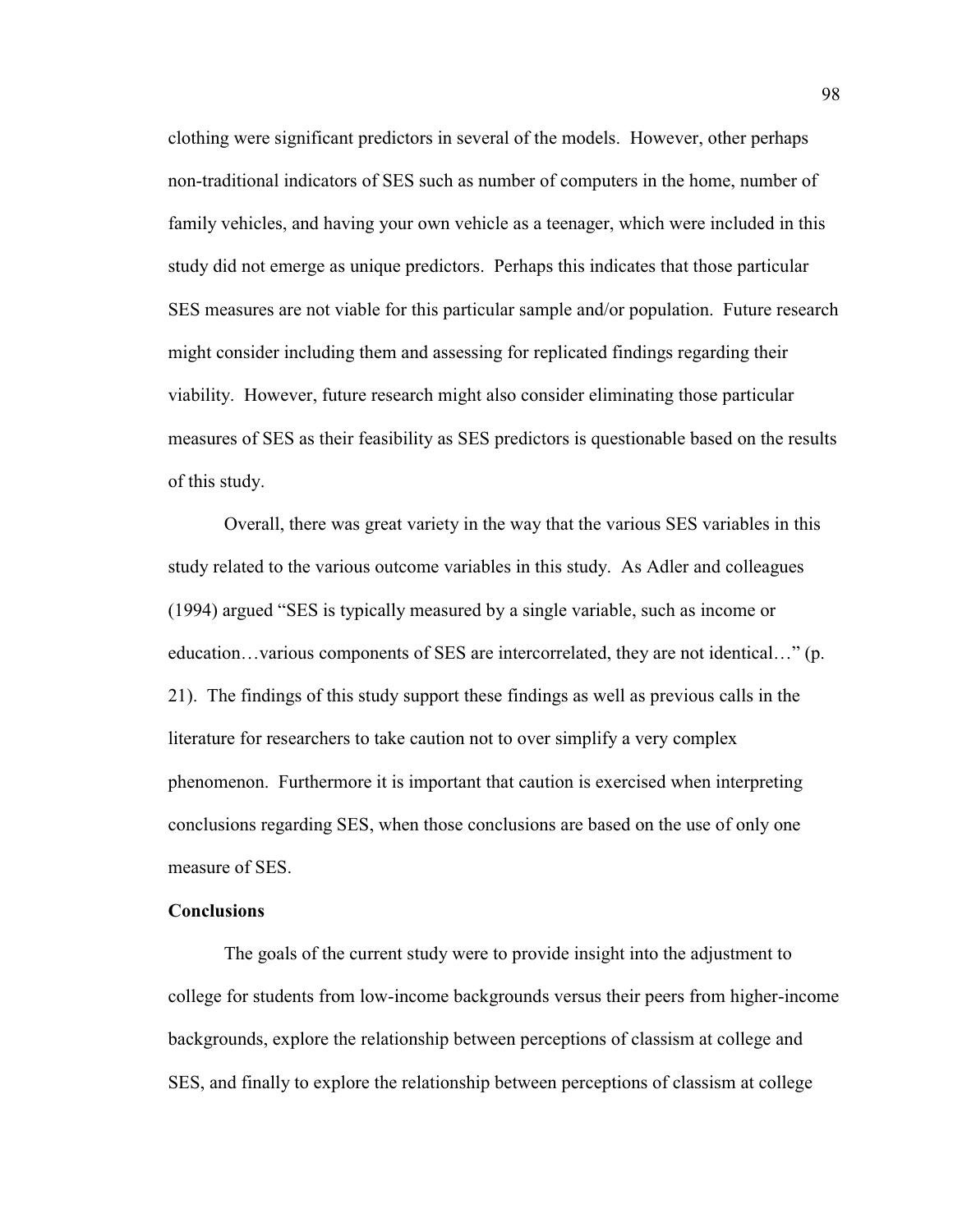and adjustment to college. The findings from the current study provided some expected outcomes as well as outcomes that were surprising.

As expected, students from low-SES backgrounds were found to be less well adjusted than their peers from higher-SES backgrounds in the areas of academic and personal-emotional adjustment as well as institutional attachment. In addition, as expected, the results indicate that low-SES students report higher perceptions of classism experiences on campus as compared to their higher-income peers and that those students who reported higher rates of perceived classism were less well adjusted overall to college than those students who reported lower rates of perceived classism. Finally, the expectation that the inclusion of multiple indicators for measuring SES would be important for the results of this study was supported. This study's findings indicate that different indicators of SES related differently to various outcome variables and that perhaps important information could have been missed regarding the outcome variables if a more limited set of SES variables were used.

 The findings from this study also produced several surprising results. First, overall adjustment to college was not found to be related to SES. This result was surprising as it seems somewhat inconsistent with previous research and with some of the findings from the current study. Second, although a relationship was found between SES and social adjustment to college, the direction of that relationship is unclear. In other words, the findings leave room for the possibility that low-SES college students actually have higher social adjustment to college than their higher-income peers. Finally, the finding that "number of vacations during the past ten years" was the only significant predictor of academic adjustment was also a surprising and puzzling finding. These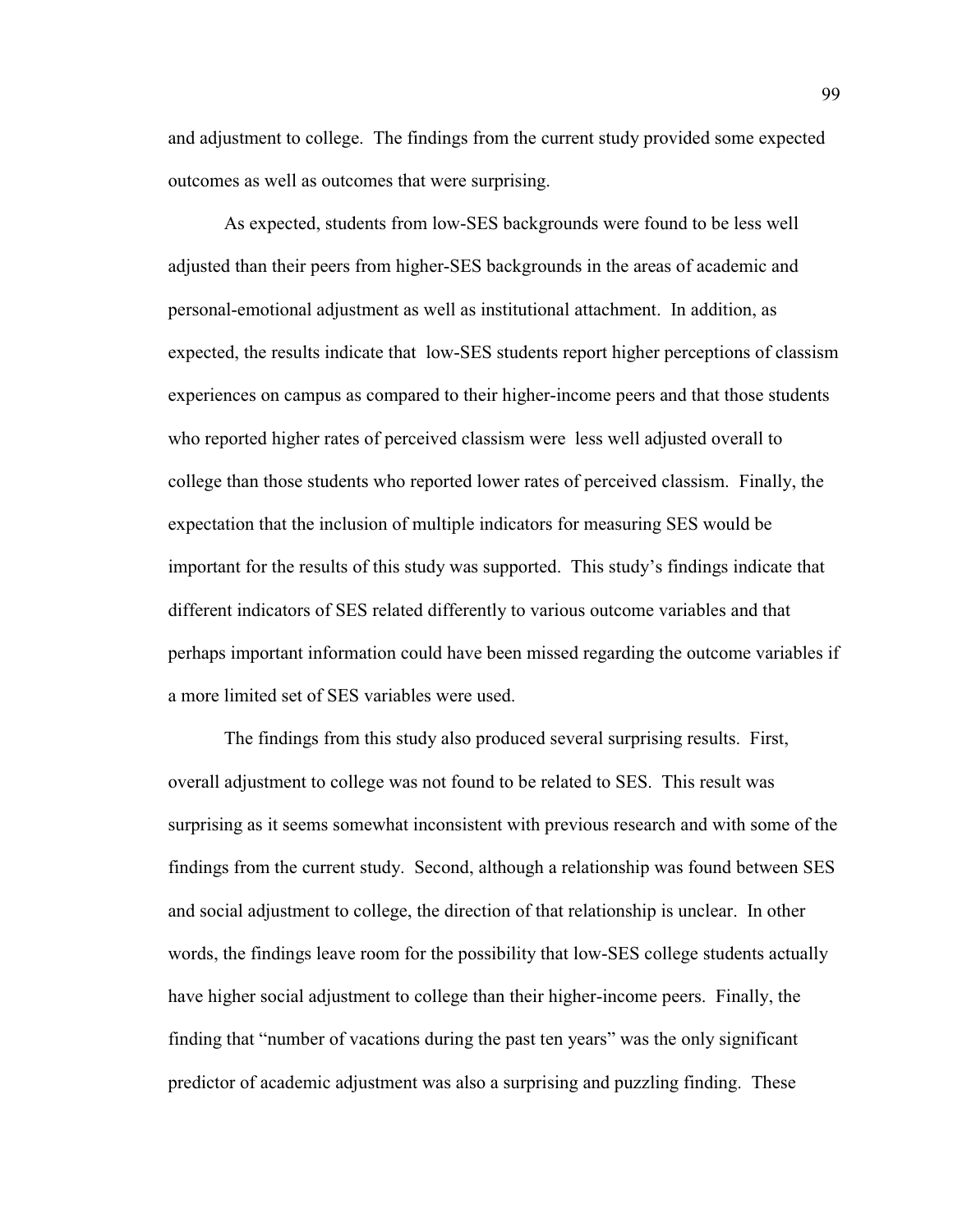surprising findings leave one with many questions such as "Would these findings have been the same if the SES range of the sample was less restricted?"; "Would a higher number of low-SES students in the sample change the finding regarding overall adjustment to college?"; "Is it possible that although low-SES students are less well adjusted in some sub-areas of college adjustment, in terms of overall adjustment they do not differ from their higher-income peers?"; "Is it possible that students from low-SES backgrounds are actually more socially adjusted to college than their higher-income peers and if so what are some possible explanations for this?"; "what is it about the SES indicator 'number of vacations' that is related to academic adjustment?" These examples of questions produced from the findings of this study provide for many potential avenues for future research. For example, one might design a study that looks specifically at the social experiences and adjustments of low-SES students in order to provide some context and further understanding of the relationship between SES and social adjustment. This study could include a more in-depth inventory and analysis of the social experiences and activities that low-SES students are participating in, in addition to a measure of social adjustment. As for the questions surrounding the non-significant overall adjustment finding, one could replicate the current study but focus on recruiting a much larger sample of students from low-SES backgrounds to allow for examination of a more evenly distributed sample of SES backgrounds. Finally, the issue of the indicator "number of vacations" being predictive of academic adjustment could be further explored by examining other factors that may be related to both vacations and academic adjustment, such as ability to adapt to new situations, resiliency, healthy balance between school and leisure activities.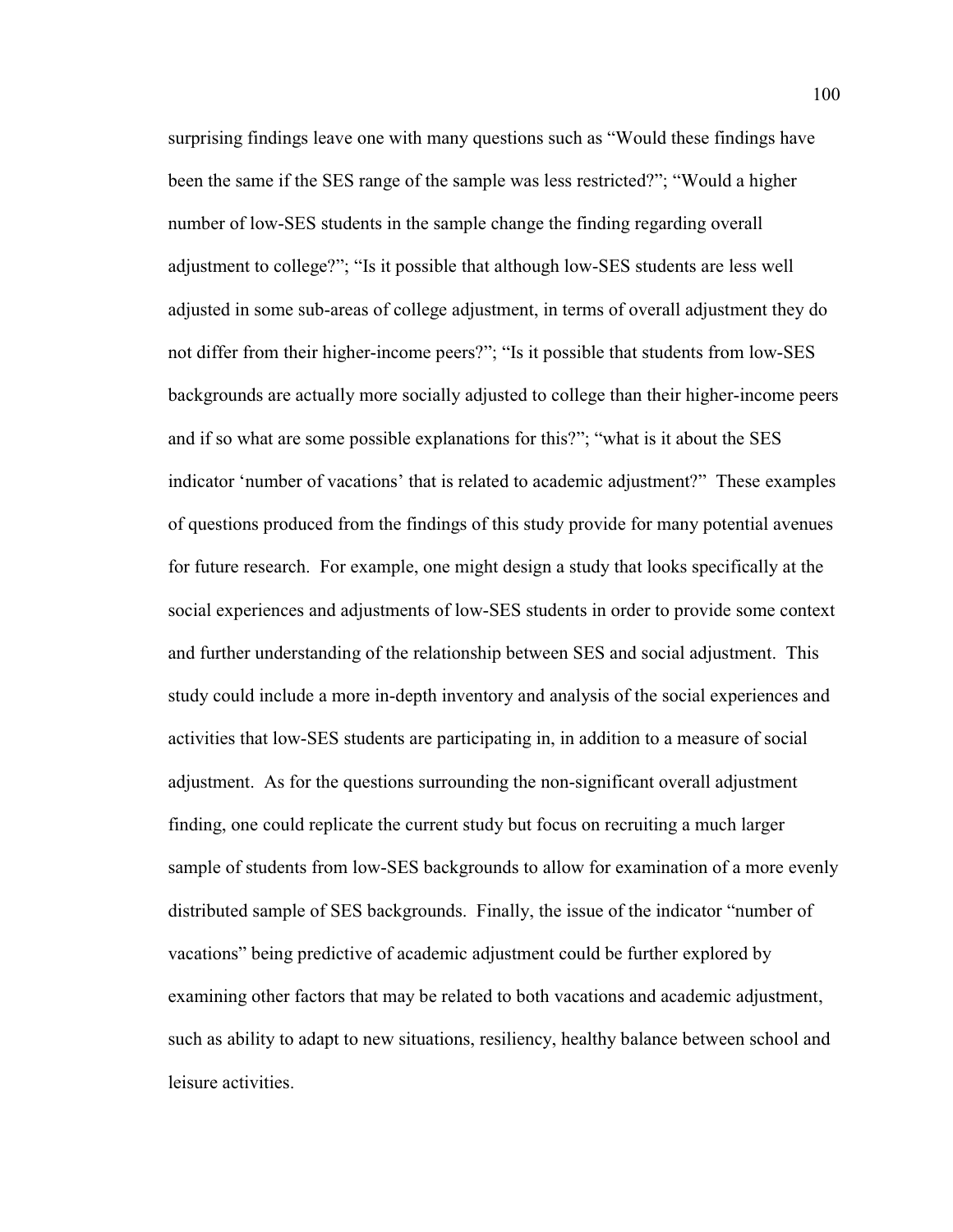As is common with many research experiences, the answers to the questions explored in this study have created even more questions and avenues for further exploration. Despite some of the unexpected findings and new questions, this study has also provided important information that is both original as well as supportive of previous findings.

As previously noted some research has found that low-SES students are less likely than their peers from higher-SES background to graduate from college (Bowen, et al., 2005; King, 2005; Terenzini, et al., 2001). The findings from this study offer interested parties such as parents, students, university administrators, and university mental health providers, some specific areas in which low-SES college students are experiencing college in a less positive manner than their higher-income peers. The findings from this study indicating that low-income college students are fairing less well in terms of academic and personal-emotional adjustment, attachment to their institution, that they are more likely to perceive experiences of classism on campus, and that those who perceive higher levels of classism are less well adjusted to college, are specific areas that interested parties can target for interventions. By targeting these areas for both preventative and reactive interventions perhaps interested parties will help minimize the college graduation gap between students from low-SES backgrounds and students from higher-SES backgrounds and more low-SES college students will achieve success in the form of a college degree.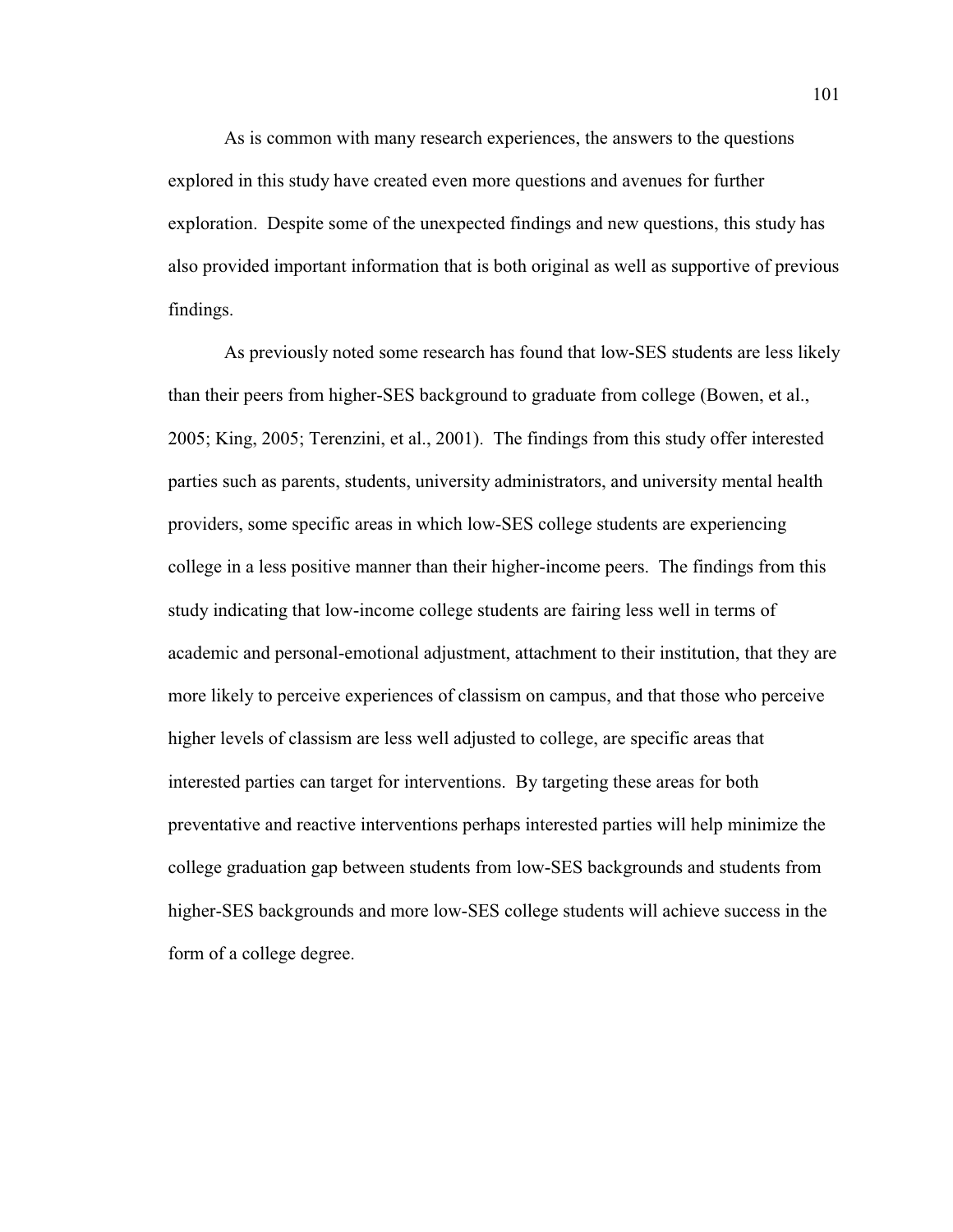## **References**

- Abes, E. S., & Jones, S. R. (2004). Meaning-making capacity and the dynamics of lesbian college students' multiple dimensions of identity. *Journal of College Student Development, 45*(6), 612-632.
- Adelstein, A. M. (1980). Life-style in occupational cancer. *Journal of Toxicology and Environmental Health, 6*, 953-962.
- Adler, N. E., Boyce, T., & Chesney, M. A. (1994). Socioeconomic status and health: The challenge of the gradient. *American Psychologist, 49*, 15-24.
- Adler, N. E., Boyce, T., Chesney, M., Folkman, S., & Syme, L. (1993). Socioeconomic inequalities in health: No easy solution. *Journal of the American Medical Association, 269,* 3140-3145.
- Adler, N. E., & Coriell, M. (1997). Socioeconomic status and women's health. In S. J. Gallant, G. P. Keita & R. Royak-Schaler (Eds.), *Health care for women: Psychological, social and behavioral influences* (pp. 11-23). Washington, DC: American Psychological Association.
- Adler, N. E., & Newman, K. (2002). Socioeconomic disparities in health: Pathways and policies. *Health Affairs, 21*(2), 60-77.
- Adler, N. E., Castellazzo, G., & Ickovics, J. R. (2000). Relationship of subjective and objective social status with psychological and physiological functioning: Preliminary data in healthy white women. *Health Psychology, 19*(6), 586-592.
- Advisory Committee on Student Financial Assistance. (ACSFA, 2001). *Access denied: Restoring the nation's commitment to equal educational opportunity*. Washington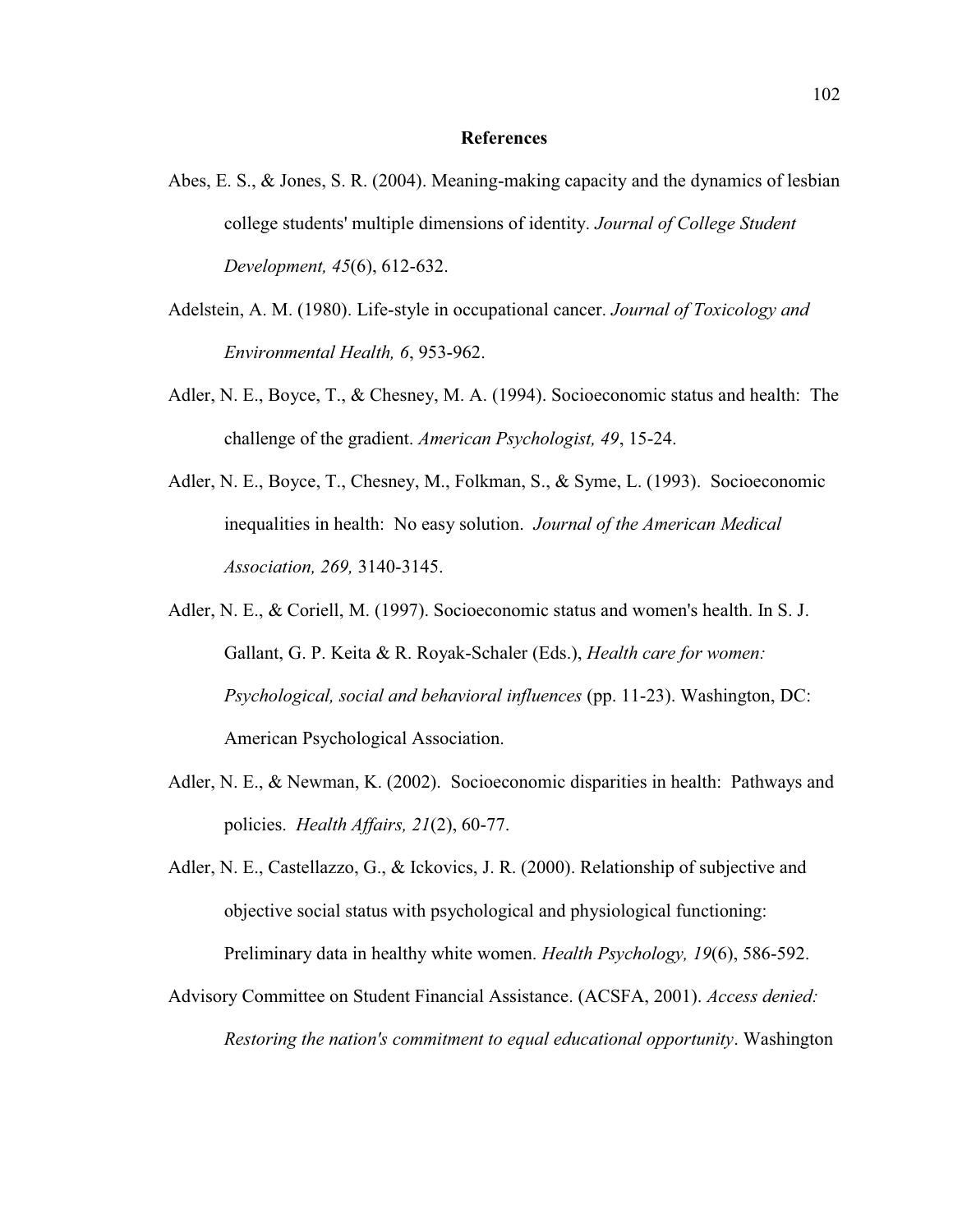D. C.: The Advisory Committee on Student Financial Aid. Retrieved July 12, 2008, from: http://www.ed.gov/about/bdscomm/list/acsfa/access\_denied.pdf

- American Psychological Association (APA), Public Interest Government Relations Office (n.d.). *Socioeconomic status and health fact sheet*. Washington, D.C.: American Psychological Association. Retreived on July 13, 2008, from http://www.apa.org/ppo/pi/socioeconomic status and health fact sheet.pdf
- American Psychological Association (APA), Task force on Socioeconomic Status (2007). *Report of the APA Task Force on Socioeconomic Status*. Washington, D.C: American Psychological Association. Retreived on July 13, 2008, from http://www2.apa.org/pi/SES\_task\_force\_report.pdf
- Armstrong, K. L. (2007). Advancing social justice by challenging socioeconomic disadvantage. In C. C. Lee (Ed.), *Counseling for social justice* (2nd ed., pp. 15- 30). Alexandria, VA: American Counseling Association.
- Arnold, D. H., & Doctoroff, G. L. (2003). The early education of socioeonomically disadvantaged children. *Annual Review of Psychology, 54*, 517-545.
- Astin, A. W. (1993). *What matters in college: Four critical years revisted*. San Francisco: Jossey-Bass
- Astin, A. W., & Oseguera, L. (2004). The declining "equity" of American higher education. *The Review of Higher Education, 27*(3), 321-341.
- Baker, R. W., & Siryk, B. (1984). Measuring adjustment to college. *Journal of Counseling Psychology, 31*(2), 179-189.
- Baker, R. W., McNeil, O. V., & Siryk, B. (1985). Expectation and reality in freshman adjustment to college. *Journal of Counseling Psychology, 32*, 94-103.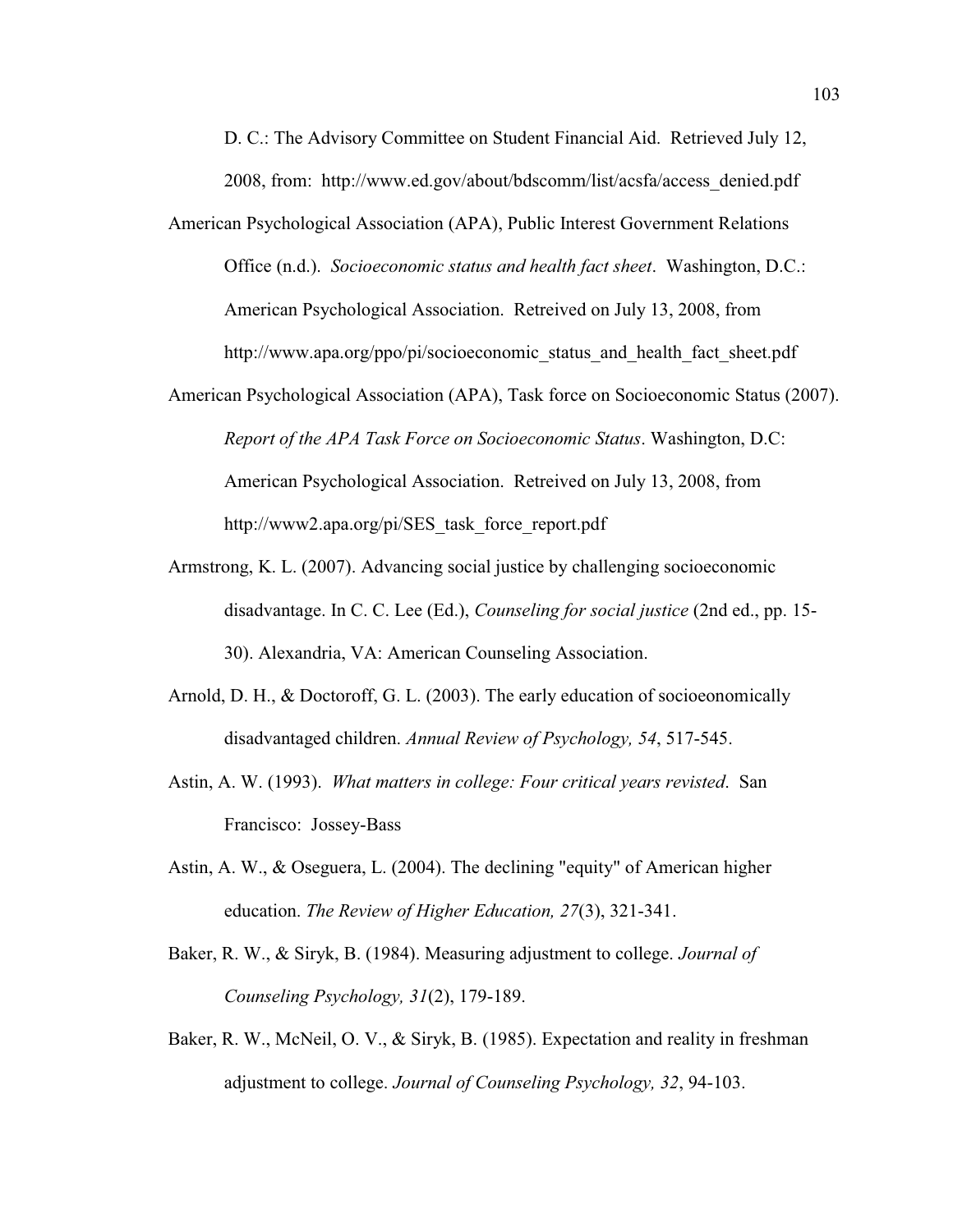- Baker, R. W., & Siryk, B. (1989). *Student Adaptation to College Questionnaire*. Los Angeles: Western Psychological Services.
- Barefoot, J. C., Peterson, B. L., Dahlstrom, W. G., Siegler, I. C., et al. (1991). Hostility patterns and health implications: Correlates of cook-medley hostility scale scores in a national survey. Health Psychology, 10, 18-24.
- Bauer, K. W., & Liang, Q. (2003). The effect of personality and precollege characteristics on first-year activities and academic performance. *Journal of College Student Development, 44*(3), 277-290.
- Bean, J. P. (1980). Dropouts and turnover: the synthesis and test of a causal model for student attrition. *Research in Higher Education, 12,* 155-187.
- Bean, J. P. (1982). Student attrition, intentions, and confidence: Interaction effects in a path model. *Research in Higher Education, 17,* 291-319
- Beeber, L. S. (1999). Testing an explanatory model of the development of depressive symptoms in young women during a life transition*. Journal of American College Health, 47*(5), 227-234.
- Bergerson, A. (2007). Exploring the impact of social class on adjustment to college: Anna's story. *International Journal of Qualitative Studies in Education, 20*(1), 99- 119.
- Berkman, L. F., & Kawachi, I. (2000). *Social epidemiology*. New York: Oxford Univ. Press
- Bigelow, B. J. (2006). There's an elephant in the room: The impact of early poverty and neglect on intelligence and common learning disorders in children, adolescents and their parents. *Developmental Disabilities, 34*, 177-215.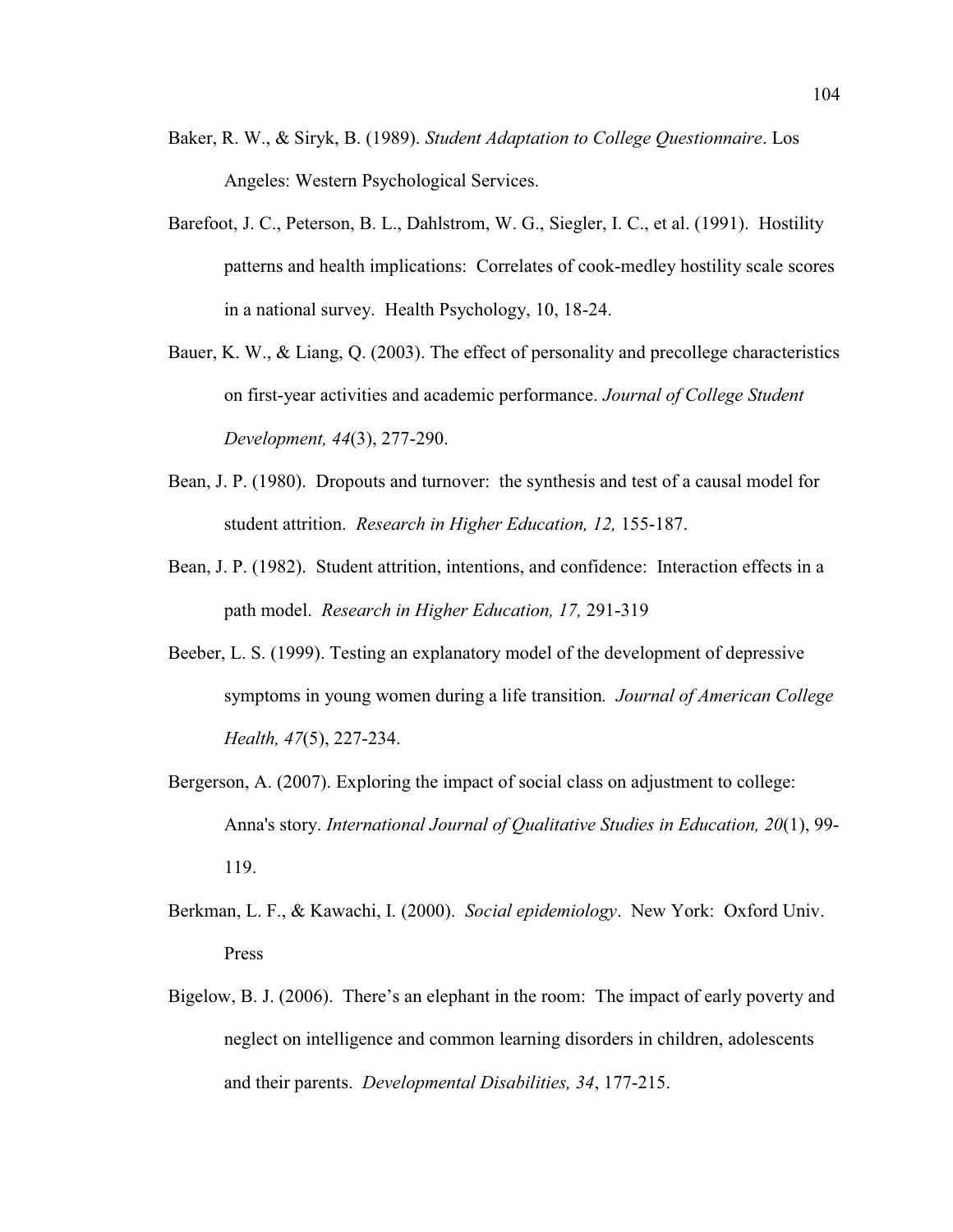- Black, M. M., & Krishnakumar, A. (1998). Children in low-Income, urban settings. *American Psychologist, 53*(6), 635-646.
- Boston University (n.d.). Who we are: Our diverse community. Retrieved October 24<sup>th</sup>, 2009 from http://www.bu.edu/admissions/bu-basics/who-we-are/

Bourdieu, P. (1986). The forms of capital. In J. Richardson (Ed.), *Handbook of theory and research for the sociology of education* (pp. 241-258). New York: Greenwood Press.

- Bowen. W. G., Kurzweil, M. A., Tobin, E. M., & Pichler, S. C. (2005). *Equity and excellence in American higher education.* Charlottesville: University of Virginia Press.
- Boyce, W., Torsheim, T., Currie, C., & Zambon, A. (2006). The family affluence scale as a measure of national wealth: Validation of an adolescent self-report measure. *Social Indicators Research, 78*(3), 473-487.
- Bradley, R. H., Corwyn, R. F., & Whiteside-Manseel, L. (1996). Life at home: Same time, different places. *Early Development and Parenting 5*, 251-269.
- Brady, S. S., & Matthews, K. A. (2002). The influence of Socioeconomic Status and Ethnicity on adolescents' exposure to stressful life events. *Journal of Pediatric Psychology, 27*(7), 575-583.
- Bronfenbrenner, U. (1984). *The ecology of human development. Experiments by nature and design.* Cambridge, MA: Harvard University Press.
- Brooks-Gunn, J., & Duncan, G. (1997). The effects of poverty on children. *The Future of Children, 7*(2), 55-71.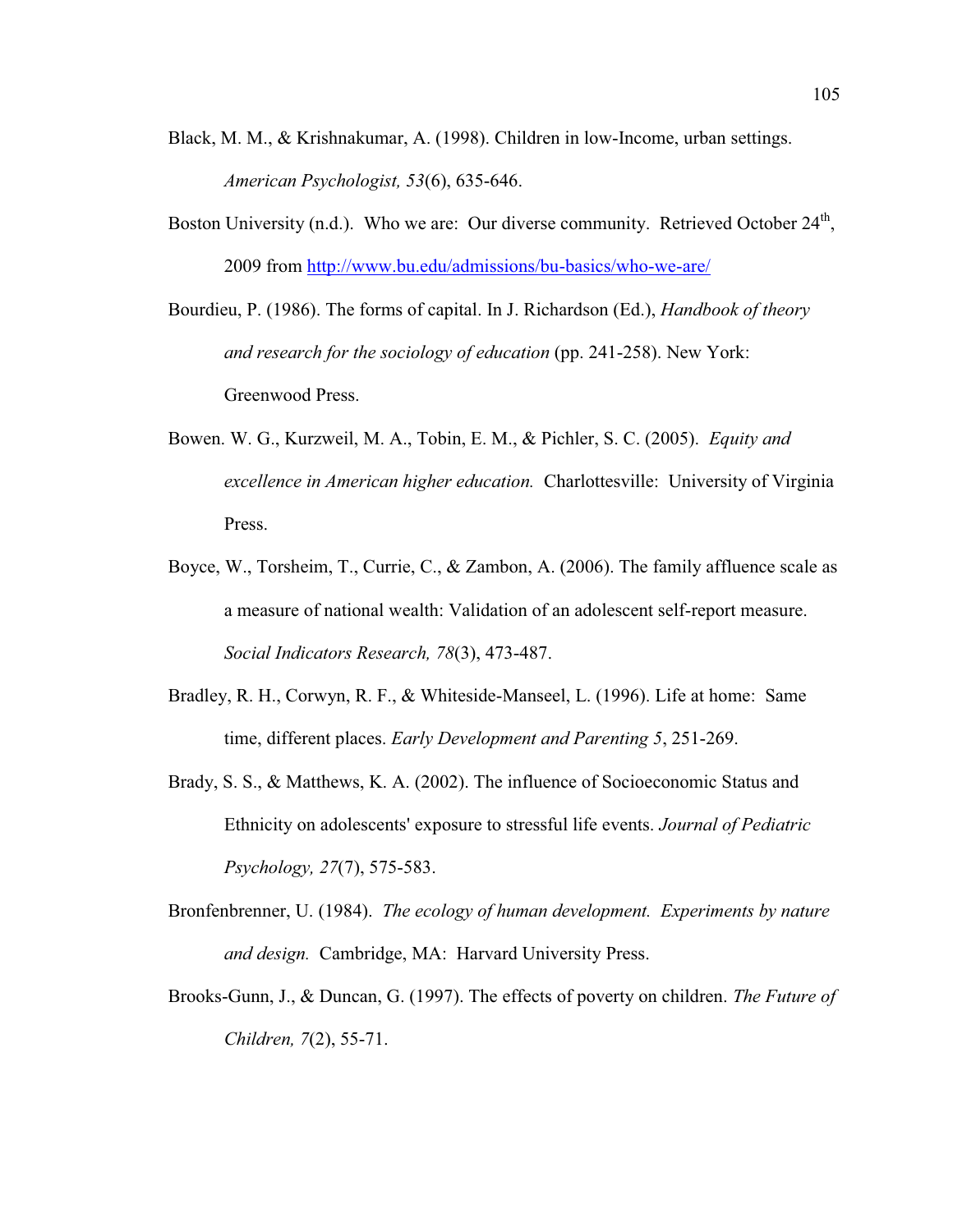- Brown, T. L. (2000). Gender differences in African American students' satisfaction with college*. Journal of College Student Development, 41*, 479-487.
- Bullock, H. E., & Lott, B. (2001). Building a research and advocacy agenda on issues of economic justice. *Analyses of Social Issues and Public Policy*, *1*(1), 147-162.
- Buote, V. M., Pancer, M., Pratt, M. W., Adams, G., Birnie-Lefcovitch, S., Polivy, J., et al. (2007). The importance of friends: Friendship and adjustment among 1st-year university students. *Journal of Adolescent Research, 22*(6), 665-689.
- Capraro, R. L. (2004). Men's studies as a foundation for student development work with college men. *New Directions for Student Services, 107*, 23-34.
- Centers for Disease Control and Prevention (CDC, 2006). *Health, United States, 2006*. Retrieved July 15, 2008, from, http://www.cdc.gov/nchs/data/hus/hus06.pdf
- Centers, R. (1949). *The psychology of social classes*. Princeton, NJ: Princeton University Press
- Chemers, M. M., Hu, L., & Garcia, B. F. (2001). Academic self-efficacy and first-year college student performance and adjustment. *Journal of Educational Psychology, 93*(1), 55-64.
- Chen, E., Matthews, K. A., & Boyce, T. W., (2002). Socioeconomic differences in children's health: How and why do these relationships change with age? *Psychological Bulletin, 128*(2), 295-329.
- Chen, E., & Paterson, L. Q. (2006). Neighborhood, family, and subjective socioeconomic status: How do they relate to adolescent health? *Health Psychology, 25*(6), 704- 714.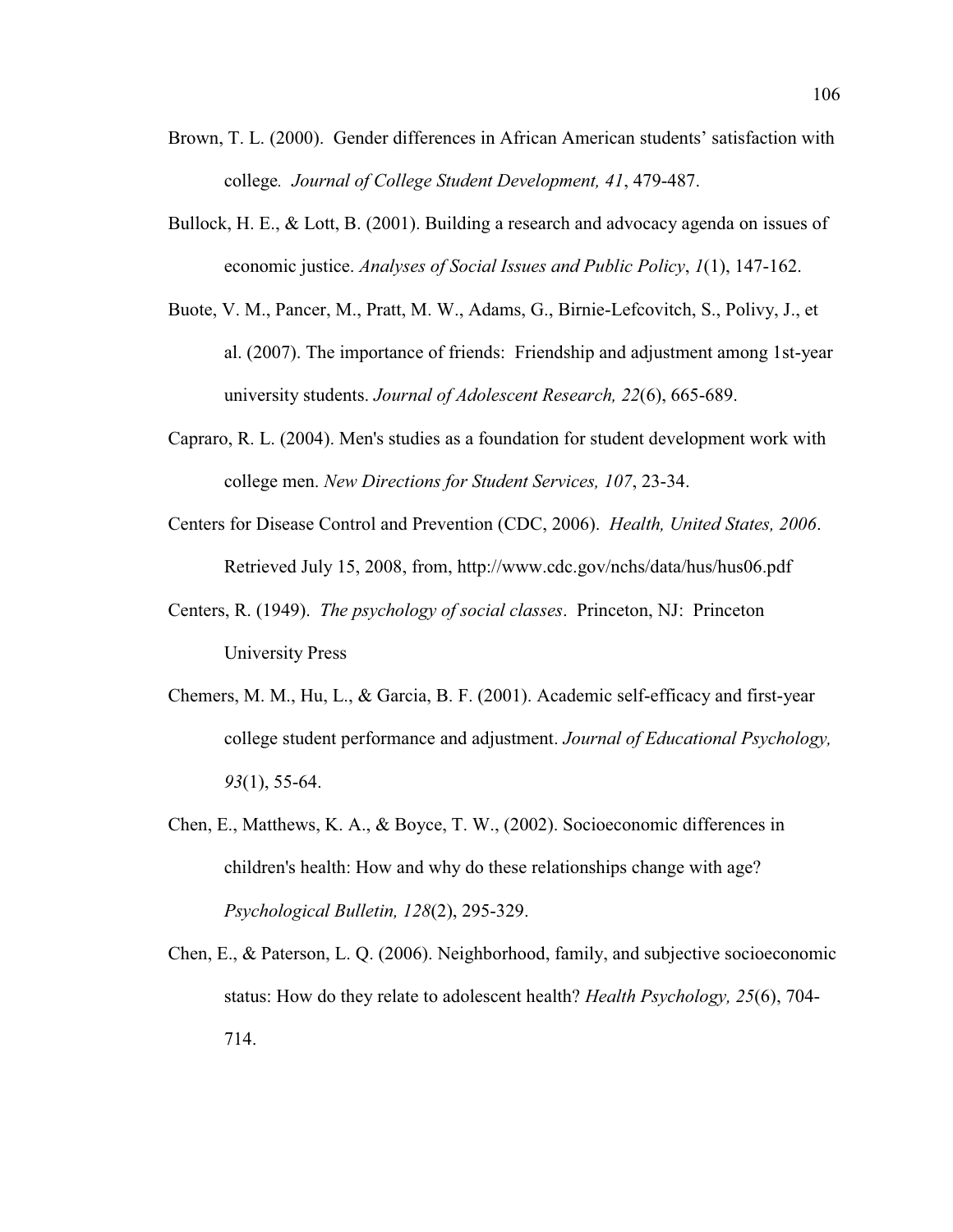- Choy, S. (1999). College Access and Affordability. *Education Statistics Quarterly, 1*(2), n.p. Retrieved on July 13, 2008, from http://nces.ed.gov/programs/quarterly/vol\_1/1\_2/4-esq12-b.asp
- Clayton, O., Lucas-Hewitt, C., & Gaffney, E. D. (2004). Reflecting on reconnecting males to higher education. *New Directions for Student Services, 107*, 9-22.
- Coleman, J. S. (1988). Social capital in the creation of human capital. *American Journal of Sociology, 94*, S95-S120.
- Coleman, R. P., & Rainwater, L. (1978). *Social standing in America: New dimensions of class*. NewYork: Basic Books.
- Conger, R. D., Conger, K. J., & Elder, G. H. (1992). A family process model of economic hardship and adjustment of early adolescent boys. *Child Development, 63*, 526-541.
- Conger, R. D., & Donnellan, M. B. (2007). An interactionist perspective on the socioeconomic context of human development. *The Annual Review of Psychology, 58*, 175-199.
- Conrad, K. M., Flay, B. R., & Hill, D. (1992). Why children start smoking cigarettes: Predictors of onset. *British Journal of Addicition, 87*, 1711-1724.
- Considine, G., & Zappala, G. (2002). The influence of social and economic disadvantage in the academic performance of school students in Australia. *Journal of Sociology, 38*(2), 129-148.
- Coombs, R. H., Fawzy, F. I., & Gerber, B. E. (1986). Patterns of cigarette, alcohol, and other drug use among children and adolescents: A longitudinal study. *International Journal of the Addictions, 21*, 897-913.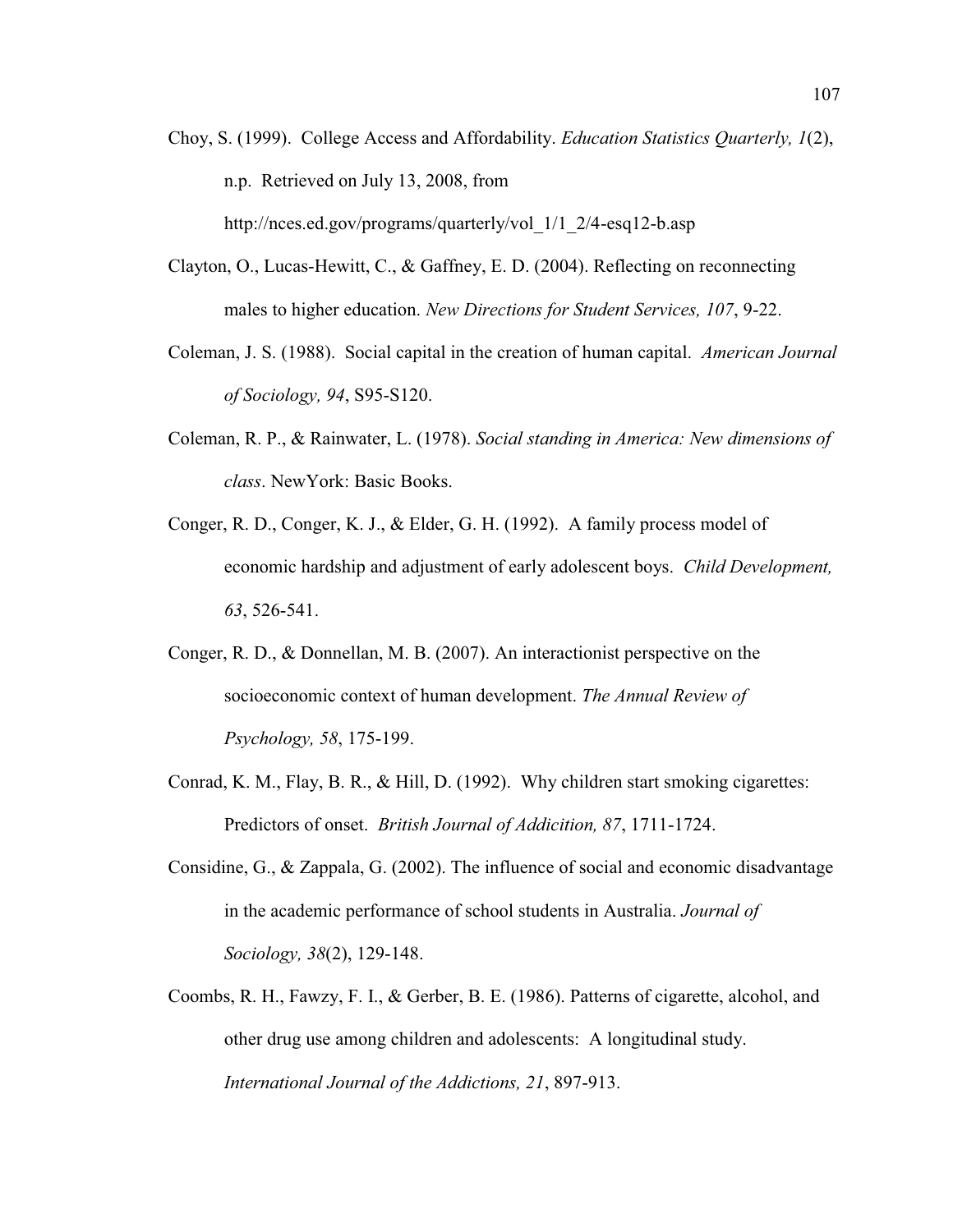- Coomes, M. D., & DeBard, R. (2004). A generational approach to understanding students. *New Directions for Student Services, 106*, 5-16.
- Cooter, R., Erdmann, J. B., Gonnella, J. S., Callahan, C. A., Hojat, M., & Xu, G. (2004). Economic diversity in medical education. *Evaluation & The Health Professions, 27*(3), 252-264.
- Currie, C. E., Elton, R. A., Todd, J., & Platt, S. (1997). Indicators of socioeconomic status for adolescents: The WHO health behaviour in school-aged children survey. *Health Education Research, 12*(3), 385-397.
- Currie, J., & Stabile, M. (2003). Socioeconomic status and child health: Why is the relationship stronger for older children. *American Economic Review, 93*(5), 1824- 1829.
- Currie, J., & Thomas, D. (1999). The intergenerational transmission of "intellegence": Down the slippery slopes of the bell curve. *Industrial Relations, 38*(3), 297-329.
- Darling-Hammond, L. (2000). Teacher quality and student achievement: A review of state policy evidence [Electronic Version]. *Educational Policy Analysis Archives*, 8, n.p. Retrieved June 15, 2008.
- D'Augelli, A. R. (1991). Gay men in college: Identity processes and adaptations. *Journal of College Student Development, 32*(2), 140-146.
- Daughtry, D., & Kunkel, M. A. (1993). Experience of Depression in College Students: A concept map. *Journal of Counseling Psychology, 40*(3), 316-323.
- Davies, S., & Guppy, N. (1997). Fields of study, college selectivity, and student inequalities in higher education. *Social Forces, 75*(4), 1417-1438.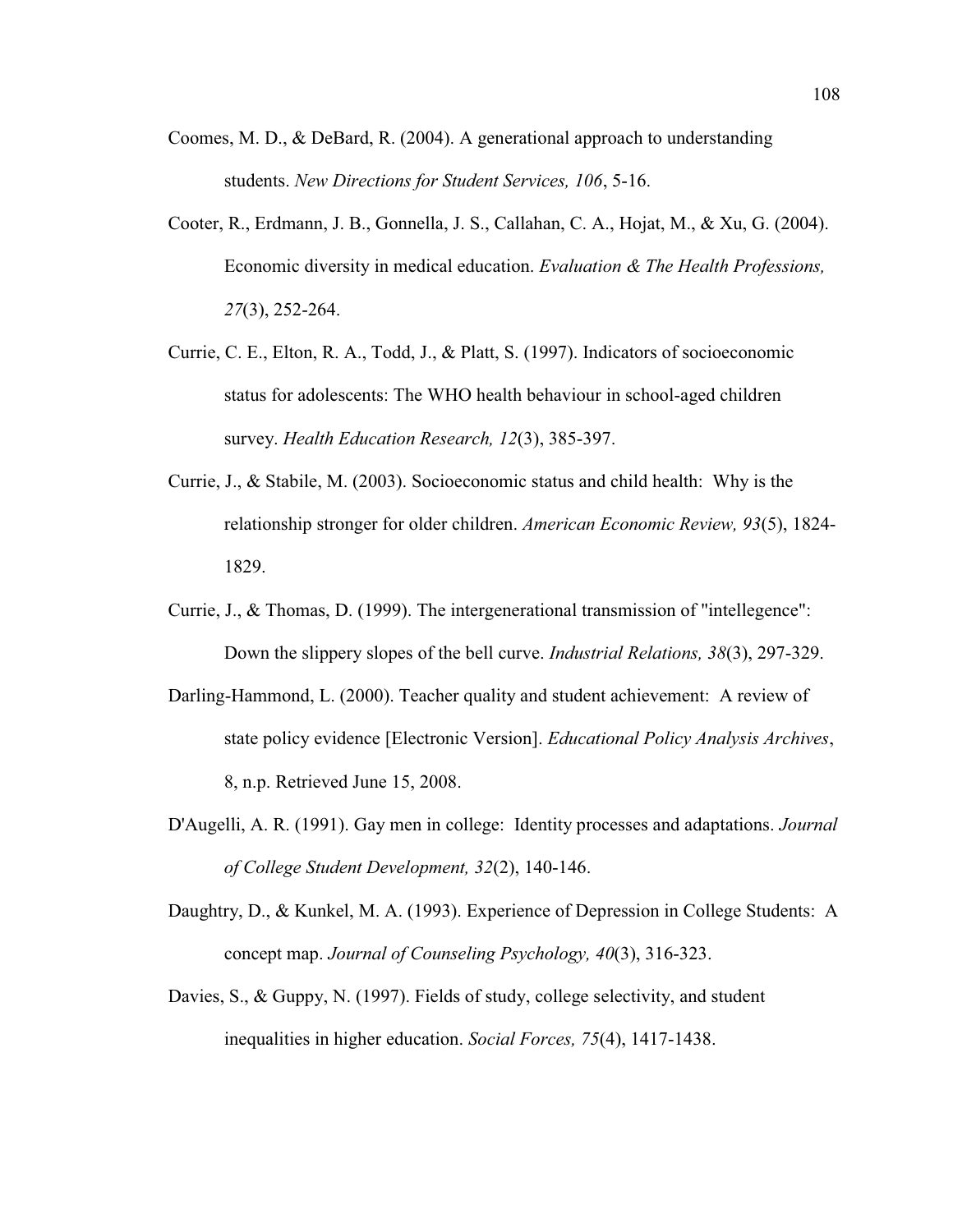- Deaton, A. (2002). Policy implications of the gradient of health and wealth [Electronic Version]. *Health Affairs, 21*(2), n.p.
- Deaton, A., & Lubotsky. D. (2003). Mortality, inequality and race in American cities and states. *Social Science & Medicine, 56*(6), 1139-1153.
- DeFour, D. C. (1996). The interface of racism and sexism on college campuses, In M. A. Paludi (Ed), *Sexual harassment on college campuses: Abusing the ivory power* (p. 49-55). Albany, NY: State University of New York Press.
- Dennis, J. M., Phinney, J. S., & Chuateco, L. I. (2005). The role of motivation, parental support, and peer support in academic success of ethnic minority first-generation college students. *Journal of College Student Development, 46*(3), 223-236.
- Dimaggio, P. & Mohr, J. (1985). Cultural capital, educational attainment, and marital selection. *Journal of Sociology, 90*(6), 1231-1261.
- Dodge, K. A., Pettit, G. S., & Bates, J. E. (1994). Socialization mediators of the relation between socioeconomic status and child conduct problems. *Child Development, 65*, 649-665.
- Dohrenwend, B. S. (1973). Social status and stressful life events. *Journal of Personality and Social Psychology, 28*, 225-235.
- Duncan, G. J., Brooks-Gunn, J., & Klebanov, P. K. (1994). Economic deprivation and early childhood development. *Child Development, 65*, 296-318.
- Duncan, G. L., & Magnuson, K. A. (2003). Off with Hollingshead: Socioeconomic resources, parenting, and child development. In M. H. Bornstein & R. H. Bradley (Eds.), *Socioeconomic status, parenting, and child development* (pp. 83-106). Mahwah, NJ: Lawrence Erlbaum Associates Publishers.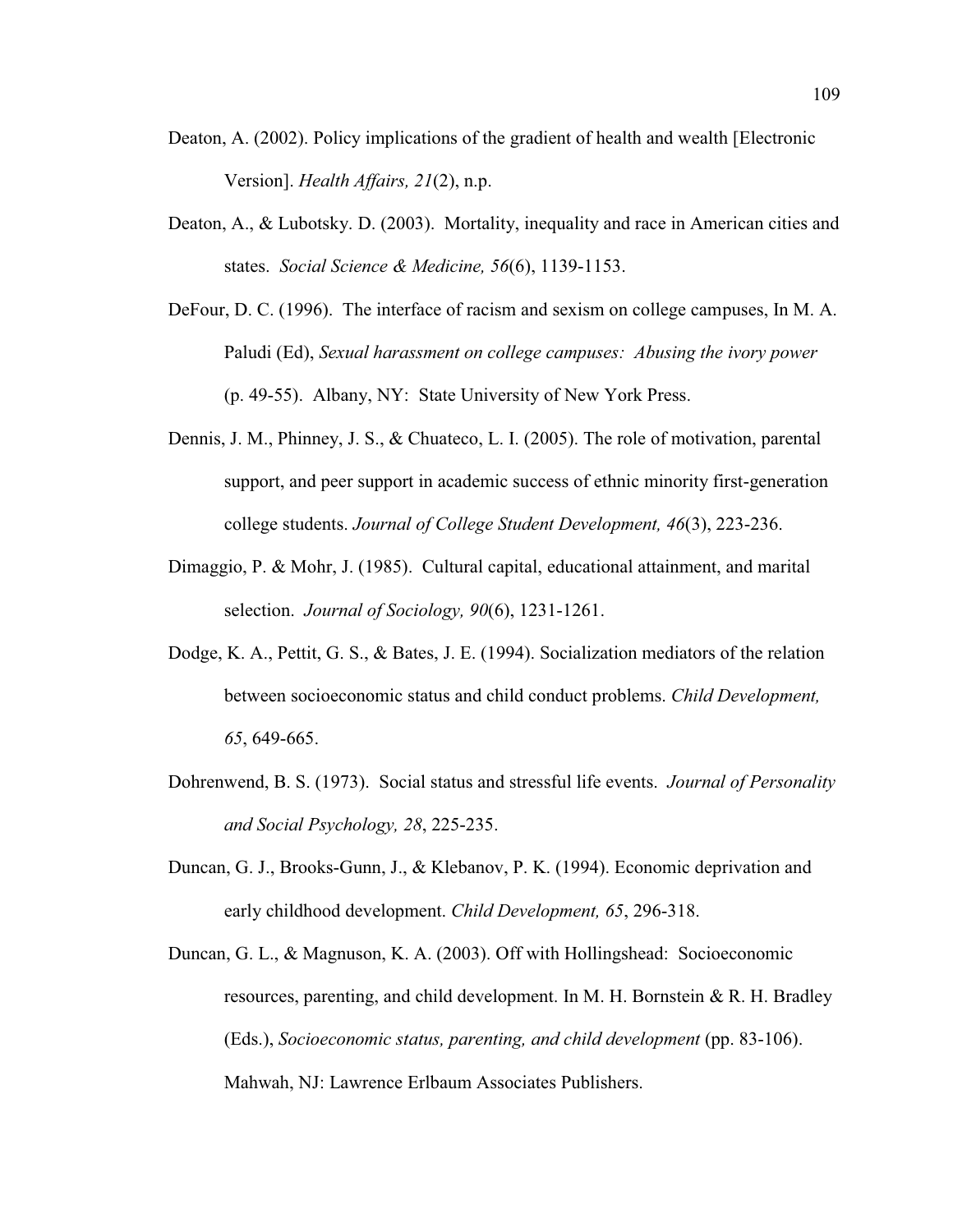- Duncan, L. G., & Seymour, P. H. K. (2000). Socio-economic differences in foundationlevel literacy. *British Journal of Psychology, 91*, 145-166.
- Duncan, O. D. (1961). A socioeconomic index for all occupations. In A. R. Jr. (Ed.), *Occupations and social status* (pp. 109-138). New York: Free Press.
- Duyme, M., Dumaret, A. C., & Tomkiewicz, S. (1999). How can we boost IQs of "dull children"?: A late adoption study. *Proceedings of the National Academy of Sciences of the United States of American, 95*(5), 8790-8794.
- Eamon, M. K. (2002). Effects of poverty on mathematics and reading achievement of young adolescents. *The Journal of Early Adolescence, 22*(1), 49-74.
- Education Trust. (2000). *Honor in the boxcar*. Washington DC: Education Trust. Retrieved July 13, 2008, from http://www2.edtrust.org/NR/rdonlyres/E0A47827- 6FA9-4BAD-A157-60ABB852F51A/0/k16\_spring2000.pdf
- Edwards, J. E., & Waters, L. K. (1981). Moderating effect of achievement motivation and locus of control on the relationship between academic ability and academic performance. *Educational and Psychological Measurement, 41*(2), 585-587.
- Eisenberg, D., Gollust, S. E., Golberstein, E., Hefner, J. L. (2007). Prevalence and correlates of depression, anxiety, and suicidality among university students. *American Journal of Orthopsychiatry, 77*(4), 534-542.
- Elder, G. H., Jr., Liker, J. K., & Cross, C. E. (1984). Parent-child behavior in the Great Depression: Life course and intergenerational influences. In P. B. Baltes & O. G. Brim, Jr. (Eds.). *Life span development and behavior* (vol. 6, p. 109-158). New York: Academic Press.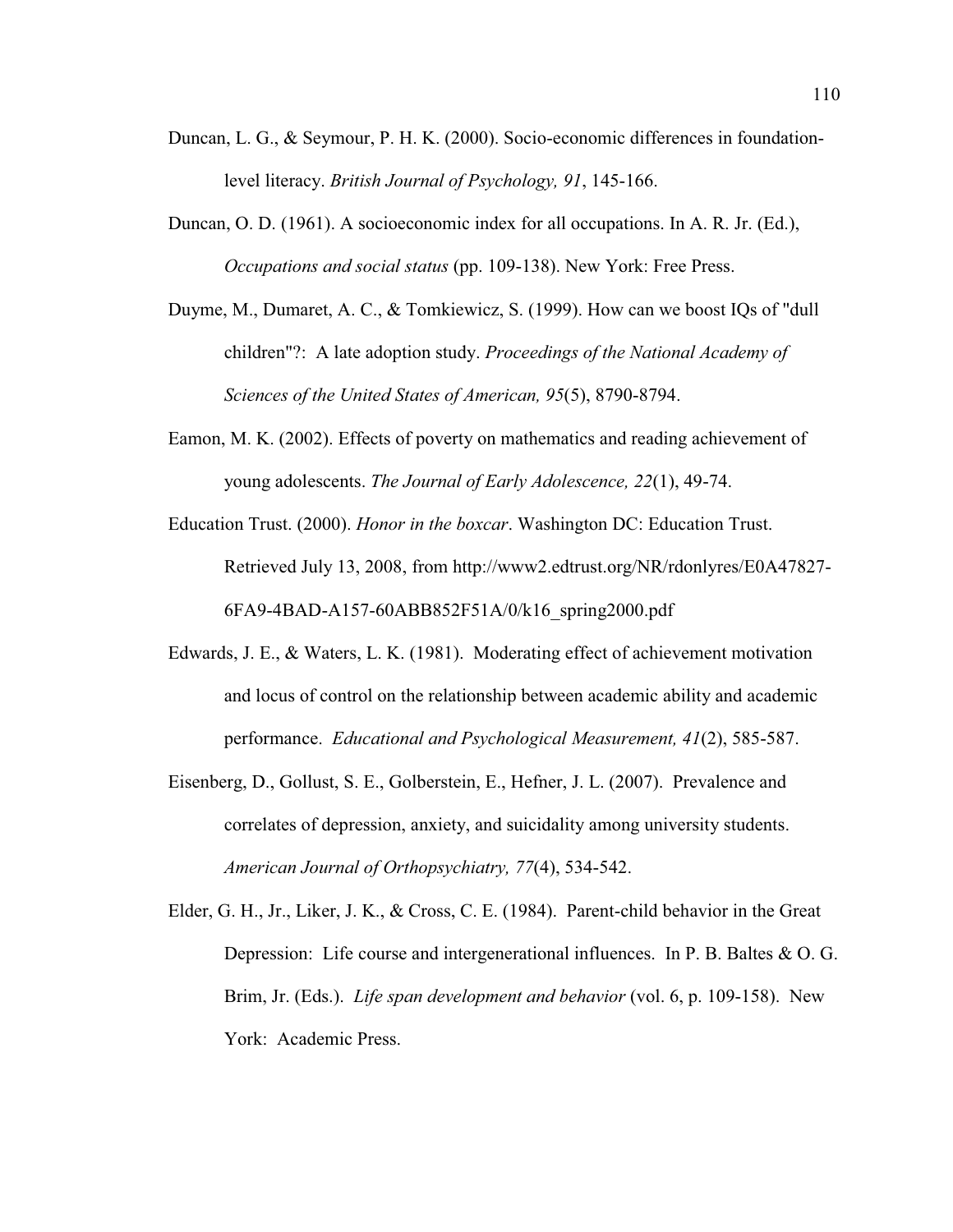- Elder, G. H., Nguyen, T., & Caspi, A. (1985). Linking family hardship to children's lives. *Child Development, 56*, 361-375.
- Ellwood, D., & Kane, T. (2000). Who is getting a college education? Family background and the growing gaps in enrollment. In S. Danziger & J. Waldfogel (Eds.), *Securing the future: Investing in children from birth to college* (pp. 283-324). New York: Russell Sage Foundation Press.
- Evanoski, P. O. (1988). An assessment of the impact of helping on the helper for college students. *College Student Journal, 22*, 2-10.
- Evans, G. W. (2004). The enviroment of childhood poverty. *American Psychologist, 59*(2), 77-92.
- Everson, S. A., Maty, S. C., Lynch, J. W., & Kaplan, G. A. (2002). Epidemiologic evidence for the relation between socioeconomic status and depression, obesity, and diabetes. *Journal of Psychosomatic Research, 53*, 891-895.
- Evon, W. (2007). Institutional commitment to diversity and multiculturalism through institutional transformation: A case study of Olivet College. In A. Seidman (Ed.) *Minority student retention: The best of journal of college student retention: Research, theory and practice* (pp. 213-230). Amityville, NY: Baywood Publishing Co.
- Farrington, D. P. (1978). The family backgrounds of aggressive youths. In M. B. L. Hersov, & D. Shaffer (Eds.), *Agression and antisocial behavior in childhood and adolescence* (pp. 73-93). Oxford: Pergamon.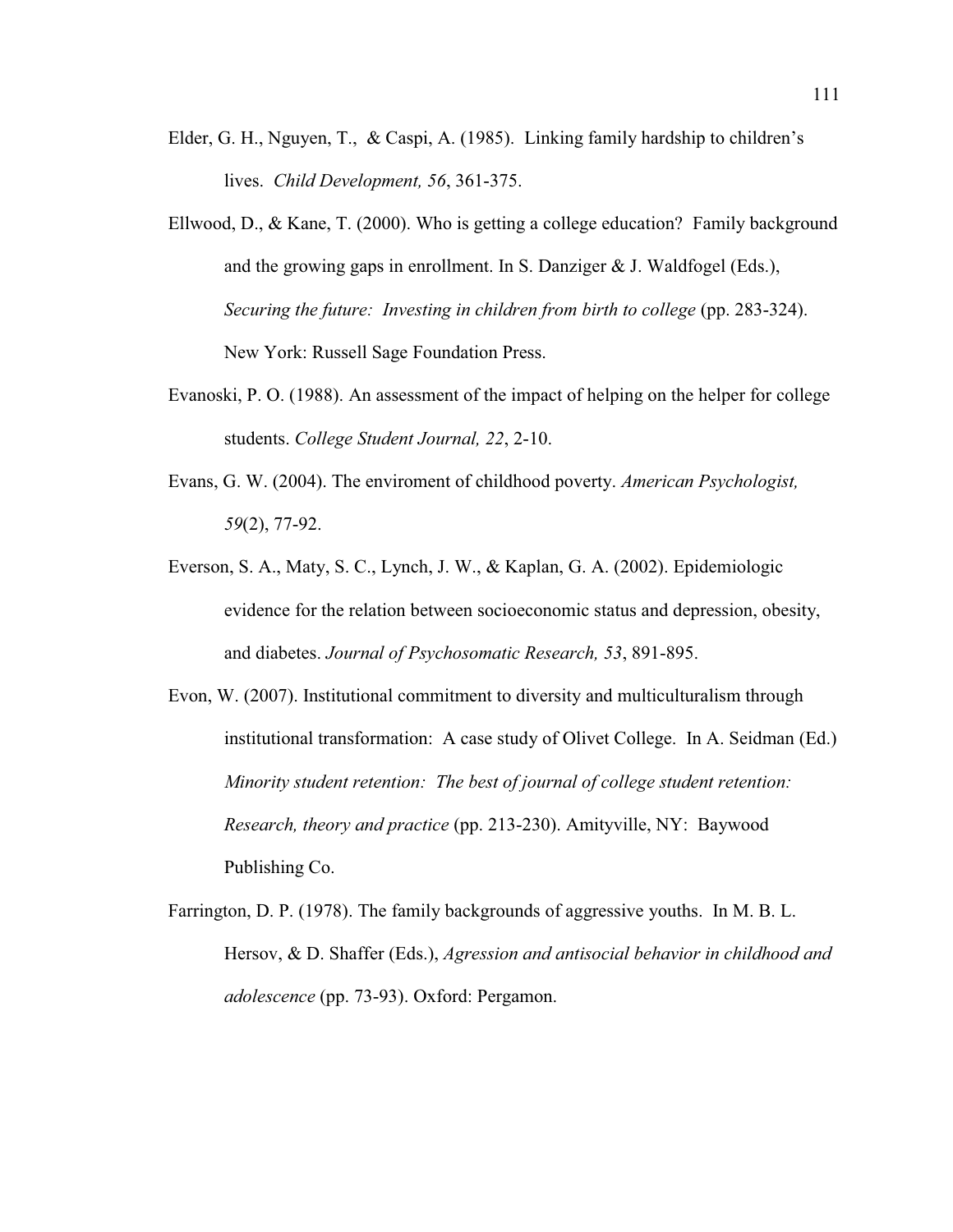- Farrington, D. P. (1991). Childhood agression and adult violence: Early precursors and later-life outcomes. In D. J. Pepler & K. H. Rubin (Eds.), *The developmental and treatment of childhood aggression* (pp. 5-29). Hillside, NJ: Erlbaum.
- Feltz, D. L., & Weiss, M. R. (1984). The impact of girls' interscholastic sport participation on academic oreientation. *Research Quarterly for Exercise and Sport, 55*, 332-339.
- Fine, M., & Burns, A. (2003). Class Notes: Toward a critical psychology of class and schooling. *Journal of Social Issues, 59*(4), 841-860.
- Fine, M., Burns, A., Payne, Y. A., & Torre, M. E. (2004). Civic lessons: The color and class of betrayal. *Teachers College Record, 106*(11), 2193-2223.
- Flowers, L. A. (2004). Examining the effects of student involvement on African Amercian college student development. *Journal of College Student Development, 45*(6), 633-654.
- Fouad, N. A., & Brown, M. T. (2001). Role of race and social class in development: Implications for counseling psychology. In S. D. Brown & R. W. Lent (Eds.), *Handbook of counseling psychology* (pp. 379-408). New York: Wiley.
- Fowler, W. J., & Walberg, H. J. (1991). School size, characteristics, and outcomes. *Educational Evaluation and Policy Analysis, 13*(2), 189-202.
- Friedlander, L. J., Reid, G. J., Shupak, N., & Cribbie, R. (2007). Social support, selfesteem, and stress as predictors of adjustment to university among first-year undergraduates. *Journal of College Development, 48*(3), 259-274.
- Garrity, T. F., & Reis, J. B. (1985). Health status as a mediating factor in the life change academic performance relationship. *Journal of Human Stress*, 118-124.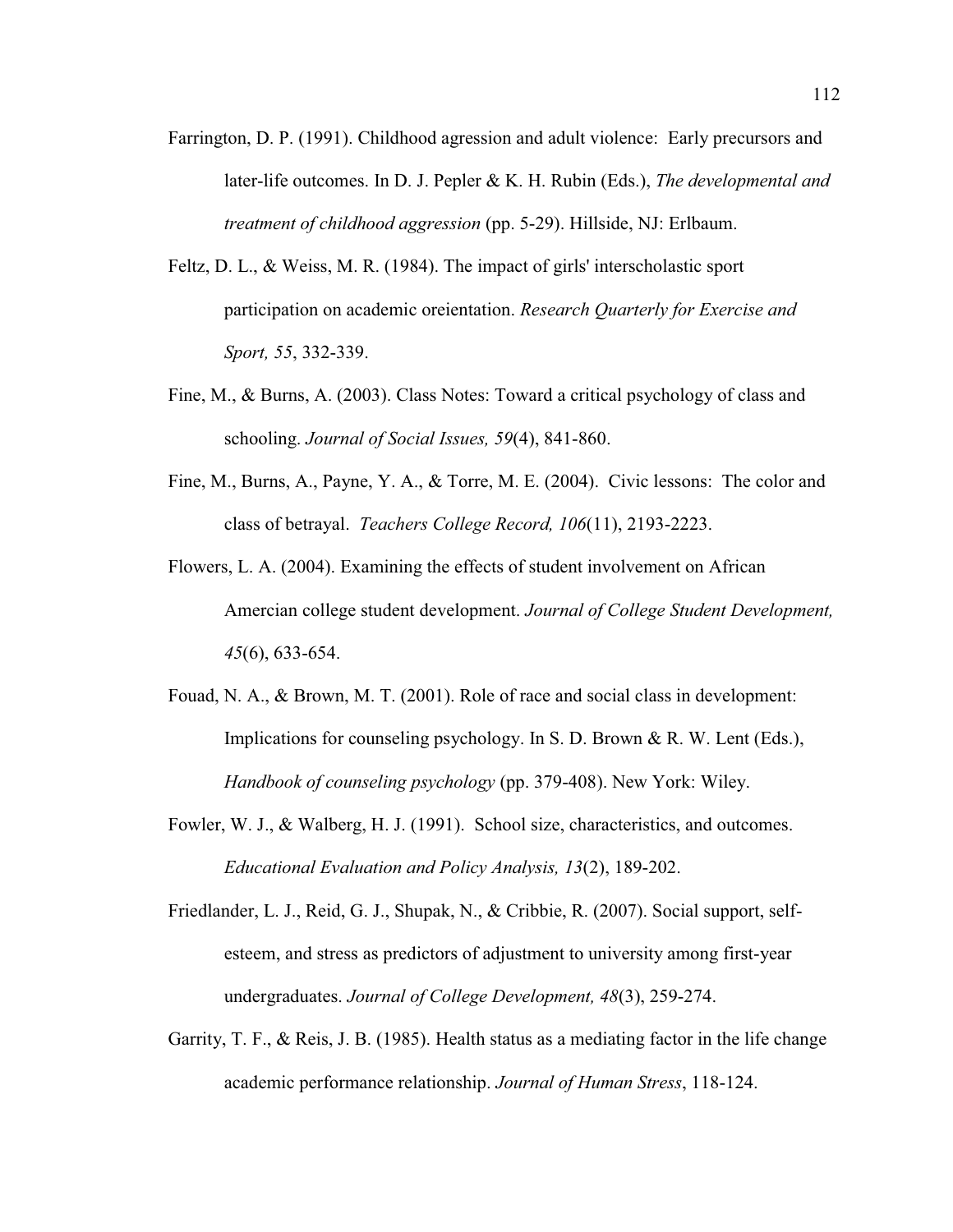- Gerdes, H., & Mallinckrodt, B. (1994). Emotional, social, and academic adjustment of college students: A longitudinal study of retention. *Journal of Counseling and Development, 72*, 281-288.
- Gibbs, J. T. (1986). Assessment of depression in urban adolescent females: Implications for early intervention strategies. *American Journal of Social Psychiatry, 6*, 50-56.
- Goodman, E. (1999). The role of socioeconomic status gradients in explaining differences in US adolescents' health. *American Journal of Public Health, 89*(10), 1522-1528.
- Government Accountability Office. (GAO, 1998). *School Finance: State and Federal Efforts to Target Poor Students* (No. GAO/HEHS-98-36)*.* Retrieved on July 13, 2008, from http://www.gao.gov/archive/1998/he98036.pdf
- Government Accountability Office. (GAO, 2002). *School Dropouts: Education Could Play a Stronger Role in Identifying and Disseminating Promising Prevention Strategies* (No. GAO-02-240). Washington D.C.: U.S. GAO.
- Government Accountability Office. (GAO, 2003). *College completion: Additional efforts could help education with its completion goals* (No.GAO-03-568). Washington D.C.: U.S. GAO.
- Government Accountability Office. (GAO, 2007). *Poverty in America: Consequences for individuals and the economy* (No. GAO-07-343T). Washington D.C.: U.S. GAO
- Gowen, C. W. & Britt (2006). The interactive effects of homosexual speech and sexual orientation on the stigmatization of men, evidence for expectancy violation theory. *Journal of Language and Social Psychology, 25*, 437-456.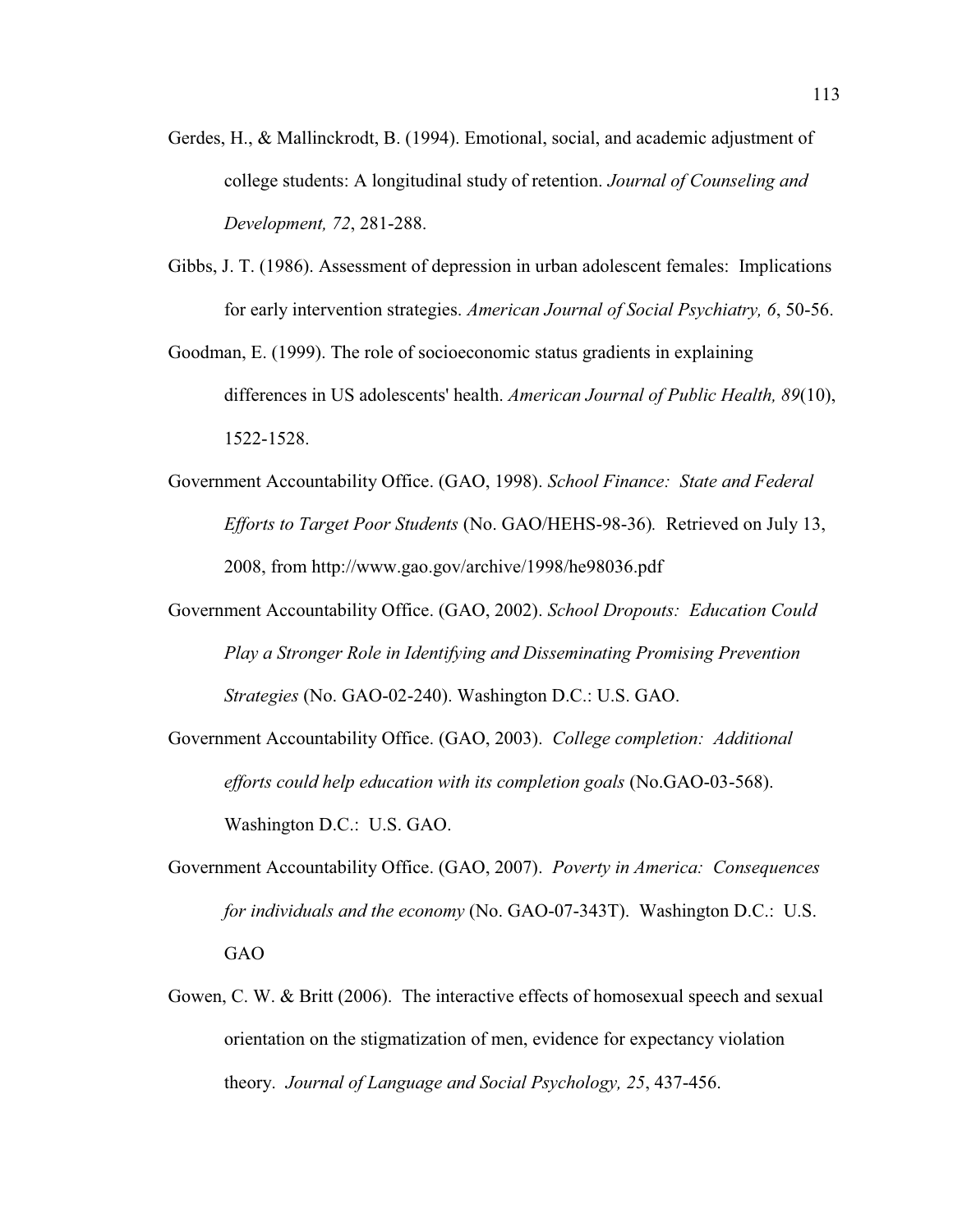- Gurman, A. S. (1970). The role of the family in underachievement. *Journal of School Psychology, 8*, 48-53.
- Hanson, S. L. (1994). Lost talent: Unrealized educational aspirations and expectations among U.S. youths. *Sociology of Education, 67*(3), 701-712
- Haukkala, A. (2002). Socio-economic differences in hostility measures A population based study. *Psychology and Health, 17*(2), 191-202.
- Hill, M., & Rothblum, E. D. (1996). *Classism and feminist therapy: Counting costs*. New York, NY: Harrington Park Press/Haworth Press.
- Hochschild, J. L. (2003). Social class in public schools. *Journal of Social Issues, 59*(4), 821-840.
- Hodge, R. W., Treiman, D. J. (1968). Class identification in the United States. *The American Journal of Sociology, 73*(5), 525-547.
- Hoff, E. (2003). The specificity of environmental influence: Socioeconomic status affects early vocabulary development via maternal speech. *Child Development, 74*(5), 1368-1378.
- Hollingshead, A. B. (1975). Four factor index of social status: Working paper: Yale University Press.
- Hook, R. J. (2004). Students' anti-intellectual attitudes and adjustment to college. *Psychological Reports, 94,* 909-914.

House, J. S. (1977). The three faces of social psychology. *Sociometry*, 40, 161–177.

- Hyman, H. H. (1942). The psychology of status. *Archives of Psychology, 269*, 94.
- Illsley, R. B., D. (1991). Contextual variations in the meaning of health inequality. *Social Science and Medicine, 32*, 359-365.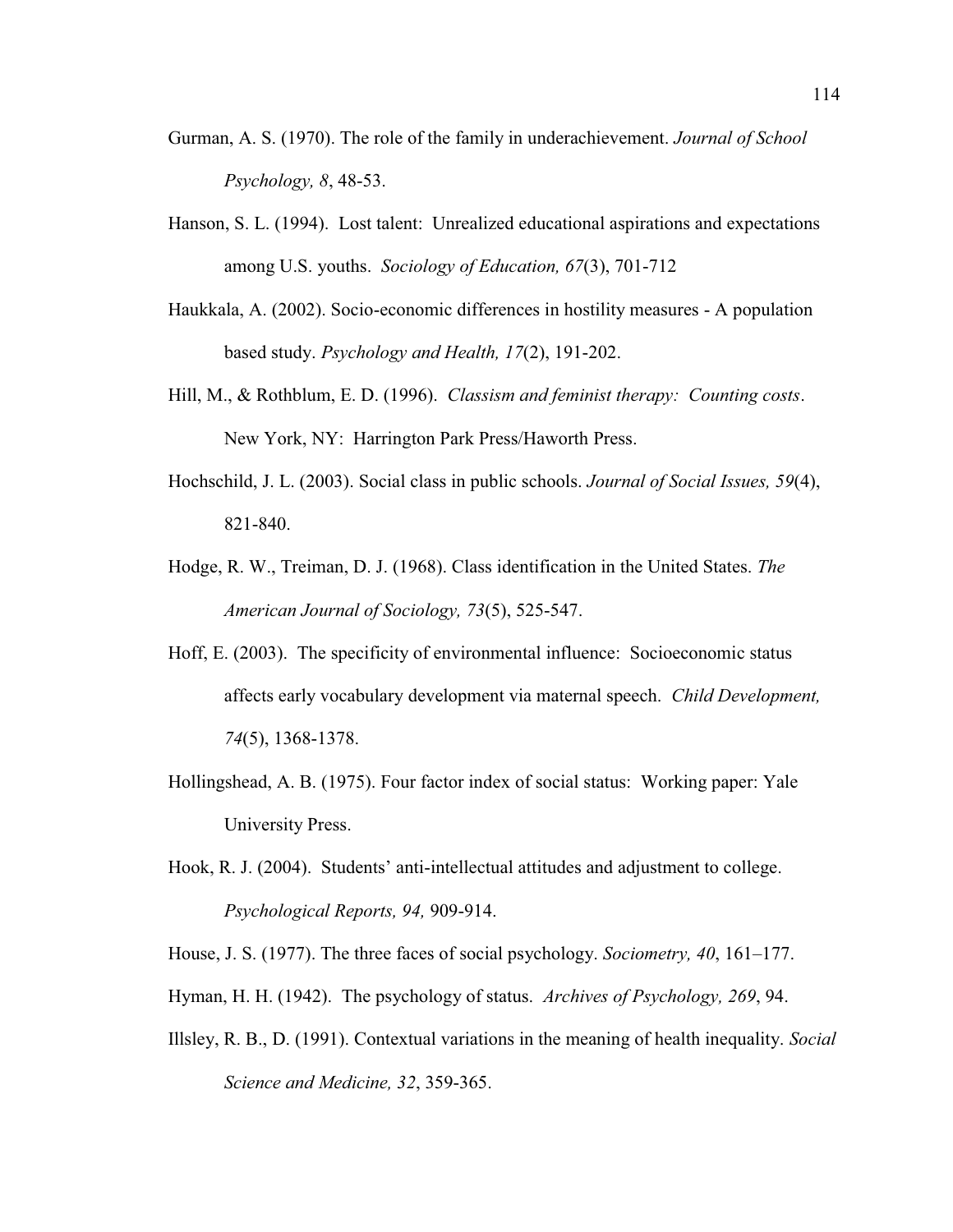- Jackman, M. R., & Jackman, R. W. (1983). *Class awareness in the United States*. Berkeley, CA: University of California Press.
- Jones, S. J. (2003). Complex subjectivities: Class, ethnicity, and race in women's narratives of upward mobility. *Journal of Social Issues, 59*(4), 803-820.
- Jordan, W. J. & Plank, S. B. (2000). Talent loss among high-achieving poor students. In M. G. Sanders (Ed.). *Schooling students placed at risk: Research, policy, and practice in the education of poor and minority adolescents* (p. 83-108). Mahwah, NJ: Lawrence Erlbaum Associates Publishers.
- Kane, T. (2001). *College going and inequality: A literature review*. New York: Russell Sage Foundation.
- Karabel, J., Astin, A. W. (1975). Social class, academic ability, and college "quality". *Social Forces, 53*(3), 381-398.
- Karp, D. (1986). "You can take the boy out of Dorchester, but you can't take the Dorchester out of the boy": Toward a social psychology of mobility. *Symbolic Interaction, 9*, 19-36.
- Kellam, S. G., Ensminger, M. E., & Turner, R. J. (1977). Family structure and the mental health of children. *Archives of General Psychiatry, 34*, 1012-1022.
- King, J. E. (2005). Academic success and financial decisions: Helping students make crucial choices. In R. S. Feldman (Ed.), *Improving the first year of college: Research and practice* (pp. 3-25). Mahwah, NJ: Lawrence Erlbaum Associates.
- Kitagawa, E. M., & Hauser, P. M. (Ed.). (1973). *Differential mortality in the United States: study in socioeconomic epidemiology.* Cambridge, MA: Harvard University Press.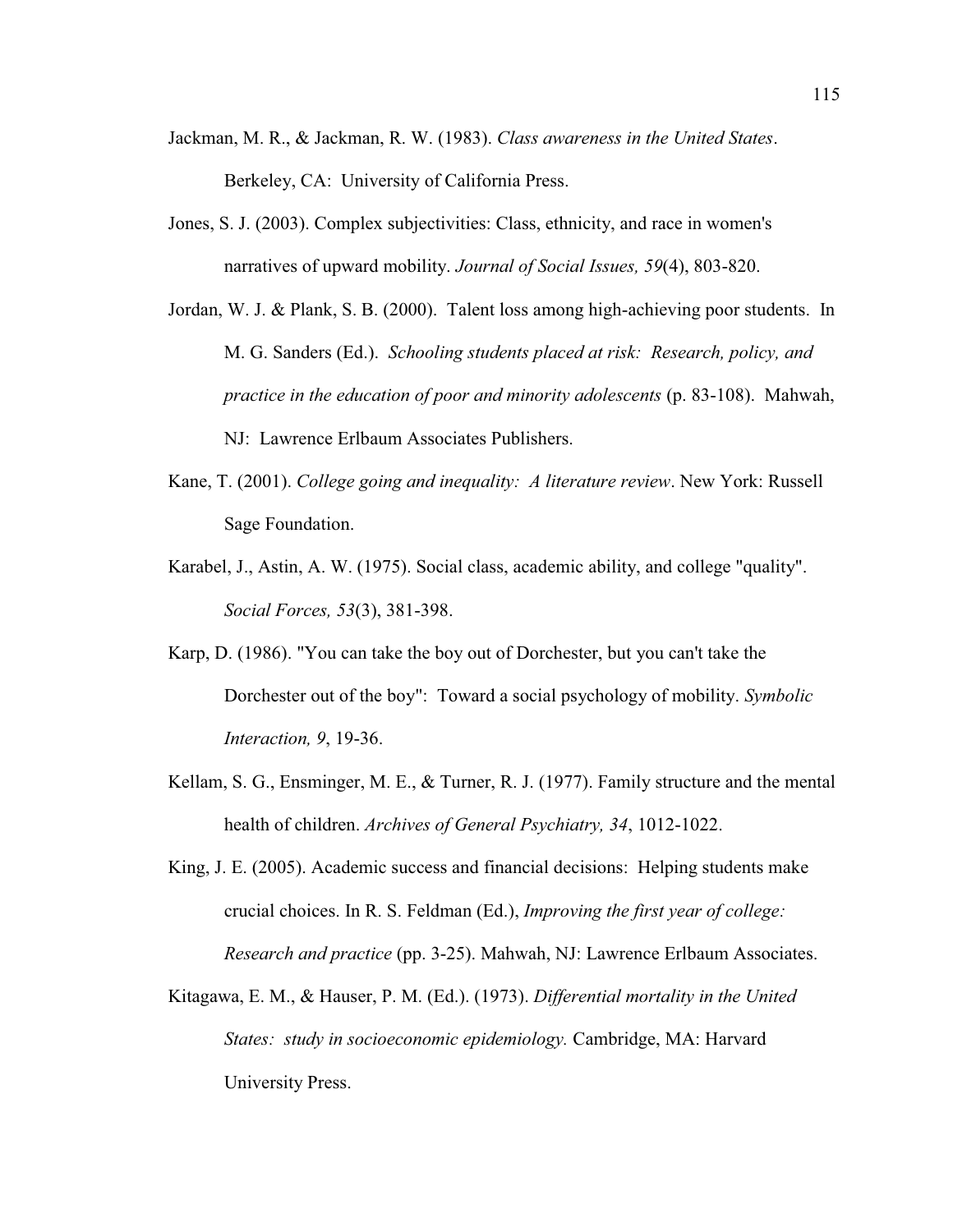- Kohn, M. L. (1989). Social structure and personality: A quintessentially sociological approach to social psychology*. Social Forces, 68*, 935-941.
- Kraus, J. F., Borhani, N. O., & Franti, C. E. (1980). Socioeconimc status, ethnicity, and risk of coronary heart disease. . *American Journal of Epidemiology, 111*, 407-414.
- Krieger, N., Williams, D.R., & Moss, N.E. (1997). Measuring social class in US public health research: Concepts, methodologies, and guidelines. *Annual Review of Public Health, 18*, 341-378.
- Kuriloff, P., & Reichert, M. C. (2003). Boys of class, boys of color: Negotiating the academic and social geography of an elite independent school. *Journal of Social Issues, 59*(4), 751-769.
- Langer, T. S., Herson, J. H., Greene, E. L., Jameson, J. D., & Goff, J. A. (1970). Children of the city: Affluence, poverty, and mental health. In V. L. Allen (Ed.), *Psychological factors in poverty* (pp. 185-209). Chicago: Markham Publishing.
- Langhout, R. D., Rosselli, F., & Feinstein, J. (2007). Assessing classism in academic settings. *The Review of Higher Education, 30*(2), 145-184.
- Lankford, H., Loeb, S., & Wyckoff, J. (2002). Teacher sorting and the plight of urban schools: A descriptive analysis. *Educational Evaluation and Policy Analysis, 24*(1), 37-62.
- Lent, R. W., Brown, S. D., & Gore, P. A. J. (1997). Discriminant and predictive validity of the academic self-concept, academic self-efficacy, and mathematics-specific self-efficacy. *Journal of Counseling Psychology, 44*(3), 307-315.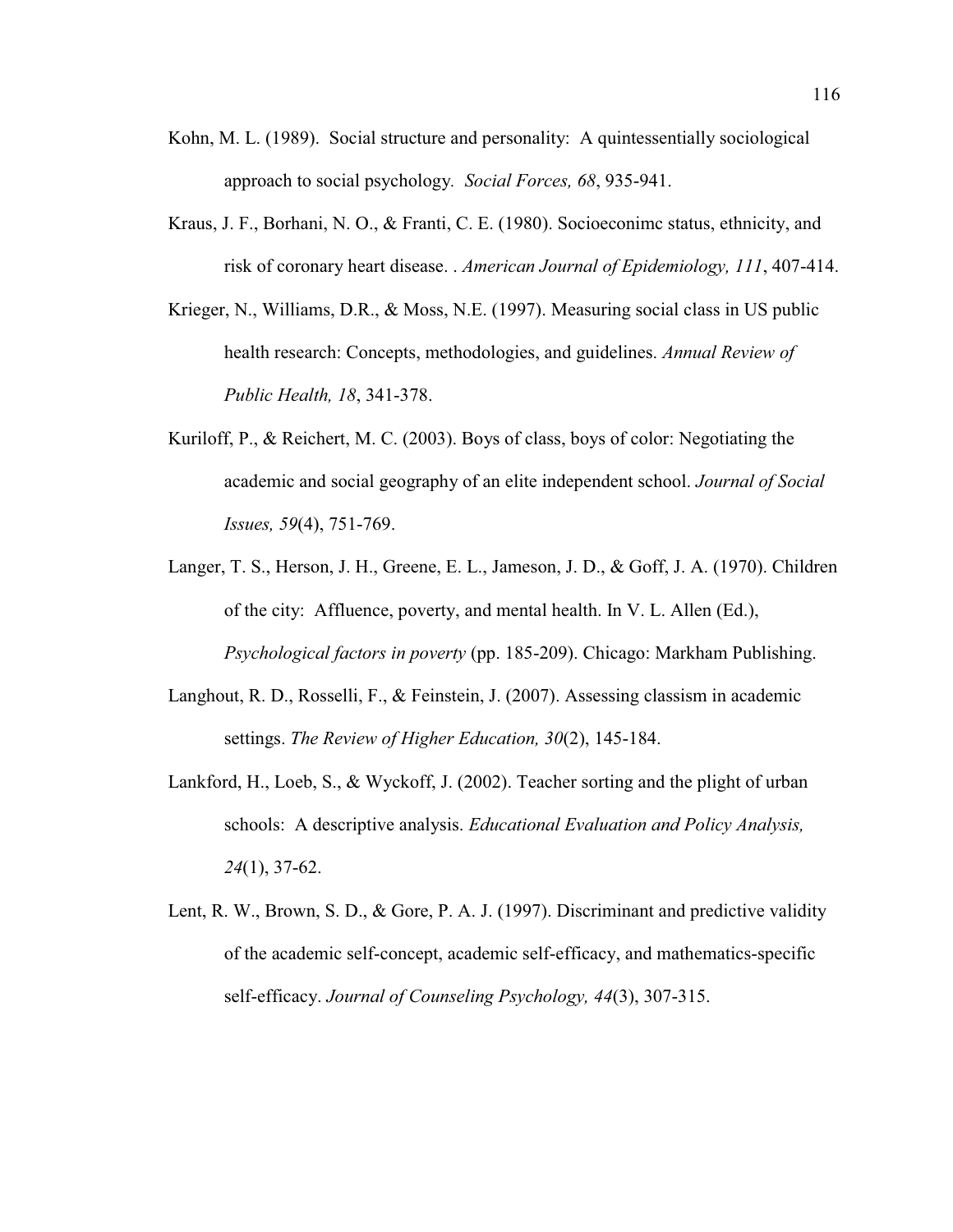- Lent, R. W., Brown, S. D., & Larking, K. C. (1984). Relation of self-efficacy expectations to academic achievement and persistence. *Journal of Counseling Psychology, 31*, 356-362.
- Lent, R. W., Brown, S. D., & Larking, K. C. (1987). Comparison of three theoretically dervied variables in prediction career and academic behavior: Self-efficacy, interest congruence and consequence thinking. *Journal of Counseling Psychology, 34*, 293-298.
- Liu, W. M., Hernandex, J., & Mahmood, A. (2006). Linking poverty, classism, and racism in mental health: Overcoming barriers to multicultural competency. In M. G. Constantine, & D. W. Sue (Eds.). *Addressing racism: Facilitating cultural competence in mental health and educational settings* (p. 65-86). Hoboken, NJ: John Wiley & Sons INC.
- Liu, W. M., Soleck, G., Hopps, J., Dunston, K., & Pickett Jr., T. (2004). A new framework to understand social class in counseling: The social class worldview model and modern classism theory. *Journal of Multicultural Counseling and Development, 32*, 95-122.
- Lopez, E. (1995) Challenges and resources of Mexican American students within the family, peer group and University: Age and gender patterns. Hispanic Journal of Behavioral Sciences, 17, 499-508
- Lott, B. (2002). Cognitive and behavioral distancing from the poor. *American Psychologist, 57*(2), 100-110.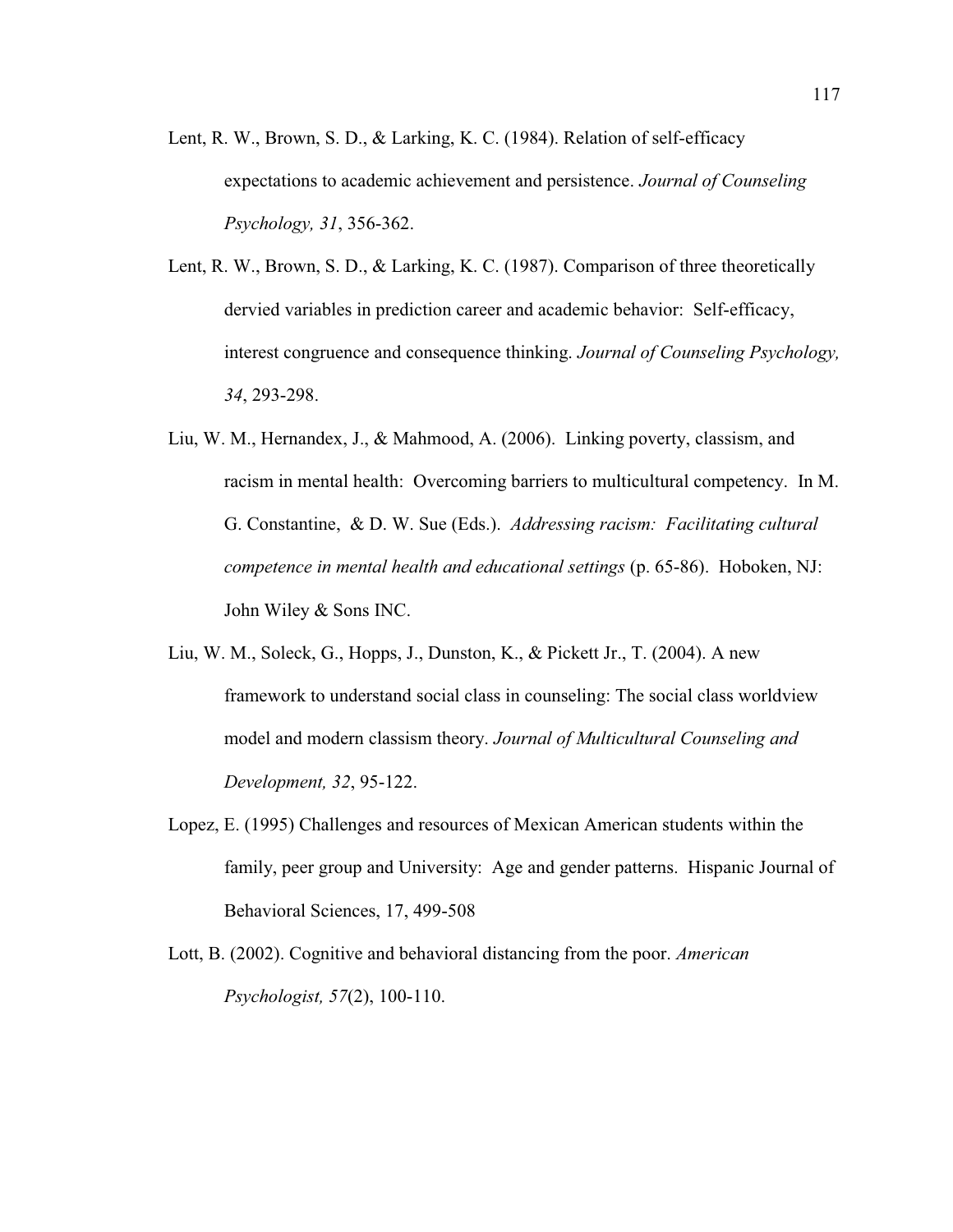- Lott, B., & Bullock, H. E. (2007). *Psychology and economic injustice: Personal, professional, and political intersections*. Washington D.C.: American Psychological Association.
- MacArthur Network on SES and Health (1999). *Notebook on the social and physical environment.* Retrieved on July 12, 2008 from:

http://www.macses.ucsf.edu/Research/Social%20Environment/chapters.html

- Macintyre, S., MacIver, S., & Sooman, A. (1993). Area, class and health: Should we be focusing on places or people? *Journal of Social Policy, 22*, 213-234.
- Manski, C. F., & Wise, D. A. (1983). *College Choice in America*. Cambridge, MA: Harvard University Press.
- Marmot, M. G., Shipley, M. J., & Rose, G. . (1984). Inequalities in death: Specific explanations of a general pattern? *Lancet, 1*, 1003-1006.
- Marmot, M. G., Smith, G. D., Stansfeld, S., Patel, C., North, F., & Head, J., et al. (1991). Health inequalities among British civial servants: The Whitehall II study. *Lancet, 337*, 1387-1393.
- Martin, W. E., Jr., Swartz-Kulstad, J. L, & Madson, M. (1999). Psychosocial factors that predict the college adjustment of first year undergraduate students: Implications for college counselors. *Journal of College Counseling, 2*, 121-133.
- McDonough, P. M. (1997). *Choosing colleges: How social class and schools structure opportunity.* Albany: State University of New York Press
- McLeod, J. D., & Kessler, R. C. (1990). Socioeconomic status differences in vulnerability to undesirable life events. *Journal of Health and Social Behavior, 31*, 162-172.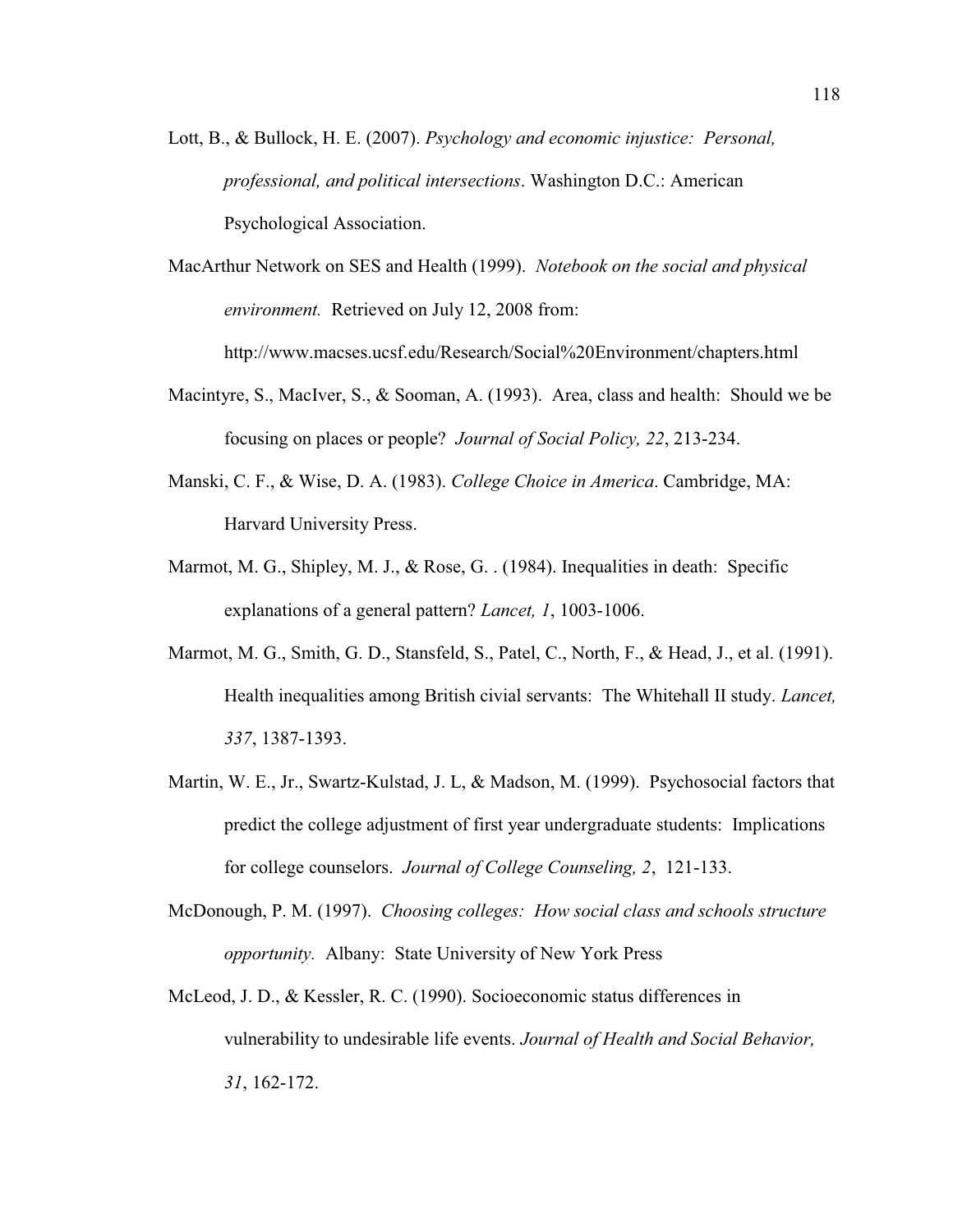- McLoyd, V. C., Jayaratne, T. E., Ceballo, R., & Borquez, J. (1994). Unemployment and work interruption among African American single mothers: Effects on parenting and adolescent socioemotional functioning. *Child Development, 65*, 562-589.
- Misra, S., & McMahon, G. (2006). Diversity in higher education: The three Rs. *Journal of education for Business,* 82, 40-43
- Mistry, R. S., Vandewater, E. A., & Huston, A. C. (2002). Economic well-being and children's social adjustment: The role of family process in an ethnically diverse low income sample. *Child Development, 73*, 935-951.
- Mooney, S. P., Sherman, M. F., & Lo Presto, C. T. (1991). Academic locus of control, self-esteem, and perceived distance from hom as predictors of college adjustment. *Journal of Counseling and Development, 69*, 445-448.
- Morley, K. M. (2007). Fitting in by race/ethnicity: The social and academic integration of diverse students at a large predominantly white university. In A. Seidman (Ed.) *Minority student retention: The best of journal of college student retention: Research, theory and practice* (pp 243-270). Amityville, NY: Baywood Publishing Co
- Mueller, J. H., & Hevener-Mueller, K. (1943). Social-economic background and campus success. *Educational and Psychological Measurement*, *3*, 143-150.
- Murphy, J. M., Olivier, D. C., Monson, R. R., Sobol, A. M., Federman, E. B., & Leighton, A. H. . (1991). Depression and anxiety in relation to social status. *Archives of General Psychiatry, 48*, 223-229.
- National Center for Educational Statistics. (1995). *National education longitudinal study of 1988: Trends among high school seniors, 1972-19992*. Washington, DC: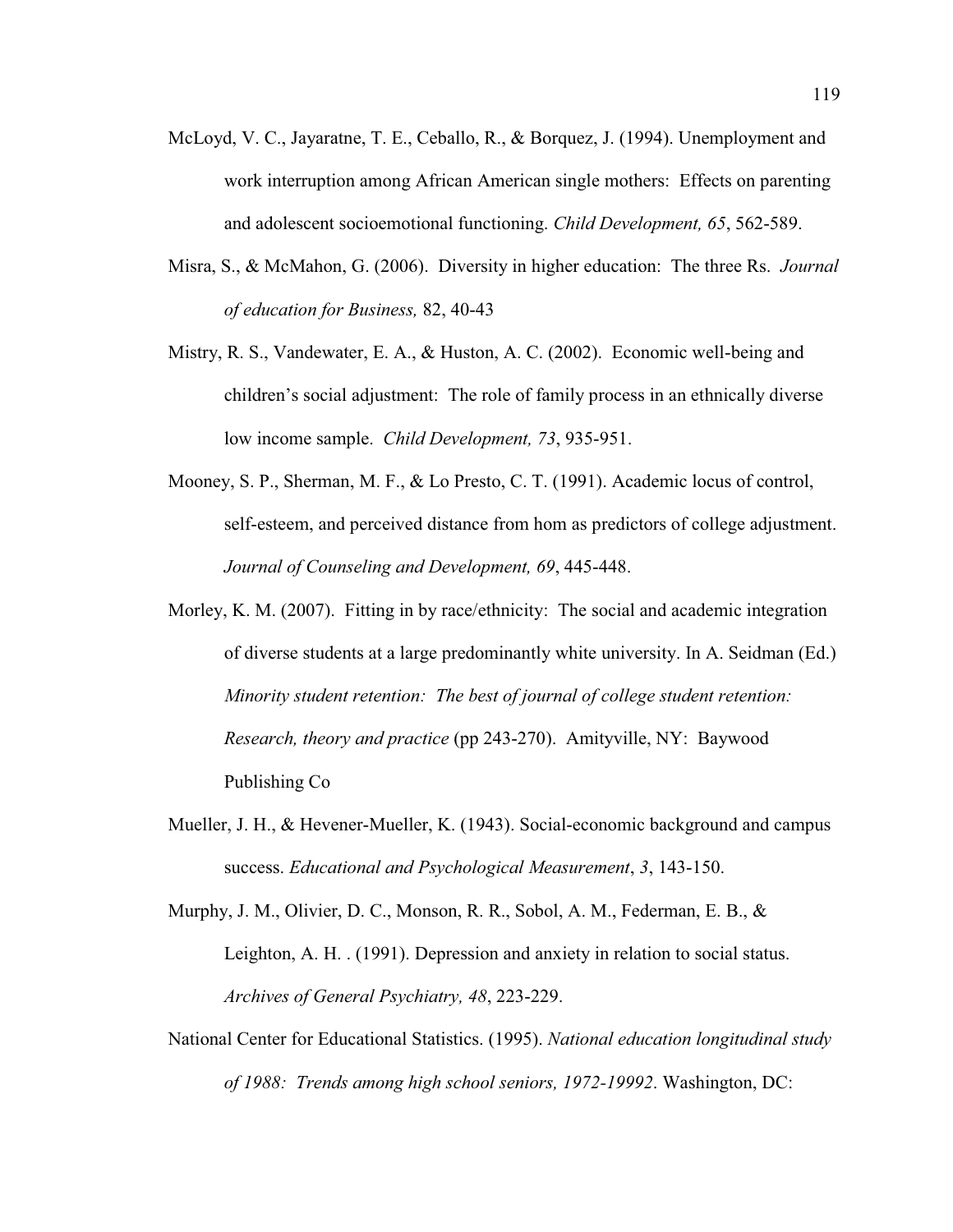Department of Education. Retrieved July 13, 2008, from,

http://nces.ed.gov/surveys/nels88/

National Center for Educational Statistics. (2000a). *Internet access in U.S. public schools and classrooms: 1994-1999* (No. NCES 2000-086). Washington DC: U.S. Department of Education Retrieved June 15, 2008 from,

http://nces.ed.gov/surveys/frss/publications/2000086/index.asp?sectionID=1

- National Center for Educational Statistics. (2000b). *Mapping the road to college: Firstgeneration students' math track, planning strategies, and context of support* (No. NCES 2000-153). Washington DC: U.S. Department of Education. Retrieved July 13, 2008, from, http://nces.ed.gov/pubsearch/pubsinfo.asp?pubid=2000153
- National Center for Educational Statistics. (2006). *Dropout Rates in the United States: 2004* (No. NCES 2007024). Washington DC.: U.S. Department of Education. Retrieved July 13, 2008, from,

http://nces.ed.gov/pubsearch/pubsinfo.asp?pubid=2007024

- Northwestern State University, (n.d.) University Diversity Plan. Retrieved October 24, 2009 from http://education.nsula.edu/diversity-plan/
- Oakes, J., Gamoran, A., & Page, R. (1992). Curriculum differentiation: Opportunities, outcomes and meanings. In P. Jackson (Ed.), *Handbook of research on curriculum* (pp. 570-608). New York: Macmillan.
- Okun, M. A., Sandler, I. N., & Baumann, D. J. (1988). Buffer and booster effects as event-support transactions. *American Journal of Community Psychology, 16*, 435- 443.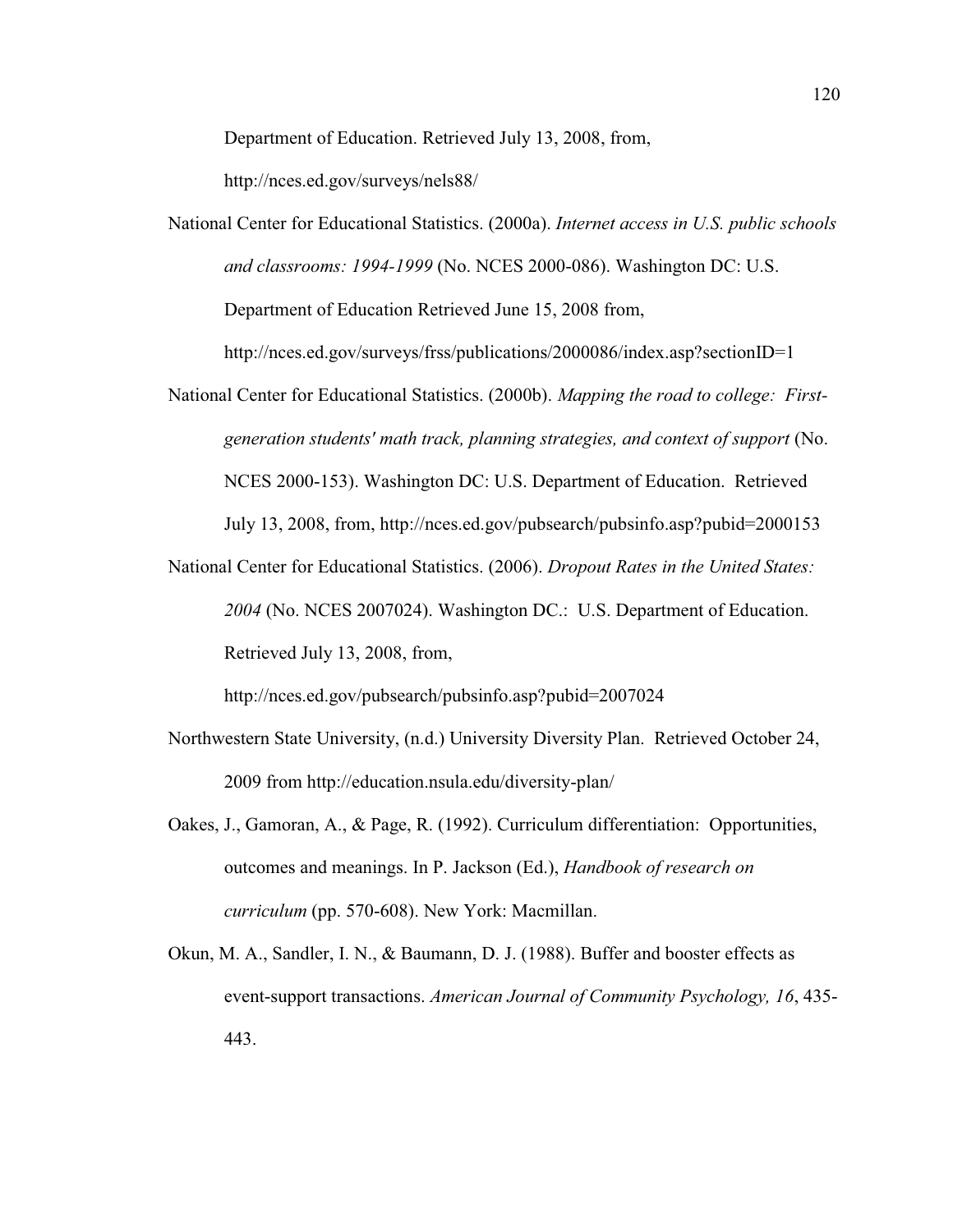- Oseguera, L. (2005). Four and six-year baccalaureate degree completion by institutional characteristics and racial/ethnic groups. *Journal of College Student Retention: Research, Theory and Practice, 7*, 19-59.
- Ostrove, J. M., & Cole, E. R. (2003). Priviledging class: Toward a critical psychology of social class in the context of education. *Journal of Social Issues, 59*(4), 677-692.
- Pappas, J. P., & Loring, R. K. (1985). Returning learner. In L. Noel, R. Levitz & D. Saluri (Eds.), *Increasing student retention: Effective programs and practices for reducing the dropout rate* (pp. 138-161). San Francisco, CA:: Josey-Bass.
- Pascarella, E. (1985). The influence of on-campus living versus commuting to college on intellectual and interpersonal self-concept. *Journal of College Student Development, 26*, 292-299.
- Pascarella, E., & Terenzini, P. (1991). *How college affects students*. San Francisco: Jossey-Bass.
- Patterson, C. J., Kupersmidt, J. B., & Vaden, N. A. (1990). Income level, gender, ethnicity, and household composition as predictors of children's school-based competencies. *Child Development, 61*, 485-494.
- Patterson, G. R., Reid, J. B., & Dishion, T. J. (1992). *Antisocial boys*. Eugene, OR: Castalia.
- Petridou, E., Kosmidis, H., Haidas, S., Tong, D., Revinthi, K., Flytzani, V., et al. (1994). Survival childhood leukemia depending on socioeconomic status in Athens. *Oncology, 51*(391-395).
- Pincus, T., Callahan, L. F., & Burkhauser, R. V. (1987). Most chronic diseases are reported more frequently by individuals with fewer than 12 years of fomral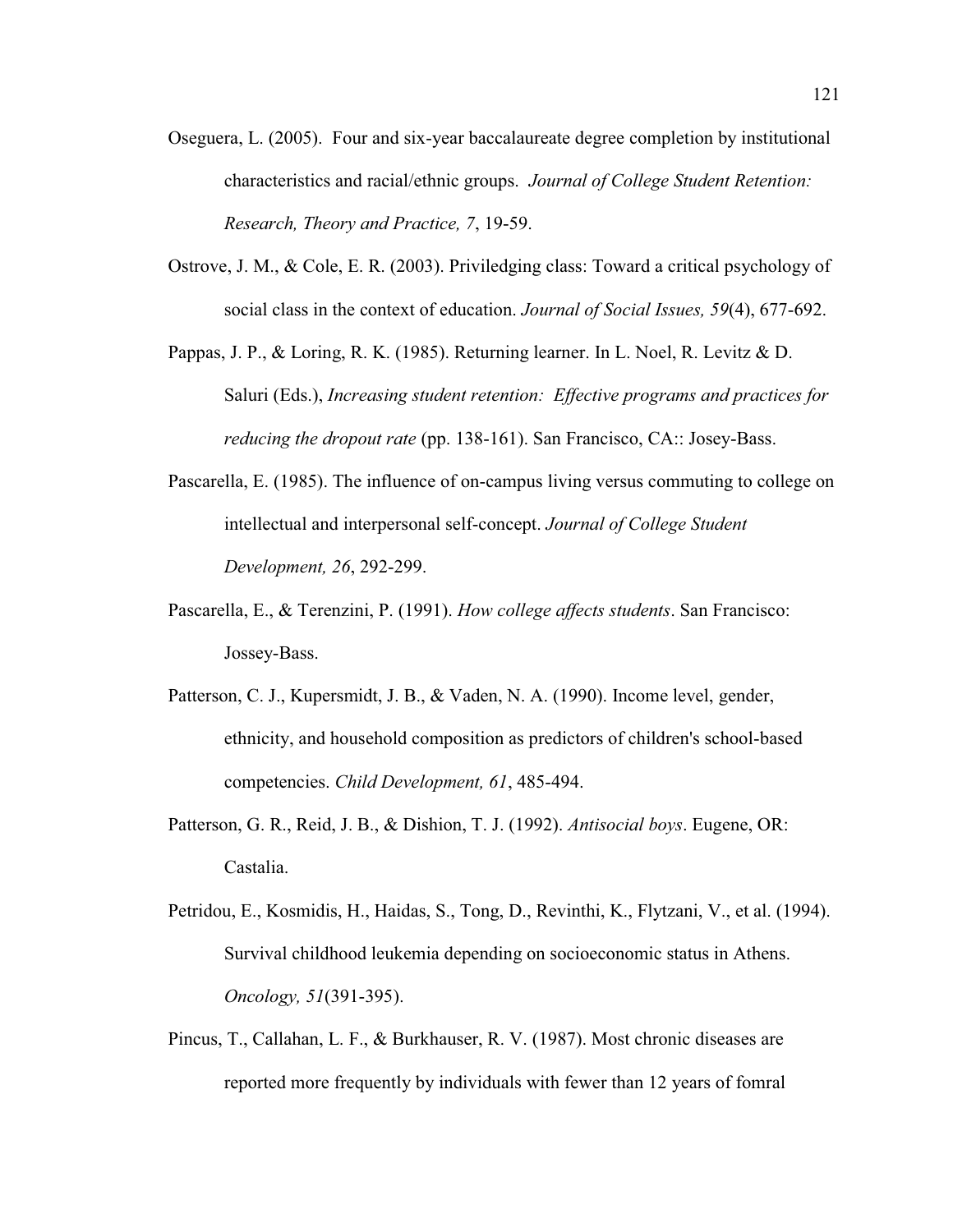education in the age 18-64 U.S. population. *Journal of Chronic Diseases, 40*, 865- 874.

- Pitts, B. (2009). Minority recruitment at a private school. *Journal of Diversity in Higher Education, 2,* 16-18
- Plank, S. B., & Jordan, W. J. (1997). *Reducing talent loss: The impact of information, guidance, and actions on postsecondary enrollment.* Baltimore: Center for Research on the Education of Students Placed At Risk.
- Portes, A., & MacLeod, D. (1996). Educational progress of children of immigrants: The role of class, ethnicity, and school context. *Sociology of Education, 69*, 255-275.
- Power, C., & Manor, O. (1992). Explaining social class differences in psychological health among young adults: A longitudinal perspective. *Social Psychiatry and Psychiatric Epidemiology, 27*, 284-291.
- Prager, K. J., & Freeman, A. (1979). Self-esteem, academic commpetence, educational aspiration and curriculum choice of urban community college students. *Journal of College Student Personnel, 5*, 392-397.
- Prelow H. M, Mosher, C. E., & Bowman, M. A. (2006) *Journal of Black Psychology, 32*, 442-454
- Prociuk, T. J., & Breen, L. J. (1974). Locus of control, study habits and attitudes, and college academic performance. *Journal of Psychology, 88*, 91-95.
- Puma, M., & Drury, D. (2000). *Exploring new directions: Title 1 in the year 2000*. Washington, DC: National School Boards Association.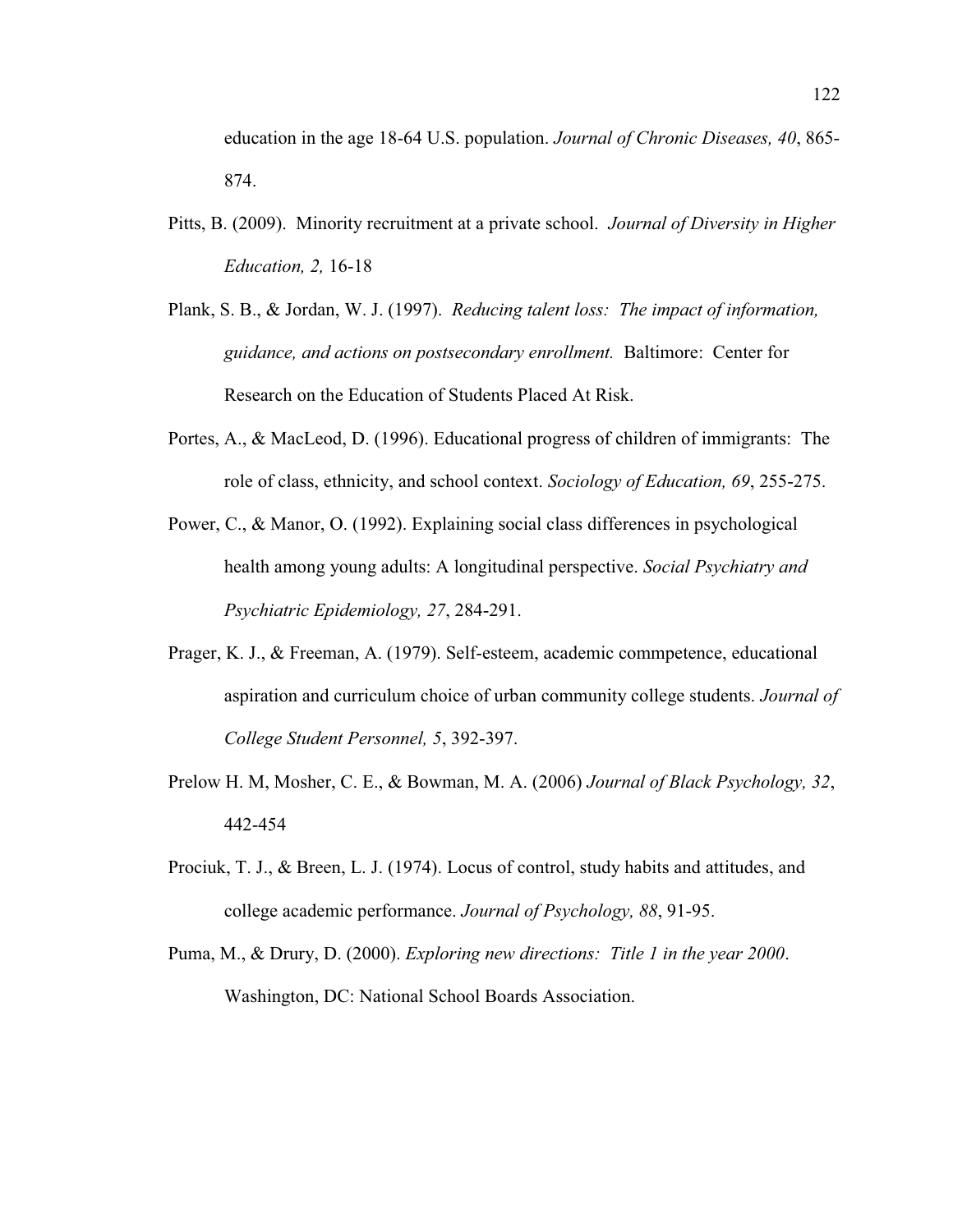- Ranchor, A. V., Bouma, J., & Sanderman, R. (1996). Vulnerability and social class: Differential patterns of personality and social support over the social classes. *Personality and Individual Differences 20*(2), 229-237.
- Regier, D. A., Farmer, M. E., Rae, D. S., Myers, J. K., Kramer, M., Robins, L N., et al. (1993). One-month prevalence of mental disorders in the United States and sociodemographic characteristics: The epidemiologic catchment area study. *Acta Psychiatrica Scandinavica, 88*(1), 35-47.
- Repetti R. L., Taylor, S. E., Seeman, T. E. (2002). Risky families: family social environments and the mental physical health of offspring. *Psychological Bulletin 128*, 330-366.
- Rivkin, S., Hanushek, E., & Kain, J. (1998). *Teachers, schools, and acdemic achievement*. Cambridge MA: National Bureau of Economic Research.
- Roberts, R., Golding, J., Towell, T., & Weinreb, I. (1999). The effects of economic circumstances on British students' mental and physical health. *Journal of American College Health, 48*, 103-109.
- Rodgers, B. (1991). Socio-economic status, employment and neurosis. *Social Psychiatry and Psychiatric Epidemiology, 26*, 104-114.
- Russell, R. K., & Petrie, T. A. (1992). Academic adjustment of college students: Assessment and counseling. In S. D. Brown & R. W. Lent (Eds.), *Handbook of counseling psychology* (2nd ed., pp. 485-511). New York: John Wiley & Sons INC.
- Rutter, M. (1981). The city and the child. *American Journal of Orthopsychiatry, 51*, 610- 625.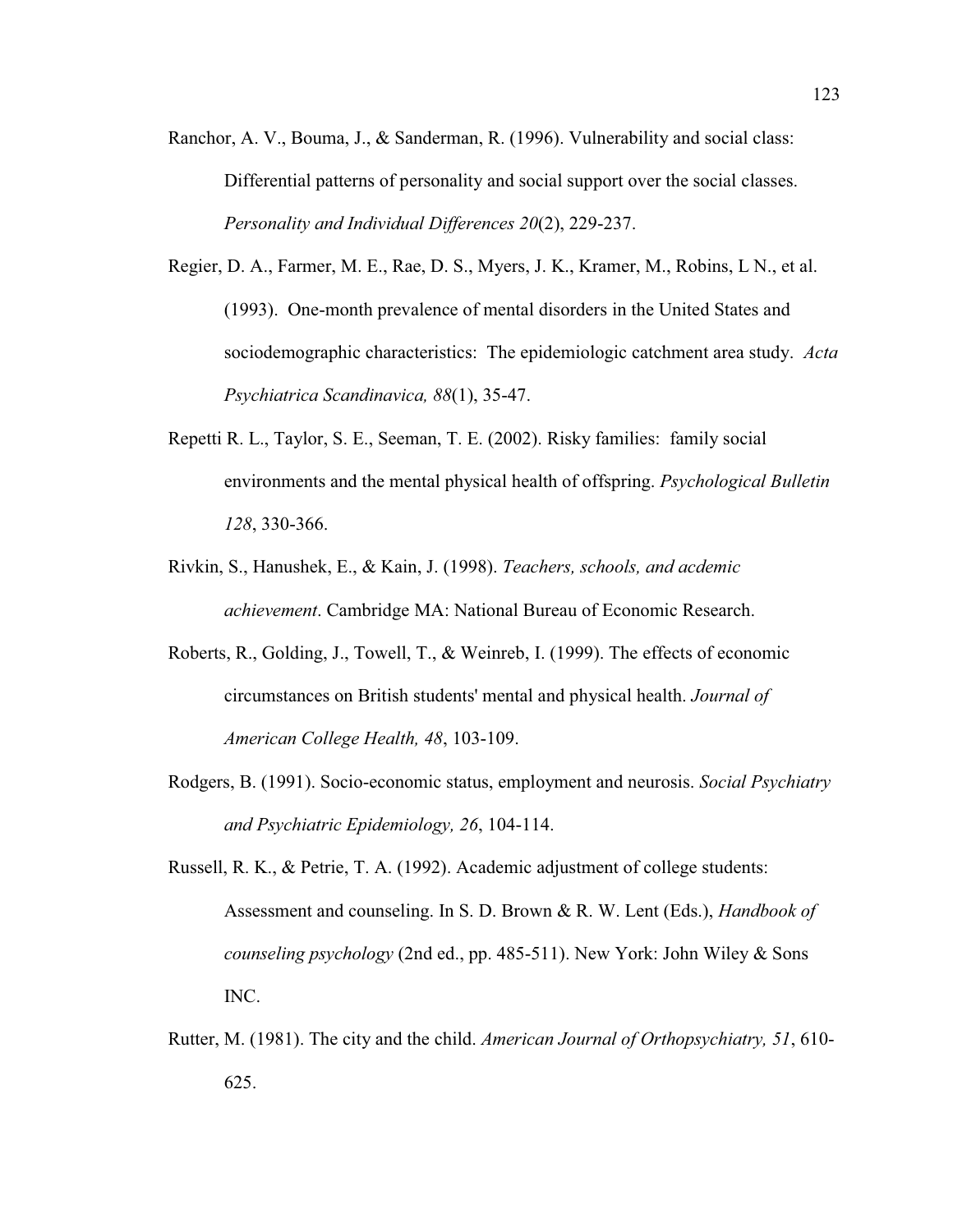- Ryff, C. D. (1987). The place of personality and social structure research in social psychology. *Journal of Personality and Social Psychology, 53*, 1192-1202.
- Saldana, D. H. (1994). Acculturative stress: Minortiy status and distress. *Hispanic Journal of Behavioral Sciences, 16*, 116-128.
- Sampson, R. J. & Laub, J. H. (1994). Urban poverty and the family context of delinquency: A new look at structure and process in a classic study. *Child Development, 65*, 523-540
- San Diego State University (n.d.) Leaders in Diversity. Retrieved October 24, 2009 from http://newscenter.sdsu.edu/diversity/position.aspx
- Scherwitz, L., Perkins, L., Chesney, M., & Hughes, G. (1991). Cook-Medley Hostility Scale and subsets: Relationship to demographic and psychosocial characteristics in young adults in the CARDIA study. *Psychosomatic Medicine, 53*, 36-49.
- Schreiber, E. H. (1985). Cattell anxiety scale in predicting college student's achievements. *Psychological Reports, 56*, 567-570.
- Seeman, T. E., Crimmins, E., Huang, M. H., Singer, B., Bucur, A., Gruenwald, T., et al. (2004). Cumulative biological risk and socioeconomic differences in mortality: MacArthur studies of successful aging. *Social Science and Medicine, 58*, 1985- 1997.
- Smith, J. P. (1999). Healthy bodies and thick wallets: The dual relation between health and economic status. . *Journal of Economic Perspectives, 13*, 145-166.
- Smith, L. (2005). Psychotherapy, classism, and the poor: Conspicuous by their absence. *American Psychologist, 60*(7), 687-696.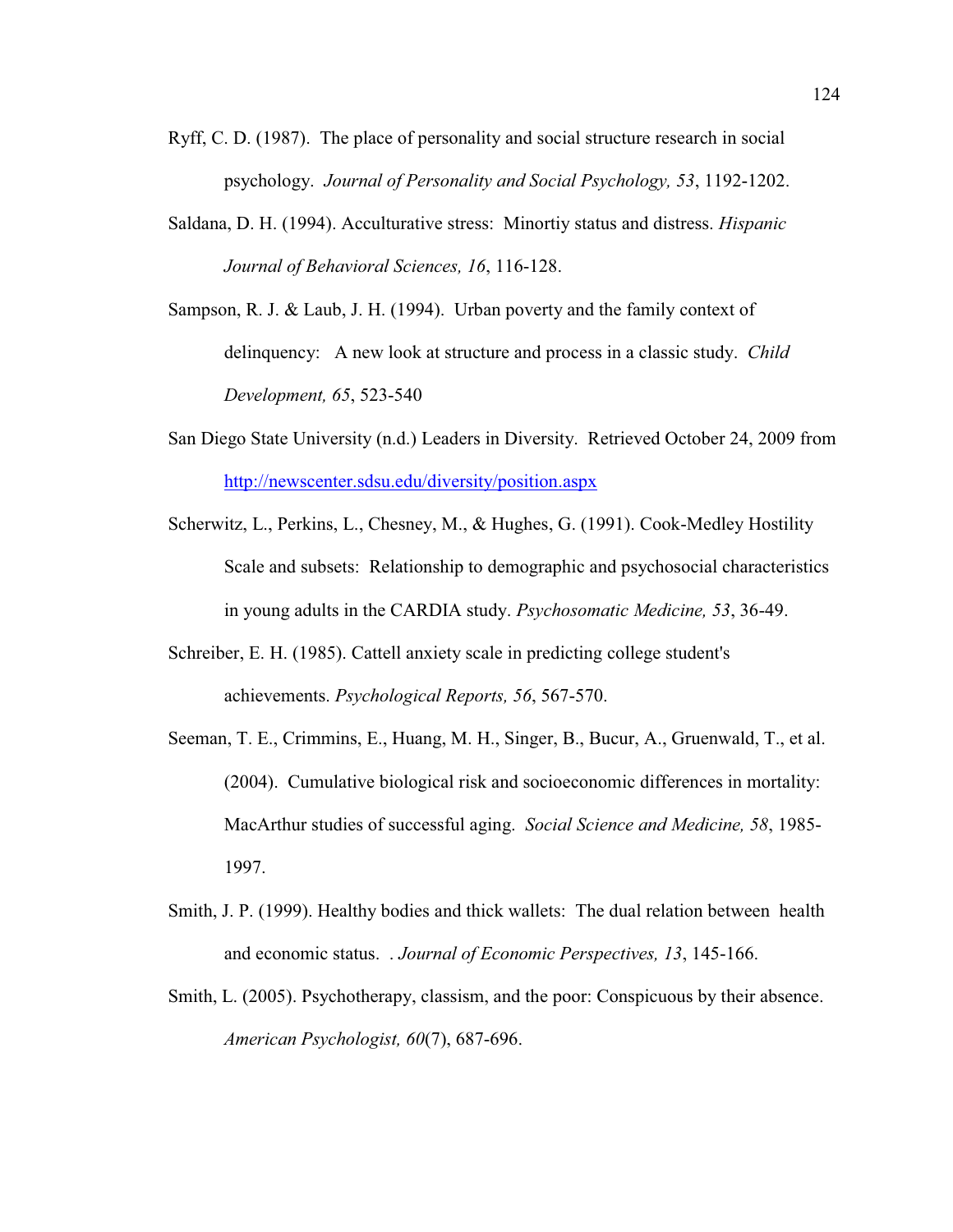- Somers, P., Woodhouse, S., & Cofer, J. (2004). Pushing the boulder uphill: The persistence of first-generation college students. *NASPA Journal, 41*(3), 418-435.
- Spady, W. G. (1970). Dropouts from higher education: An interdisciplinary review and synthesis. *Interchange, 1,* 64-85.
- Spencer, M. B., Dobbs, B., & Swanson, D. P. (1988). African American adolescents: Adaptation processes and socioeconomic diversity in behavioural outcomes. *Journal of Adolescence, 11,* 117-137.
- Spielberger, C. D. (1972). Anxiety as an emotional state. In D. D. Spielberger (Ed.), *Anxiety: Current trends in theory and research*. New York: Academic Press.
- Stevenson, H. W., & Newman, R. S. (1986). Long-term prediction of achievement and attitudes in mathematics and reading. *Child Development, 57*, 649-659.
- Stipek, D. J., & Ryan, R. H. (1997). Economically disadvantaged preschoolers: Ready to learn but further to go. *Developmental Psychology, 33*(4), 711-723.
- Sutton, A., & Soderstrom, I. (1999). Predicting elementary and secondary school achievement with school related and demographic factors*. The Journal of Educational Research, 92(6),* 330-338.
- Taylor, S. E., Lerner, J. S., Sage, R. M., Lehman, B. J., & Seeman, T. E. (2004). Early environment, emotions, responses to stress, and health. *Journal of Personality, 72(6),* 1365-1393.
- Terenzini, P. T., Cabrera, A. F., & Bernal, E. M. (2001). *Swimming against the tide: The poor in American higher education* (No. 2001-1). New York: College Engrance Examination Board. Retrieved July 13, 2008, from http://www.collegeboard.com/research/pdf/rdreport200\_3918.pdf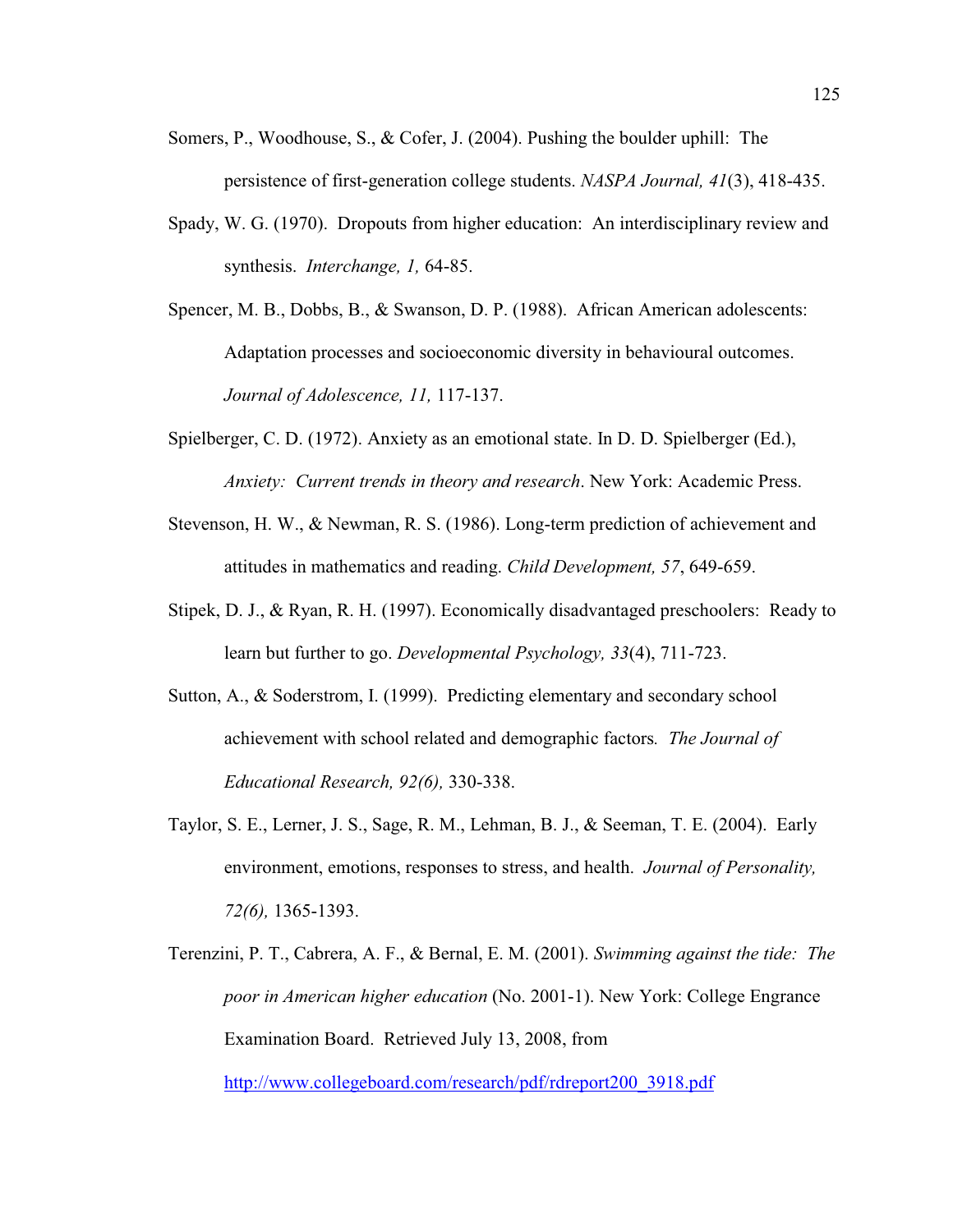- Texas A&M (2006) University Campus Diversity Plan. Retrieved October 24, 2009 from http://diversity.tamu.edu/DiversityPlan.aspx
- Tinto, V. (1975). Dropout from higher education: A theoretical synthesis of recent research. *Review of Education Research, 45*, 89-125.
- Tinto, V. (1986). Theories of student departure revisited. In J. Smart (ed.) *Higher Education: Handbook of Theory and Research, Vol II.* (p. 359-385). New York: Agathon Press.
- Tinto, V. (1987). *Leaving college: Rethinking the causes and cures of student attrition.* Chicago: University of Chicago Press.
- Tinto, V. (1993). *Leaving college: Rethinking the causes and cures of student attrition (2nd ed.).* Chicago: University of Chicago Press.
- Toews, M. L., & Yazedjian, A. (2007). College adjustment among freshman: Predictors for white and Hispanic males and females. *College Student Journal, 41*(4), 891- 900.
- Tomlinson-Clarke, S. (1998). Dimensions of adjustment among college woment. *Journal of College Student Development, 39*(4), 364-372.
- Toutkoushian, R. K., & Curtis, T. (2005). Effects of socioeconomic factors on public high school outcomes and rankings. *Journal of Educational Research, 98*(5), 259-270.
- Townsend, P. (1993). *The International Analysis of poverty*. New York: Harvester/Wheatsheaf.
- Townsend, P., Phillimore, P., & Beattie, A. (1988). *Health and Deprivation: Inequality and the North*. London: Croom Helm.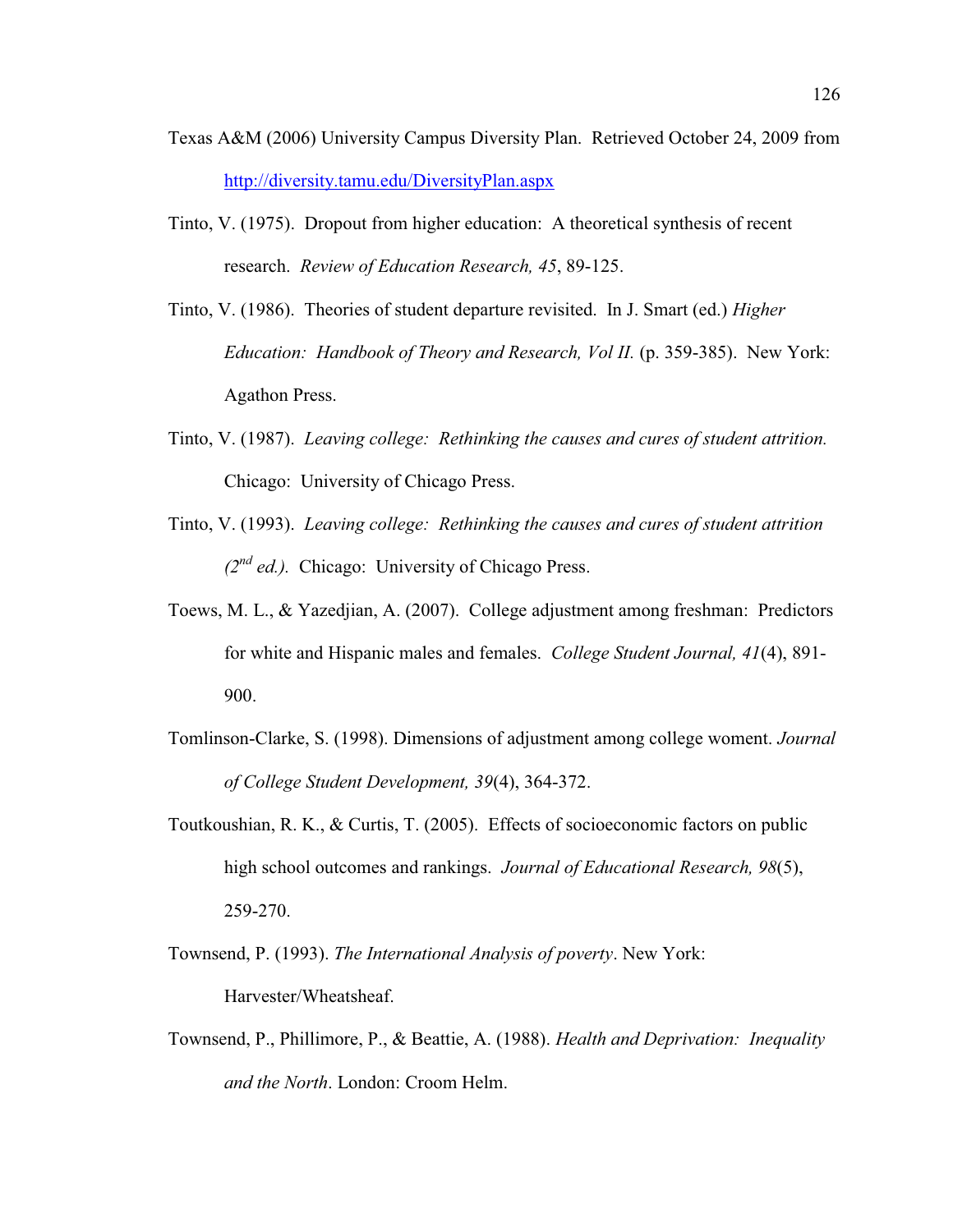- Traub, G. S. (1982). Relationship between locus of control and grade point average in freshman college students. *Psychological Reports, 50*, 1294.
- Trusty, J., Ng, K., & Plata, M. (2000). Interaction effects of gender, SES, and raceethnicity on postsecondary educational choices of U.S. students. *The Career Development Quarterly, 49*, 45-59.
- Turkheimer, E., Haley, A., Waldron, M., D'Onofrio, B., & Gottesman, I. I. (2003). Socioeconomic status modifies heritability of IQ in young children. *Psychological Science, 14*(6), 623-628.
- Twenge, J. M., & Campbell, W. K. (2002). Self-esteem and socioeconomic status: A meta-analytic review. *Personality and Social Psychology Review, 6*(1), 59-71.
- University of Nebraska-Lincoln (n.d.). Undergraduate Admissions: Diversity. Retrieved October 24, 2009 from http://admissions.unl.edu/diversity/index.aspx
- U.S. Department of Education, National Center for Education Statistics, NAEP (2001). *The Nation's Report Card: Fourth-Grade Reading 2000* (No. NCES 2001499). Retrieved July 13, 2008, from,

http://nces.ed.gov/pubsearch/pubsinfo.asp?pubid=2001499.

- Vagero, D., & Ostberg, V. (1989). Mortality among children and young persons in Sweden in relation to childhood socioeconomic group. *Journal of Epidemiology and Community Health, 43*, 280-284.
- Velez, C. N., Johnson, J., & Cohen, P. (1989). A longitudinal analysis of selected risk factors for childhood psychopathology. *Journal of the American Academy of Child and Adolescent Psychiatry, 28*, 861-864.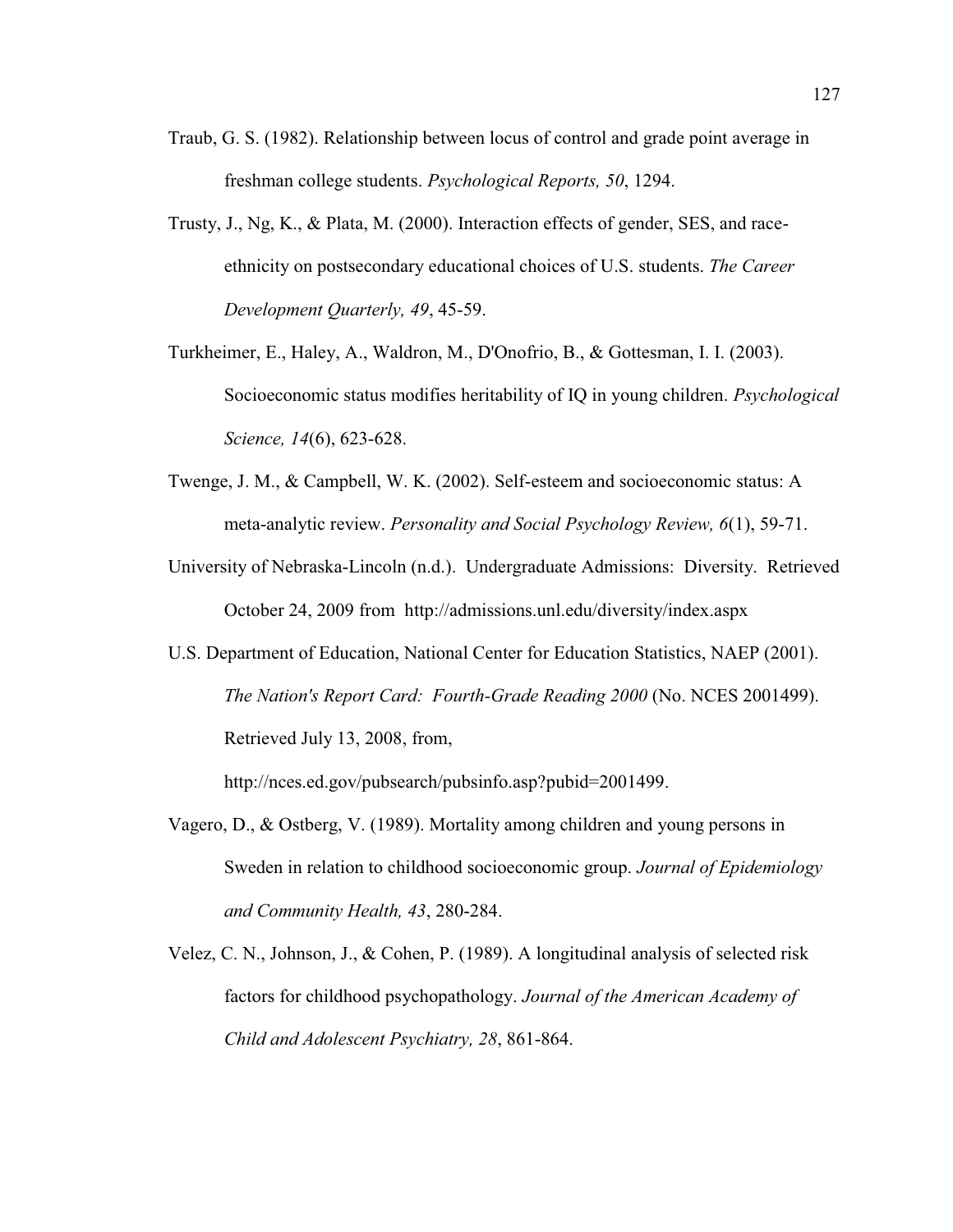- Verhalst, F. C., Akkerhuis, G. W., & Althaus, M. (1985). Mental health in Dutch children: A cross-cultural comparison. *Acta Psychiatrica Scandinavica, 72*  (Supp), n.p.
- von Rueden, U., Gosch, A., Rajmil, L., Bisegger, C., Ravens-Sieberer, U., & The European Kids Group, (2006). Socioeconomic determinants of health related quality of life in childhhod and adolescence: Results from a European study. *Journal of Epidemial Community Health, 60*, 130-135.
- Vredenburg, K., O'Briend, E., & Kramer, L. (1988). Depression in college students: Personality and experienctial factors. *Journal of Counseling Psychology, 35*, 419- 425.
- Walpole, M. (2003). Socioeconomic status and college: How SES affects college experiences and outcomes. *The Review of Higher Education, 27*(1), 45-73.
- Weiss, K. B., Green, P. J., & Wagener, D. K. (1993). Breathing better or wheezing worse? The changing epidemiology of asthma morbidity and mortality. *Annual Review of Public Health, 14*, 491-513.
- Wenglinsky, H. (2000). *How teaching matters: Bringing the classroom back into discussions of teacher quality*. Princeton, NJ: Educational Testing Service.
- Wentworth, P. A., & Peterson, B. E. (2001). Crossing the line: Case studies of identity development in first-generation college women. *Journal of Adult Development, 8*(1), 9-21.
- Wintre, M. G., & Bowers, C. D. (2007). Predictors of persistence to graduation: Extending a model and data on the transition to university model. *Canadian Journal of Behavioural Science, 39*(3), 220-234.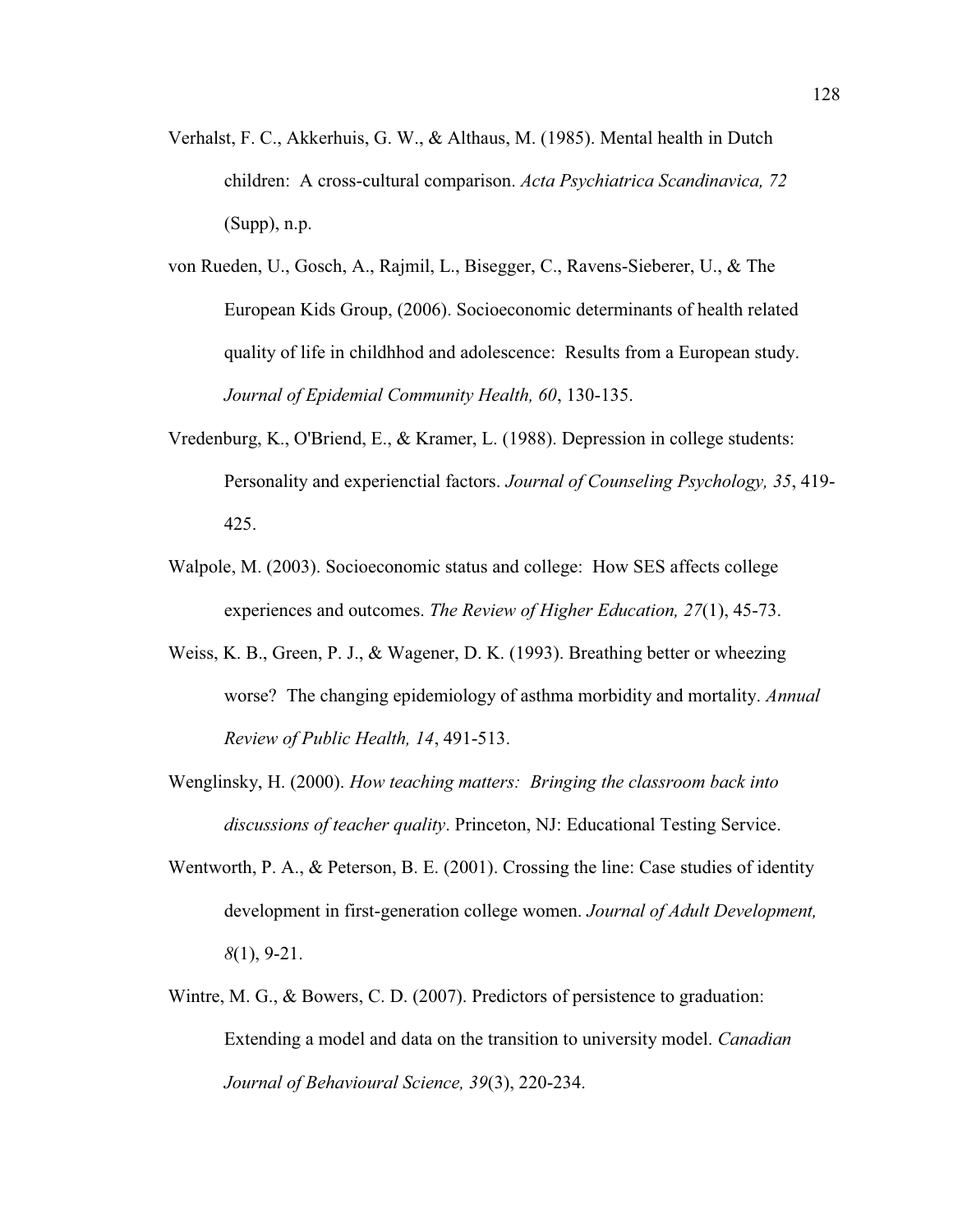- Wintre, M. G., & Yaffe, M. (2000). First-year students adjustment to university life as a function of relationships with parents. *Journal of Adolescent Research, 15*(1), 9- 37.
- Wintre, M. G., & Yaffe, M. (2000). First-year students' adjustment to university life as a function of relationships with parents. *Journal of Adolescent Research, 15*(9), 9- 37.
- Yu, Y., & Williams, D. R. (1999). Socioeconomic status and mental health. In J. Phelan & C. Aneshensel (Eds.), *Handbook of the Sociology of Mental Health* (pp. 151- 166). New York: Kluwer Academic/Plenum Press.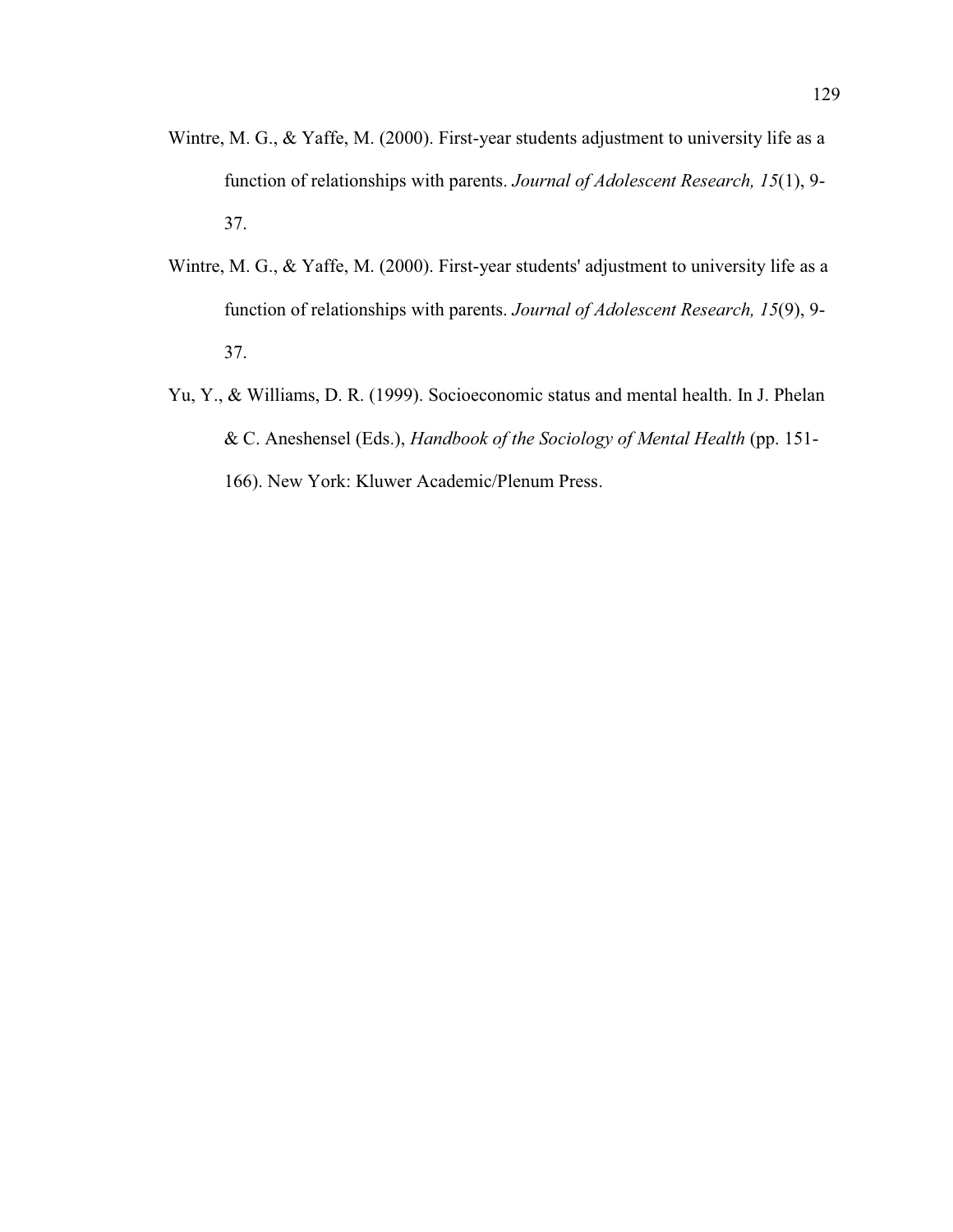**Appendix A** 

**Demographic Questionnaire**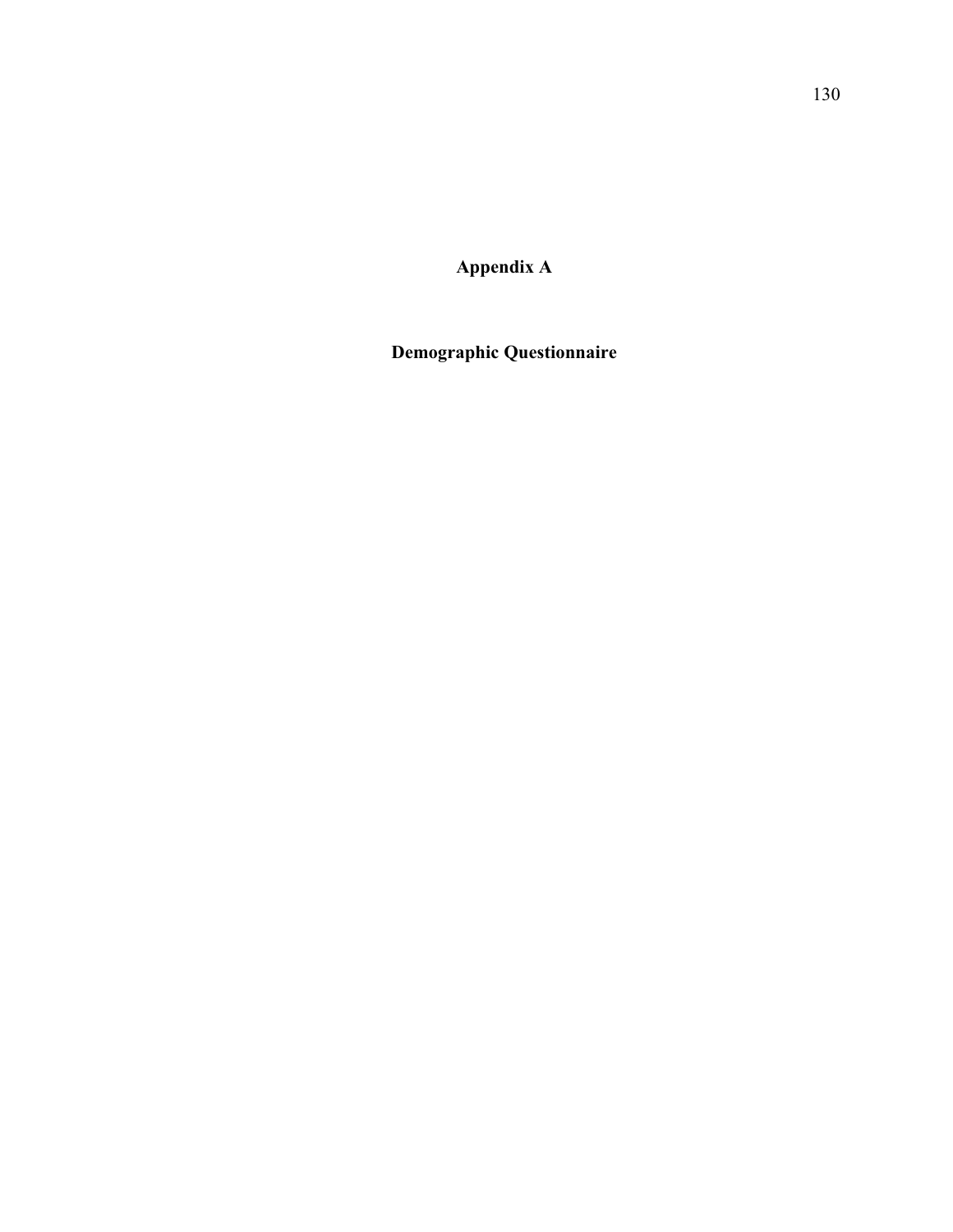## **Demographic Questionnaire**

1. How old are you?

a. \_\_\_\_\_\_\_

- 2. Which of the following best describes you?
	- a. I am from Nebraska
	- b. I am from a state other than Nebraska
	- c. I am an international student
- 3. What is your gender
	- a. Male
	- b. Female
	- c. Other
- 4. What type of primary (grade) school did you attend?
	- a. Public
	- b. Parochial
	- c. Private Non-parochial
- 5. What type of secondary (e.g. middle school/junior high, high school) school did you attend?
	- a. Public
	- b. Parochial
	- c. Private Non-parochial
- 6. What is your current year in school?
	- a. Freshman
	- b. Sophomore
	- c. Junior
	- d. Senior
	- e. Other (please specify)
- 7. Are you a transfer student?
	- a. Yes
	- b. No
	- 7b. If yes, from where?
		- a. Junior/Community college
		- b. Another Public University
		- c. Another Private University
- 8. How many credit hours are you currently taking?
	- a. \_\_\_\_\_\_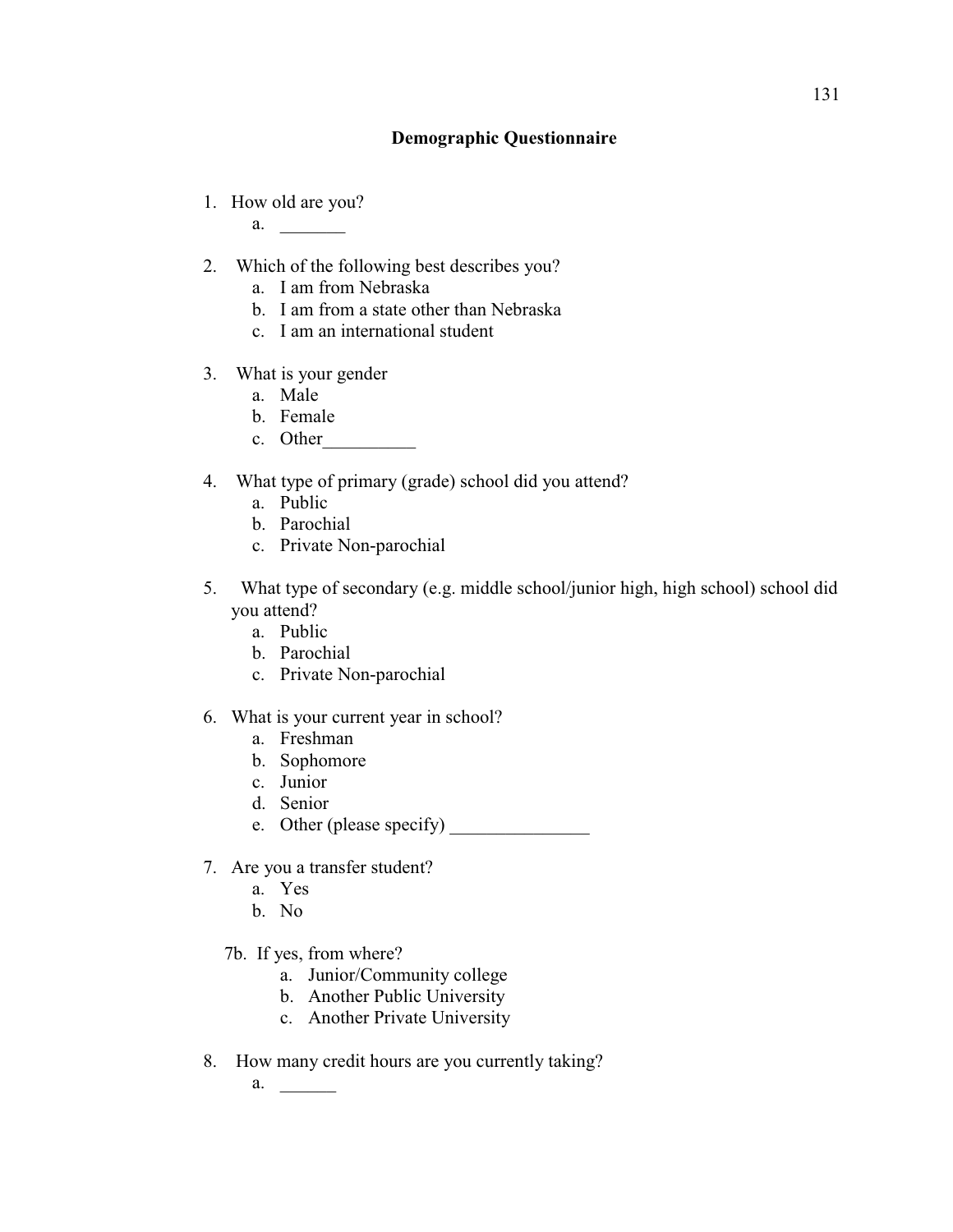- 9. What is your current living environment?
	- a. Residence hall/ dorm/on campus housing
	- b. Apartment or rented house
	- c. Fraternity or sorority house
	- d. Own your own home
	- e. Live with parents/guardians
	- f. Other\_\_\_\_\_\_\_\_\_\_\_\_\_\_\_\_\_\_\_

## 10. What is your current living situation?

- a. I live alone
- b. I live with roommates
- c. I live with my spouse
- d. I live with my significant other/romantic partner
- e. I live with parents or other family of origin.
- 11. Which of the following best describes you:
	- a. I am a first generation college student (i.e. I am the first in my family to attend college)
	- b. I am second generation college student (i.e. my parent(s) were the first to attend college)
	- c. I am a third or more generation college student
- 12. How do you identify your race/ethnicity? (check all that apply)
	- a. Biracial
	- b. Multiracial
	- c. Caucasian/White
	- d. Black/African-American
	- e. Asian/Asian-American
	- f. Middle Easterner/Arab-American
	- g. Latino/a/Hispanic-American
	- h. Eastern European/Eastern European American
	- i. American Indian/Alaskan Native/ Native Hawaiian /Pacific Islander
	- j. Other
- 13. How many children/dependents do you have?
	- a. 0
	- b. 1
	- c. 2
	- d. 3
	- e. 4 or more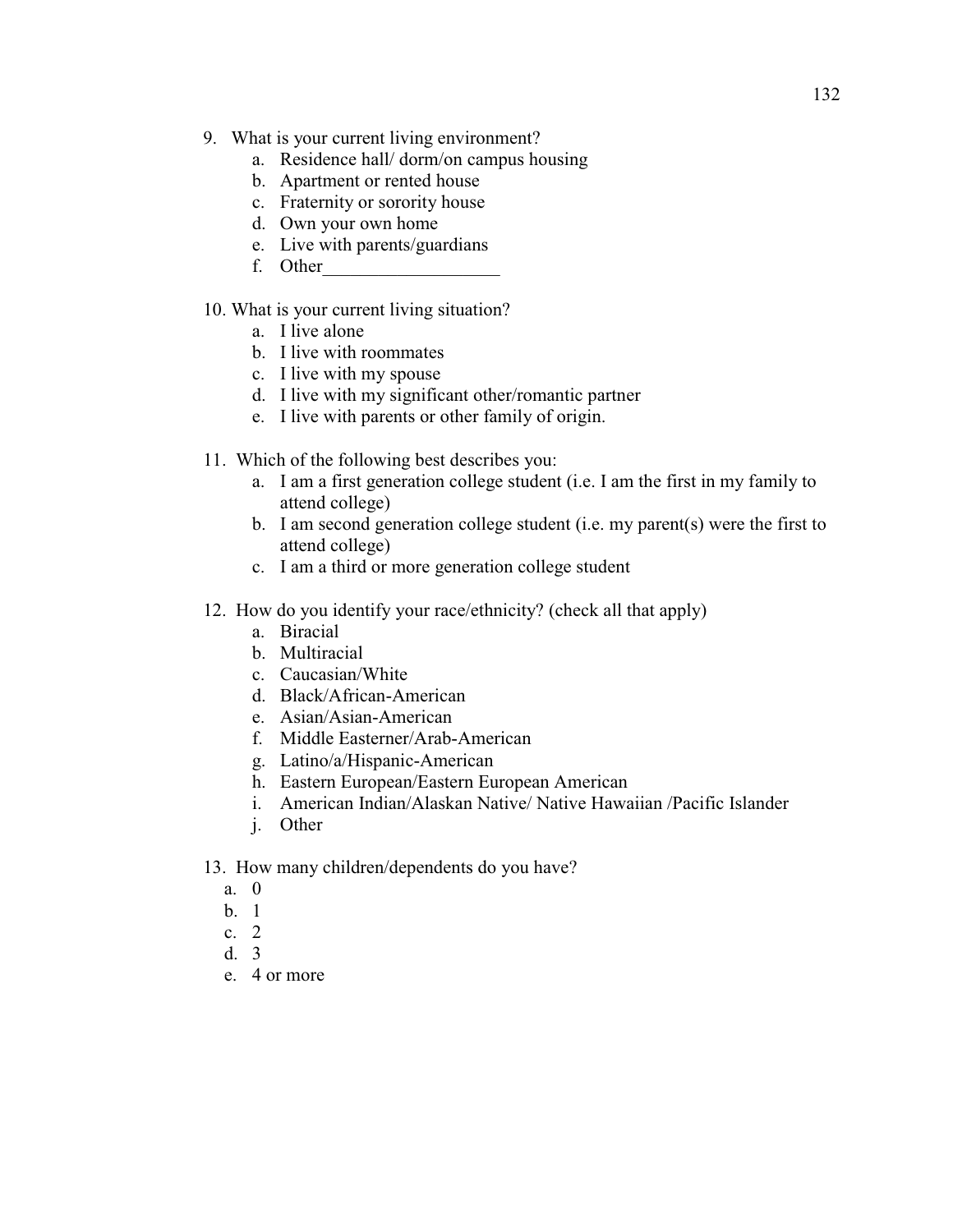- 14. Which of the following colleges best represents where your academic major (or anticipated major) fits?
	- a. Agricultural Sciences and Natural Resources
	- b. Architecture
	- c. Arts and Sciences
	- d. Business Administration
	- e. Education and Human Sciences
	- f. Engineering
	- g. Fine and Performing Arts
	- h. Journalism and Mass Communications
	- i. Undecided on major/college of study
- **15.** Which of the following best describes your level of employment during the school year (**Mark all that apply**)...
	- a. I am employed through the work study program on campus
	- b. I am employed part-time on campus (not work study)
	- c. I am employed part-time off campus
	- d. I am employed full-time on campus (not work study)
	- e. I am employed full-time off campus
	- f. I am not employed
- **16.** Which of the following best describes your level of employment during the summer months (Mark all that apply)...
	- a. I am employed through the work study program on campus
	- b. I am employed part-time on campus (not work study)
	- c. I am employed part-time off campus
	- d. I am employed full-time on campus (not work study)
	- e. I am employed full-time off campus
	- f. I am not employed
- 17. During the school year, on average how many hours of paid employment do you work per week?
	- a. \_\_\_\_\_\_\_\_\_\_\_\_\_\_\_\_\_\_
- 18. During the summer, on average how many hours of paid employment do you work per week?
	- a.  $\blacksquare$
- 19. How many paid jobs do you have?
	- a.
- 20. Are you a member of a fraternity or sorority?
	- a. Yes
	- b. No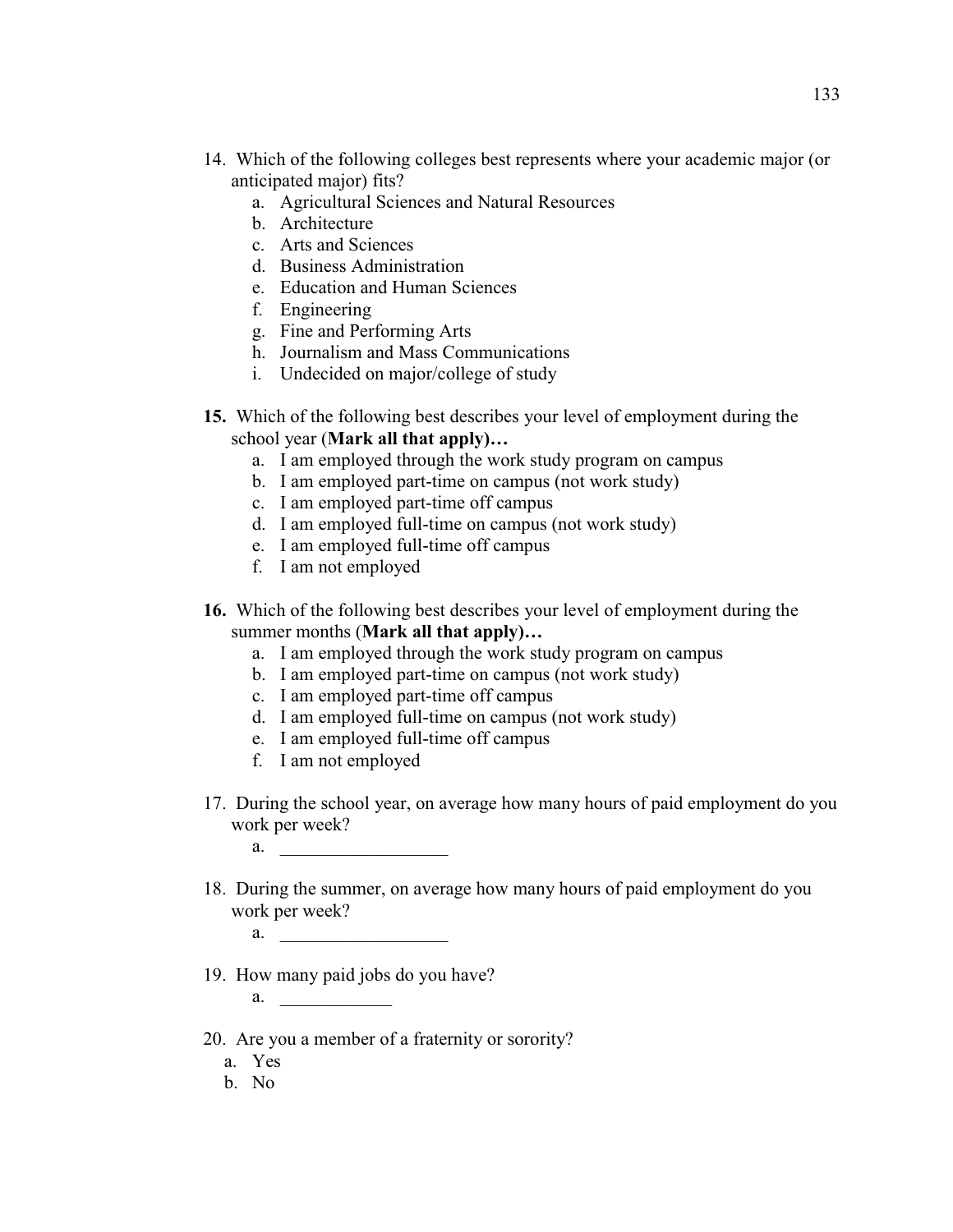21. How many campus sponsored extracurricular organizations are you typically involved in?

a.  $\qquad \qquad$ 

- 22. Approximately how many hours per week do you spend in campus extracurricular activities?
	- a.  $\qquad \qquad$
- 23. How many *off campu***s** (i.e. church, community) extracurricular activities are you typically involved in?
	- a.  $\frac{1}{\sqrt{1-\frac{1}{2}}}\frac{1}{\sqrt{1-\frac{1}{2}}}\frac{1}{\sqrt{1-\frac{1}{2}}}\frac{1}{\sqrt{1-\frac{1}{2}}}\frac{1}{\sqrt{1-\frac{1}{2}}}\frac{1}{\sqrt{1-\frac{1}{2}}}\frac{1}{\sqrt{1-\frac{1}{2}}}\frac{1}{\sqrt{1-\frac{1}{2}}}\frac{1}{\sqrt{1-\frac{1}{2}}}\frac{1}{\sqrt{1-\frac{1}{2}}}\frac{1}{\sqrt{1-\frac{1}{2}}}\frac{1}{\sqrt{1-\frac{1}{2}}}\frac{1}{\sqrt{1-\frac{1}{2}}}\frac{1}{\sqrt{1$
- 24. Approximately how many hours per week do you spend in off campus extracurricular activities?
	- a.  $\qquad \qquad$
- 25. The **majority** of my college expenses are paid by:
	- a. Me through financial Aid (Loans, Grants, etc.)
	- b. Me through savings, trust funds etc.
	- c. Me through employment
	- d. My parent(s)/guardian(s) (Out of pocket, not loans)
	- e. My parents(s)/guardian(s) through loans
	- f. My grandparent(s) (Out of pocket, not loans)
	- g. My grandparents(s) through loans
	- h. None of the above

26. Do you typically borrow student loans?

a.  $\qquad \qquad$ 

26a. If so do you typically borrow...

- a. The full amount available
- b. Less than the full amount available
- c.  $I$  don't know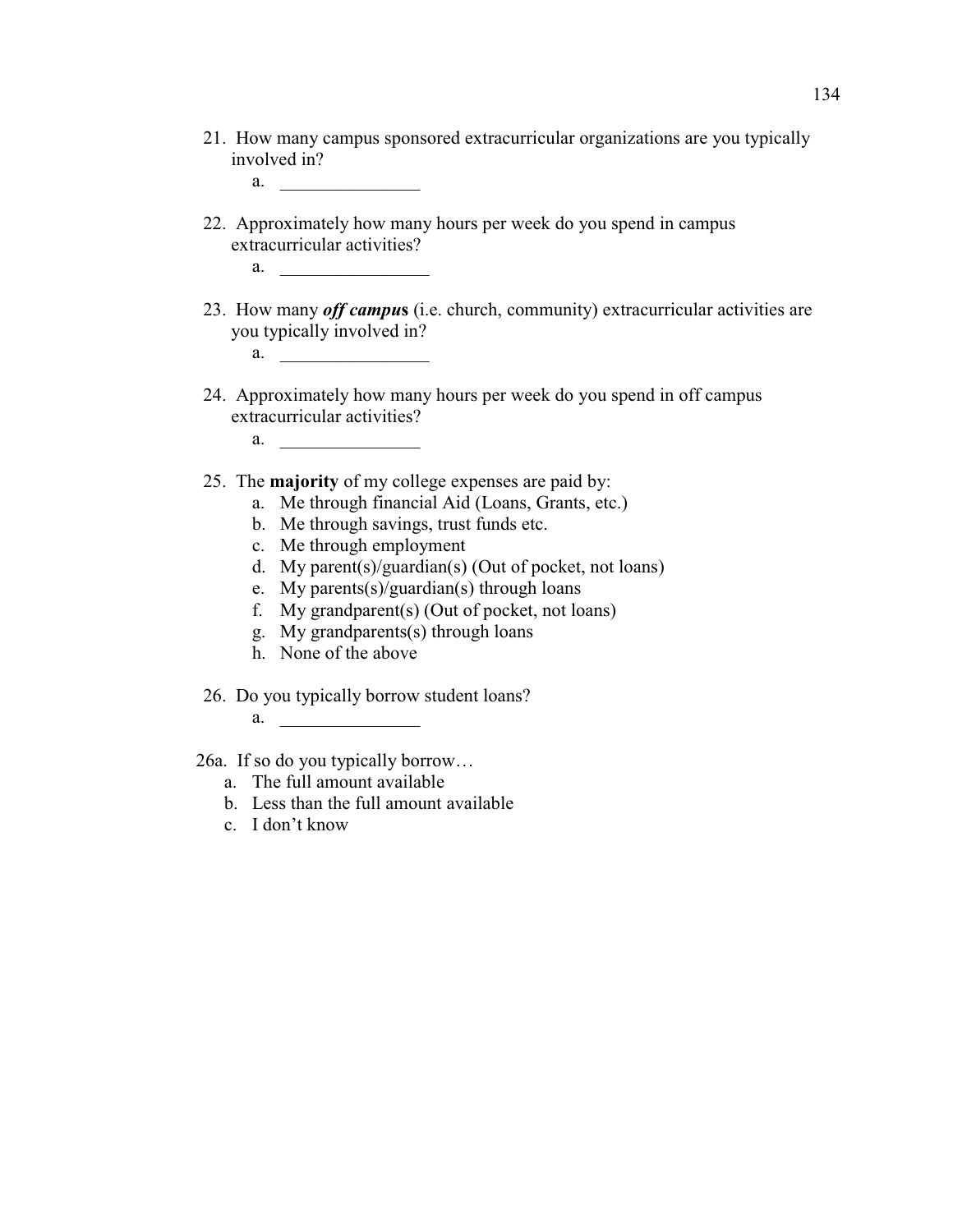- 27. Approximately how much money do you expect to have to repay in educational loans upon your graduation?
	- a. None
	- b. Less than \$1,000
	- c. \$1,000 \$4,999
	- d.  $$5,000 $9,999$
	- e. \$10,000 \$14,999
	- f. \$15,000 \$19,999
	- g.  $$20,000 $24,999$
	- h.  $$25,000 $29,999$
	- i.  $$30,000 $34,999$
	- j.  $$35,000 $39,999$
	- k.  $$40,000 $44,999$
	- l.  $$45,000 $49,999$ m. \$50,000 or more
- 28. Have your parents/guardians or others borrowed loans to help finance your education?
	- a. Yes
	- b. No
	- c. I don't know
- 29. Are you currently receiving grant or fellowship funds?
	- a. Yes
	- b. No
	- c. I don't know
- 30. On average how much money per month (cash, deposit in checking account, etc.) do you receive from your parents and/or other family/friends that are assisting you?
	- a. None
	- b. Less than \$25.00
	- c. \$25.00 \$49.99
	- d. \$50.00 \$99.99
	- e. \$100.00 \$149.99
	- f. \$150.00 \$199.99
	- g. \$200.00 \$249.99
	- h.  $$250.00 $299.99$
	- i. \$300.00 \$349.99
	- j. \$350.00 \$399.99
	- k. \$400.00 \$449.99
	- l.  $$450.00 $499.99$
	- m. \$500 or more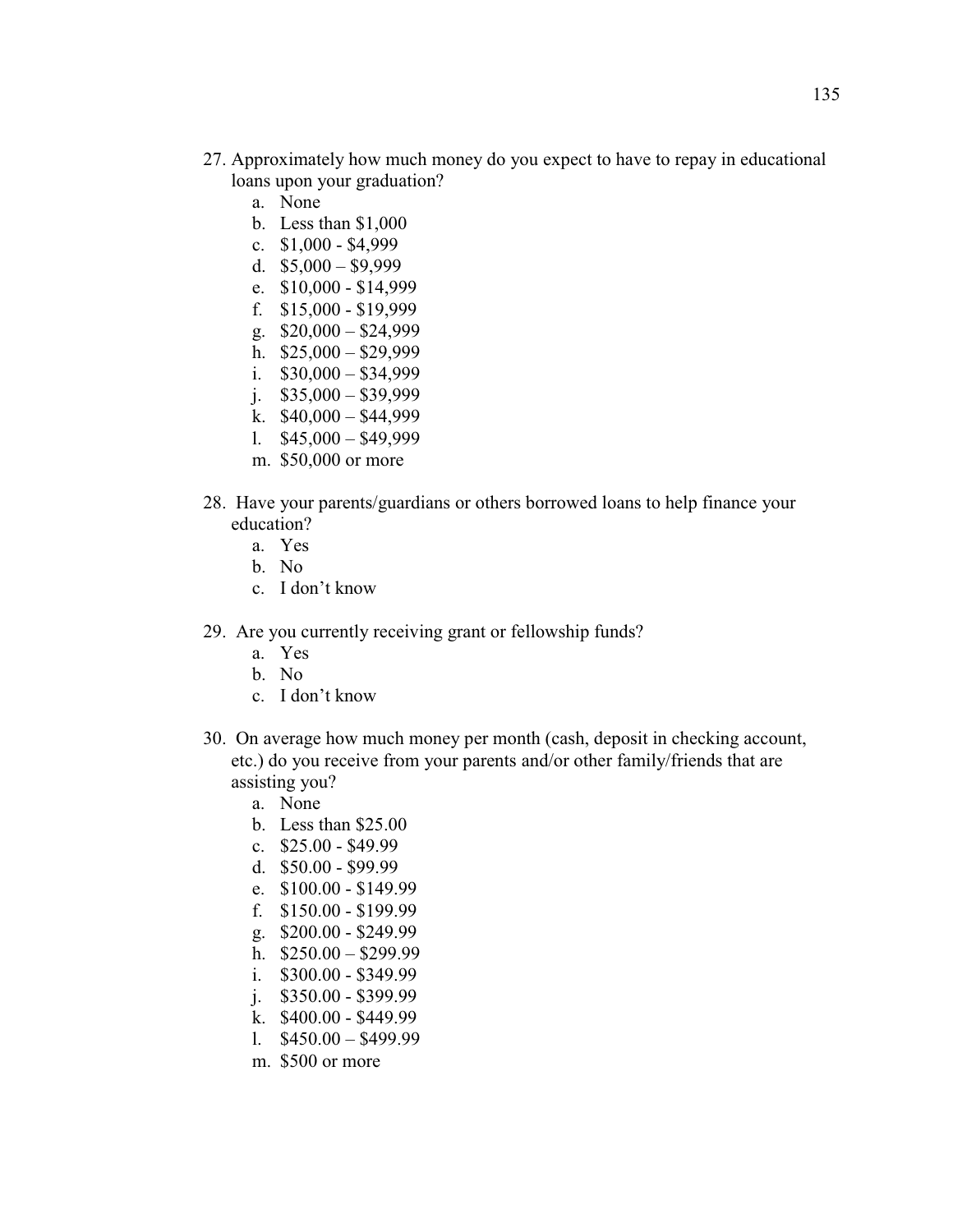- 31. On average how much money do you charge to your parent/guardian's or **other family/friends credit card(s)** per month?
	- a. None
	- b. Less than \$25.00
	- c. \$25.00 \$49.99
	- d. \$50.00 \$99.99
	- e. \$100.00 \$149.99
	- f. \$150.00 \$199.99
	- g. \$200.00 \$249.99
	- h.  $$250.00 $299.99$
	- i. \$300.00 \$349.99
	- j. \$350.00 \$399.99
	- k. 400.00 \$449.99
	- l.  $$450.00 $499.99$
	- m. \$500 or more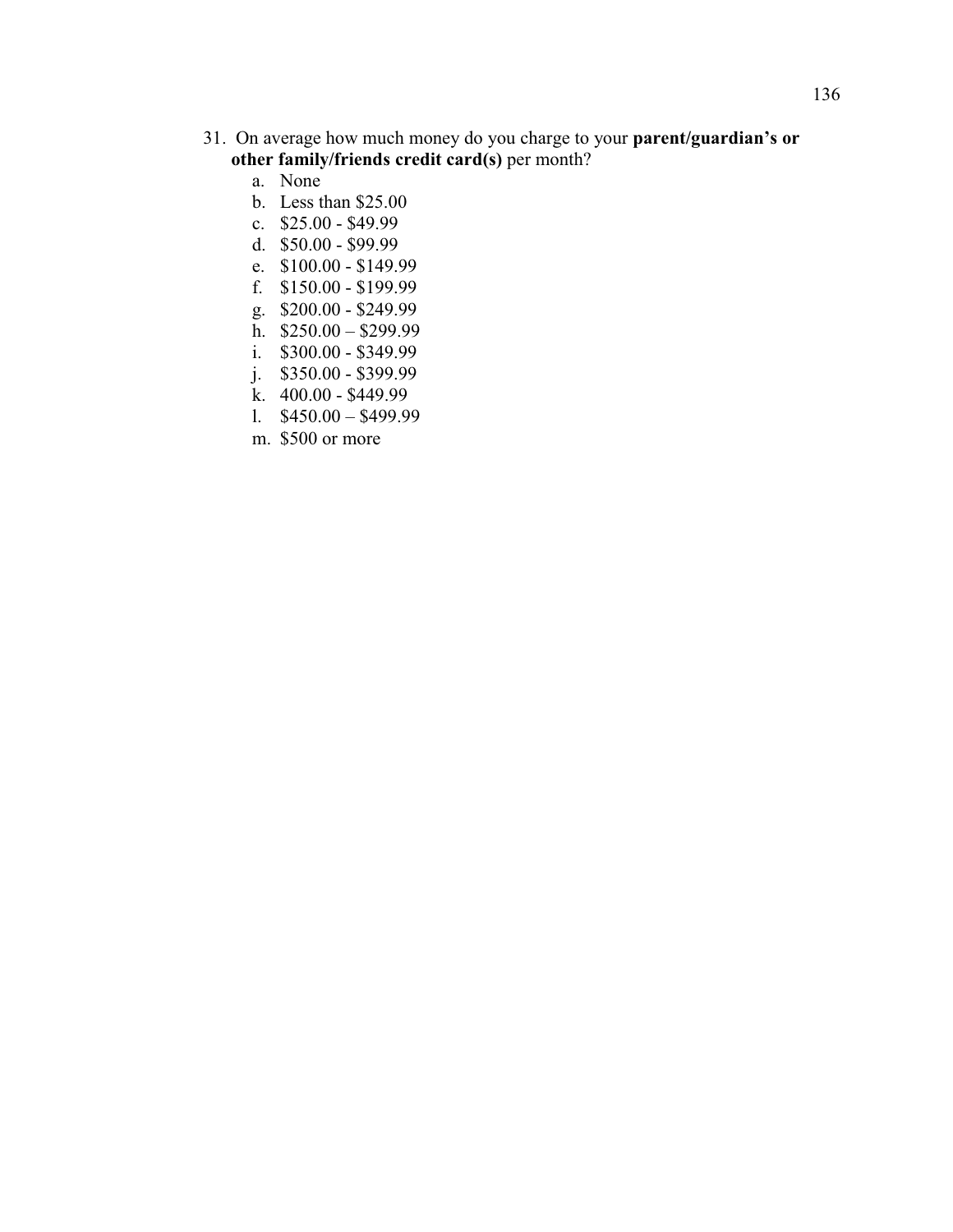**Appendix B** 

**Classism Experiences Questionnaire²Academe (CEQ-A)**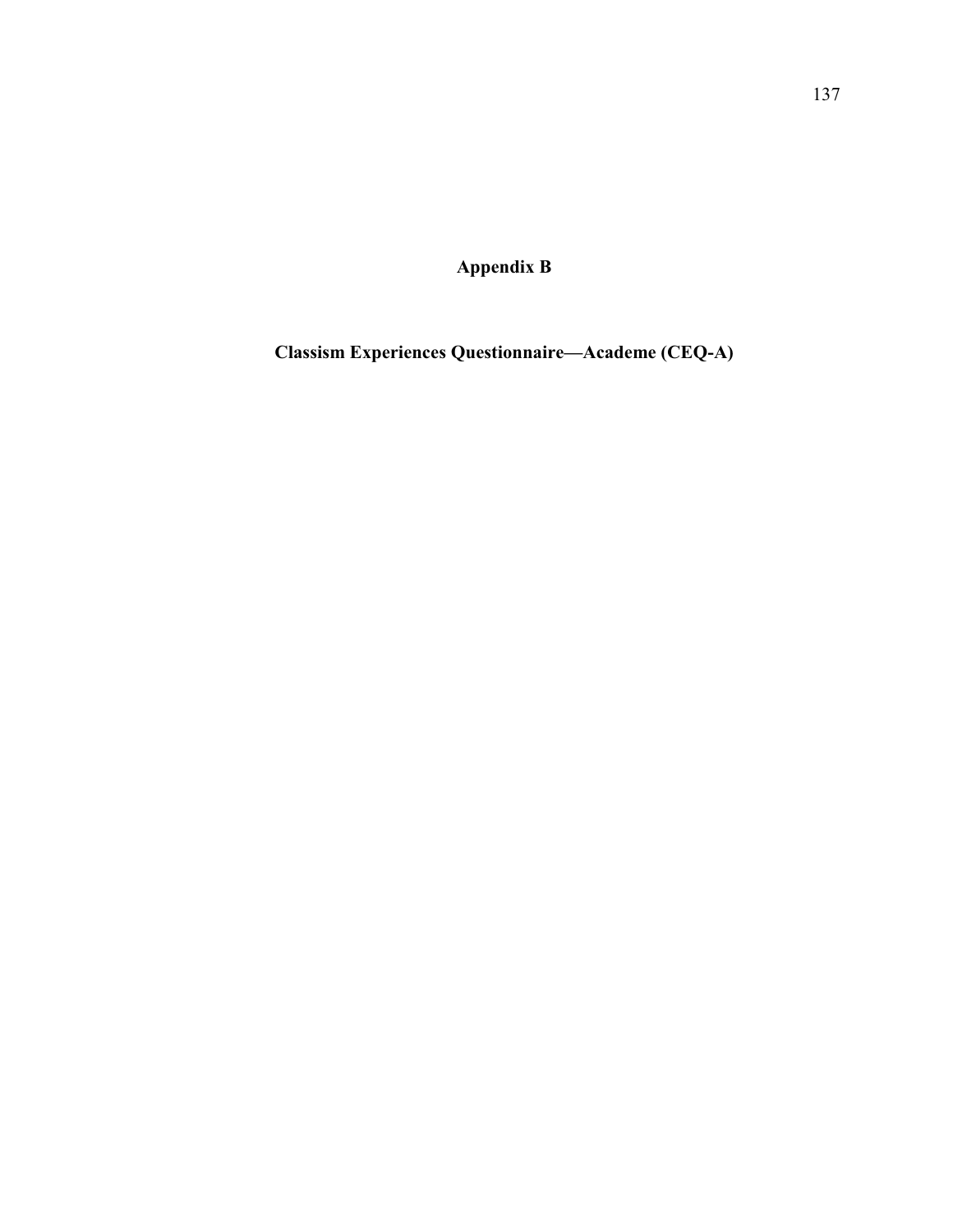## **Classism Experiences Questionnaire²Academe (CEQ-A)**

During your time at the University of Nebraska, have you ever been in a situation where any students or professors harassed or discriminated against you because of your socioeconomic class?

- a. Yes
- b. No
- $c$  I don't know

### **Please answer the following questions on the following scale:**<br>2. Once or Twice 3. Sometimes 4. Often **1. Never 2. Once or Twice 3. Sometimes 4. Often 5. Many Times**

### *During your time at the University of Nebraska, have you ever been in situations where:*

- 1. You could not take a class (e.g. music, science, film) because you could not afford the fees for the class (for materials, travel etc.)?
- 2. You could not join a sports team because you could not afford the associated expense?
- 3. You could not join an activity (e.g. Student Organization) because your job hours consistently conflicted with the activity meetings/events?
- 4. You could not afford social activities (e.g., events at the Lied Center, etc.) because of the fees?
- 5. You had to live in the dorms because you could not afford another housing option?

# *During your time at the University of Nebraska, have you ever been in situations where students or professors:*

- 1. Told stories of jokes about people who are poor
- 2. Made stereotypic remarks about people who are poor?
- 3. Made offensive remarks about people who are poor?
- 4. Made offensive remarks about the appearance of people who are poor?
- 5. Made offensive remarks about the way people who are poor act?
- 6. Made offensive remarks about the way people who are poor speak?
- 7. Made statements suggesting that people who are poor are inferior?
- 8. Made statements suggesting that rich people are superior?
- 9. Made offensive remarks about people on welfare?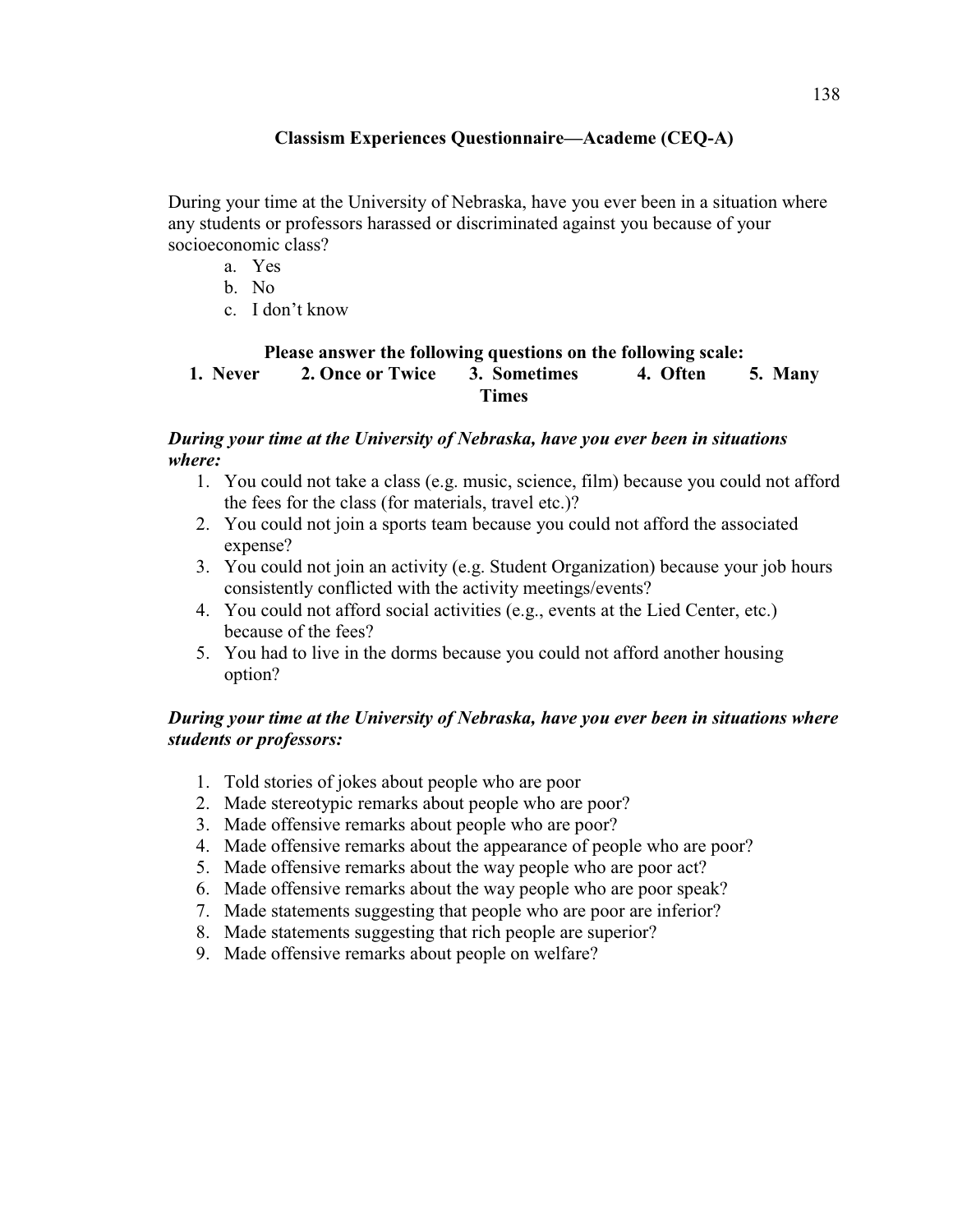# *During your time at the University of Nebraska, have you ever been in situations where students or professors:*

- 1. Were dismissive of your financial situation?
- 2. Invited you to events/outings that you could not afford?
- 3. Didn't seem to appreciate your financial burdens?
- 4. Encouraged you to purchase things you couldn't afford?
- 5. Assumed you could afford things that you couldn't (e.g. dinner at an expensive restaurant)?
- 6. Assumed you could provide your own method of transportation?
- 7. Did not put books on reserve for class or made them available online?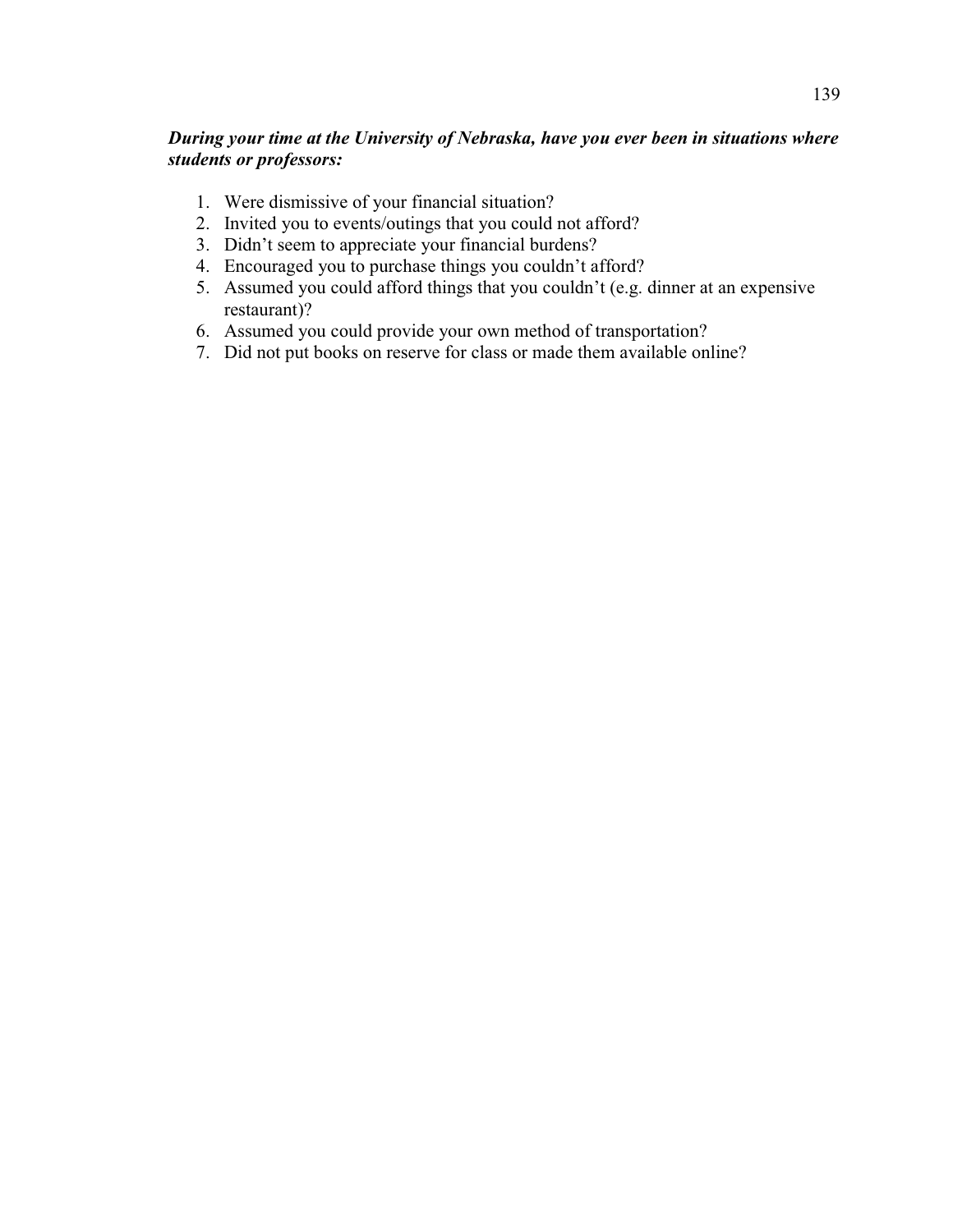**Appendix C** 

**Socioeconomic Factors Inventory (SFI)**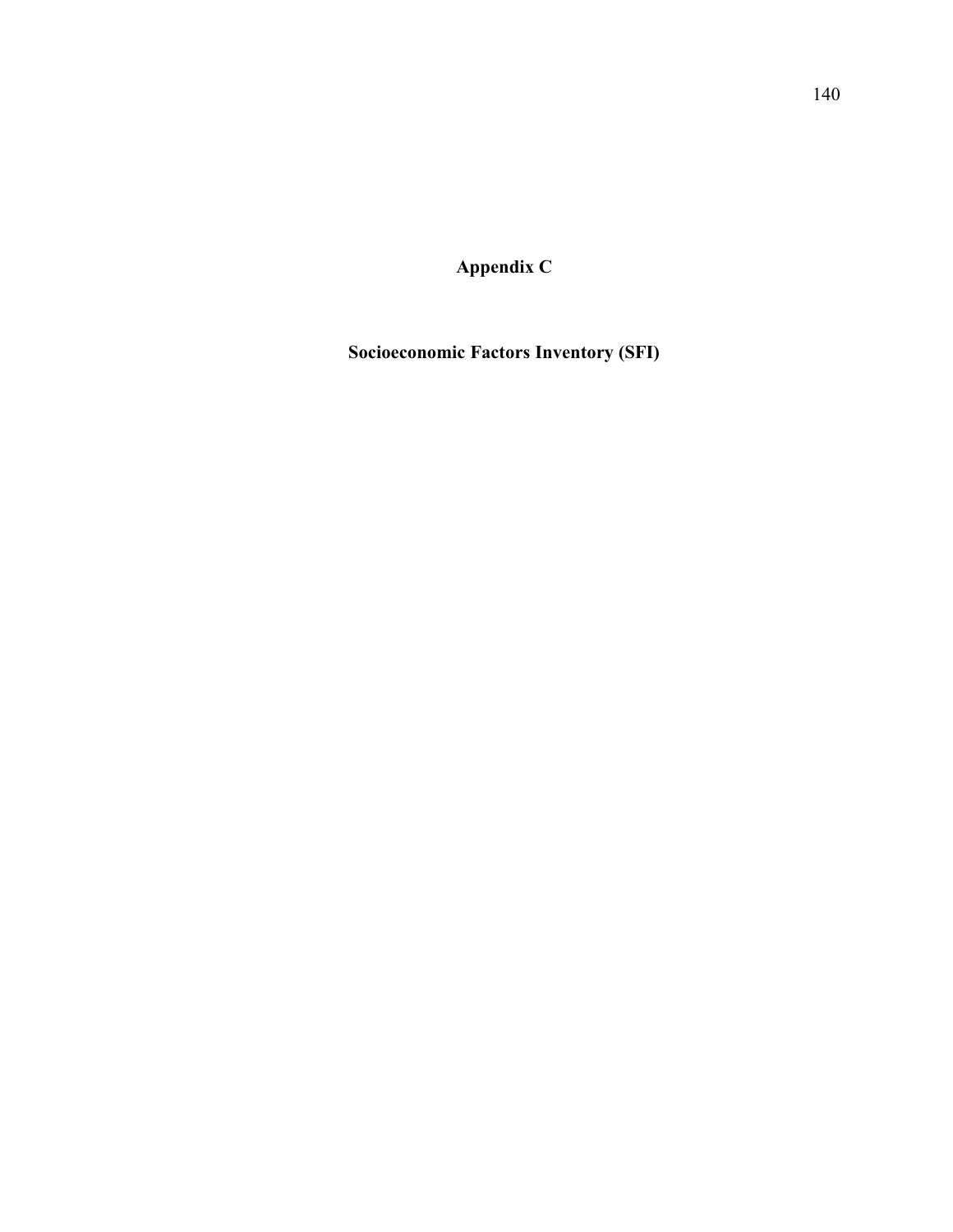#### **Socioeconomic Factors Inventory (SFI)**

The purpose of the following questions is to assess the various factors associated with your families' social and economic background. When answering these questions please consider the past 10 years of your life. It is quite possible that many of the topics in the questions may have changed throughout a 10 year period. Therefore, it is important to try and answer the questions in a "general sense". In other words, try to consider the questions in terms of "an average over the past 10 years" as opposed to a specific year or age.

- 1. While you were growing up who served as your primary guardian/caregiver(s)?
	- a. Both biological parents
	- b. One biological parent
	- c. One biological parent and a step-parent
	- d. Single Foster parent/guardian
	- e. Two foster parents/guardians
	- f. One grandparent
	- g. Two grandparents
	- h. Other family member (ex. aunt/uncle, older sibling)
	- i. Other Please describe

2. Indicate the number of people in your household while you were growing up for each of the following types (include yourself):

a. Adults

 $06$ 07\_\_\_ 08\_\_\_

b. Juveniles (under age 18)

\_\_\_\_\_\_\_\_\_\_\_\_\_\_\_\_\_\_\_\_\_\_\_\_

3. Total number of adults who contributed income/earnings in your household while you were growing up?

4. What is the highest grade (or year) of regular school your mother/primary guardian completed? (check one)

| Elementary | High School | College | Graduate School |
|------------|-------------|---------|-----------------|
|            |             |         |                 |
|            |             |         |                 |
| 03         |             |         |                 |
| 04         |             |         |                 |
| 05         |             |         |                 |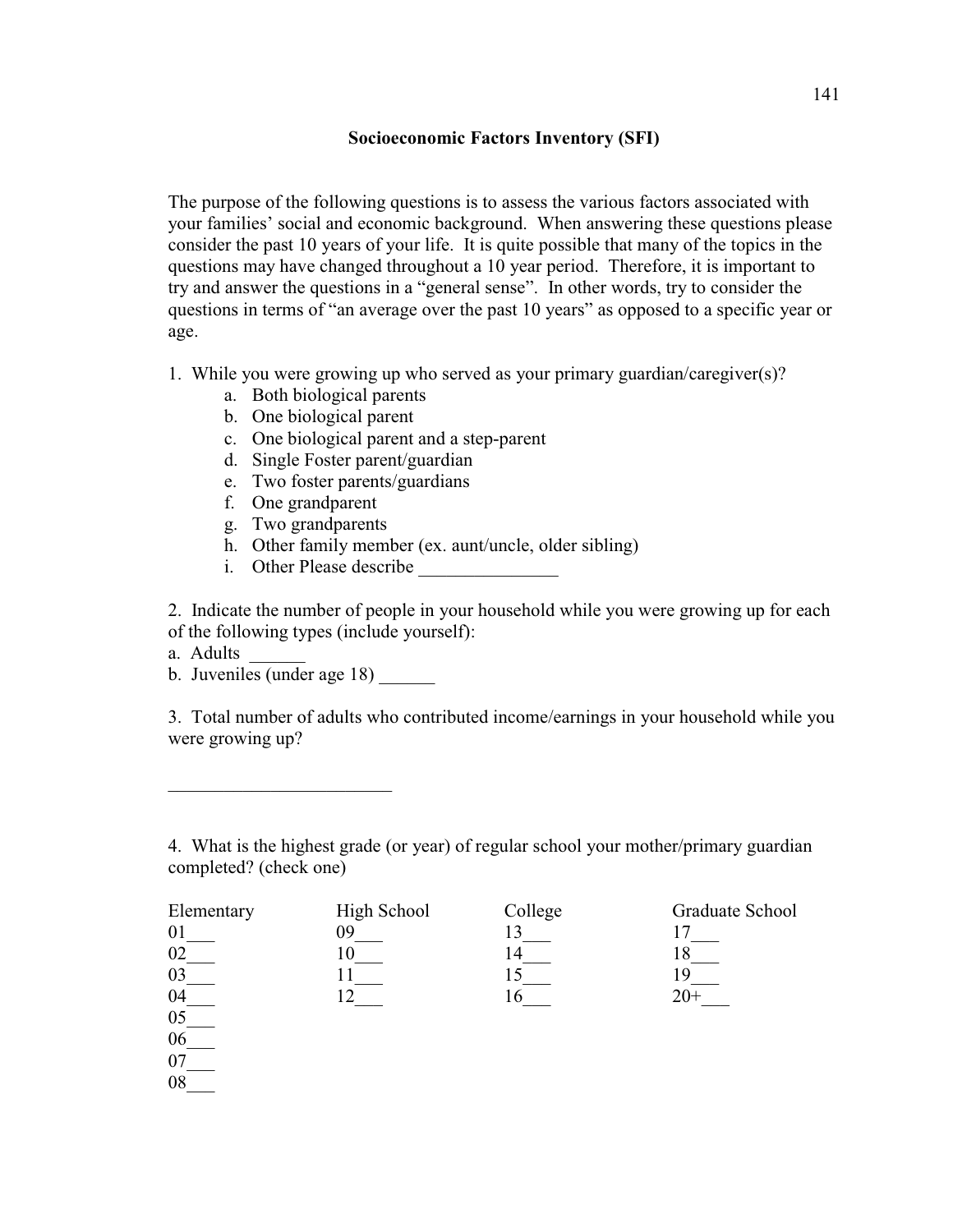- 5. What is the highest degree your mother/primary guardian has earned?
	- a. High school diploma or equivalency (GED)
	- b. Associate degree (junior/community college)
	- c. Bachelor's degree
	- d. Master's degree
	- e. Doctorate (Ph.D.)
	- f. Professional (MD, JD, DDS, etc.)
	- g. Other
	- h. None of the above (less than high school)

\_\_\_\_\_\_\_\_\_\_\_\_\_\_\_\_\_\_\_\_\_\_\_\_\_\_\_\_\_\_\_\_\_\_\_\_\_\_\_\_\_\_\_\_

6. What was your mother/guardian's occupation while you were growing up? (List all if she had more than one job at a time)

7. My mother/guardian's primary occupation while I was growing up would best be described as:

- a. Unemployed or dependent upon public assistance
- b. Domestic/Homemaker
- c. Farm Laborer or Service Worker (e.g. dishwasher, car wash attendant, private house cleaner, farm employee)
- d. Service Occupations (e.g. bartender, garbage collectors, construction worker;)
- e. Semi-Advanced Service Occupations (e.g. animal caretakers, child care providers, barbers/hairdressers, bus driver, railroad conductors, meat cutters)
- f. Advanced Service Occupations (e.g. carpenters, electrician, armed services, firefighters, mail handlers, LPNs, railroad engineers, police person or detectives)
- g. Small Business Owner/Skilled Service Workers (e.g. auctioneers, bank tellers, dental assistants, health trainers, family farm owner)
- h. Technicians or Semiprofessionals (e.g. advertising agent, air traffic controller, dental hygienists, opticians, photographers, secretaries).
- i. Professional/Administrators (e.g. accountants, clergyperson, RNs, pharmacists, secondary school teachers, pilots).
- j. Higher Executive/M.D. or Ph.D. (e.g. astronomer, architect, civil engineers, attorney, psychologist, college or university professors.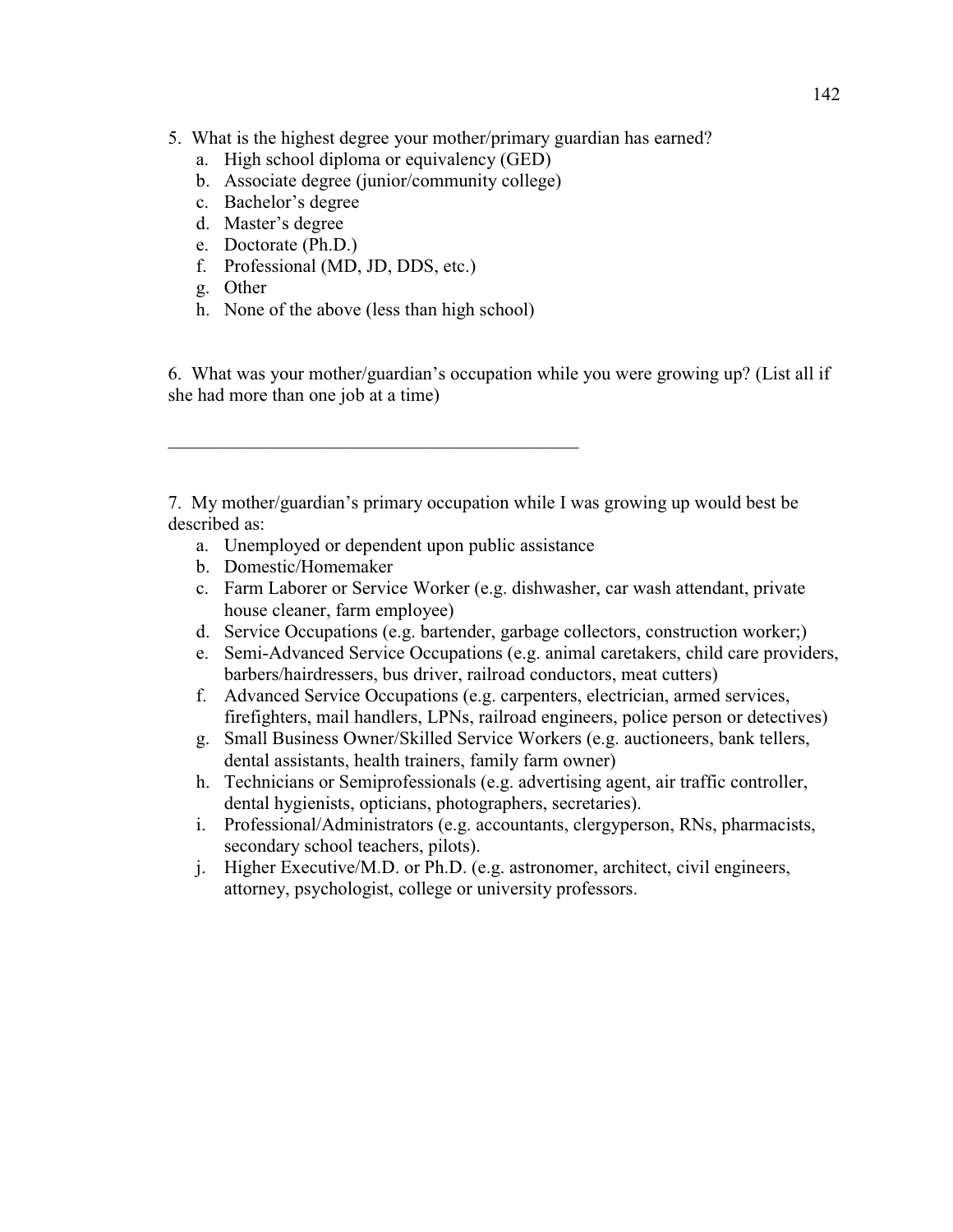8. Which of these categories best describes the total income your mother/primary guardian earned, per year, while you were growing up?

- a. None, my mother did not earn an income
- b. Less than \$5,000
- c. \$5,000 through \$11,999
- d. \$12,000 through \$15,999
- e. \$16,000 through \$24,999
- f. \$25,000 through \$34,999
- g. \$35,000 through \$39,999
- h. \$40,000 through \$49,999
- i. \$50,000 through \$74,999
- j. \$75,000 through \$99,999
- k. \$100,000 through \$249,999
- l. \$250,000 through \$499,999
- m. \$500,000 through \$999,999
- n. \$1,000,000 or more

9. What is the highest grade (or year) of regular school your father/primary caregiver completed? (check one)

| Elementary | High School | College | Graduate School |
|------------|-------------|---------|-----------------|
| 01         | 09          | 13      |                 |
| 02         |             | 14      |                 |
| 03         |             |         | 19              |
| 04         |             | 16      | $20+$           |
| 05         |             |         |                 |
| 06         |             |         |                 |
| 07         |             |         |                 |
| 08         |             |         |                 |

10. What is the highest degree your father/primary guardian has earned?

- a. High school diploma or equivalency (GED)
- b. Associate degree (junior/community college)
- c. Bachelor's degree
- d. Master's degree
- e. Doctorate (Ph.D.)
- f. Professional (MD, JD, DDS, etc.)
- g. Other
- h. None of the above (less than high school)

\_\_\_\_\_\_\_\_\_\_\_\_\_\_\_\_\_\_\_\_\_\_\_\_\_\_\_\_\_\_\_\_\_\_\_\_\_\_\_\_\_\_\_\_

11. What was your father/guardian's occupation while you were growing up? (List all if he had more than **one job at a time**)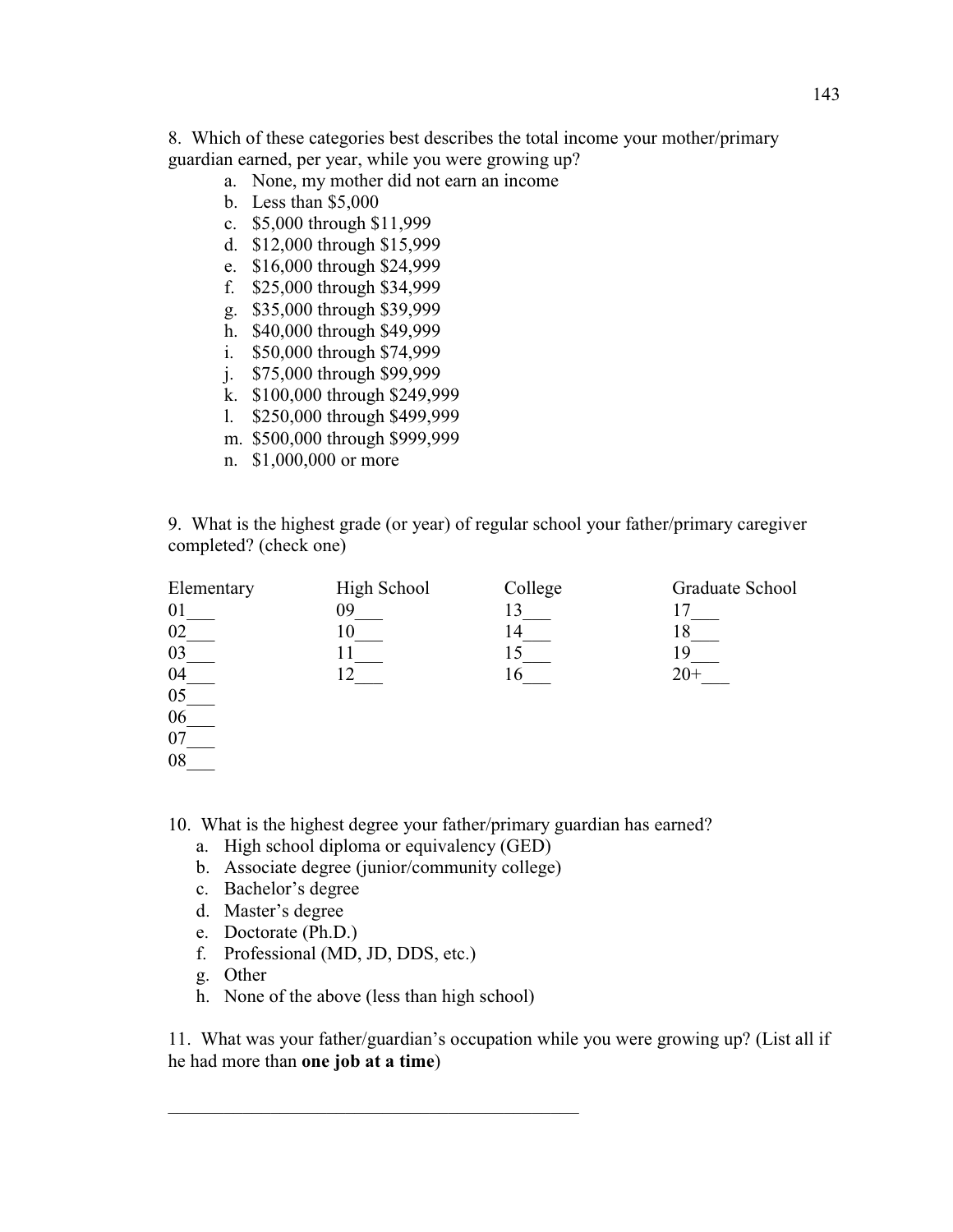12. My father/guardian's primary occupation while I was growing up would best be described as:

- a. Unemployed or dependent upon public assistance
- b. Domestic/Homemaker
- c. Farm Laborer or Service Worker (e.g. dishwasher, car wash attendant, private house cleaner, farm employee)
- d. Service Occupations (e.g. bartender, garbage collectors, construction worker;)
- e. Semi-Advanced Service Occupations (e.g. animal caretakers, child care providers, barbers/hairdressers, bus driver, railroad conductors, meat cutters)
- f. Advanced Service Occupations (e.g. carpenters, electrician, armed services, firefighters, mail handlers, LPNs, railroad engineers, police person or detectives)
- g. Small Business Owner/Skilled Service Workers (e.g. auctioneers, bank tellers, dental assistants, health trainers, family farm owner)
- h. Technicians or Semiprofessionals (e.g. advertising agent, air traffic controller, dental hygienists, opticians, photographers, secretaries).
- i. Professional/Administrators (e.g. accountants, clergyperson, RNs, pharmacists, secondary school teachers, pilots).
- j. Higher Executive/M.D. or Ph.D. (e.g. astronomer, architect, civil engineers, attorney, psychologist, college or university professors.

13. Which of these categories best describes the total income your father/primary guardian earned, per year, while you were growing up?

- a. None, my father did not earn an income
- b. Less than \$5,000
- a. \$5,000 through \$11,999
- b. \$12,000 through \$15,999
- c. \$16,000 through \$24,999
- d. \$25,000 through \$34,999
- e. \$35,000 through \$39,999
- f. \$50,000 through \$74,999
- g. \$75,000 through \$99,999
- h. \$100,000 through \$249,999
- i. \$250,000 through \$499,999
- j. \$500,000 through \$999,999
- k. \$1,000,000 or more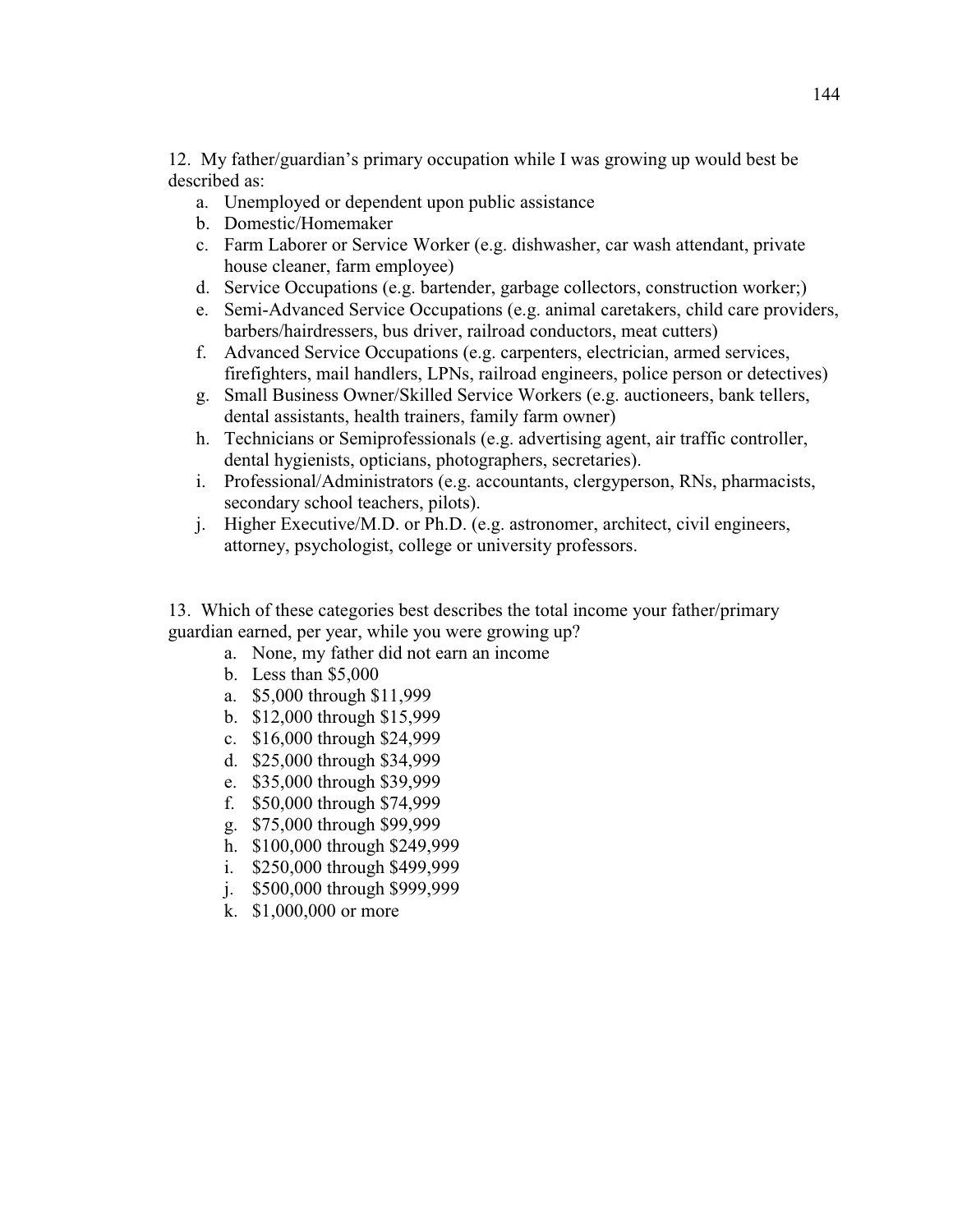14. Which of the following categories best describes the total COMBINED family income (**includes income contributed by all adults in the home**) that your family earned, per year, while you were growing up?

- c. Less than \$5,000
- l. \$5,000 through \$11,999
- m. \$12,000 through \$15,999
- n. \$16,000 through \$24,999
- o. \$25,000 through \$34,999
- p. \$35,000 through \$39,999
- q. \$50,000 through \$74,999
- r. \$75,000 through \$99,999
- s. \$100,000 through \$249,999
- t. \$250,000 through \$499,999
- u. \$500,000 through \$999,999
- v. \$1,000,000 or more
- 15. During the past 10 years did your family mostly live in:
	- a. A rented apartment
	- b. A rented house
	- c. A house you owned
	- d. Neither rented or owned (ex. Your family lived in the home of other relatives)
	- e. Public housing/Shelters
- 16. During the past 10 years did your family:
	- a. Own farm land
	- b. Rent farm land
	- c. Both rent and own farm land
	- d. Not applicable

17. During the past 10 years, typically how many vehicles (at one time) did your family own?:

- a. None
- b. One
- c. Two
- d. Three
- e. Four or more

18. As a teenager, did you have your own vehicle (i.e. did you have a vehicle you did not have to share with others such as siblings or your parents)?

- a. Yes
- b. No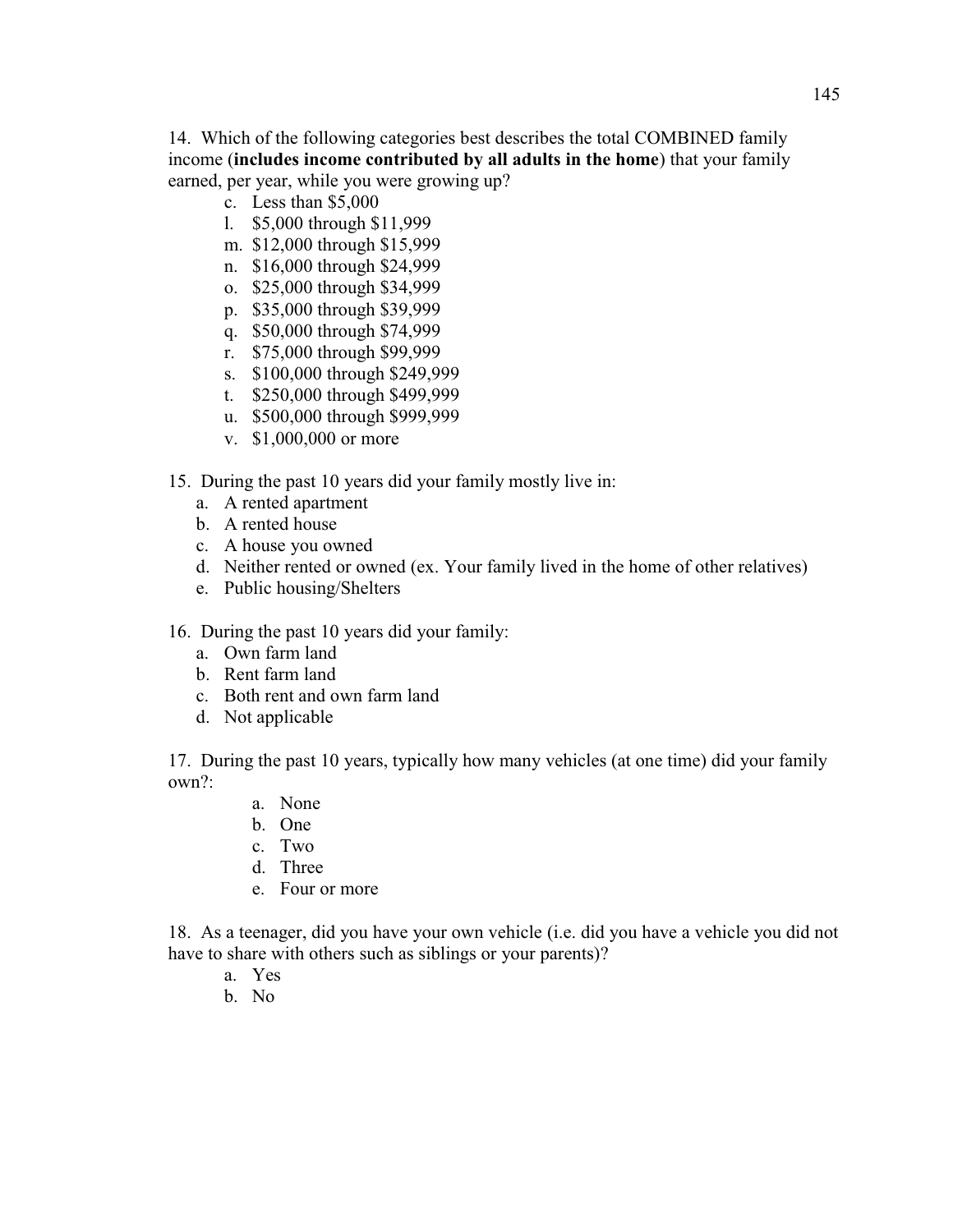19. During the past 10 years how many computers (at one time) did your family typically own?

- a. None
- b. One
- c. Two
- d. Three or more

20. During the past 10 years did you have your own room (in your families home)?

- a. Yes
- b. No, I had to share with 1 other person
- c. No, I had to share with more than 1 other person

21. During the past 10 years, on average how many times per year did your family travel away from home to take a vacation?

- a. None
- b. Once
- c. Twice
- d. Three or more times

22. During the past 10 years did your family typically have washing/drying machines in your home?

- a. Yes
- b. No

23. During the past 10 years did your family typically have central air conditioning in your home?

- a. Yes
- b. No

24. During the past 10 years did your family often purchase second-hand clothing?

- a. Yes
- b. No

25. During the past 10 years did your family receive any type of public assistance (ex. food stamps, housing vouchers, unemployment benefits, etc.)

- a. Yes
- b. No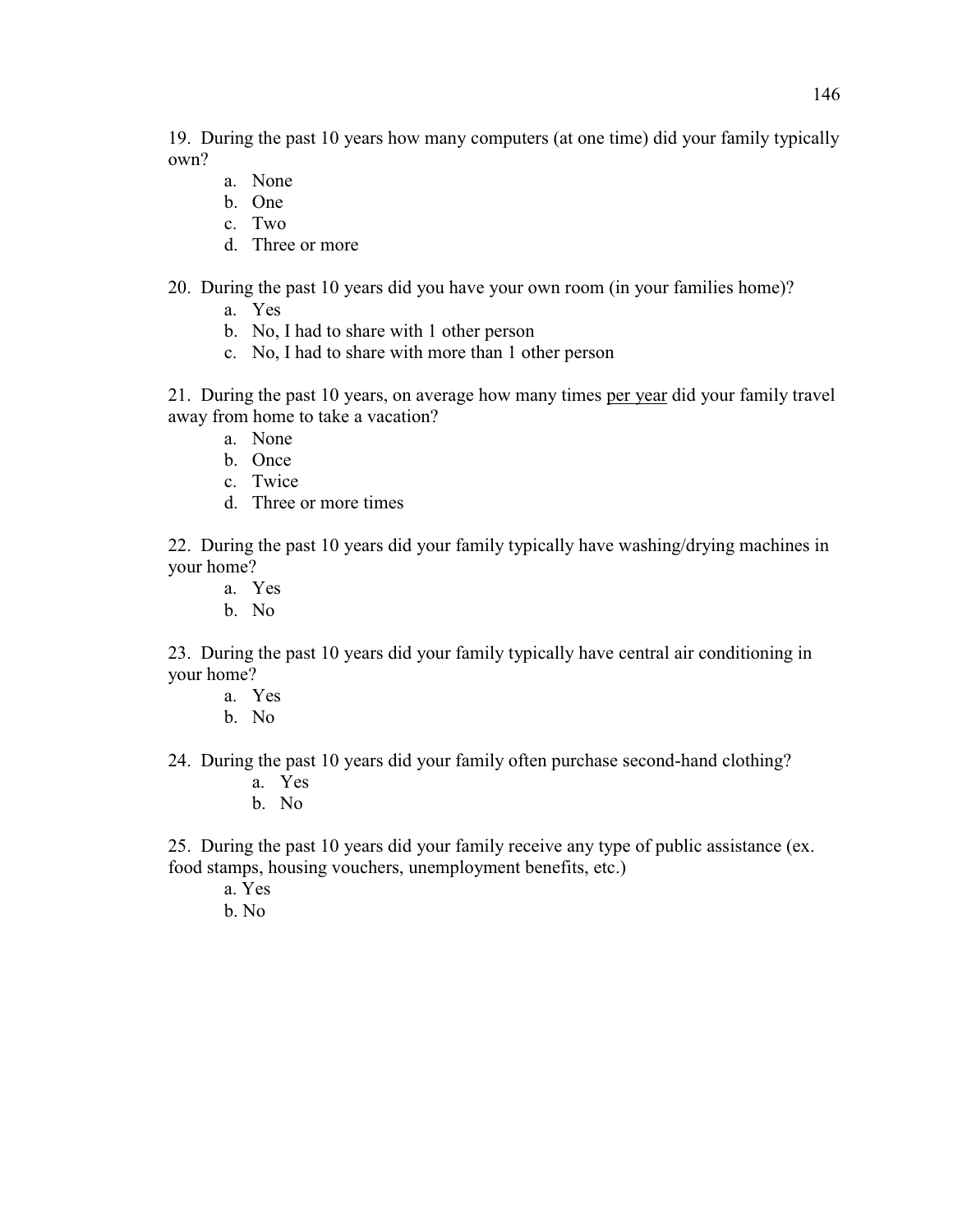26. At any time while you were growing up did your family receive any type of public assistance (ex. food stamps, housing vouchers, unemployment benefits, etc.)

- a. Yes
- b. No

26a. If you answered yes to the previous question, approximately how long (total) did your family receive public assistance services?

- a. Sixth months or less
- b. A year or less
- c. 1 to 5 years
- d. 5 to 10 years
- e. 10 or more years

27. During the past 10 years did your family have private health insurance (i.e. as a benefit from an adult's employment)?

- a. Yes
- b. No
- c. I don't know

28. During the past 10 years did your family receive Medicaid benefits?

- a. Yes
- b. No
- a. I don't know

**29. At any time while you were growing up** did you participate in a free/reduced lunch program at your school?

- a. Yes my family participated
- b. My family qualified but did not participate
- c. No my family did not qualify
- d. I don't know

29a. If you answered yes to the previous question, approximately how long (total) did you participate in the free/reduced lunch program?

- f. Sixth months or less
- g. A year or less
- h. 1 to 5 years
- i. 5 to 10 years
- j. 10 or more years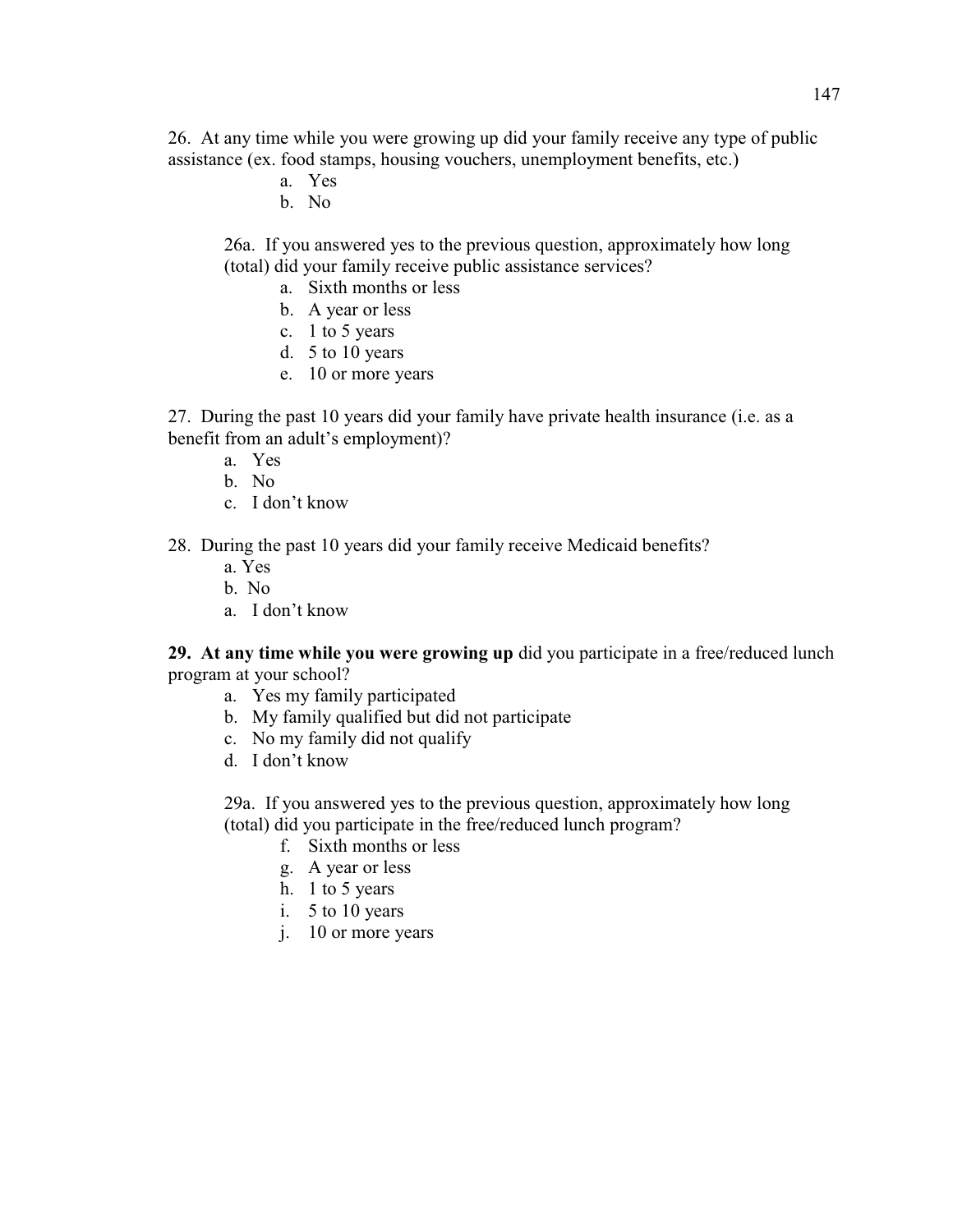30. Think of this ladder as representing where people stand in our society. At the top of the ladder are the people who are the best off, those who have the most money, most education and best jobs. At the bottom are the people who are the worst off, those who have the least money, least education, and the worst jobs or no job. Select the number associated with the rung that best represents where you think your family stood on the ladder during the past 10 years.



31. Now select the number on the ladder that you think best represents where the community that you grew up in stands on the ladder.

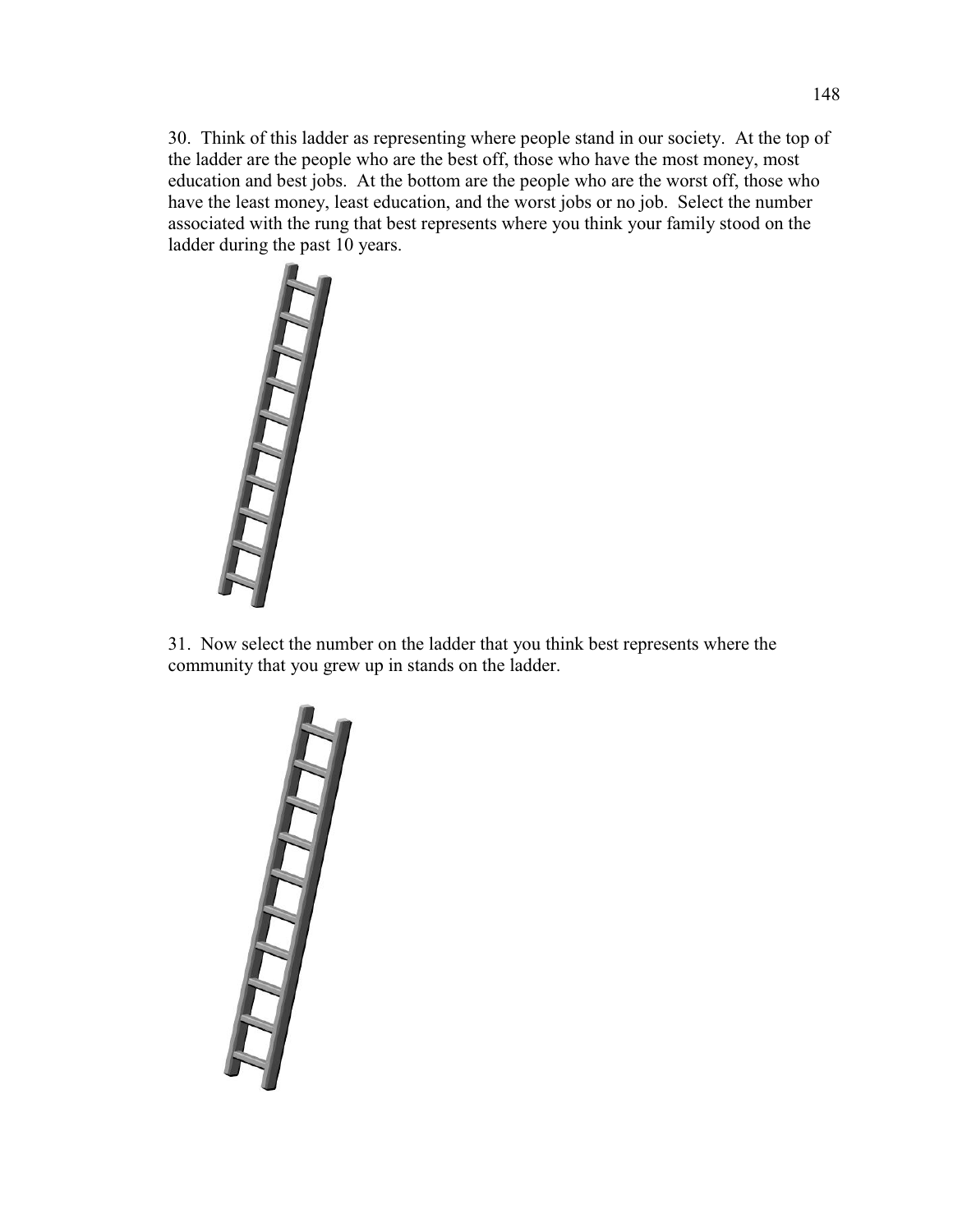**Appendix D** 

**Participant Recruitment Announcement/Email**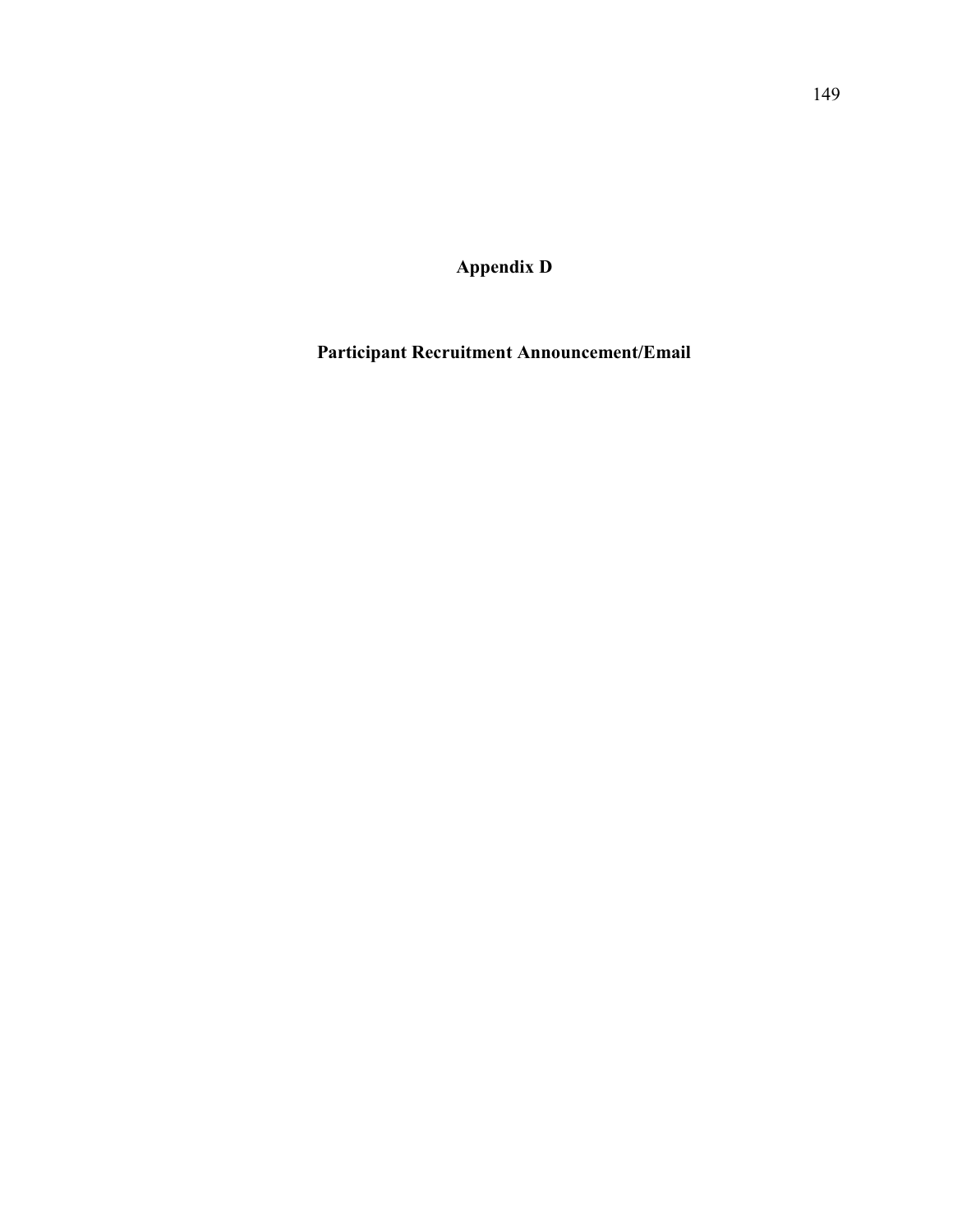## **Participant Recruitment Announcement/Email**

## *Opportunity to Participate in Research and Earn Course Extra Credit*

You are invited to participate in a survey about your experiences as a college student. Your instructor has approved this email, and you may be entitled to extra credit for your participation. Your participation will be confidential and cannot be linked to you. Your name and class title will be collected in a file separate from your survey. Time required to complete the survey is approximately 45 minutes and can be done at a time that is convenient to you.

If you are interested in volunteering to participate go to the following website: http://www.surveymonkey.com/s.aspx?sm=t31dKd5P7V6lUTQnl\_2fAMrA\_3d\_3d

## You will need to enter the password "Nebraska" to access the survey.

Once you have entered the password, you will find additional information, an informed consent document, and if you choose to participate, the survey.

If you have any questions, you can contact the primary investigator, Autumn Backhaus, M.S., by email at abackha1@bigred.unl.edu or phone at 472-3310.

Thank you for your help with this survey!

Sincerely, Autumn Backhaus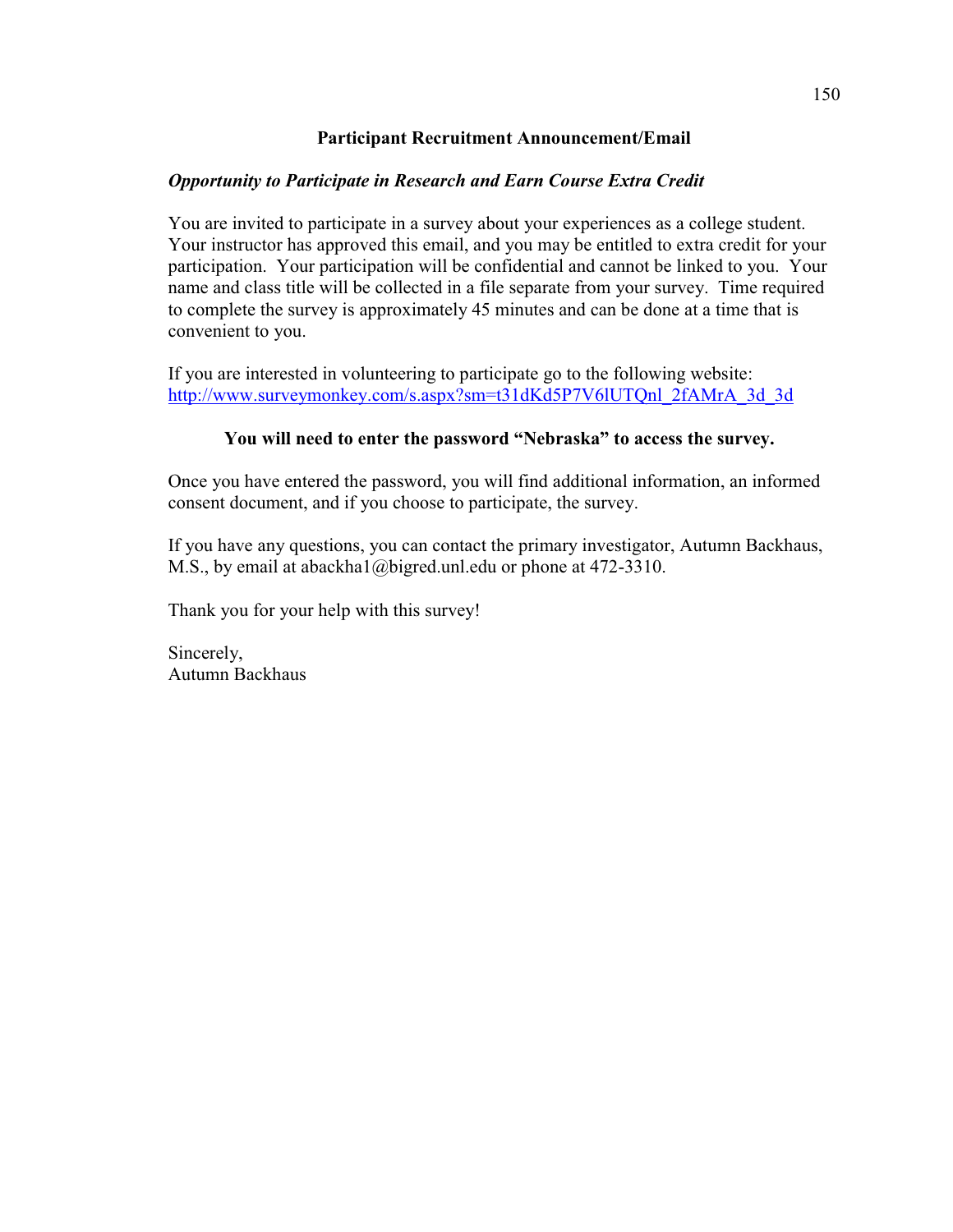**Appendix E** 

**Parental/Guardian Consent Document**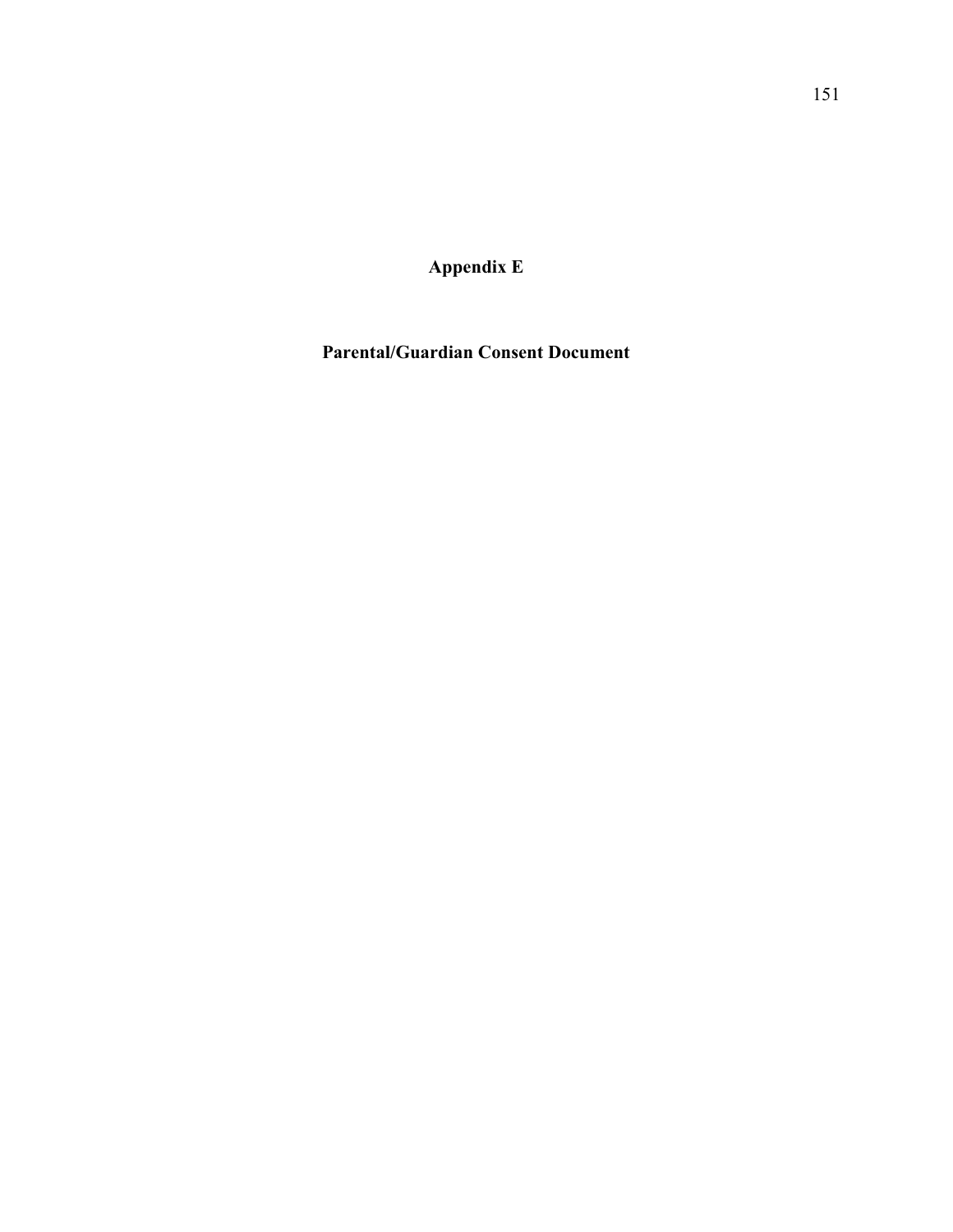### **Parental/Guardian Consent Document**

#### Dear Parent or Guardian:

Your son or daughter is currently enrolled in a Psychology course at the University of Nebraska. One of the credit options for that course is participation in an activity that introduces students to the process of psychological research. This extra credit is earned by participating in an actual research project conducted by faculty or faculty-supervised graduate or undergraduate students.

This informed consent document is for a project entitled "College Students' Experiences". The purpose of the study is to gain greater knowledge about the college experience for a diverse group of college students. It is hoped that the project will help to better understand unique experiences of college students and how to improve ways to serve their needs.

The University of Nebraska-Lincoln requires parental consent for students who are under 19 years of age to volunteer as participants in experiments. Since your son or daughter is currently under 19, in order for him or her to have the option of participation in an actual research project, your consent is needed. Research participation by any student is not mandatory, but many students find opportunities to observe and to participate in an actual experiment to be of educational value. The actual procedures for this study simply involve completing a series of questions via an on-line survey. The project has less than minimal risk—which means it involves no risk to students beyond that of everyday educational activities. The project has undergone two levels of independent review (one at the departmental level and one at the University Campus level) to assure that no aspect of this research involves more than this low level of risk to subjects. Potential benefits of participation include a chance to learn about a particular area of current psychological research, and the methods employed in such research.

This project has been reviewed and approved by the University of Nebraska-Lincoln, Institutional Review Board. While summaries of data obtained in this research may potentially be used in scientific reports at professional meetings and/or published manuscripts in scholarly journals, no identifying information about a specific individual is retained (i.e. data from a specific individual's participation is anonymous and is confidential).

Your signature indicates that you have read the material presented above and agree to allow your son/ daughter **and the college and the college college b college college college college college college Students' Experiences research project** as a means of earning extra credit in his/her Psychology class at the University of Nebraska-Lincoln.

Signature Date

If you have any questions about this research project you may contact the Principle Investigator, Autumn Backhaus, at (402) 472-3310 and/or the Project Supervisor, Dr. Oksana Yakushko, at (402) 472-2119.

If you elect to sign this consent, please return this form to your son/daughter as soon as possible. **UN-L Student: Please return the signed parental consent document to Burnett Hall, Room 225.**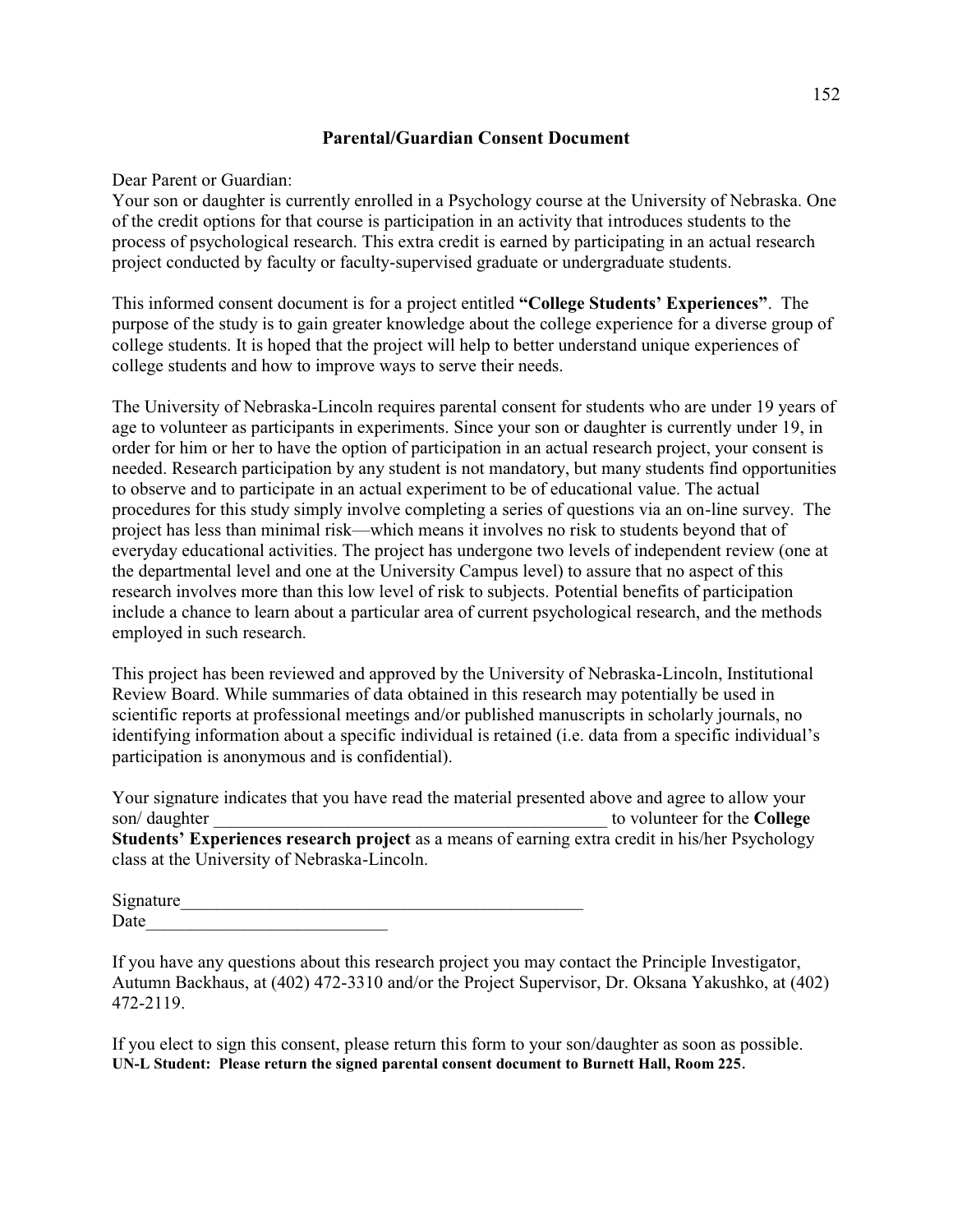**Appendix F** 

**College Students' Experiences**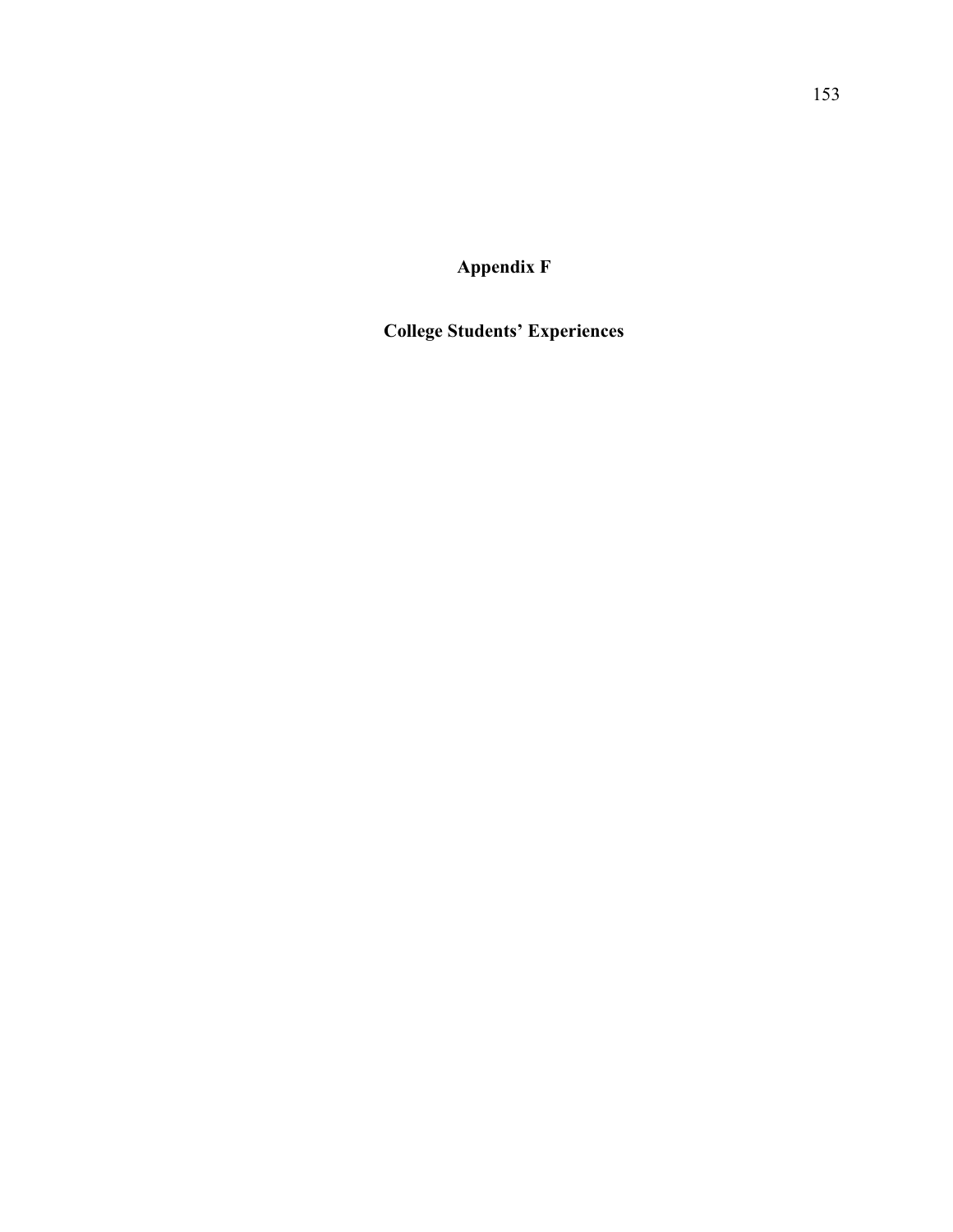### **College Students' Experiences**

### INFORMED CONSENT FORM

### *Purpose of the Research:*

This research project is designed to gain greater knowledge about the college experience for a diverse group of college students. It is hoped that the project will help to better understand unique experiences of college students and how to improve ways to serve their needs. You are invited to participate in this study because you are a college student.

#### *Procedures:*

Participation in this study will require approximately 45 minutes of your time and you will be asked to answer questions about your demographic background, and your current experiences as a college student.

#### *Risks and/or Discomforts:*

There are no known risks or discomforts associated with this research.

#### *Benefits:*

You may find questions included in this survey interesting. In addition, the information obtained from this study may contribute to furthering the knowledge about the experiences of college students.

### *Confidentiality:*

Any information obtained during this study which could identify you will be kept strictly confidential. The data will be collected online through a password protected website and will be stored in a password protected computer of the principle investigator. No computer IP addresses will be recorded. Your name, email address, and class you participate in may be collected in a file completely separate from your survey responses. However, this is only required if your participation in this study is for class credit. Data will only be seen by the investigator during the study and for three years after the study is complete. Your instructor will not see any of your individual responses. The information obtained in this study may be published in scientific journals or presented at scientific meetings but the data will be reported as aggregated data.

#### *Compensation:*

You may receive research credit for participating in this project based on the options provided by your class instructor. If class credit is not available, there will be no compensation for participating in this research. Alternative extra credit non-research option that is equal in time and effort to a research option will also be available. Please discuss this option with your instructor.